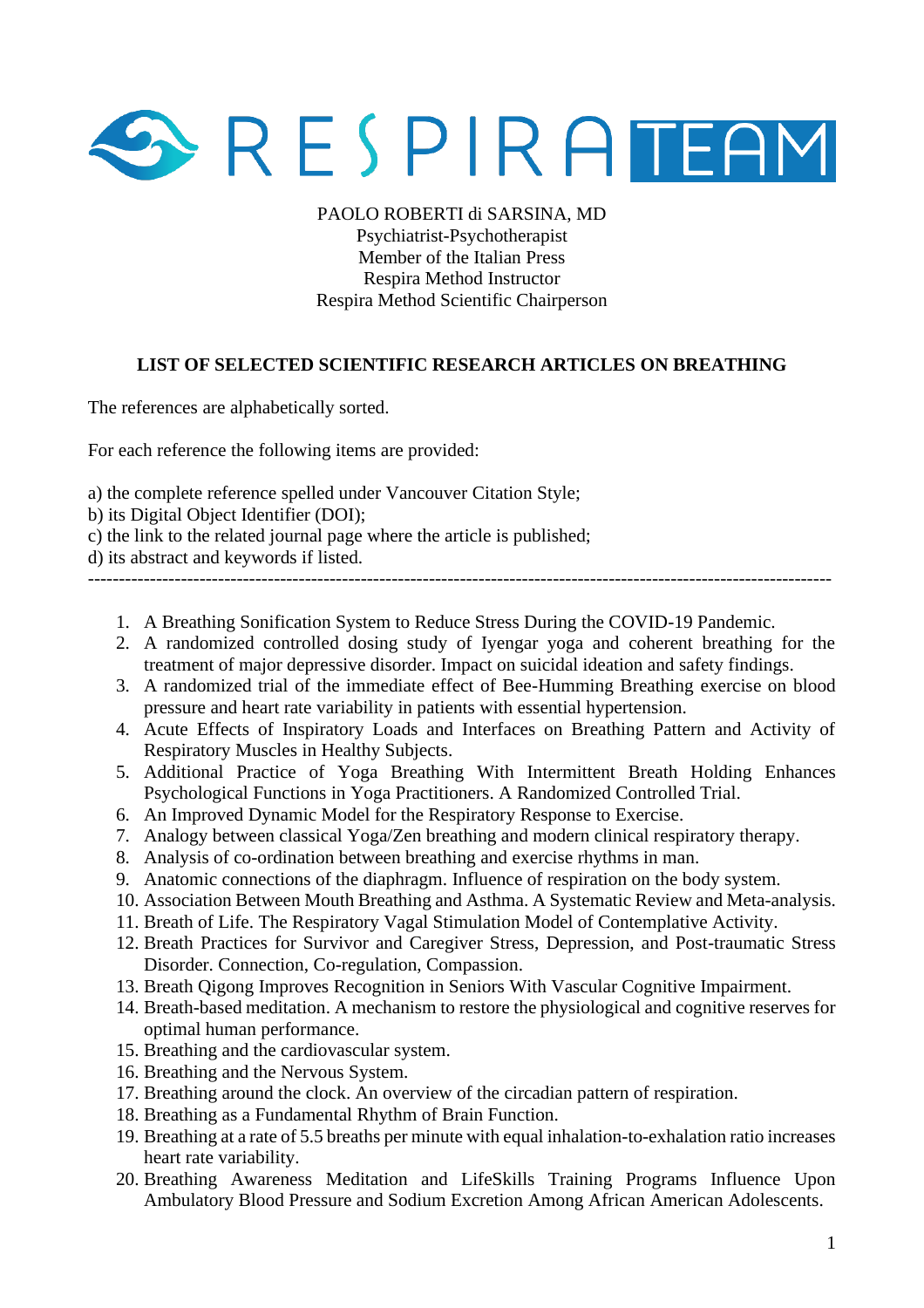- 21. Breathing Exercise Called the Maximal Abdominal Contraction Maneuver.
- 22. Breathing exercises for adults with asthma.
- 23. Breathing exercises for asthma. Panacea or placebo?
- 24. Breathing exercises for asthma.
- 25. Breathing exercises for children with asthma.
- 26. Breathing Exercises Must Be a Real and Effective Intervention to Consider in Women with Fibromyalgia. A Pilot Randomized Controlled Trial.
- 27. Breathing Focused Mind-Body Approach for Treatment of Posttraumatic Stress Disorder among Children and Adolescents. A Systematic Review.
- 28. Breathing Practices for Treatment of Psychiatric and Stress-Related Medical Conditions.
- 29. Breathing. An essential component of bodywork.
- 30. Breathing. Rhythmicity, Plasticity, Chemosensitivity.
- 31. Breathing. The legacy of Wilhelm Reich.
- 32. BreaThink. Breathing affects production and perception of quantities.
- 33. Breathwork in body psychotherapy. Clinical applications.
- 34. Breathwork in body psychotherapy. Towards a more unified theory and practice.
- 35. Can Yogic Breathing Techniques Like Simha Kriya and Isha Kriya Regulate COVID-19- Related Stress?.
- 36. Central Respiration and Mechanical Ventilation in the Gating of Swallow With Breathing.
- 37. Changes in Heart Rate Variability During Heartfulness Meditation. A Power Spectral Analysis Including the Residual Spectrum.
- 38. Changes in intraocular pressure induced by differential forced unilateral nostril breathing, a technique that affects both brain hemisphericity and autonomic activity.
- 39. Changes in P300 following alternate nostril yoga breathing and breath awareness.
- 40. Cognition and Pain. A Review.
- 41. Comparing the Psychological Effects of Meditation- and Breathing-Focused Yoga Practice in Undergraduate Students.
- 42. Control of breathing by interacting pontine and pulmonary feedback loops.
- 43. Controlled Rhythmic Yogic Breathing as Complementary Treatment for Post-Traumatic Stress Disorder in Military Veterans. A Case Series.
- 44. Defining the Rhythmogenic Elements of Mammalian Breathing.
- 45. Detection of response to command using voluntary control of breathing in disorders of consciousness.
- 46. Effect of Deep Breathing on Cardiac Axis of Young Normal Subjects in Various Postures. A Pilot Study.
- 47. Effect of Inspiratory Muscle Training and Diaphragmatic Breathing Exercises on Dyspnea, Pulmonary Functions, Fatigue and Functional Capacity in Pregnancy during Third Trimester.
- 48. Effect of Left, Right and Alternate Nostril Breathing on Verbal and Spatial Memory.
- 49. Effect of Modified Slow Breathing Exercise on Perceived Stress and Basal Cardiovascular Parameters.
- 50. Effect of pranayama breathing technique on asthma control, pulmonary function, and quality of life. A single-blind, randomized, controlled trial.
- 51. Effect of six months pranayama training on stress-induced salivary cortisol response among adolescents. Randomised controlled study.
- 52. Effect of unilateral forced nostril breathing on tonic accommodation and intraocular pressure.
- 53. Effects of Diaphragmatic Breathing on Health. A Narrative Review.
- 54. Effects of Exercise Training on Cardiopulmonary Function and Quality of Life in Elderly Patients with Pulmonary Fibrosis. A Meta-Analysis.
- 55. Effects of Slow Breathing on Blood Pressure and End Tidal Carbon Dioxide in Hypertension. Randomised Controlled Trial.
- 56. Effects of Varying Inhalation Duration and Respiratory Rate on Human Airway Flow.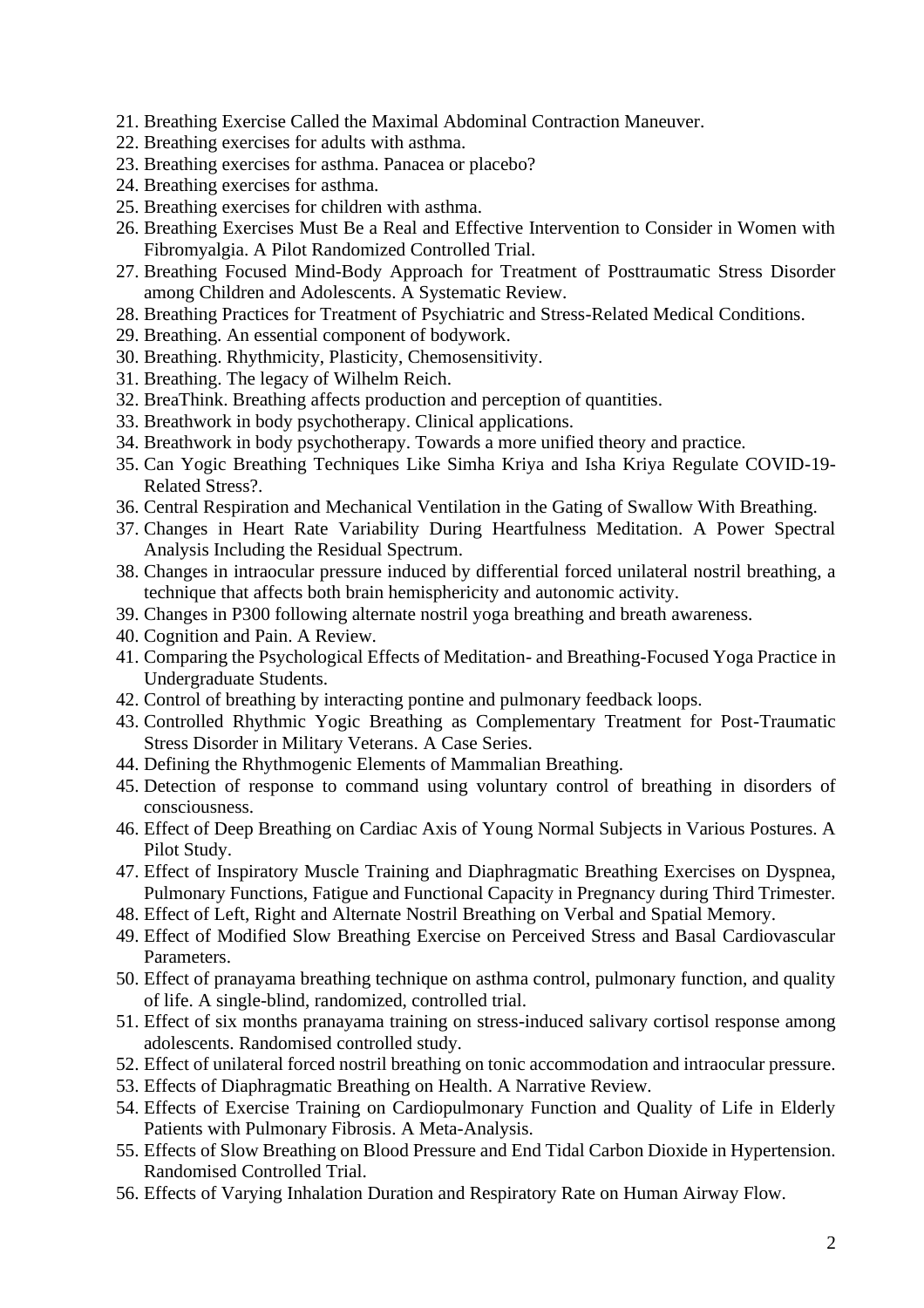- 57. Effects of yoga breathing practice on heart rate variability in healthy adolescents. A randomized controlled trial.
- 58. Efficacy of forced right nostril breathing and selected yogasanas on female obese college students.
- 59. Estimation of Motion and Respiratory Characteristics during the Meditation Practice Based on Video Analysis.
- 60. Harnessing the Four Elements for Mental Health.
- 61. Heart Rate and Breathing Are Not Always in Phase During Resonance Frequency Breathing.
- 62. Hemisphere specific EEG related to alternate nostril yoga breathing.
- 63. How Breath-Control Can Change Your Life. A Systematic Review on Psycho-Physiological Correlates of Slow Breathing.
- 64. How to breathe? Respiratory mechanics and breathing pattern.
- 65. Hypothesis Pulmonary Afferent Activity Patterns During Slow, Deep Breathing Contribute to the Neural Induction of Physiological Relaxation.
- 66. Immediate Effect of a Yoga Breathing Practice on Attention and Anxiety in Pre-Teen Children.
- 67. Immediate effect of Kapalbhathi pranayama on short term heart rate variability (HRV) in healthy volunteers.
- 68. Immediate effect of short duration of slow deep breathing on heart rate variability in healthy adults.
- 69. Immediate effect of slow pace unilateral left nostril breathing with internal breath retention on blood pressure and pulse rate among normal healthy adults.
- 70. Immediate Effect of Specific Nostril Manipulating Yoga Breathing Practices on Autonomic and Respiratory Variables.
- 71. Inappropriate Timing of Swallow in the Respiratory Cycle Causes Breathing-Swallowing Discoordination.
- 72. Inclusion of a rest period in diaphragmatic breathing increases high frequency heart rate variability. Implications for behavioral therapy.
- 73. Influence of Body Position on Breathing and Its Implications for the Evaluation and Treatment of Speech and Voice Disorders.
- 74. Integrating Breathing Techniques Into Psychotherapy to Improve HRV. Which Approach Is Best?
- 75. Integrating Music in Breathing Training and Relaxation- II. Applications.
- 76. Integration of cerebrovascular CO2 reactivity and chemoreflex control of breathingmechanisms of regulation, measurement, and interpretation.
- 77. Introducing Social Breathing. A Model of Engaging in Relational Systems.
- 78. Just Breathe. The Respiratory System.
- 79. Keeping the pace. The effect of slow-paced breathing on error monitoring.
- 80. Mindful breath awareness meditation facilitates efficiency gains in brain networks. A steadystate visually evoked potentials study.
- 81. Modulation of rhythmic movement. Control of coordination.
- 82. Motivational Non-directive Resonance Breathing as a Treatment for Chronic Widespread Pain.
- 83. Nasal Reflexes. Implications for Exercise, Breathing, and Sex.
- 84. Networks within networks. The neuronal control of breathing.
- 85. Neural processing of respiratory sensations when breathing becomes more difficult and unpleasant.
- 86. Neuroprotective effects of yoga practice. Age-, experience-, and frequency-dependent plasticity.
- 87. Peptides, Serotonin, and 9 Breathing. The Role of the Raphe in the Control of Respiration.
- 88. Periodic Variation in Inspiratory Volume Characterizes Speech as Well as Quiet Breathing.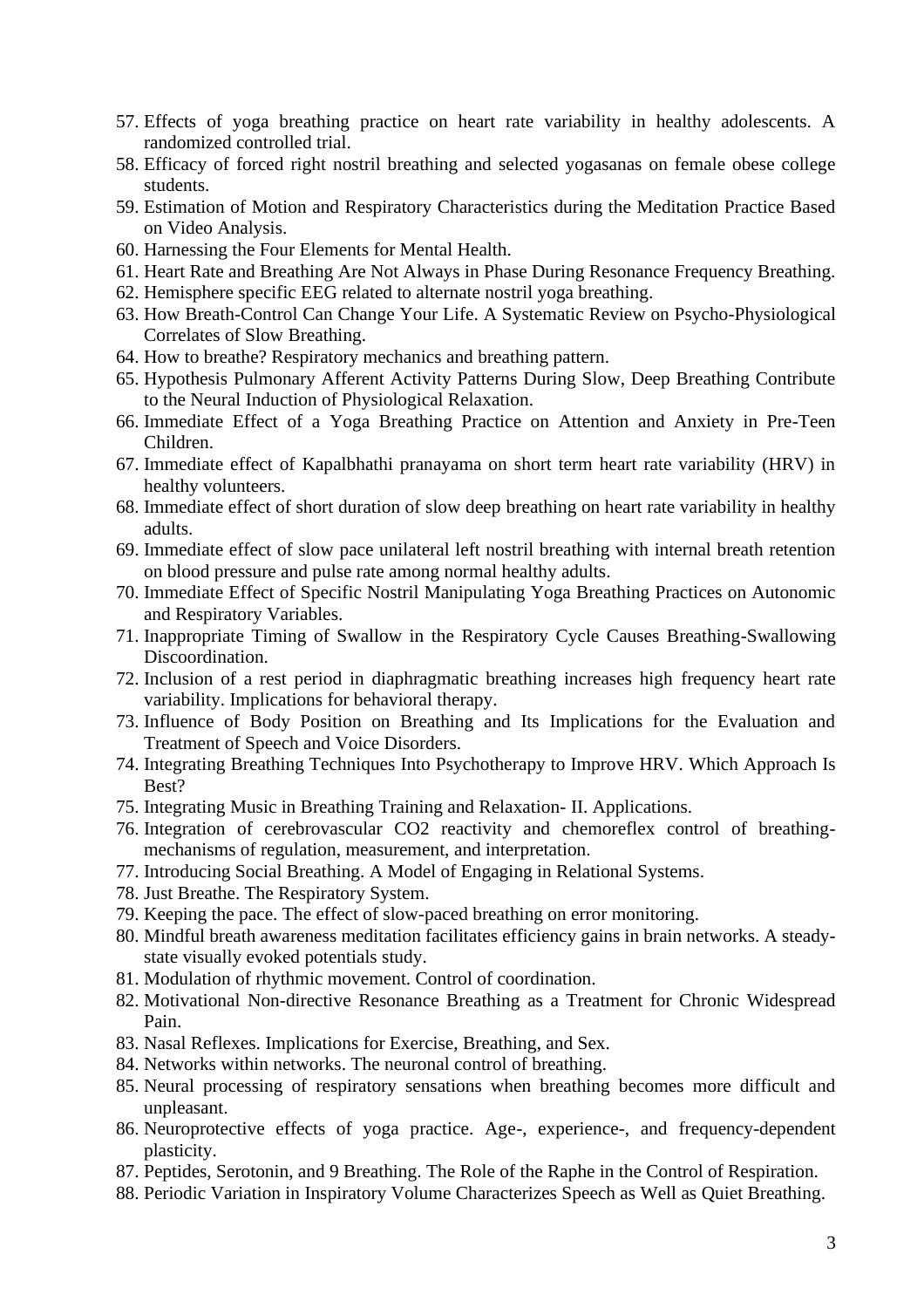- 89. Physical and neural entrainment to rhythm- human sensorimotor coordination across tasks and effector systems.
- 90. Prolonged Active Prone Positioning in Spontaneously Breathing Non-intubated Patients With COVID-19-Associated Hypoxemic Acute Respiratory Failure With PaO2/FiO2 >150.
- 91. Psychophysiological Effects of Breathing Instructions for Stress Management.
- 92. Psychophysiological responses to various slow, deep breathing techniques.
- 93. Recovery after aerobic exercise is manipulated by tempo change in a rhythmic sound pattern, as indicated by autonomic reaction on heart functioning.
- 94. Relationship between circadian rhythm and brain cognitive functions.
- 95. Respiratory rhythm generation and pattern formation. Oscillators and network mechanisms.
- 96. Respiratory Rhythm, Autonomic Modulation, and the Spectrum of Emotions. The Future of Emotion Recognition and Modulation.
- 97. Resting Parasympathetic Nervous System Activity is Associated with Greater Antiviral Gene Expression.
- 98. Rhythmic breathing. Immunological, biochemical, and physiological effects on health.
- 99. Right uninostril yoga breathing influences ipsilateral components of middle latency auditory evoked potentials.
- 100. Satisfaction with Online Versus In-Person Yoga During COVID-19.
- 101. Self-Regulation of Breathing as an Adjunctive Treatment of Insomnia.
- 102. Sensation of breathlessness and respiratory oxygen cost during cycle exercise with and without conscious entrainment of the breathing rhythm.
- 103. Short-Term Effects of a Respiratory Telerehabilitation Program in Confined COVID-19 Patients in the Acute Phase. A Pilot Study.
- 104. Slow yogic breathing through right and left nostril influences sympathovagal balance, heart rate variability, and cardiovascular risks in young adults.
- 105. Slow-Paced Breathing. Influence of Inhalation/Exhalation Ratio and of Respiratory Pauses on Cardiac Vagal Activity.
- 106. Spinal metaplasticity in respiratory motor control.
- 107. Sudarshan Kriya Yoga improves cardiac autonomic control in patients with anxietydepression disorders.
- 108. Take a breath and take the turn- how breathing meets turns in spontaneous dialogue.
- 109. The "Abdominal Circulatory Pump". An Auxiliary Heart during Exercise?
- 110. The conditional nature of the "Central Rhythm Generator" and the production of episodic breathing.
- 111. The diaphragm. More than an inspired design.
- 112. The Effect of Alternate Nostril Breathing Exercise on Regulation of Blood Pressure in Individuals with Hypertension.
- 113. The Effect of Diaphragmatic Breathing on Attention, Negative Affect and Stress in Healthy Adults.
- 114. The Effect of Initial High vs. Low FiO2 on Breathing Effort in Preterm Infants at Birth. A Randomized Controlled Trial.
- 115. The Effect of Mindfulness-Based Intervention on Brain-Derived Neurotrophic Factor (BDNF). A Systematic Review and Meta-Analysis of Controlled Trials.
- 116. The effect of unilateral forced nostril breathing on sleep in healthy right-handed mena preliminary report.
- 117. The effect of yoga on respiratory functions, symptom control and life quality of asthma patients: A randomized controlled study
- 118. The entrainment of breathing frequency by exercise rhythm.
- 119. The fast exercise drive to breathe.
- 120. The Impact of Resonance Frequency Breathing on Measures of Heart Rate Variability, Blood Pressure, and Mood.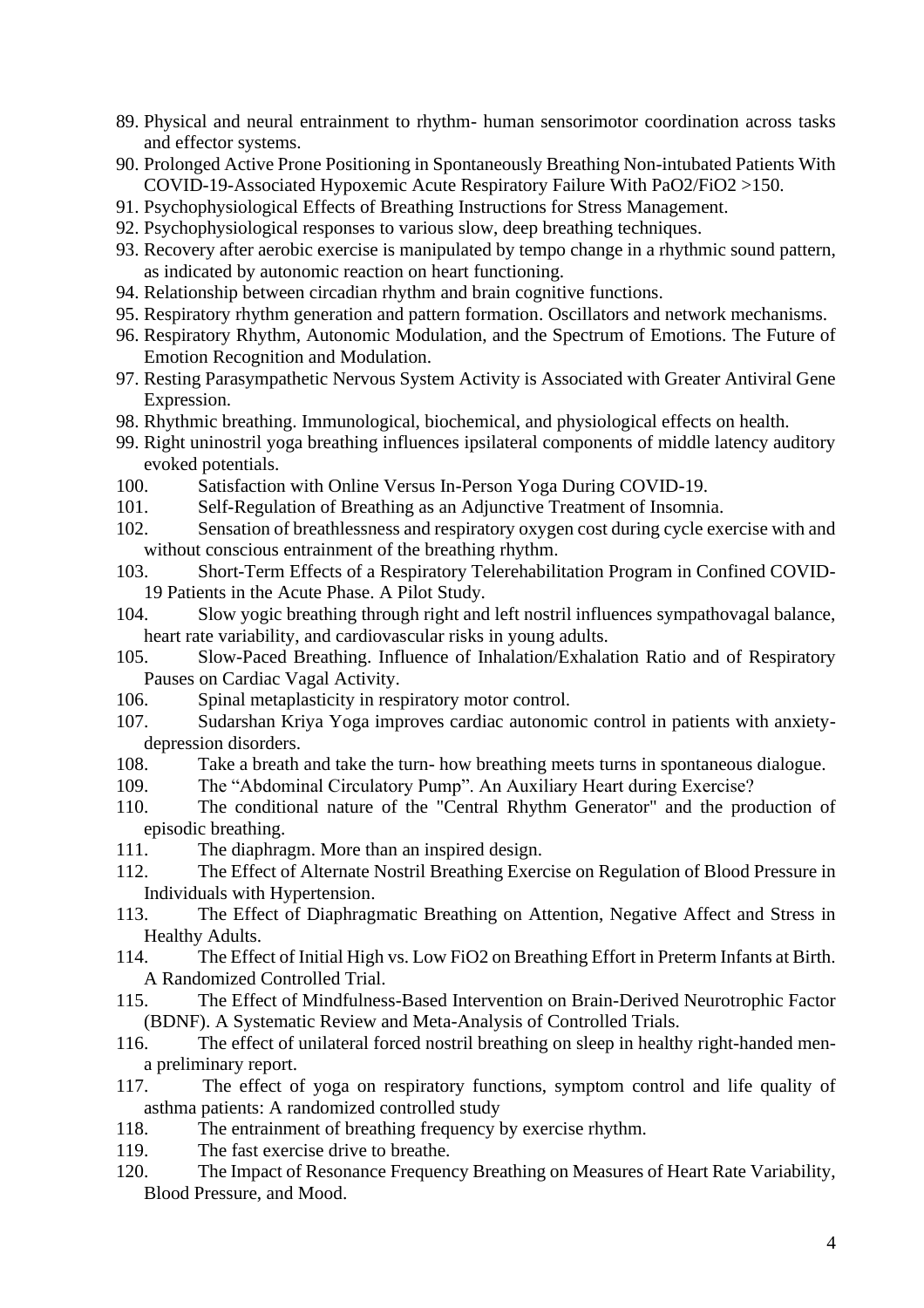- 121. The Influence of Sudarshan Kriya Yoga on Sleep Quality in Indian Adults. An Open Trial Pilot Study.
- 122. The kinesthetic Buddha, human form and function. Part 1- Breathing Torso.
- 123. The kinesthetic Buddha, human form and function. Part 2- The preparation for lotus.
- 124. The Mediating Role of Non-reactivity to Mindfulness Training and Cognitive Flexibility. A Randomized Controlled Trial.
- 125. The MindfulBreather. Motion Guided Mindfulness.
- 126. The parafacial respiratory group and the control of active expiration.
- 127. The physiological effects of slow breathing in the healthy human.
- 128. The preparatory set. A novel approach to understanding stress, trauma, and the bodymind therapies.
- 129. The Respiratory Modulation of Memory.
- 130. The role of the central chemoreceptors. A modeling perspective.
- 131. Transformational Breath Work in Medical Illness. Clinical Application and Evidence of Immunoenhancement.
- 132. Understanding the Benefits of Standing and Sitting Baduanjin Based on Cardiopulmonary Exercise Testing. An Observational Study.
- 133. Understanding the Rhythm of Breathing. So Near, Yet So Far.
- 134. Unilateral nostril breathing influences lateralized cognitive performance.
- 135. Yoga breathing through a particular nostril is associated with contralateral eventrelated potential.
- 136. Yoga-Based Breathing Techniques for Health Care Workers During COVID-19 Pandemic. Interests, Feasibility, and Acceptance.
- 137. Yogic breathing when compared to attention control reduces the levels of proinflammatory biomarkers in saliva. A pilot randomized controlled trial.
- 138. Yogic practices on oxidative stress and of antioxidant level: a systematic review of randomized controlled trials.

------------------------------------------------------------------------------------------------------------------------

## **1. Van Kerrebroeck B, Maes PJ. A Breathing Sonification System to Reduce Stress During the COVID-19 Pandemic. Front. Psychol. 2021;12:623110.**

doi:10.3389/fpsyg.2021.623110

<https://www.frontiersin.org/articles/10.3389/fpsyg.2021.623110/full>

Since sound and music are powerful forces and drivers of human behavior and physiology, we propose the use of sonification to activate healthy breathing patterns in participants to induce relaxation. Sonification is often used in the context of biofeedback as it can represent an informational, non-invasive and real-time stimulus to monitor, motivate or modify human behavior. The first goal of this study is the proposal and evaluation of a distance-based biofeedback system using a tempo- and phase-aligned sonification strategy to adapt breathing patterns and induce states of relaxation. A second goal is the evaluation of several sonification stimuli on 18 participants that were recruited online and of which we analyzed psychometric and behavioral data using, respectively questionnaires and respiration rate and ratio. Sonification stimuli consisted of filtered noise mimicking a breathing sound, nature environmental sounds and a musical phrase. Preliminary results indicated the nature stimulus as most pleasant and as leading to the most prominent decrease of respiration rate. The noise sonification had the most beneficial effect on respiration ratio. While further research is needed to generalize these findings, this study and its methodological underpinnings suggest the potential of the proposed biofeedback system to perform ecologically valid experiments at participants' homes during the COVID-19 pandemic.

Keywords: sonification, stress, synchronization, health and well-being, COVID-19.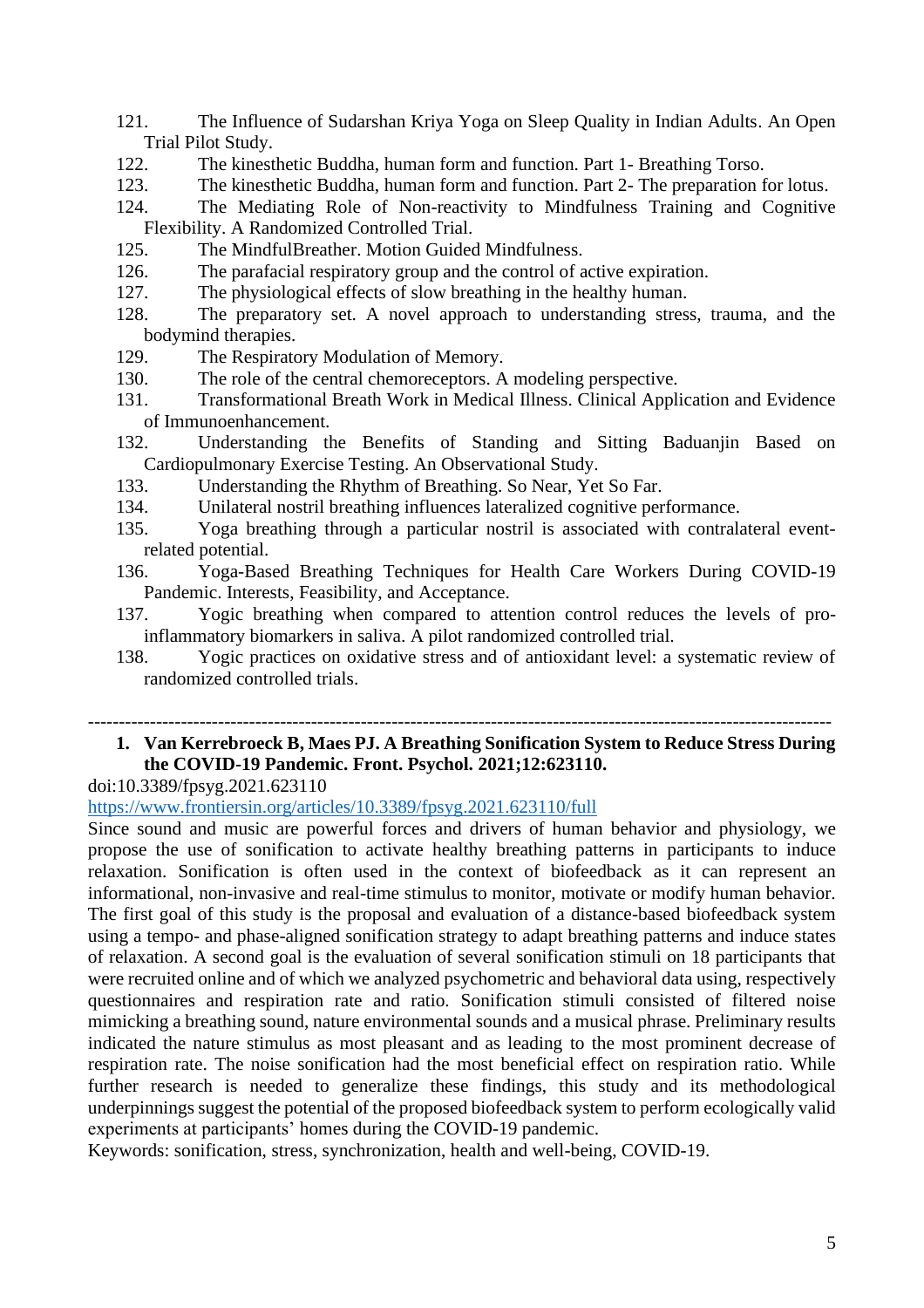**2. Nyer M et al. A randomized controlled dosing study of Iyengar yoga and coherent breathing for the treatment of major depressive disorder: Impact on suicidal ideation and safety findings. Complementary Therapies in Medicine 2018;37:136-142.**

<https://doi.org/10.1016/j.ctim.2018.02.006>

<https://www.sciencedirect.com/science/article/abs/pii/S0965229917306283>

Highlights

• The most common protocol-related adverse event was muscle soreness, which resolved over the course of the study.

• At screening, BDI-II suicidal ideation item without intent was endorsed by 9 participants; after study completion, 8 out of 9 reported resolution of suicidal ideation.

• This preliminary evidence suggests that yoga and coherent breathing may be safe and effective for the treatment of MDD and may reduce suicidal ideation**.**

Abstract

Background: Yoga interventions offer promise for the treatment of major depressive disorder (MDD), yet their safety and potential impact on suicidal ideation (SI) have not been well documented. This study evaluated the safety of a randomized controlled dose-finding trial of Iyengar yoga plus coherent breathing for individuals with MDD, as well as the potential effects of the intervention on SI without intent.

Methods: Participants with Beck Depression Inventory-II (BDI-II) scores ≥14 and a diagnosis of MDD (using DSM-IV criteria) were randomized to either a low dose group (LDG) or high dose group (HDG) and received a 12-week manualized intervention. The LDG included two 90-min yoga classes plus three 30-min homework sessions weekly. The HDG offered three 90-min classes plus four 30 min homework sessions weekly.

Results: Thirty-two individuals with MDD were randomized, of which 30 completed the protocol. At screening, SI without intent was endorsed on the BDI-II by 9 participants; after completing the intervention, 8 out of 9 reported resolution of SI. There were 17 adverse events possibly-related and 15 definitely-related to the intervention. The most common protocol-related adverse event was musculoskeletal pain, which resolved over the course of the study.

Conclusions: The Iyengar yoga plus coherent breathing intervention was associated with the resolution of SI in 8 out of 9 participants, with mild side effects that were primarily musculoskeletal in nature. This preliminary evidence suggests that this intervention may reduce SI without intent and be safe for use in those with MDD.

Keywords: Yoga, Depression, Suicide, Safety, Iyengar, Breathing, Randomized, Major depressive disorder (MDD).

**3. Ghati N et al. A randomized trial of the immediate effect of Bee-Humming Breathing exercise on blood pressure and heart rate variability in patients with essential hypertension. Explore 2021;17:312-319.**

<https://doi.org/10.1016/j.explore.2020.03.009>

<https://www.sciencedirect.com/science/article/abs/pii/S1550830720301166> Highlights

- Bee-Humming breathing (BHB) is a yogic practice for lifestyle modification.
- BHB exercise significantly augments parasympathetic tone.
- Short BHB session does not decrease blood pressure in hypertensive patients.

• Effect of long term BHB exercise need to be assessed in future studies.

## Abstract

Objectives: Bee-Humming Breathing (BHB) exercise is a simple yogic practice recommended for its favorable effect on cardiac physiology, including blood pressure (BP) and autonomic nervous system. However, strong evidence supporting its effectiveness is lacking. The present study was designed to evaluate the immediate effect of BHB exercise on blood pressure parameters and heart rate variability (HRV) in patients with essential hypertension.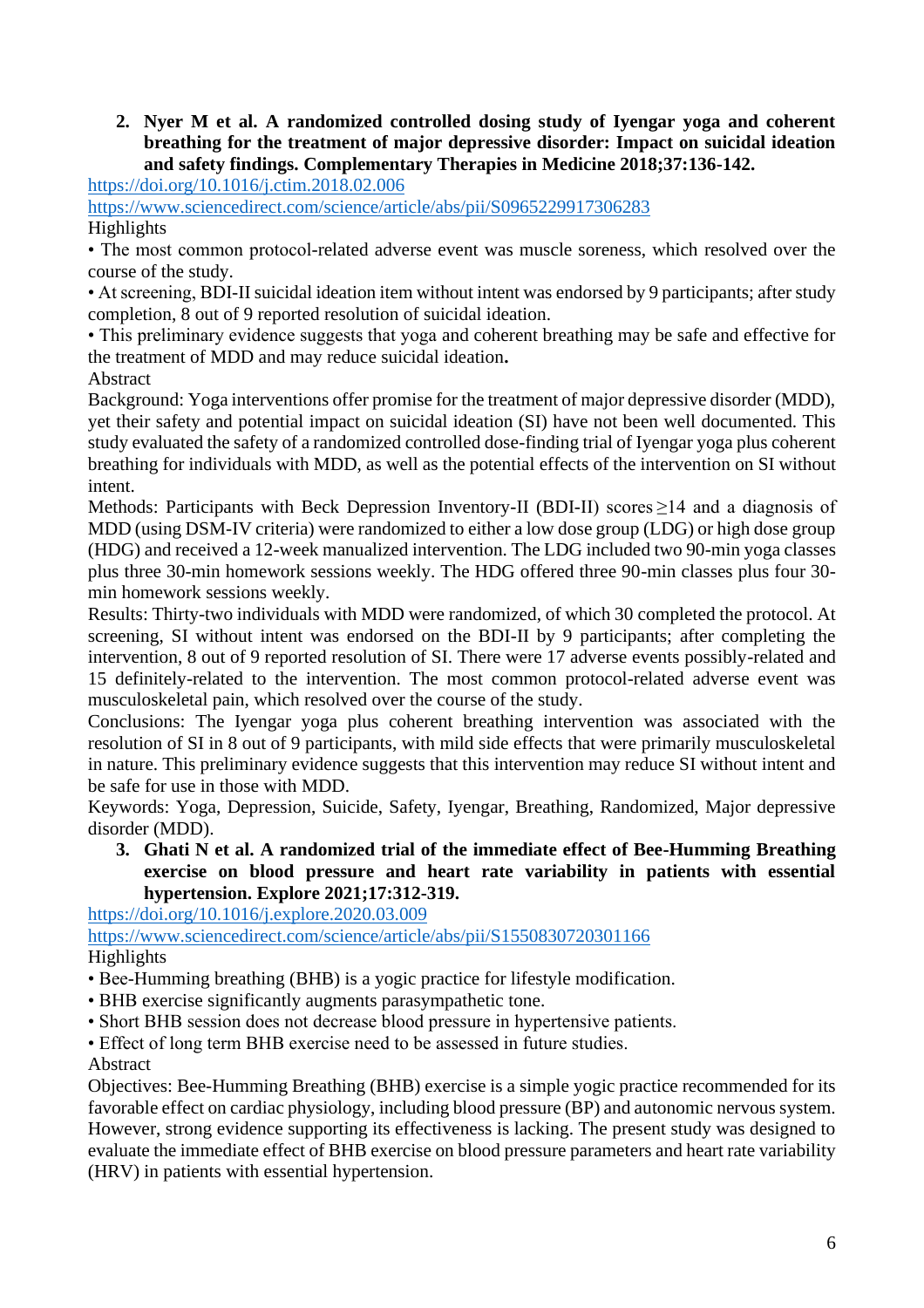Study methods: We conducted a randomized control trial including 70 patients with essential hypertension, randomly allocated to perform either BHB exercise (n=35) or placebo slow breathing exercise (n = 35) for 5-minutes duration. Blood pressure and HRV were measured before, during, and after the practice.

Results: There was no significant decrease in systolic [effect size (95% CI): 2.22 (-13.20, 17.64); p 0.77], diastolic [4.54 (-17.40, 26.48); p 0.68] and mean blood pressures [1.37 (-8.78, 11.52); p 0.78] after BHB exercise in comparison to the control group in our study. The HRV analysis showed a significant increase in the HF power [6.8 (1.47, 12.12); p 0.01], and decrease in the LF power [−26.47 (−34.25, −18.68); p < 0.01] during the recovery phase of the 5-minute BHB exercise in comparison to the control group.

Conclusions: This is the first randomized controlled trial to show that though a single short session of BHB exercise in hypertensive patients does not significantly reduce BP, it significantly augments the parasympathetic tone as indicated by a significant improvement in HRV parameters.

Clinical trial registration number CTRI/2018/08/015215

Keywords: Bee-Humming Breathing Exercise, Bhramari Pranayama, Hypertension, Blood pressure, Heart rate variability, Autonomic nervous system.

**4. da Fonsêca JDM, Resqueti VR, Benício K, Fregonezi G, Aliverti A. Acute Effects of Inspiratory Loads and Interfaces on Breathing Pattern and Activity of Respiratory Muscles in Healthy Subjects. Front. Physiol. 2019;10:993.** 

doi: 10.3389/fphys.2019.00993

<https://www.frontiersin.org/articles/10.3389/fphys.2019.00993/full>

Abstract

Objectives: The aim of this study was to evaluate the acute effects of different inspiratory loads and different interfaces on the breathing pattern and activity of the respiratory muscles.

Methods: Twenty healthy adults were recruited and assigned to two groups (20 and 40% of the Maximal Inspiratory Pressure) by way of randomized crossover allocation.

Subjects were evaluated during quiet breathing, breathing against inspiratory load, and recovery. The measurements were repeated using two different interfaces (nasal and oral). Chest wall volumes and respiratory muscle activity were assessed with optoelectronic plethysmography and surface electromyography, respectively.

Results: During the application of inspiratory load, significant changes were observed in the respiratory rate ( $p < 0.04$ ), inspiratory time ( $p < 0.02$ ), minute ventilation ( $p < 0.04$ ), tidal volume (p  $< 0.01$ ), end-inspiratory volume ( $p < 0.04$ ), end-expiratory volume ( $p < 0.03$ ), and in the activity of the scalene, sternocleiomastoid, and parasternal portion of the intercostal muscles (RMS values,  $p <$ 0.01) when compared to quiet breathing, regardless of the load level or the interface applied. Inspiratory load application yielded significant differences between using nasal and oral interfaces with an increase in the tidal volume ( $p < 0.01$ ), end-inspiratory volume ( $p < 0.01$ ), and electrical activity of the scalene and sternocleiomastoid muscles ( $p < 0.01$ ) seen with using the nasal interface. Conclusion: The addition of an inspiratory load has a significant effect on the breathing pattern and respiratory muscle electrical activity, and the effects are greater when the nasal interface is applied. Keywords: respiratory muscles, healthy subjects, electromyography, plethysmography, physiology.

**5. Saoji AA et al. Additional Practice of Yoga Breathing With Intermittent Breath Holding Enhances Psychological Functions in Yoga Practitioners. A Randomized Controlled Trial. Explore 2018;14:379-384.**

<https://doi.org/10.1016/j.explore.2018.02.005>

<https://www.sciencedirect.com/science/article/abs/pii/S1550830718300065>

## Abstract

Background and objective: The practice of yoga is associated with enhanced psychological wellbeing. The current study assessed the correlation between the duration of yoga practice with state mindfulness, mind-wandering and state anxiety. Also, we examined if an additional 20 min of yoga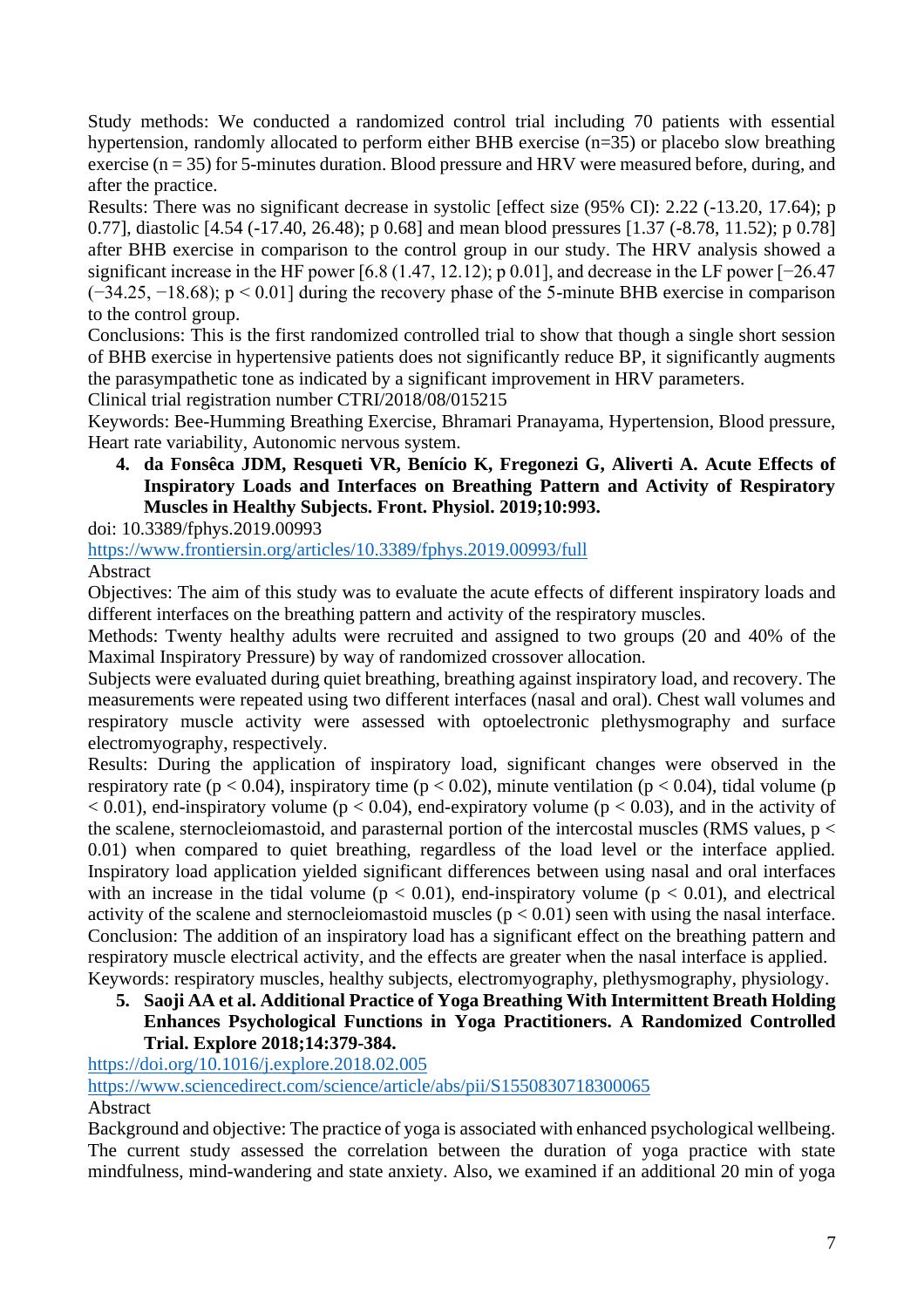breathing with intermittent breath holding (experimental group) for 8 weeks would affect these psychological variables more than regular yoga practice (control group) alone.

Methods: One hundred sixteen subjects were randomly assigned to experimental ( $n = 60$ ) and control (n = 56) groups. State mindfulness attention awareness scale (SMAAS), Mind-Wandering Questionnaire (MWQ) and State anxiety inventory were administered at baseline and at the end of 8 weeks.

Results: Baseline assessment revealed a positive correlation between duration of yoga practice with SMAAS scores and negative correlation with MWQ and state anxiety scores. At the end of 8 weeks, both groups demonstrated enhanced psychological functions, but the experimental group receiving additional yoga breathing performed better than the group practicing yoga alone.

Conclusion: An additional practice of yoga breathing with intermittent breath holding was found to enhance the psychological functions in young adult yoga practitioners.

Keywords: Mindfulness, Mind-Wandering, Anxiety, Pranayama, Psychological well being, Kumbhaka.

#### **6. Serna LY, Mañanas MA, Hernández AM, Rabinovich RA. An Improved Dynamic Model for the Respiratory Response to Exercise. Front. Physiol. 2018;9:69.**

doi:10.3389/fphys.2018.00069

<https://www.frontiersin.org/articles/10.3389/fphys.2018.00069/full>

#### Abstract

Respiratory system modeling has been extensively studied in steady-state conditions to simulate sleep disorders, to predict its behavior under ventilatory diseases or stimuli and to simulate its interaction with mechanical ventilation. Nevertheless, the studies focused on the instantaneous response are limited, which restricts its application in clinical practice. The aim of this study is double: firstly, to analyze both dynamic and static responses of two known respiratory models under exercise stimuli by using an incremental exercise stimulus sequence (to analyze the model responses when step inputs are applied) and experimental data (to assess prediction capability of each model).

Secondly, to propose changes in the models' structures to improve their transient and stationary responses. The versatility of the resulting model vs. the other two is shown according to the ability to simulate ventilatory stimuli, like exercise, with a proper regulation of the arterial blood gases, suitable constant times and a better adjustment to experimental data. The proposed model adjusts the breathing pattern every respiratory cycle using an optimization criterion based on minimization of work of breathing through regulation of respiratory frequency.

Keywords: respiratory system, dynamic modeling, exercise simulation, work of breathing, respiratory control, computational modeling.

## **7. Tobe M, Saito S. Analogy between classical Yoga/Zen breathing and modern clinical respiratory therapy. Journal of Anesthesia 2020;34:944-949.**

#### <https://doi.org/10.1007/s00540-020-02840-5>

<https://link.springer.com/article/10.1007/s00540-020-02840-5>

## Abstract

Anesthesiologists and intensivists are modern-day professionals who provide appropriate respiratory care, vital for patient survival. Recently, anesthesiologists have increasingly focused their attention on the type of spontaneous breathing made by non-intubated patients with pulmonary disease cared for in an intensive care unit, and also patients with chronic pain receiving cognitive behavioral therapy. Prior to our modern understanding of respiratory physiology, Zen meditators recognized that breathing has a significant impact on a person's mental state and general physical well-being. Examples of this knowledge regarding respiration include the beneficial effects of deep inhalation and slow exhalation on anxiety and general wellness.

The classical literature has noted many suggestions for breathing and its psycho-physical effects. In the present review, we examine the effect of classical breathing methods and find an analogy between typical Yoga/Zen breathing and modern clinical respiratory therapy. Evidence is increasing about historical breathing and related meditation techniques that may be effective in modern clinical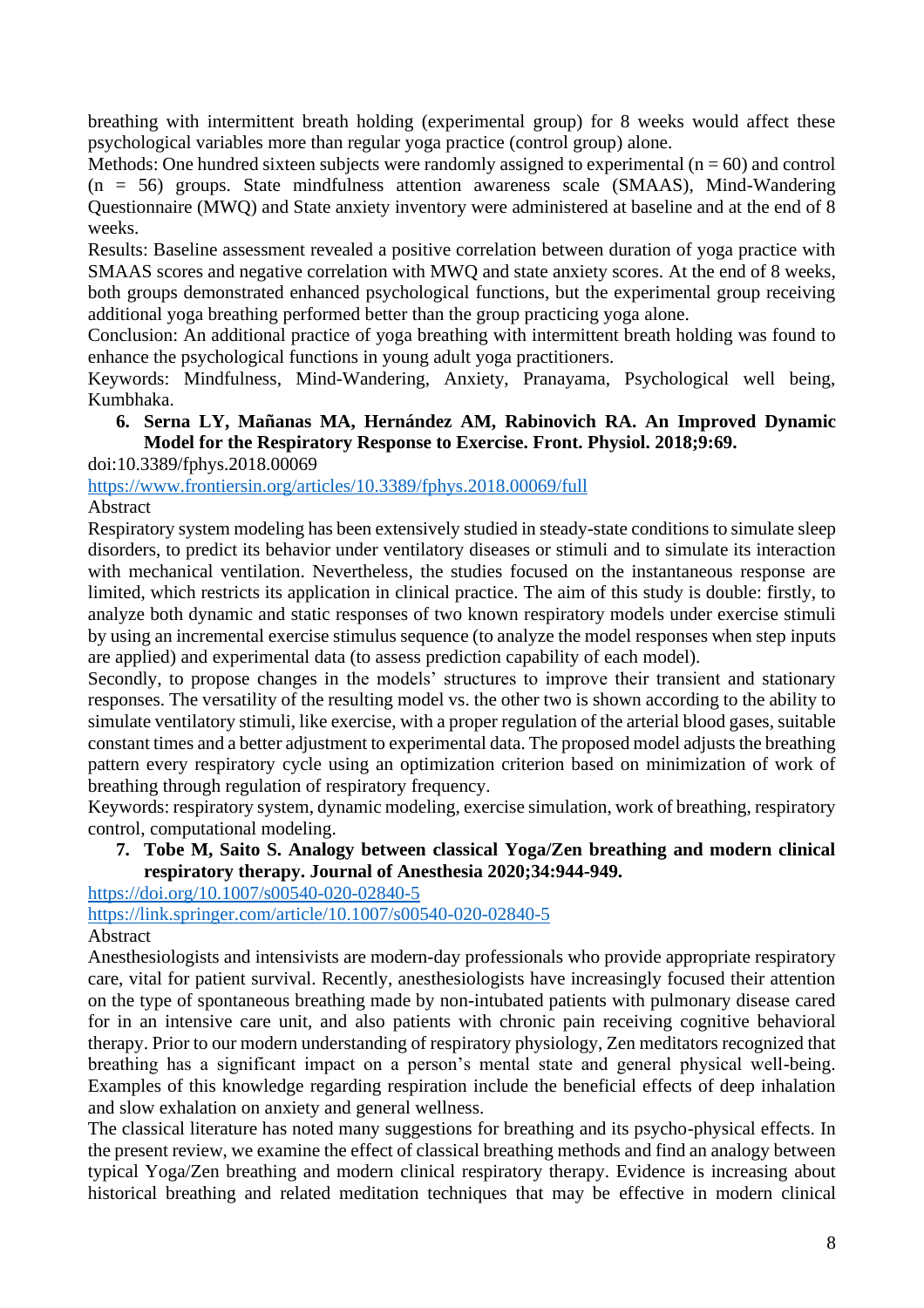practice, especially in the field of anesthesiology, such as in improving respiratory function and reducing chronic pain. Clarification of the detailed mechanisms involved is anticipated. Keywords: Zen, Spontaneous breathing, Respiratory care.

## **8. Bernasconi P, Kohl J. Analysis of co-ordination between breathing and exercise rhythms in man. Journal of Physiology 1993;471:693-706.**

doi[:10.1113/jphysiol.1993.sp019923](https://dx.doi.org/10.1113%2Fjphysiol.1993.sp019923)

<https://physoc.onlinelibrary.wiley.com/doi/abs/10.1113/jphysiol.1993.sp019923> Abstract

The purpose of the present study was to analyse the incidence and type of coordination between breathing rhythm and leg movements during running and to assess the effect of co-ordination on the running efficiency, as well as to compare the results with those found during cycling.

The experiments were carried out on thirty-four untrained volunteers exercising at two work loads (60 and 80% of subject's physical work capacity 170) on a treadmill. In addition nineteen of the subjects exercised at the same two work loads on a bicycle ergometer. The subjects were running at both work loads in three different modes in randomized order: with normal arm movements, without arm movements and with breathing paced by an acoustic signal which was triggered by the leg movement.

Respiratory variables, oxygen uptake and leg movements were continuously recorded and evaluated on-line. The degree of co-ordination was expressed as a percentage of inspirations and/or expirations starting in the same phase of the step or pedalling cycle.

The average degree of co-ordination was higher during running (up to 40%) than during cycling (about 20%) during both work loads. The difference in the degree of co-ordination between running and cycling is probably not due to the lack of arm movements during cycling since the degree of coordination during running with and without arm movements was the same.

The degree of co-ordination during running increased slightly but not significantly with increasing work load and could be increased significantly by paced breathing.

The co-ordination between breathing and running rhythms occurred in three different patterns: (a) breathing was co-ordinated all the time with the same phase of step, (b) co-ordination switched suddenly from one phase of step to another and (c) co-ordination ensued alternatively once on the right and once on the left leg movement. During cycling the pattern described in (a) occurred almost exclusively.

During running with a high degree of co-ordination, oxygen uptake for a given work load was slightly but significantly lower than during running with weak co-ordination.

## **9. Bordoni B, Zanier E. Anatomic connections of the diaphragm: influence of respiration on the body system. Journal of Multidisciplinary Healthcare 2013;6:281-291.**

<http://dx.doi.org/10.2147/JMDH.S45443>

[https://www.dovepress.com/anatomic-connections-of-the-diaphragm-influence-of-respiration-on](https://www.dovepress.com/anatomic-connections-of-the-diaphragm-influence-of-respiration-on-the--peer-reviewed-fulltext-article-JMDH)[the--peer-reviewed-fulltext-article-JMDH](https://www.dovepress.com/anatomic-connections-of-the-diaphragm-influence-of-respiration-on-the--peer-reviewed-fulltext-article-JMDH)

## Abstract

The article explains the scientific reasons for the diaphragm muscle being an important crossroads for information involving the entire body. The diaphragm muscle extends from the trigeminal system to the pelvic floor, passing from the thoracic diaphragm to the floor of the mouth. Like many structures in the human body, the diaphragm muscle has more than one function, and has links throughout the body, and provides the network necessary for breathing. To assess and treat this muscle effectively, it is necessary to be aware of its anatomic, fascial, and neurologic complexity in the control of breathing. The patient is never a symptom localized, but a system that adapts to a corporeal dysfunction.

Keywords: diaphragm, fascia, phrenic nerve, vagus nerve, pelvis.

**10. Araújo BCL, de Magalhães Simões S, de Gois-Santos V.T. et al. Association Between Mouth Breathing and Asthma. A Systematic Review and Meta-analysis. Current Allergy and Asthma Reports 2020;20:24.**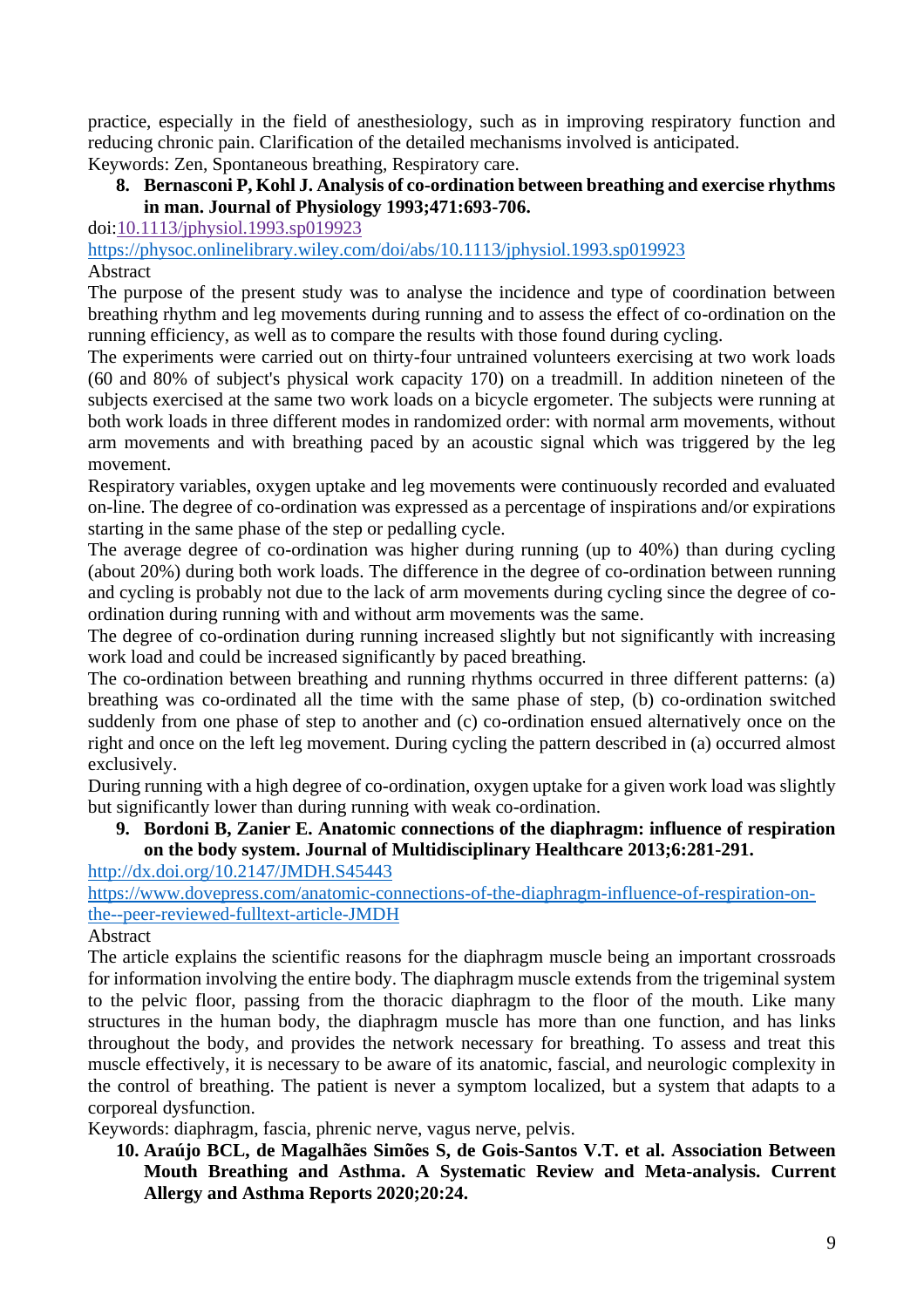#### <https://doi.org/10.1007/s11882-020-00921-9>

## <https://link.springer.com/article/10.1007/s11882-020-00921-9>

#### Abstract

Purpose of Review: This systematic review and meta-analysis evaluated the association between asthma and mouth breathing. We performed a systematic search in the PubMed, SCOPUS, Lilacs, Web of Science, Google Scholar and OpenThesis databases.

Recent Findings: Asthma is defined as a heterogeneous disease characterized by variable symptoms of wheezing, shortness of breath, chest oppression and/or cough, and limitation of expiratory airflow. Although several studies have examined the association between asthma and mouth breathing, there are no systematic reviews or meta-analyses that synthesize the available bodies of evidence.

Summary: We used the odds ratio as a measure of the association between asthma and mouth breathing. Summary estimates were calculated using random-effects models, and the risk of bias was estimated using the Newcastle-Ottawa Scale for case-control studies and the National Institutes of Health tool for cross-sectional studies. Nine studies were included in the present systematic review. Data from 12,147 subjects were analyzed, of which 2083 were children and adolescents and 10,064 were adults. We found an association between mouth breathing and asthma in children and adolescents (OR 2.46, 95% CI 1.78–3.39) and in adults (OR 4.60, 95%CI 1.49–14.20). However, limitations were found in the methodological description of the included studies, as well as high heterogeneity among studies evaluating adult populations. This meta-analysis showed an association between mouth breathing and asthma in children, adolescents and adults, but the results should be interpreted with caution. Further studies with standardized criteria for the investigation of mouth breathing are needed.

Keywords: Asthma, Mouth breathing, Child, Adolescent, Adult.

## **11. Gerritsen RJS, Band GPH. Breath of Life: The Respiratory Vagal Stimulation Model of Contemplative Activity.**

doi:10.3389/fnhum.2018.00397

<https://www.frontiersin.org/articles/10.3389/fnhum.2018.00397/full> Abstract

Contemplative practices, such as meditation and yoga, are increasingly popular among the general public and as topics of research. Beneficial effects associated with these practices have been found on physical health, mental health and cognitive performance. However, studies and theories that clarify the underlying mechanisms are lacking or scarce. This theoretical review aims to address and compensate this scarcity. We will show that various contemplative activities have in common that breathing is regulated or attentively guided. This respiratory discipline in turn could parsimoniously explain the physical and mental benefits of contemplative activities through changes in autonomic balance. We propose a neurophysiological model that explains how these specific respiration styles could operate, by phasically and tonically stimulating the vagal nerve: respiratory vagal nerve stimulation (rVNS). The vagal nerve, as a proponent of the parasympathetic nervous system (PNS), is the prime candidate in explaining the effects of contemplative practices on health, mental health and cognition. We will discuss implications and limitations of our model.

Keywords: meditation, mind-body exercises, mindfulness, respiration, vagus nerve, heart rate variability, cognition, stress.

## **12. Gerbarg PL et al. Breath Practices for Survivor and Caregiver Stress, Depression, and Post-traumatic Stress Disorder: Connection, Co-regulation, Compassion. OBM Integrative and Complementary Medicine 2019;4:3.**

doi:10.21926/obm.icm.1903045

<http://www.lidsen.com/journals/icm/icm-04-03-045>

#### Abstract

Does compassion itself benefit the healing process or does the activation of neurophysiological processes, from which the experience of compassion arises, trigger a cascade of physical and psychological changes that support health and well-being? Exploration of the neurological substrates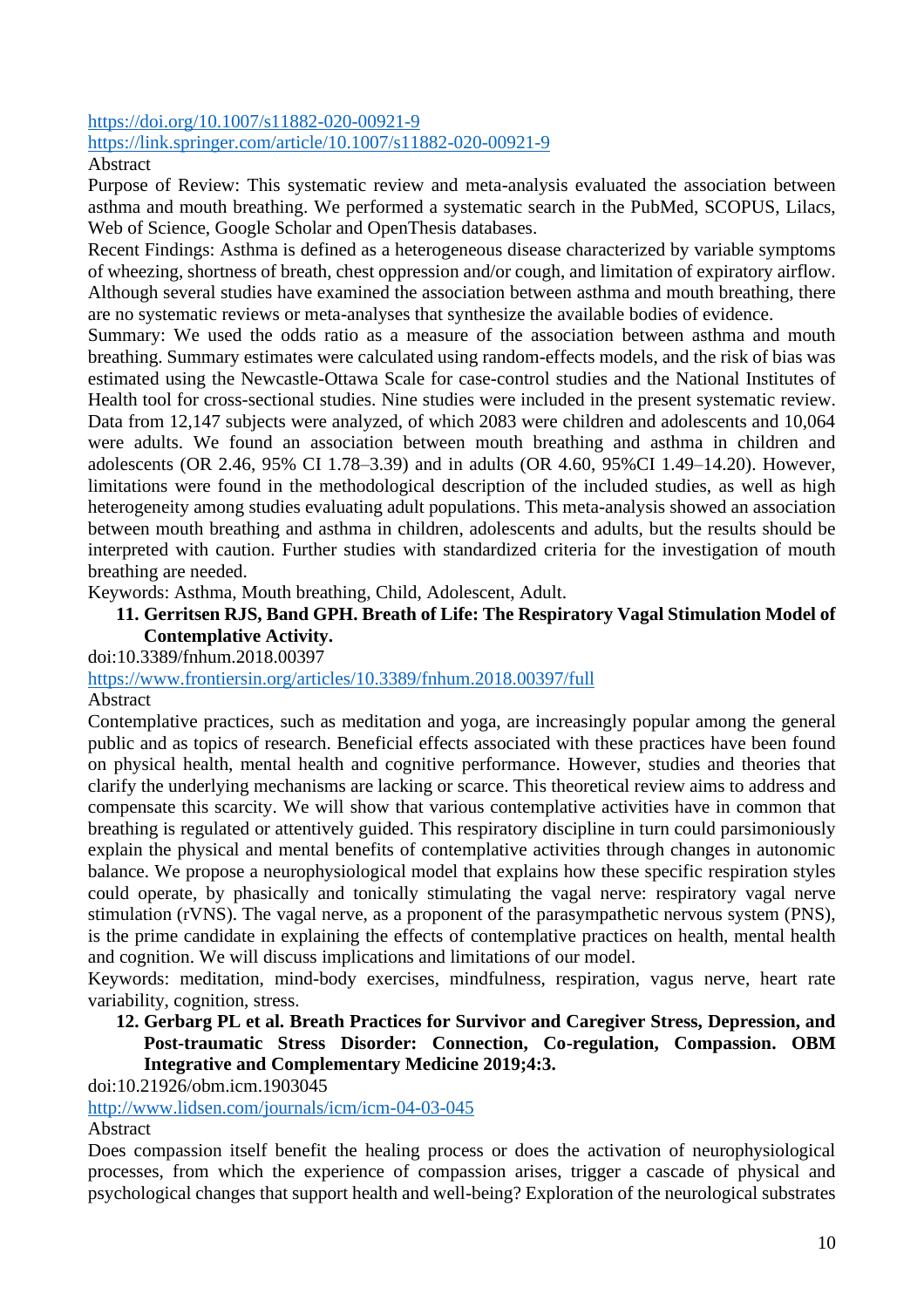of compassion reveals multiple healing pathways that can be activated by mind-body practices. Furthermore, these pathways affect physical health, emotion regulation, and how we perceive and relate to others.

Physiological states affect the capacity for empathy, compassion and understanding. A state of calm alertness based on sympatho-vagal balance may support such high-level prosocial functions. Evidence suggests that polyvagal-informed mind-body practices, particularly Voluntarily Regulated Breathing Practices (VRBPs), efficiently induce such physiological states and that these same states can reduce inflammation and oxidative stress, while improving cardiovascular function, respiratory efficiency, and physical health.

Mind-body practices, such as Coherent or Resonant Breathing can balance, strengthen, and increase the adaptive flexibility of stress response systems, potentially counteracting the detrimental effects of excess stress, neglect, and trauma on emotion regulation, physical health, and the ability to experience love and compassion. Research is needed to support integration of mind-body practices into healthcare systems. The methods being used to study mind-body techniques may be further refined by considering the target symptoms, population being studied, specific parameters of each practice, and methods of teaching subjects.

The current state of global health calls for treatments that can be delivered to large populations by small numbers of healthcare providers under conditions where resources are limited. Slow gentle Coherent or Resonant Breathing and related mind-body practices are low cost, low risk, easily taught, rapidly effective, scalable, non-stigmatizing, and sustainable. At the convergence of neurophysiological research with contemplative and other mind-body practices, we marvel at the possibilities for relieving emotional and physical suffering as well as improving how we relate to one another.

Keywords: Paced breathing, polyvagal, heart rate variability, compassion, caregiver stress, trauma, mind-body, public health, global health, mass disasters.

## **13. Niu Y, Wan C, Zhou B, Zhang J, Ma H, Bo Y, Zhang Y, Liu H. Breath Qigong Improves Recognition in Seniors With Vascular Cognitive Impairment. Altern Ther Health Med. 2018;25(1):20-26.**

PMID: 30982783

<https://pubmed.ncbi.nlm.nih.gov/30982783/>

Abstract

Context: Vascular cognitive impairment (VCI) or vascular dementia is widely considered to be the second-most-common cause of dementia after Alzheimer's disease, accounting for 20% of cases. Little is known about the effectiveness of breath qigong for seniors suffering from VCI or dementia. Objectives: For seniors with VCI, the study aimed to compare the benefits of qigong practice, cognitive training, and qigong practice + cognitive training in improving cognitive function, memory, executive function, and daily problem-solving ability.

Design: The study was a randomized, controlled pilot study that used a prospective design with repeated measures.

Setting: The study took place at the Tianjin Medical University General Hospital (Tianjin, China). Participants: Participants were 93 patients with VCI at a clinic at the hospital.

Intervention: The participants were randomly assigned to 1 of 3 groups: (1) qigong practice, an intervention group; (2) cognitive training, a positive control group; or (3) a combination of qigong practice and cognitive training, an intervention group. Participants received the treatments for 3 mo.

Outcome measures: All outcome measures were undertaken at baseline and postintervention. The measures included (1) the Montreal cognitive assessment, (2) the Loewenstein occupational therapy cognitive assessment, and (3) the Barthel activities of daily living index.

Results: All 3 groups showed significant improvements in general cognitive function, memory, executive function, and daily problem-solving ability ( $P < .05$ ).

Conclusion: Qigong practice is an easy and convenient exercise performed at no cost and has the potential to improve the cognitive functions of older adults with mild VCI.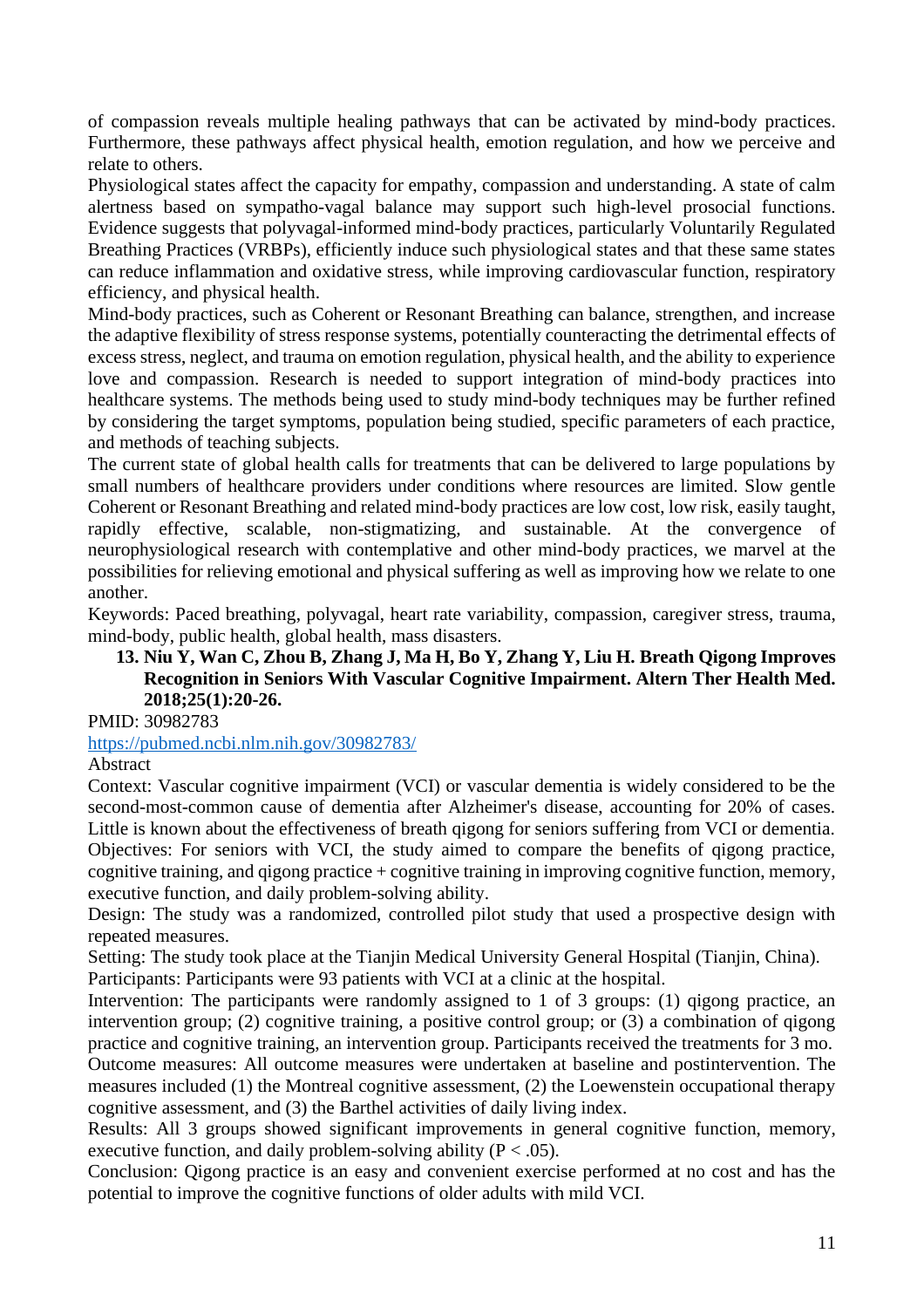#### **14. Carter KS, Carter R. Breath-based meditation: A mechanism to restore the physiological and cognitive reserves for optimal human performance. World J Clin Cases 2016;4(4):99-102.**

<http://dx.doi.org/10.12998/wjcc.v4.i4.99> <http://www.wjgnet.com/2307-8960/full/v4/i4/99.htm> Abstract

Stress can be associated with many physiological changes resulting in significant decrements in human performance. Due to growing interests in alternative and complementary medicine by Westerners, many of the traditions and holistic yogic breathing practices today are being utilized as a measure for healthier lifestyles. These state-of-the-art practices can have a significant impact on common mental health conditions such as depression and generalized anxiety disorder. However, the potential of yogic breathing on optimizing human performance and overall well-being is not well known. Breathing techniques such as alternate nostril, Sudarshan Kriya and bhastrika utilizes rhythmic breathing to guide practitioners into a deep meditative state of relaxation and promote selfawareness. Furthermore, yogic breathing is physiologically stimulating and can be described as a natural "technological" solution to optimize human performance which can be categorized into: (1) cognitive function (i.e. mind, vigilance); and (2) physical performance (i.e. cardiorespiratory, metabolism, exercise, whole body). Based on previous studies, we postulate that daily practice of breathing meditation techniques play a significant role in preserving the compensatory mechanisms available to sustain physiological function. This preservation of physiological function may help to offset the time associated with reaching a threshold for clinical expression of chronic state (i.e. hypertension, depression, dementia) or acute state (i.e. massive hemorrhage, panic attic) of medical conditions. However, additional rigorous biomedical research is needed to evaluate the physiological mechanisms of various forms of meditation (i.e. breath-based, mantra, mindfulness) on human performance. These efforts will help to define how compensatory reserve mechanisms of cardiovascular and immune systems are modulated by breath-based meditation. While it has been suggested that breath-based meditation is easier for beginning practitioners when compared to other forms of meditation more research is needed to elucidate these observations. A breath-based meditation sequence such as Sudarshan Kriya has the potential to help develop an individual's selfawareness and support better integration of the brain (i.e. mind) with other organ systems (i.e. body) for enhanced human performance.

Keywords: Meditation, Breathing technique, Cognitive reserve, Neurophysiology, Stress, Human performance, Emotional regulation.

#### **15. Gilbert C. Breathing and the cardiovascular system. Journal of Bodywork and Movement Therapies 1999**;**3(4):215-224.**

[https://doi.org/10.1016/S1360-8592\(99\)80006-0](https://doi.org/10.1016/S1360-8592(99)80006-0)

<https://www.sciencedirect.com/science/article/abs/pii/S1360859299800060> Abstract

The close coupling between the systems of breathing and circulation provide potential hazards to physiological function because breathing is subject to conscious control. Emotional input to the respiratory system is often at odds with degree of muscle activity, thereby disrupting the matching of breathing to actual metabolic needs. Hyperventilation is the most common example. Research on the consequences of this mismatch are described in connection with occurrence of coronary vasospasms and angina, effort syndrome, respiratory sinus arrhythmia, cardiac rehabilitation and functional cardiac symptoms. Principles and techniques for training relaxation through breathing awareness and self-regulation are described.

#### **16. Prasad S, Kumar P, Chen R. Breathing and the Nervous System. Chapter One 3-19. Aminoff's Neurology and General Medicine, Sixth Edition 2021.**

Abstract

Respiration involves pulmonary ventilation, gaseous exchange between lung alveoli and blood, and transport of oxygen and carbon dioxide between the blood, tissues, and interstitial fluids. The nervous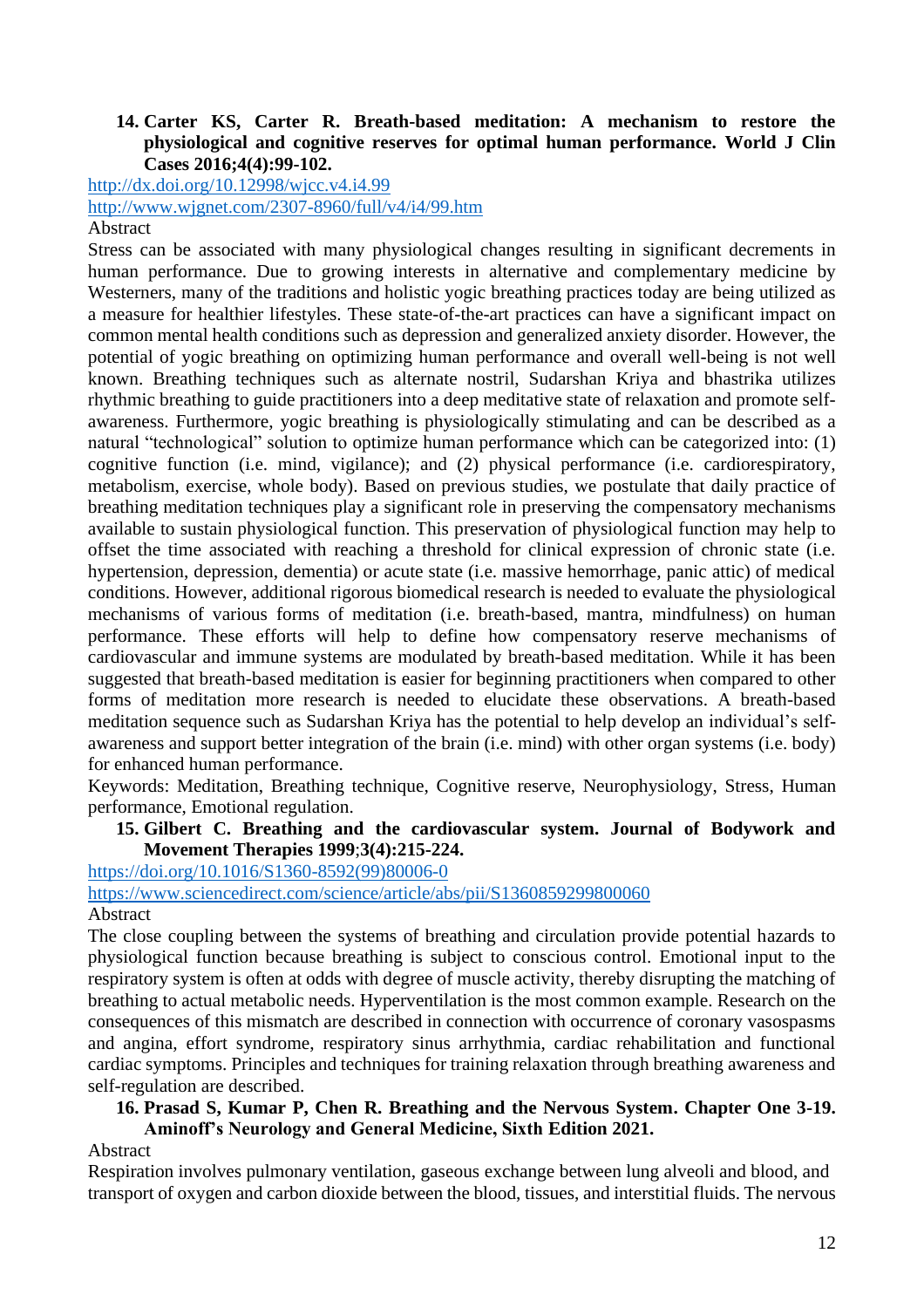system plays a pivotal role in controlling pulmonary ventilation as it exerts both automatic and voluntary control over breathing. The anatomic pathways involve the cerebral hemispheres, pons, medulla, spinal cord, anterior horn cells, nerves, and neuromuscular junctions, as well as peripheral chemoreceptors and lung mechanoreceptors and the respiratory muscles themselves. Several central and peripheral neurologic disorders can affect respiration adversely, and hypoxia and hypercapnia resulting from respiratory dysfunction may affect the nervous system and produce neurologic complications.

## **17. Mortola JP. Breathing around the clock: an overview of the circadian pattern of respiration. Eur J Appl Physiol 2004;91:119-129.**

doi:10.1007/s00421-003-0978-0

<https://link.springer.com/article/10.1007/s00421-003-0978-0>

#### Abstract

This article reviews human and animal studies about the circadian patterns of physiological variables involved with the respiratory function. Some measures reflecting the mechanical properties of the lungs, such as functional residual capacity, forced expiratory volumes and airway resistance, change periodically with the time of the day. Also resting pulmonary ventilation (V\_E), tidal volume, and breathing rate follow circadian patterns.

In humans, these patterns occur independently of the daily changes in activity, whereas, to some extent, they are linked to changes in the state of arousal. Differently, in some rodents, the circadian oscillations of the breathing pattern occur independently of the daily rhythms of either activity or state of arousal. Recent measurements of the breathing pattern for unlimited periods of time in undisturbed animals have indicated that the circadian changes occur in close temporal phase with those of oxygen consumption, carbon dioxide production, and body temperature. However, none of these variables can fully explain the circadian pattern of breathing, the origin of which remains unclear. Both in humans and in rats the V\_E responses to hypercapnia or hypoxia differ at various times of the day. In rats, thedaily differences in V\_E responses are buffered by changes in metabolic rate, such that, unlike humans, the hyperventilation (defined as the increase in ventilation–metabolism ratio) remains constant throughout the 24 h. The presence of a biological clock is a major advantage in the adaptation to the environment, although it forces some variables to deviate periodically from their mean value. In humans, these deviations become apparent in conditions of hypoxia. Hence, a daily time-window exists in which the respiratory system is less capable of responding to challenges, a factor which may contribute to the findings that some cardio-respiratory symptoms and diseases peak at particular times of the day.

#### **18. Heck DH et al. Breathing as a Fundamental Rhythm of Brain Function. Frontiers in Neural Circuits 2017;10:115.**

doi:10.3389/fncir.2016.00115

<https://www.frontiersin.org/articles/10.3389/fncir.2016.00115/full>

Abstract

Ongoing fluctuations of neuronal activity have long been considered intrinsic noise that introduces unavoidable and unwanted variability into neuronal processing, which the brain eliminates by averaging across population activity (Georgopoulos et al., 1986; Lee et al., 1988; Shadlen and Newsome, 1994; Maynard et al., 1999). It is now understood, that the seemingly random fluctuations of cortical activity form highly structured patterns, including oscillations at various frequencies, that modulate evoked neuronal responses (Arieli et al., 1996; Poulet and Petersen, 2008; He, 2013) and affect sensory perception (Linkenkaer-Hansen et al., 2004; Boly et al., 2007; Sadaghiani et al., 2009; Vinnik et al., 2012; Palva et al., 2013). Ongoing cortical activity is driven by proprioceptive and interoceptive inputs. In addition, it is partially intrinsically generated in which case it may be related to mental processes (Fox and Raichle, 2007; Deco et al., 2011). Here we argue that respiration, via multiple sensory pathways, contributes a rhythmic component to the ongoing cortical activity. We suggest that this rhythmic activity modulates the temporal organization of cortical neurodynamics, thereby linking higher cortical functions to the process of breathing.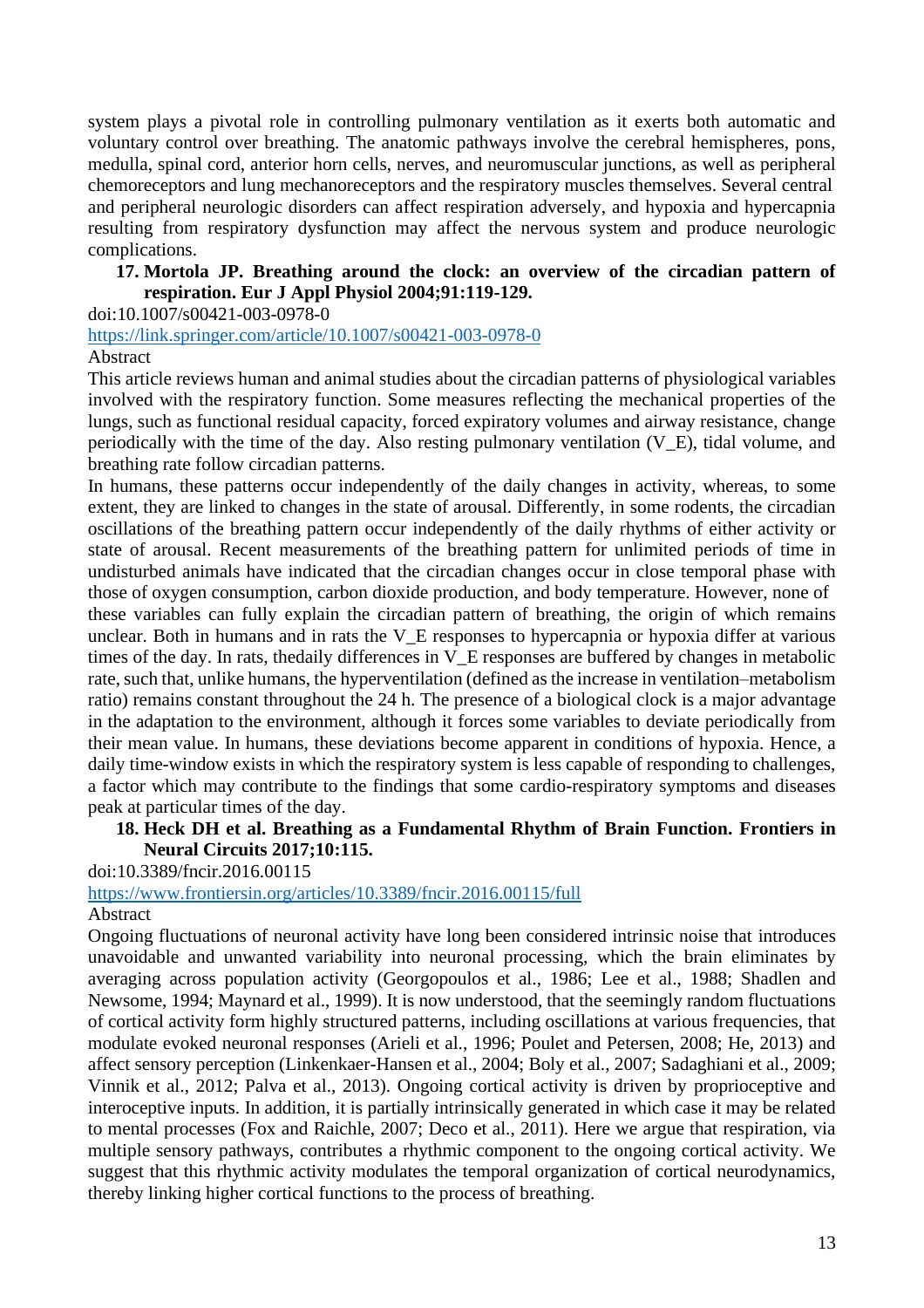Keywords: mind-body, cortical oscillations, respiration, embodied cognition, phase transitions, phase amplitude coupling, proprioception, graph theory.

#### **19. Lin IM, Tai LM, Fan SY. Breathing at a rate of 5.5 breaths per minute with equal inhalation-to-exhalation ratio increases heart rate variability. International Journal of Psychophysiology 2014;91:206-211.**

<http://dx.doi.org/10.1016/j.ijpsycho.2013.12.006>

<https://www.sciencedirect.com/science/article/abs/pii/S0167876013003346> Abstract

Objectives: Prior studies have found that a breathing pattern of 6 or 5.5 breaths per minute (bpm)was associated with greater heart rate variability (HRV) than that of spontaneous breathing rate.However, the effects of combining the breathing rate with the inhalation-to-exhalation ratio (I:E ratio) on HRV indices are inconsistent. This study aimed to examine the differences in HRV indices and subjective feelings of anxiety and relaxation among four different breathing patterns.

Methods: Forty-seven healthy college students were recruited for the study, and a Latin square experimental design with a counterbalance in random sequences was applied. Participants were instructed to breathe at two different breathing rates (6 and 5.5 breaths) and two different I:E ratios (5:5 and 4:6). The HRV indices as well as anxiety and relaxation levels were measured at baseline (spontaneous breathing) and for the four different breathing patterns.

Results: The results revealed that a pattern of 5.5 bpmwith an I:E ratio of 5:5 produced a higherNN interval standard deviation and higher low frequency power than the other breathing patterns. Moreover, the four different breathing patterns were associated with significantly increased feeling of relaxation compared with baseline.

Conclusion: The study confirmed that a breathing pattern of 5.5 bpmwith an I:E ratio of 5:5 achieved greater HRV than the other breathing patterns. This finding can be applied to HRV biofeedback or breathing training in the future.

Keywords: Breathing pattern, Inhalation-to-exhalation ratio, Heart rate variability.

**20. Gregoski MJ et al. Breathing Awareness Meditation and LifeSkills Training Programs Influence Upon Ambulatory Blood Pressure and Sodium Excretion Among African American Adolescents. Journal of Adolescent Health 2011;48:59-64.**

doi:10.1016/j.jadohealth.2010.05.019

[https://www.jahonline.org/article/S1054-139X\(10\)00261-2/fulltext](https://www.jahonline.org/article/S1054-139X(10)00261-2/fulltext)

Abstract

Purpose: To evaluate the effect of breathing awareness meditation (BAM), Botvin LifeSkills Training (LST), and health education control (HEC) on ambulatory blood pressure and sodium excretion in African American adolescents.

Methods: Following 3 consecutive days of systolic blood pressure (SBP) screenings, 166 eligible participants (i.e., SBP  $>50$ th–95th percentile) were randomized by school to either BAM (n = 53), LST ( $n = 69$ ), or HEC ( $n = 44$ ). In-school intervention sessions were administered for 3 months by health education teachers. Before and after the intervention, overnight urine samples and 24-hour ambulatory SBP, diastolic blood pressure, and heart rate were obtained.

Results: Significant group differences were found for changes in overnight SBP and SBP, diastolic blood pressure, and heart rate over the 24-hour period and during school hours. The BAM treatment exhibited the greatest overall decreases on these measures (Bonferroni adjusted, *p*s < .05). For example, for school-time SBP, BAM showed a change of –3.7 mmHg compared with no change for LST and a change of −.1 mmHg for HEC. There was a nonsignificant trend for overnight urinary sodium excretion ( $p = .07$ ), with the BAM group displaying a reduction of  $-.92 \pm 1.1$  mEq/hr compared with increases of .89  $\pm$  1.2 mEq/hr for LST and .58  $\pm$  .9 mEq/hr for HEC group.

Conclusion: BAMappears to improve hemodynamic function andmayaffect sodium handling among African American adolescents who are at increased risk for development of cardiovascular disease.

Keywords: Adolescents, Ambulatory blood pressure, Breathing awareness meditation, Botvin LifeSkills Training, Clinical trial, Sodium excretion.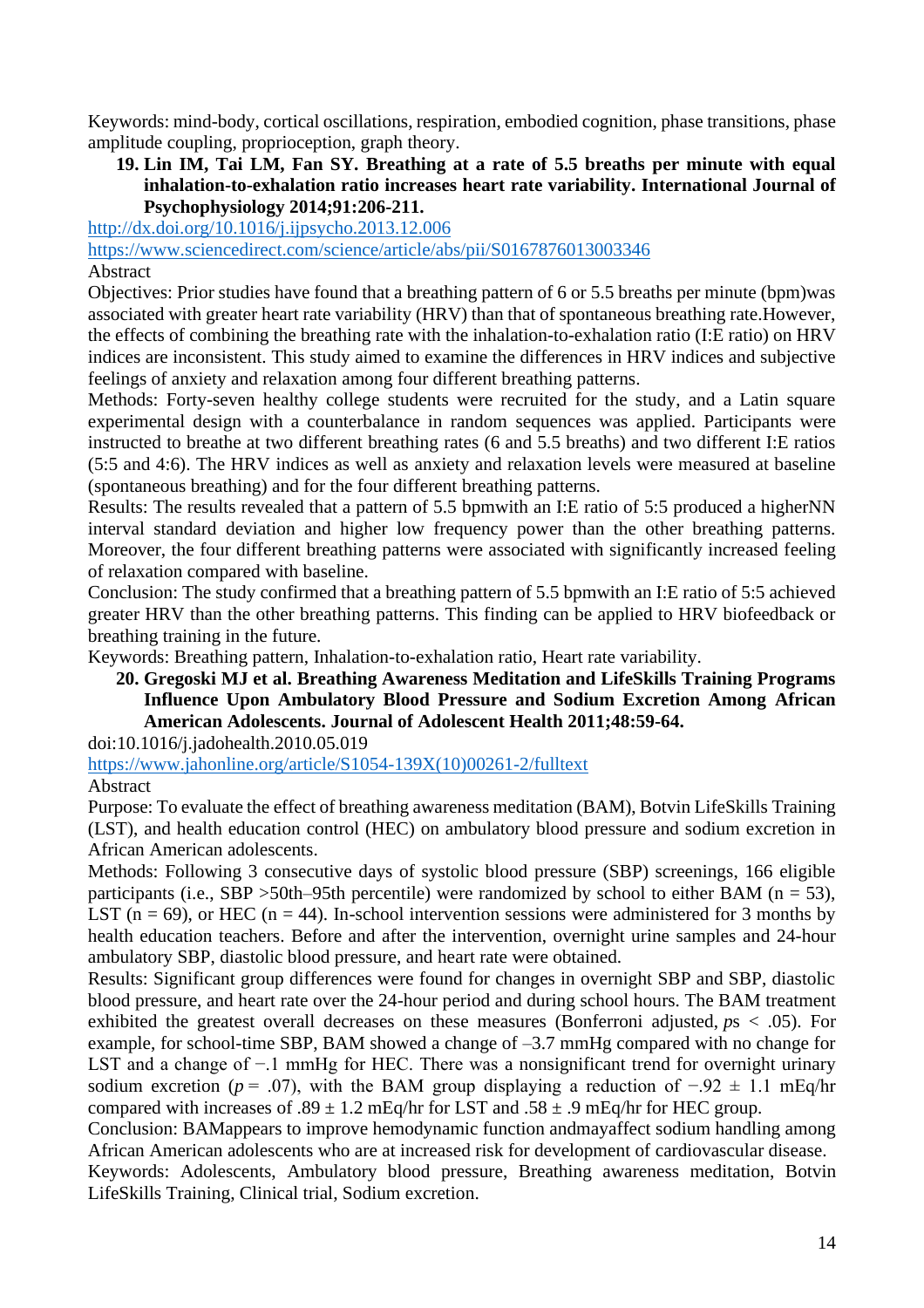## **21. Kwon JW et al. Breathing Exercise Called the Maximal Abdominal Contraction Maneuver. Medicina 2021;57(2):129.**

<https://doi.org/10.3390/medicina57020129>

<https://www.mdpi.com/1648-9144/57/2/129> Abstract

Background and objectives: The maximal abdominal contraction maneuver (MACM) was designed as an effective and efficient breathing exercise to increase the stability of the spinal joint.

However, it has not been determined whether MACM is more effective and efficient than the maximal expiration method. Thus, the present study was undertaken to investigate whole abdominal muscle thickness changes after MACM.

Materials and Methods: Thirty healthy subjects (17 males and 13 females) participated in this study. An experimental comparison between MACM and the maximal expiration task was conducted by measuring the change of abdominal muscle thickness such as the transverse abdominis (TrA), internal oblique (IO), external oblique (EO) and rectus abdominis (RA) using ultrasound images.

Results: The results indicated that MACM resulted in significantly greater muscle thickness increases of the TrA and RA than the maximal expiration exercise ( $p < 0.05$ ).

Conclusion: MACM provided better exercise than the maximal expiration exercise in terms of increasing spine stability, at least from a co-contraction perspective.

Keywords: breathing exercise, abdominal muscle, core muscle, co-contraction, ultrasound images.

#### **22. Santino TA, Chaves GSS, Freitas DA, Fregonezi GAF, Mendonça KMPP. Breathing exercises for adults with asthma. Cochrane Database of Systematic Reviews 2020, Issue 3.**

<https://doi.org/10.1002/14651858.CD001277>

[https://www.cochranelibrary.com/cdsr/doi/10.1002/14651858.CD001277.pub4/full#CD001277](https://www.cochranelibrary.com/cdsr/doi/10.1002/14651858.CD001277.pub4/full#CD001277-abs-0001) [abs-0001](https://www.cochranelibrary.com/cdsr/doi/10.1002/14651858.CD001277.pub4/full#CD001277-abs-0001)

Abstract

Breathing exercises have been widely used worldwide as a non-pharmacological therapy to treat people with asthma. Breathing exercises aim to control the symptoms of asthma and can be performed as the Papworth Method, the Buteyko breathing technique, yogic breathing, deep diaphragmatic breathing or any other similar intervention that manipulates the breathing pattern. The training of breathing usually focuses on tidal and minute volume and encourages relaxation, exercise at home, the modification of breathing pattern, nasal breathing, holding of breath, lower rib cage and abdominal breathing.

Objectives: To evaluate the evidence for the efficacy of breathing exercises in the management of people with asthma.

Search methods: To identify relevant studies we searched The Cochrane Library, MEDLINE, Embase, PsycINFO, CINAHL and AMED and performed handsearching of respiratory journals and meeting abstracts. We also consulted trials registers and reference lists of included articles.

The most recent literature search was on 4 April 2019.

Selection criteria: We included randomised controlled trials of breathing exercises in adults with asthma compared with a control group receiving asthma education or, alternatively, with no active control group.

Data collection and analysis: Two review authors independently assessed study quality and extracted data. We used Review Manager 5 software for data analysis based on the random‐effects model. We expressed continuous outcomes as mean differences (MDs) with confidence intervals (CIs) of 95%.

We assessed heterogeneity by inspecting the forest plots. We applied the Chi<sup>2</sup> test, with a P value of 0.10 indicating statistical significance, and the  $I^2$  statistic, with a value greater than 50% representing a substantial level of heterogeneity. The primary outcome was quality of life.

Main results: We included nine new studies (1910 participants) in this update, resulting in a total of 22 studies involving 2880 participants in the review. Fourteen studies used Yoga as the intervention, four studies involved breathing retraining, one the Buteyko method, one the Buteyko method and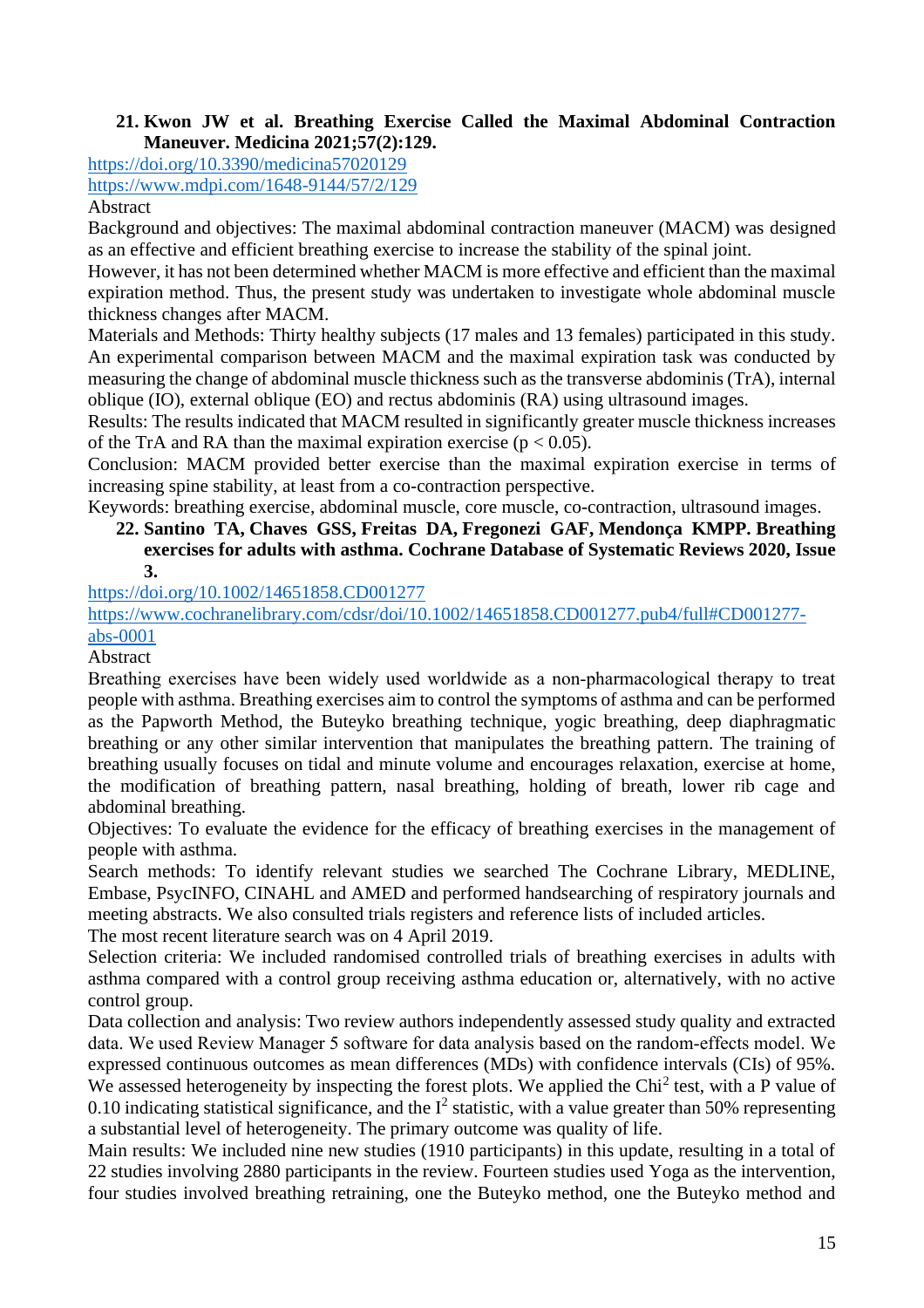pranayama, one the Papworth method and one deep diaphragmatic breathing. The studies were different from one another in terms of type of breathing exercise performed, number of participants enrolled, number of sessions completed, period of follow-up, outcomes reported and statistical presentation of data. Asthma severity in participants from the included studies ranged from mild to moderate, and the samples consisted solely of outpatients. Twenty studies compared breathing exercise with inactive control, and two with asthma education control groups. Meta-analysis was possible for the primary outcome quality of life and the secondary outcomes asthma symptoms, hyperventilation symptoms, and some lung function variables. Assessment of risk of bias was impaired by incomplete reporting of methodological aspects of most of the included studies. We did not include adverse effects as an outcome in the review.

Breathing exercises versus inactive control

For quality of life, measured by the Asthma Quality of Life Questionnaire (AQLQ), meta-analysis showed improvement favouring the breathing exercises group at three months (MD 0.42, 95% CI 0.17 to 0.68; 4 studies, 974 participants; moderate‐certainty evidence), and at six months the OR was 1.34 for the proportion of people with at least 0.5 unit improvement in AQLQ, (95% CI 0.97 to 1.86; 1 study, 655 participants). For asthma symptoms, measured by the Asthma Control Questionnaire (ACQ), meta‐analysis at up to three months was inconclusive, MD of ‐0.15 units (95% CI −2.32 to 2.02; 1 study, 115 participants; low‐certainty evidence), and was similar over six months (MD −0.08 units, 95% CI −0.22 to 0.07; 1 study, 449 participants). For hyperventilation symptoms, measured by the Nijmegen Questionnaire (from four to six months), meta‐analysis showed less symptoms with breathing exercises (MD −3.22, 95% CI −6.31 to −0.13; 2 studies, 118 participants; moderate‐ certainty evidence), but this was not shown at six months (MD 0.63, 95% CI −0.90 to 2.17; 2 studies, 521 participants). Meta-analyses for forced expiratory volume in 1 second (FEV1) measured at up to three months was inconclusive, MD −0.10 L, (95% CI −0.32 to 0.12; 4 studies, 252 participants; very low-certainty evidence). However, for FEV<sub>1</sub> % of predicted, an improvement was observed in favour of the breathing exercise group (MD 6.88%, 95% CI 5.03 to 8.73; five studies, 618 participants). Breathing exercises versus asthma education

For quality of life, one study measuring AQLQ was inconclusive up to three months (MD 0.04, 95% CI ‐0.26 to 0.34; 1 study, 183 participants). When assessed from four to six months, the results favoured breathing exercises (MD 0.38, 95% CI 0.08 to 0.68; 1 study, 183 participants). Hyperventilation symptoms measured by the Nijmegen Questionnaire were inconclusive up to three months (MD −1.24, 95% CI −3.23 to 0.75; 1 study, 183 participants), but favoured breathing exercises from four to six months (MD −3.16, 95% CI −5.35 to −0.97; 1 study, 183 participants). Authors' conclusions

Breathing exercises may have some positive effects on quality of life, hyperventilation symptoms, and lung function. Due to some methodological differences among included studies and studies with poor methodology, the quality of evidence for the measured outcomes ranged from moderate to very low certainty according to GRADE criteria. In addition, further studies including full descriptions of treatment methods and outcome measurements are required.

## **23. Pearson MG. Breathing exercises for asthma: panacea or placebo? Thorax 2007;62:1033-1034. (Editorial)**

doi: 10.1136/thx.2007.084707

<https://thorax.bmj.com/content/62/12/1033>

#### **24. Thomas M, Bruton A. Breathing exercises for asthma. Breathe 2014;10:313-322.** doi:10.1183/20734735.008414

<https://breathe.ersjournals.com/content/10/4/312>

Abstract

Educational aims: To summarise the evidence of the role of breathing control approaches in the management of asthma.

To provide information on the content of evidence-based breathing exercises programmes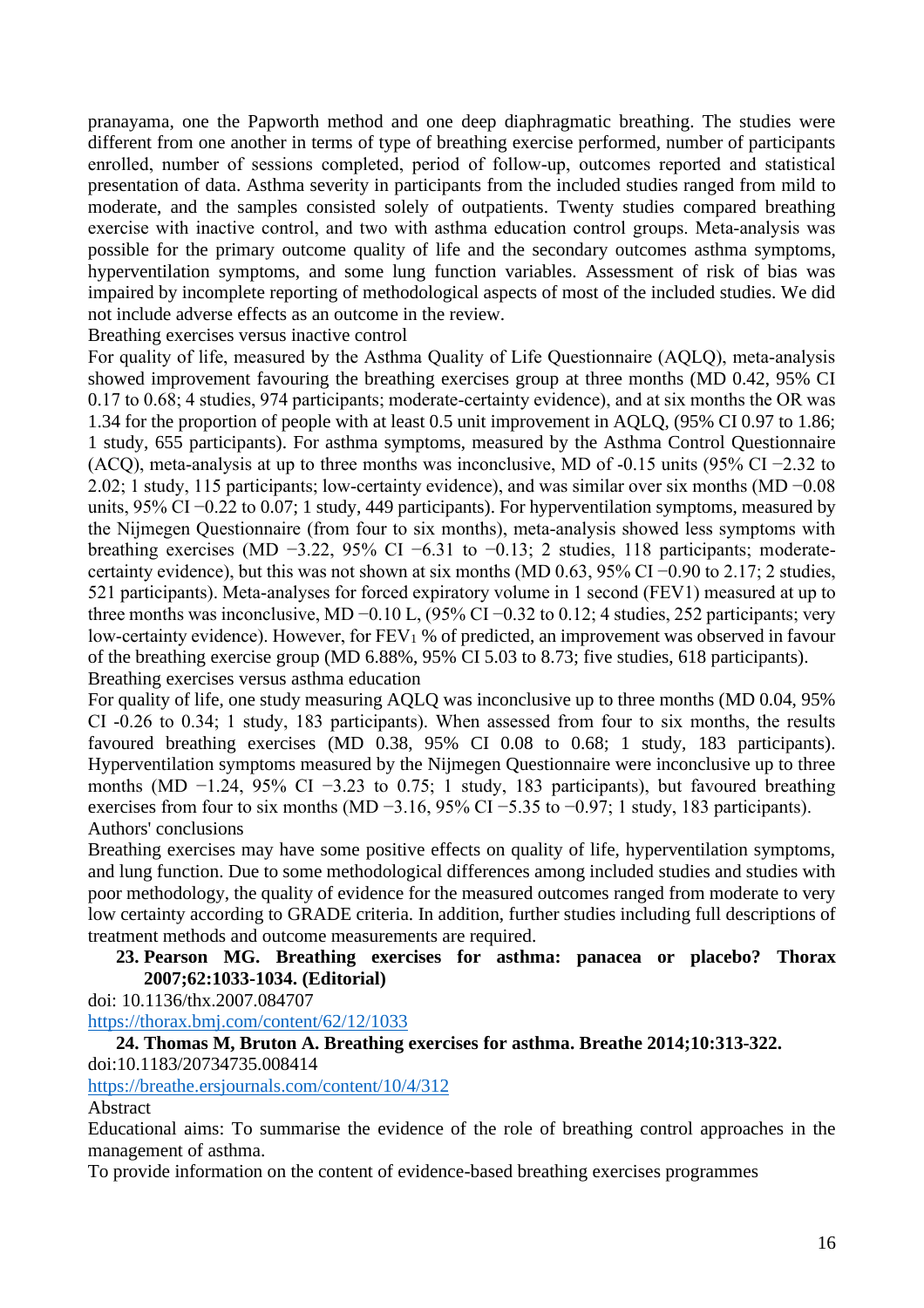Summary: Asthma is a complex, multi-dimensional condition that affects patients in many ways. Having asthma is inherently stressful and psychological problems are common and associated with poor asthma outcomes. Although most patients in clinical trials can achieve high levels of control with optimised pharmacotherapy, in "real-life" practice, poor control is common, with over-reliance on rescue bronchodilator medication and ongoing symptoms and quality-of-life impairment. Many patients are interested in non-pharmacological treatments to improve asthma control, particularly breathing control exercises but, until recently, the evidence base has been inadequate. The place of breathing exercises has been controversial, partly because some proponents have made exaggerated, implausible claims of effectiveness. Recent evidence, however, has resulted in endorsement of breathing exercises as add-on treatment in asthma in systematic reviews and guidelines.

This review summarises the current evidence of effectiveness of breathing exercises programmes as an adjuvant treatment to pharmacological strategies for people with asthma. The types of breathing training programmes used and the content of effective programmes are discussed. We conclude that patients whose asthma continues to cause symptoms and quality-of-life impairment, despite adequate pharmacological treatment, or who have high bronchodilator use, should be offered access to an effective breathing training programme as a part of holistic, integrated asthma care.

Key points: Asthma is frequently poorly controlled despite effective modern medication; Psychological factors can be as important as physiological ones in affecting symptom perception and disease impact; Breathing exercises can improve patient-reported outcomes and psychological state; Breathing exercises should be offered to all asthma patients with symptoms or impaired quality of life despite standard treatment.

#### **25. Macêdo TMF, Freitas DA, Chaves GSS, Holloway EA, Mendonça KMPP. Breathing exercises for children with asthma. Cochrane Database of Systematic Reviews 2016, Issue 4.**

doi:10.1002/14651858.CD011017.pub2

<https://www.cochranelibrary.com/cdsr/doi/10.1002/14651858.CD011017.pub2/epdf/full>

Abstract

Background

Asthma is the most common chronic disease in childhood. Breathing exercise techniques have been widely used by researchers and professionals in the search for complementary therapies for the treatment of asthma.

Objectives: To assess the effects of breathing exercises in children with asthma.

Search methods: We searched for trials in the Cochrane Central Register of Controlled Trials (CENTRAL), MEDLINE, EMBASE, PsycINFO, CINAHL and AMED and handsearched respiratory journals and meeting abstracts. We also consulted trial registers and reference lists of included articles. The literature search was run up to September 2015.

Selection criteria: We included randomised controlled trials of breathing exercises alone versus control or breathing exercises as part of a more complex intervention versus control in children with asthma.

Data collection and analysis: Two review authors independently assessed trial quality and extracted data. The primary outcomes were quality of life, asthma symptoms and serious adverse events. The secondary outcomes were reduction in medication usage, number of acute exacerbations, physiological measures (lung function (especially low flow rates) and functional capacity), days off school and adverse events.

Main results: The review included three studies involving 112 participants. All the included studies performed the comparison breathing exercises as part of a more complex intervention versus control. There were no trials comparing breathing exercises alone with control. Asthma severity of participants from the included studies varied. The studies measured: quality of life, asthma symptoms, reduction in medication usage, number of acute exacerbations and lung function. Breathing exercise techniques used by the included studies consisted of lateral costal breathing, diaphragmatic breathing, inspiratory patterns and pursed lips. One study included in the review did not specify the type of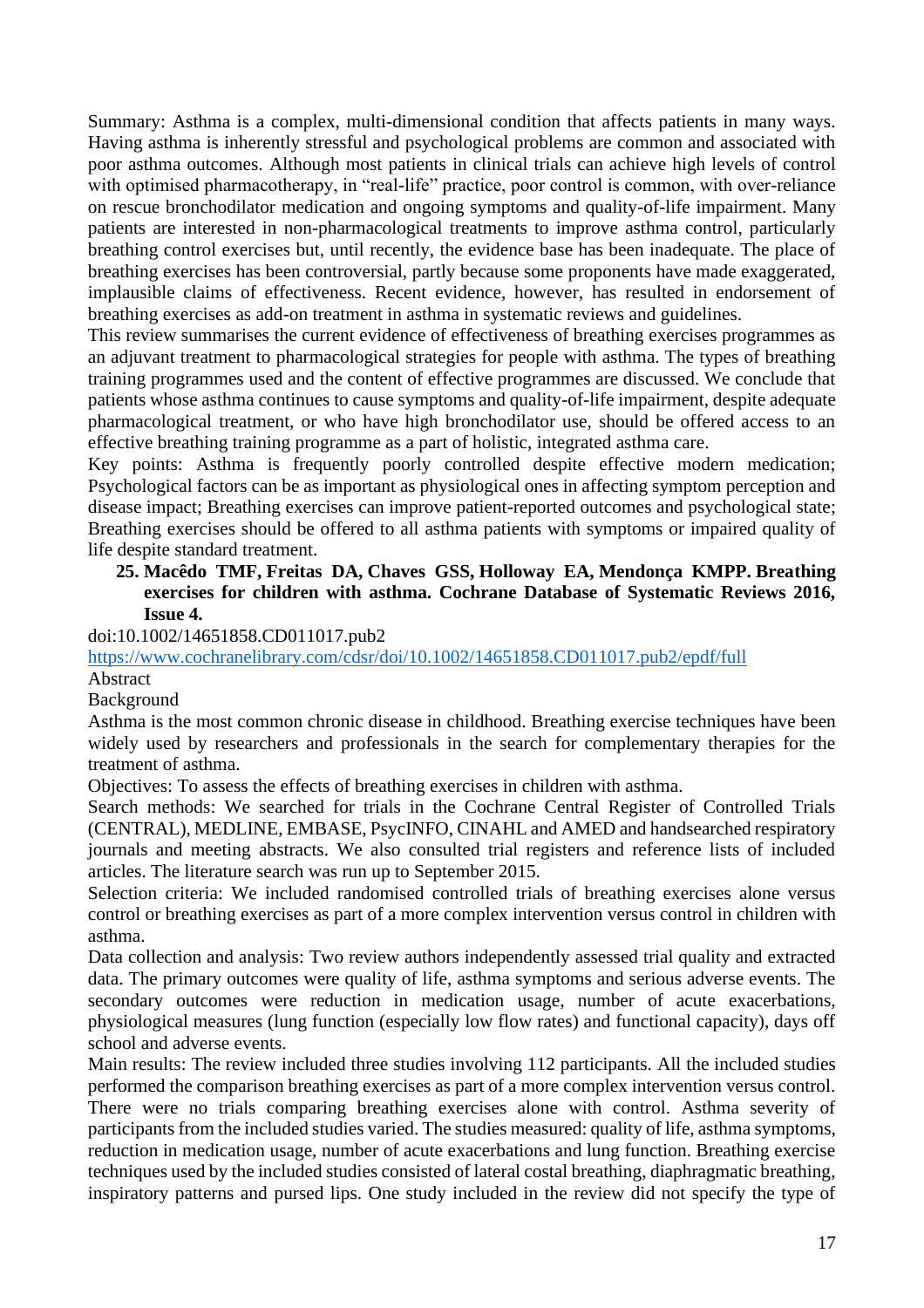breathing exercise used. The control groups received different interventions: one received placebo treatment, one an educational programme and doctor appointments, and one was not described. There were no reported between-group comparisons for any of the primary outcomes. We judged the included studies as having an unclear risk of bias.

Authors' conclusions: We could draw no reliable conclusions concerning the use of breathing exercises for children with asthma in clinical practice. The breathing exercises were part of a more comprehensive package of care, and could not be assessed on their own. Moreover, there were methodological differences among the three small included studies and poor reporting of methodological aspects and results in most of the included studies.

## **26. Tomas-Carus P et al. Breathing Exercises Must Be a Real and Effective Intervention to Consider in Women with Fibromyalgia: A Pilot Randomized Controlled Trial. The Journal of Alternative and Complementary Medicine 2018;8:825-832.**

doi:10.1089/acm.2017.0335

<https://www.liebertpub.com/doi/abs/10.1089/acm.2017.0335> Abstract

Background/Objective: Respiratory problems can aggravate pain located in the coincident areas with tender points in the upper half of the body in patients with fibromyalgia (FM) and easily become fatigued, thus can lead to a decrease in the functionality of daily activities. The purpose of this study was to examine the effects of a breathing exercises program on pain thresholds tolerance on tender points and FM impact on daily life.

Methods/Design: Thirty-five women with FM (age 34–67 years) were randomly assigned to an exercise group  $(n = 18)$ , performing breathing exercises (30 min/session, 7 times/week; for 12 weeks), or to a control group  $(n = 17)$ . Pain thresholds tolerance on tender points were measured by the physician using digital pressure algometer and FM impact on daily life was evaluated with the Portuguese version of the Fibromyalgia Impact Questionnaire (FIQ).

Results: After 12 weeks of breathing exercises significant improvements were observed in the mean values of the treatment effects on pain thresholds tolerance on tender points and in the functional capacity to perform daily life, pain, and fatigue in favor of the exercise group. Gains in second rib, occiput, and supraspinatus pairs of the tender points predict improvements in the functional capacity, pain, and fatigue.

Conclusion: Our study demonstrated that breathing exercises produced relevant benefits on pain thresholds tolerance on tender points located in the upper half of the body, some of which predicted improvements in the impact of FM in the functional capacity to perform daily life, pain, and fatigue. These results provide further support of an idea that breathing exercises are a real and effective intervention to consider in women with FM.

Keywords: fibromyalgia, breathing exercises, pain thresholds tolerance, daily life, FIQ.

#### **27. Kobayashi-Suzuki E, Tachibana Y, Okuyama M, Igarashi T. Breathing Focused Mind-Body Approach for Treatment of Posttraumatic Stress Disorder among Children and Adolescents: A Systematic Review. Journal of Psychology & Psychotherapy 2014;4:3.** <http://dx.doi.org/10.4172/2161-0487.1000142>

[https://www.longdom.org/open-access/breathing-focused-mindbody-approach-for-treatment-of](https://www.longdom.org/open-access/breathing-focused-mindbody-approach-for-treatment-of-posttraumatic-stress-disorder-among-children-and-adolescents-a-systematic-review-2161-0487.1000142.pdf)[posttraumatic-stress-disorder-among-children-and-adolescents-a-systematic-review-2161-](https://www.longdom.org/open-access/breathing-focused-mindbody-approach-for-treatment-of-posttraumatic-stress-disorder-among-children-and-adolescents-a-systematic-review-2161-0487.1000142.pdf) [0487.1000142.pdf](https://www.longdom.org/open-access/breathing-focused-mindbody-approach-for-treatment-of-posttraumatic-stress-disorder-among-children-and-adolescents-a-systematic-review-2161-0487.1000142.pdf)

## Abstract

Background: Numerous forms of breathing techniques have been frequently incorporated in treatment of Posttraumatic Stress Disorder (PTSD) for children and adolescents. Whereas major treatment approach such as Trauma-Focused Cognitive Behavioural Therapy (TF-CBT) has incorporated breathing techniques as an auxiliary function to teach relaxation skills, mind-body approach has utilized different kinds of breathing techniques as primary components of intervention. Mind-body approach has been used as an alternative to TF-CBT for both adults and children, and found to be effective in varying degree for adult PTSD. Most of the systematic review on child PTSD has been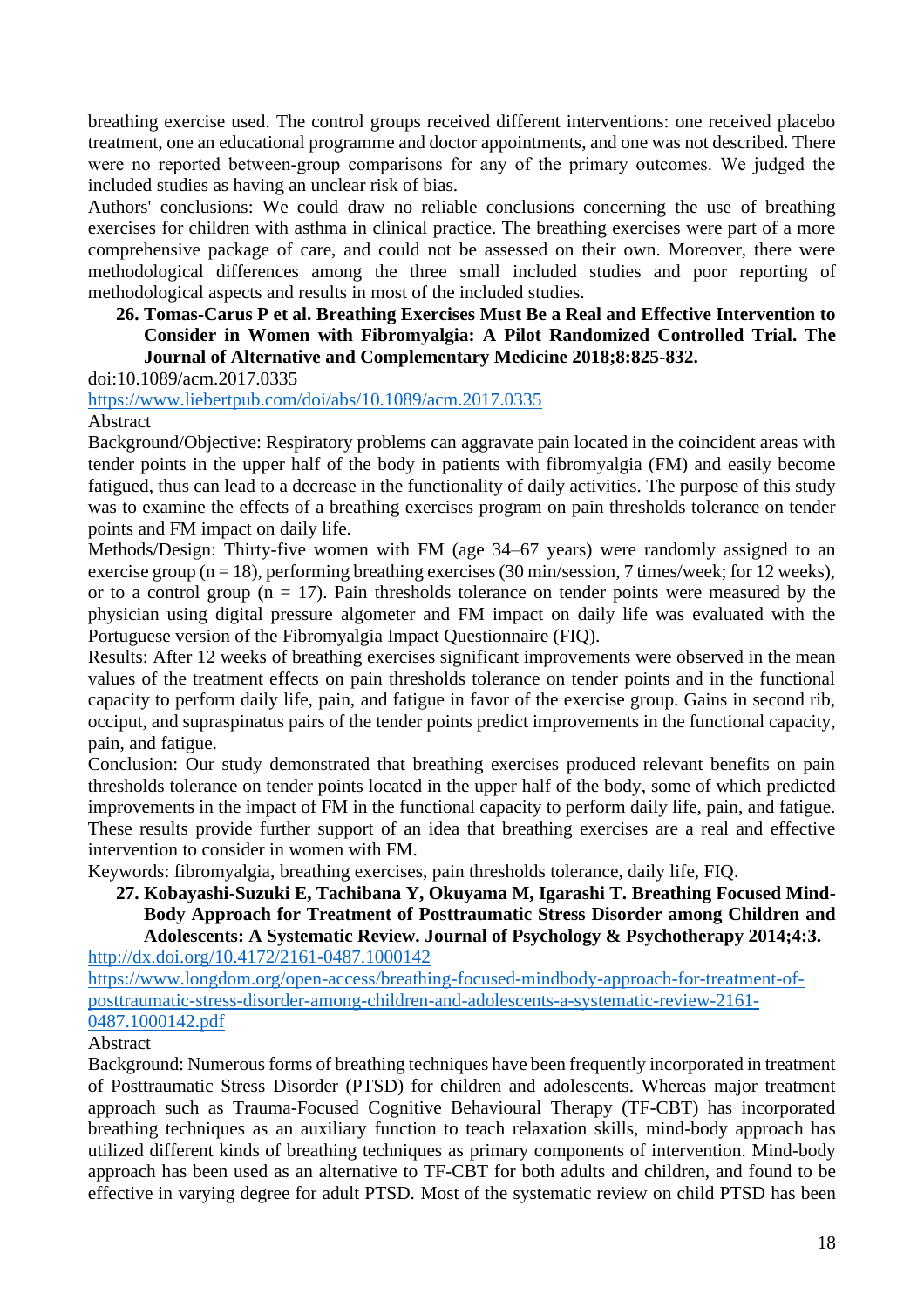conducted on TF-CBT and a systematic review on mind-body approach has been limited to adults PTSD. Hence we decided to conduct a systematic review of published articles on PTSD treatment using mind-body approach with breathing as a primary component for children and adolescents.

Methods: We searched PsychINFO, MEDLINE, Web of Science, and PubMed for eligible articles in addition to hand searching references of the related articles. Interventions that incorporate breathing techniques but do not identify such techniques as a primary component (e.g., TF-CBT) were excluded from the search.

Results: The review found only one Randomized Controlled Trial (RCT), two open trials, and one randomized comparative trial. No quantitative analysis was conducted due to insufficient numbers of studies and statistical heterogeneity. Hence data was synthesized qualitatively.

Conclusions: There is a relative lack of research in breathing techniques and mind-body approach on child and adolescent PTSD. Preliminary data suggest that mind-body approach may be effective for high school students traumatized by war and political conflict, and may be as effective as exposure treatment for children and adolescents traumatized by war and tsunami. Age is a potential factor impacting the efficacy of the approach but is yet to be researched further. Future research is necessary for more controlled trials and large-scale comparison trials, but mind-body approach can be a promising alternative to TF-CBT.

## **28. Brown RP, Gerbarg PL, Muench F. Breathing Practices for Treatment of Psychiatric and Stress-Related Medical Conditions. Psychiatric Clinics of North America 2013;1,121-140.**

<http://dx.doi.org/10.1016/j.psc.2013.01.001>

<https://www.sciencedirect.com/science/article/abs/pii/S0193953X13000026?via%3Dihub>

Abstract

Neuroanatomic and brain imaging studies reveal breath-activated pathways to all major networks involved in emotion regulation, cognitive function, attention, perception, subjective awareness, and decision making. Specific breath practices have been shown to be beneficial in reducing symptoms ofstress, anxiety, insomnia, posttraumatic stress disorder, obsessive-compulsive disorder, depression, attention deficit disorder, and schizophrenia. The risks of adverse reactions to breath practices can be minimized through patient assessment and by limiting the use of stimulating practices in vulnerable individuals. Technology-assisted breath retraining devices range from mobile phone pacing applications to physiologic biofeedback machines designed to foster therapeutic breath practices using audiovisual cues and/or physiologic feedback. Technology-assisted breath retraining offers alternative or adjunctive methods to clients who are interested in breathing practices. Ideally, initial technology-assisted breath retraining should be accompanied by in-person guided instruction and evaluation.

Keywords: Paced breathing, Pranayama, Resonance breathing, Coherent breathing, Yoga, Qigong, Anxiety, Depression.

## **29. Gilbert C. Breathing. An essential component of bodywork. Journal of Bodywork and Movement Therapies 1998;2(2):64-65.**

doi:10.1016/s1360-8592(98)80025-9

[https://www.bodyworkmovementtherapies.com/article/S1360-8592\(98\)80025-9/fulltext](https://www.bodyworkmovementtherapies.com/article/S1360-8592(98)80025-9/fulltext)

**30. Feldman JL, Mitchell GS, Nattie EE. Breathing: Rhythmicity, Plasticity, Chemosensitivity. Annual Review of Neuroscience 2003;26:239-266.**

doi:10.1146/annurev.neuro.26.041002.131103

<https://www.annualreviews.org/doi/10.1146/annurev.neuro.26.041002.131103>

Abstract

Breathing is a vital behavior that is particularly amenable to experimental investigation. We review recent progress on three problems of broad interest.

(i) Where and how is respiratory rhythm generated? The preBotzinger Complex is a critical site, whereas pacemaker neurons may not be essential. The possibility that coupled oscillators are involved is considered. (ii) What are the mechanisms that underlie the plasticity necessary for adaptive changes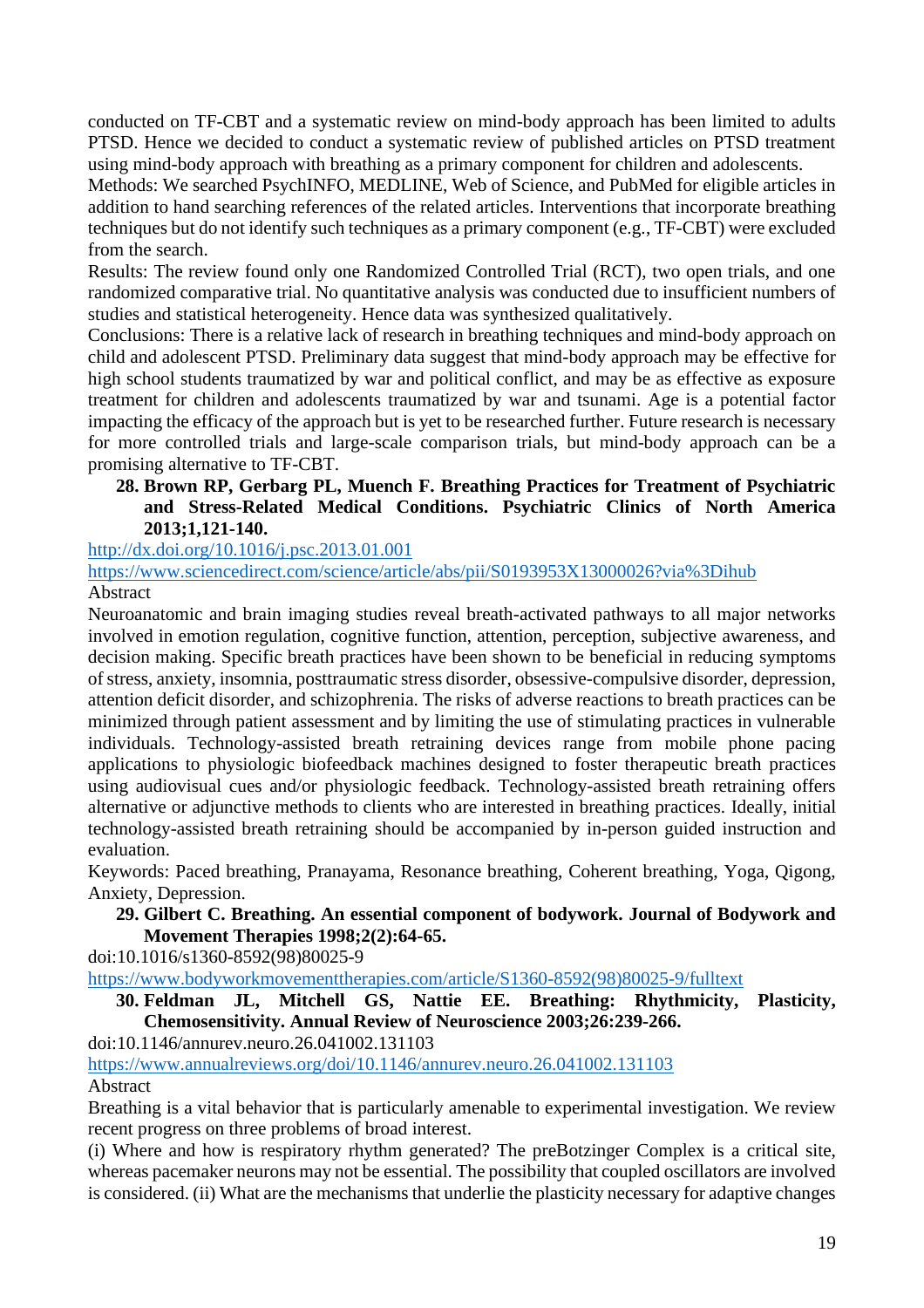in breathing? Serotonin-dependent longterm facilitation following intermittent hypoxia is an important example of such plasticity, and a model that can account for this adaptive behavior is discussed. (iii) Where and how are the regulated variables CO2 and pH sensed? These sensors are essential if breathing is to be appropriate for metabolism. Neurons with appropriate chemosensitivity are spread throughout the brainstem; their individual properties and collective role are just beginning to be understood.

Keywords: preBotzinger, pacemaker, neurokinin, serotonin, raphe.

## **31. Gilbert C. Breathing: the legacy of Wilhelm Reich. Journal of Bodywork and Movement Therapies 1999;3(2):97-106.**

[https://doi.org/10.1016/S1360-8592\(99\)80029-1](https://doi.org/10.1016/S1360-8592(99)80029-1)

[https://www.bodyworkmovementtherapies.com/article/S1360-8592\(99\)80029-1/fulltext](https://www.bodyworkmovementtherapies.com/article/S1360-8592(99)80029-1/fulltext)

Abstract

Wilhelm Reich, originally a protégé of Freud, developed his own style of therapy which focused as much on somatic as on verbal analysis. He developed the concept of 'character armour,' habitual patterns of muscle tension and constricted breathing which kept strong feelings from conscious attention by blocking both awareness and expression. His contributions to understanding the emotional inputs to bodily dysfunction, particularly the breathing and muscular systems, are valuable and have been incorporated into many different modern therapies. The methods of bioenergetics are summarized with regard to the use of breathing in therapy, including procedures for reducing emotional blocks by facilitating fuller breathing.

## **32. Belli F, Felisatti A, Fischer MA. BreaThink. Breathing affects production and perception of quantities. Experimental Brain Research 2021.**

<https://doi.org/10.1007/s00221-021-06147-z>

<https://link.springer.com/content/pdf/10.1007/s00221-021-06147-z.pdf> Abstract

Cognition is shaped by signals from outside and within the body. Following recent evidence of interoceptive signals modulating higher-level cognition, we examined whether breathing changes the production and perception of quantities. In Experiment 1, 22 adults verbally produced on average larger random numbers after inhaling than after exhaling. In Experiment 2, 24 further adults estimated the numerosity of dot patterns that were briefly shown after either inhaling or exhaling. Again, we obtained on average larger responses following inhalation than exhalation. These converging results extend models of situated cognition according to which higher-level cognition is sensitive to transient interoceptive states.

Keywords: Breathing, Embodied cognition, Interoception, Numerical cognition, Situated cognition.

**33. Himmat KV, Caldwell C. Breathwork in body psychotherapy: Clinical applications. Body, Movement and Dance in Psychotherapy, 2013;(8)4:216–228.**

<http://dx.doi.org/10.1080/17432979.2013.828657>

<https://www.tandfonline.com/doi/abs/10.1080/17432979.2013.828657>

## Abstract

The use of conscious breathing practices for the purpose of physical, psychological, emotional and spiritual healing has a long and extremely varied history, yet little work has been done to bring these practices into a coherent and unified form that contributes to the field of body psychotherapy (BP). This article focuses on translating theoretical themes developed in a previous publication (Caldwell & Victoria, 2011. Body, Movement and Dance in Psychotherapy, 6(2),89–101) into practical applications in the BP profession. The authors propose six clinical themes for the use of breath in BP, a balanced breathing exercise, and four clinical models for integration into BP practice. Recommendations are made for future research and training in this crucial area of BP.

Keywords: breath, breathwork, body psychotherapy, conscious breathing, breath therapy.

# **34. Himmat KV, Caldwell C. Breathwork in body psychotherapy: Towards a more unified theory and practice. Body, Movement and Dance in Psychotherapy 2011;(6)2:89-101.**

doi:10.1080/17432979.2011.574505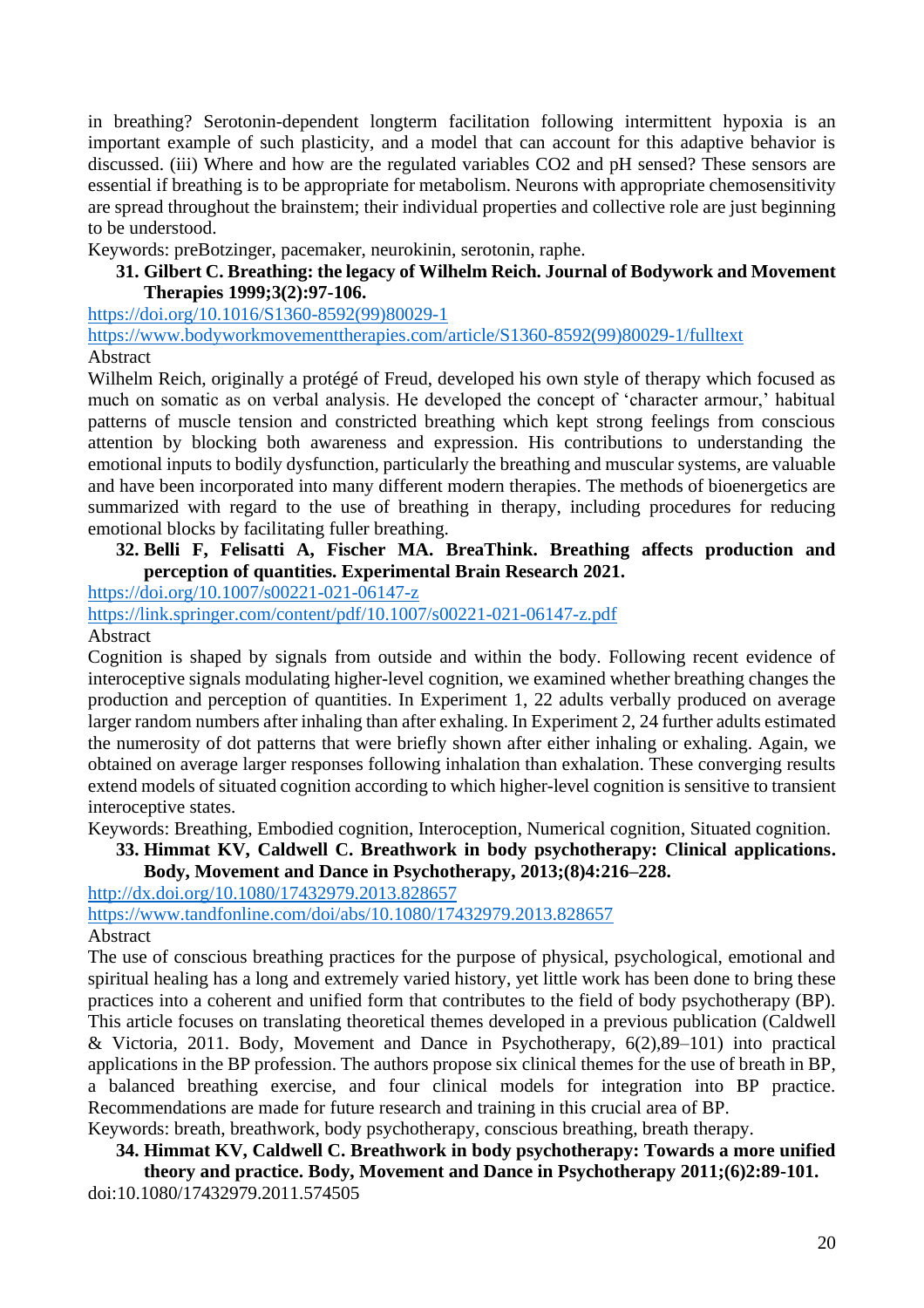## <https://www.tandfonline.com/doi/abs/10.1080/17432979.2011.574505>

Abstract

The use of conscious breathing practices for the purpose of physical, psychological, emotional, and spiritual healing has a long and extremely varied history, yet little work has been done to see if these practices can be brought into a coherent and unified form that contributes to the field of body psychotherapy. This article attempts to meta-analyse the literature and research on breathwork in psychotherapy, with an emphasis on body psychotherapy, and to find common themes so that a general theory of breathwork and guidelines for practice might be developed. This paper provides an overview of the physiology of breathing, a review of the literature on breathwork.

Keywords: breath, breathwork, body psychotherapy, conscious breathing, breathing therapy.

## **35. Rain M, Subramaniam B, Avti P, Mahajan P, Anand A. Can Yogic Breathing Techniques Like Simha Kriya and Isha Kriya Regulate COVID-19-Related Stress? Front. Psychol. 2021;12:635816.**

doi:10.3389/fpsyg.2021.635816

<https://www.frontiersin.org/articles/10.3389/fpsyg.2021.635816/full>

The global impact of Coronavirus Disease 2019 (COVID-19) is tremendous on human life, not only affecting the physical and mental health of population but also impacting the economic system of countries and individual itself. The present situation demands prompt response toward COVID-19 by equipping the humans with strategies to overcome the infection and stress associated with it. These strategies must not only be limited to preventive and therapeutic measures, but also aim at improving immunity and mental health. This can be achieved by yogic breathing techniques. In this perspective, we emphasize the importance of yogic breathing, Simha Kriya and Isha kriya, the simple yet effective breathing techniques.

Keywords: COVID-19, Isha Kriya, novel coronavirus, Simha Kriya, yogic breathing, breathing techniques.

## **36. Horton K-K et al. Central Respiration and Mechanical Ventilation in the Gating of Swallow With Breathing. Front. Physiol. 2018;9:785.**

doi:10.3389/fphys.2018.00785

<https://www.frontiersin.org/articles/10.3389/fphys.2018.00785/full>

## Abstract

Swallow-breathing coordination safeguards the lower airways from tracheal aspiration of bolus material as it moves through the pharynx into the esophagus. Impaired movements of the shared muscles or structures of the aerodigestive tract, or disruptions in the interaction of brainstem swallow and respiratory central pattern generators (CPGs) result in dysphagia. To maximize lower airway protection these CPGs integrate respiratory rhythm generation signals and vagal afferent feedback to synchronize swallow with breathing. Despite extensive study, the roles of central respiratory activity and vagal feedback from the lungs as key elements for effective swallow breathing coordination remain unclear. The effect of altered timing of bronchopulmonary vagal afferent input on swallows triggered during electrical stimulation of the superior laryngeal nerves or by injection of water into the pharyngeal cavity was studied in decerebrate, paralyzed, and artificially ventilated cats. We observed two types of single swallows that produced distinct effects on central respiratory-rhythm across all conditions: post-inspiratory type swallows disrupted central-inspiratory activity without affecting expiration, whereas expiratory type swallows prolonged expiration without affecting central-inspiratory activity. Repetitive swallows observed during apnea reset the E2 phase of central respiration and produced facilitation of swallow motor output nerve burst durations. Moreover, swallow initiation was negatively modulated by vagal feedback and was reset by lung inflation. Collectively, these findings support a novel model of reciprocal inhibition between the swallow CPG and inspiratory or expiratory cells of the respiratory CPG where lung distension and phases of central respiratory activity represent a dual peripheral and central gating mechanism of swallow-breathing coordination.

Keywords: swallow, breathing, pulmonary afferents, central pattern generators, plasticity.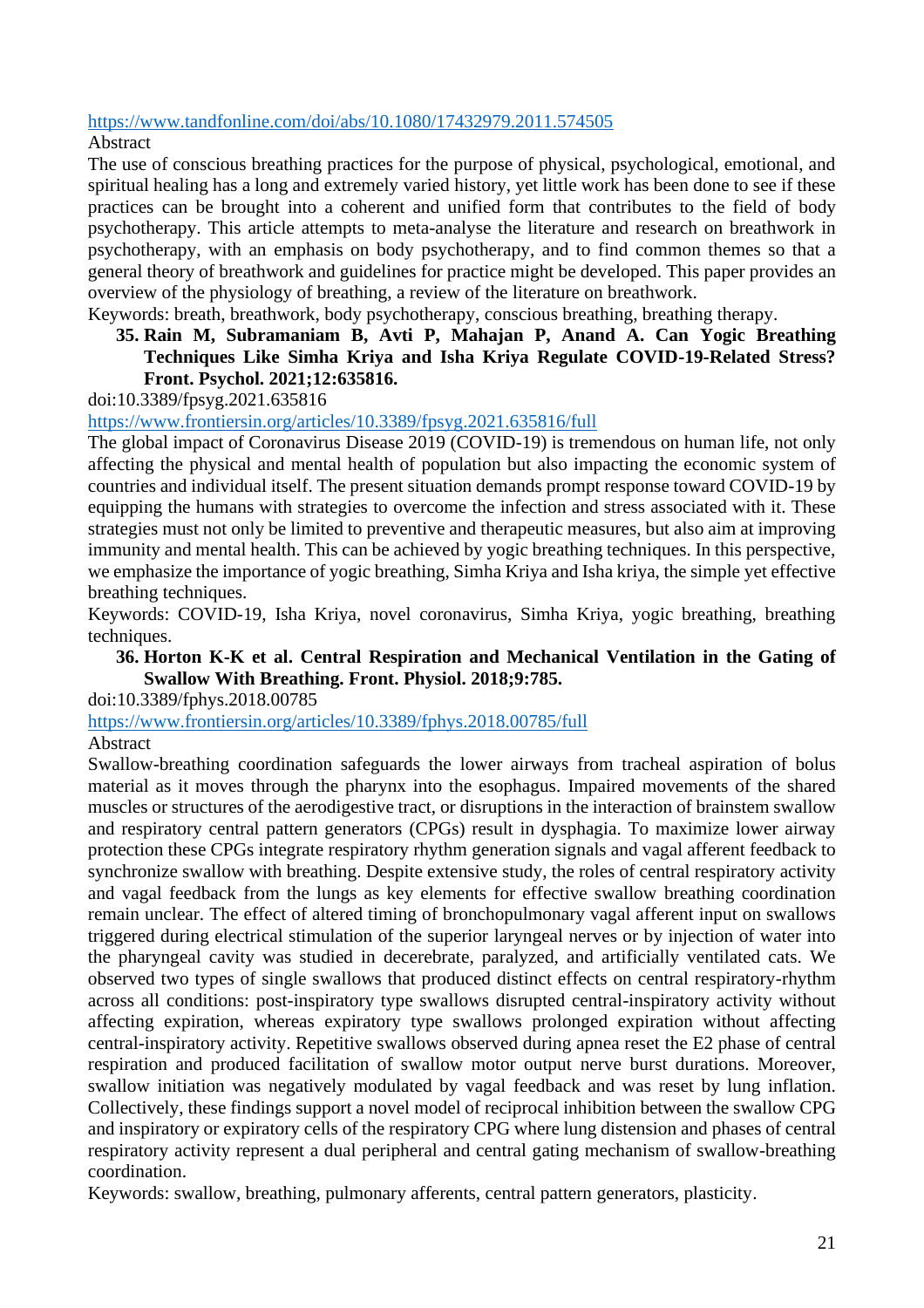## **37. Léonard A, Clément S, Kuo C-D, Manto M. Changes in Heart Rate Variability During Heartfulness Meditation: A Power Spectral Analysis Including the Residual Spectrum. Front. Cardiovasc. Med. 2019;6:62.**

doi:10.3389/fcvm.2019.00062

<https://www.frontiersin.org/articles/10.3389/fcvm.2019.00062/full>

Abstract

Background: Meditation refers to a group of practices commonly proposed to treat stress-related conditions and improve overall wellness. In particular, meditation might exert beneficial actions on heart rate variability (HRV) by acting on autonomic tone with an increase in the vagal activity. The effects of heartfulness meditation (HM) on HRV remain poorly defined.

Methods: We investigated the effects of HM on HRV in a group of 26 healthy subjects. Subjects were regularly practicing this form of meditation on a daily basis. We assessed the HRV and residual HRV (rHRV) at rest and during meditation. We also used as control a period of respiratory rhythm imposed by an auditory signal, with the imposed breathing rhythm being identical to the spontaneous rhythm recorded during meditation.

Results: During deep meditation period, the standard deviation of RR intervals (SDRR), coefficient of variation of RR intervals (CVRR), and total power (TP) were decreased while the low-frequency power (LFP), normalized LFP (nLFP), and normalized residual LFP (nrLFP) were increased as compared with those at rest, suggesting that the global vagal modulation was suppressed while the baroreflex was increased during deep medication.

At the end of meditation, the LFP, residual LFP (rLFP), nLFP, nrLFP, low-/high-frequency power ratio (LHR), and residual LHR (rLHR) were increased while the residual very low-frequency power (rVLFP), normalized high-frequency power (nHFP), and normalized residual HFP (nrHFP) were decreased, as compared with those during paced breathing, suggesting that the vagal modulation was decreased while the sympathetic modulation was increased by deep meditation. During paced breathing period, the SDRR, CVRR, TP, LFP, rLFP, nLFP, nrLFP, LHR, and rLHR were decreased while nHFP and nrHFP were increased as compared with at rest, suggesting that paced breathing could suppress the sympathetic modulation and enhance the vagal modulation.

Conclusion: HMcan induce a suppression of global vagalmodulation and increased the sympathetic modulation and baroreflex. In addition, paced breathing can suppress the sympathetic modulation and enhance the vagal modulation. Unlike studies using other types of meditation, we did not identify evidence of increased vagal tone during HM.

Keywords: meditation, heartfulness, heart rate variability, power spectrum, residual spectrum, vagal, sympathetic, paced breathing.

**38. Backon J, Matamoros N, Tieho U. Changes in intraocular pressure induced by differential forced unilateral nostril breathing, a technique that affects both brain hemisphericity and autonomic activity A pilot study. Graefe's Arch Clin Exp Ophthalmol 1989;227:575-577.**

<https://doi.org/10.1007/BF02169455> <https://link.springer.com/article/10.1007/BF02169455> Abstract

There is evidence of the central regulation of intraocular pressure, and it has been suggested that vagal tone might be elevated in glaucoma simplex. The nasal cycle, the simultaneous congestiondecongestion response in the nasal cavities, reflects the dynamic lateralization of the autonomic nervous system. Since this lateralization presents with sympathetic activity induced by left brain hemisphere stimulation and parasympathetic activity induced by right hemisphere stimulation, forced unilateral nostril breathing (FUNB) has recently been demonstrated to induce selective contralateral hemispheric stimulation as measured by relative increases in EEG amplitude in the contralateral hemisphere as well as alternating lateralization of plasma catecholamines.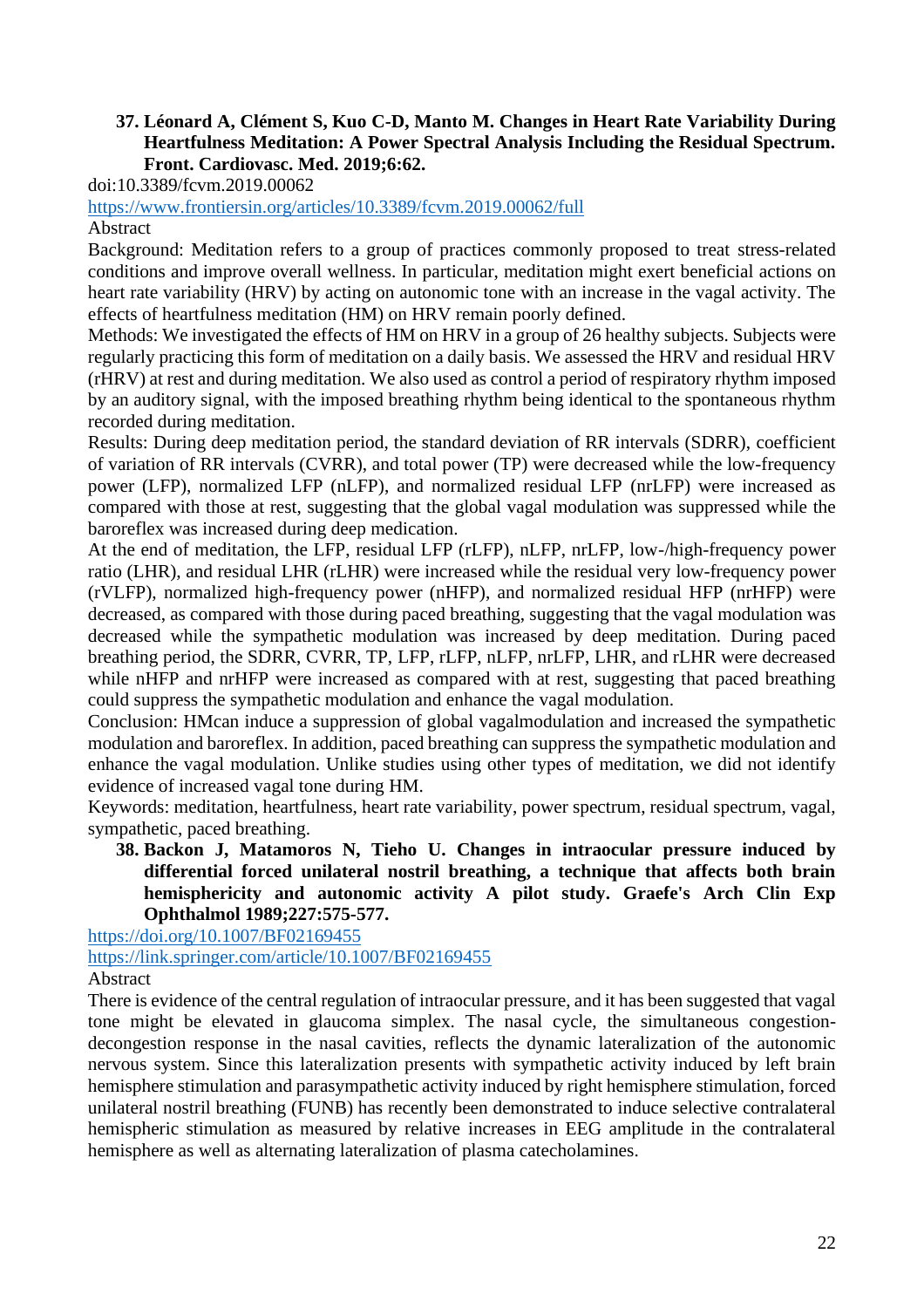Using this functional vagotomy/sympathectomy, we report the novel finding that right hemispheric activation via left FUNB increases intraocular pressure (IOP) by an average of 4.5 %, whereas left hemispheric stimulation via fight FUNB leads to a significant (25%) decrease in IOP.

#### **39. Telles S, Singh N, Puthige R. Changes in P300 following alternate nostril yoga breathing and breath awareness. BioPsychoSocial Medicine 2013;7:11.**

doi:10.1186/1751-0759-7-11

<http://www.bpsmedicine.com/content/7/1/11>

#### Abstract

This study assessed the effect of alternate nostril yoga breathing (nadisuddhi pranayama) on P300 auditory evoked potentials compared to a session of breath awareness of equal duration, in 20 male adult volunteers who had an experience of yoga breathing practices for more than three months. Peak amplitudes and peak latencies of the P300 were assessed before and after the respective sessions. There was a significant increase in the P300 peak amplitudes at Fz, Cz, and Pz and a significant decrease in the peak latency at Fz alone following alternate nostril yoga breathing. Following breath awareness there was a significant increase in the peak amplitude of P300 at Cz.

This suggests that alternate nostril yoga breathing positively influences cognitive processes which are required for sustained attention at different scalp sites (frontal, vertex and parietal), whereas breath awareness brings about changes at the vertex alone.

Keywords: Alternate nostril yoga breathing, P300, Breath awareness, Cognitive processes.

**40. Khera T, Rangasamy V. Cognition and Pain: A Review. Front. Psychol. 2021;12:673962.** doi: 10.3389/fpsyg.2021.673962

#### <https://www.frontiersin.org/articles/10.3389/fpsyg.2021.673962/full>

#### Abstract

Cognition is defined as the brain's ability to acquire, process, store, and retrieve information. Pain has been described as an unpleasant sensory or emotional experience, and for experiencing pain consciously, cognitive processing becomes imperative. Moreover, evaluation of pain strongly depends on cognition as it requires learning and recall of previous experiences. There could be a possible close link between neural systems involved in cognition and pain processing, and studies have reported an association between pain and cognitive impairment. In this narrative review, we explore the available evidence that has investigated cognitive changes associated with pain.

We also examine the anatomical, biochemical, and molecular association of pain and neurocognition. Additionally, we focus on the cognitive impairment caused by analgesic medications. There is a need to improve our understanding of pathophysiology and cognitive impairment mechanisms associated with chronic pain and its treatment. This area provides a diverse opportunity for grounding future research, aiding institution of timely interventions to prevent chronic pain and associated cognitive decline, ultimately improving patient care.

Keywords: cognition, pain, memory, cognitive behavior therapy, chronic pain.

## **41. Qi X, Tong J, Chen S, He Z, Zhu X. Comparing the Psychological Effects of Meditationand Breathing-Focused Yoga Practice in Undergraduate Students. Front. Psychol. 2020;11:560152.**

doi: 10.3389/fpsyg.2020.560152

<https://www.frontiersin.org/articles/10.3389/fpsyg.2020.560152/full>

#### Abstract

Objectives: The present study aimed to compare the psychological effects of meditation- and breathing-focused yoga practice in undergraduate students.

Methods: A 12-weeks yoga intervention was conducted among a group of undergraduate students enrolled in four yoga classes at an academically prestigious university in Beijing, China. Four classes were randomized to meditation-focused yoga or breathing-focused yoga. A total of 86 participants finished surveys before and after the 12-weeks intervention, measuring work intention, mindfulness, and perceived stress. The repeated-measure multivariate analysis of covariance (MANCOVA) followed by univariate analyses were conducted to examine the differences in work intention,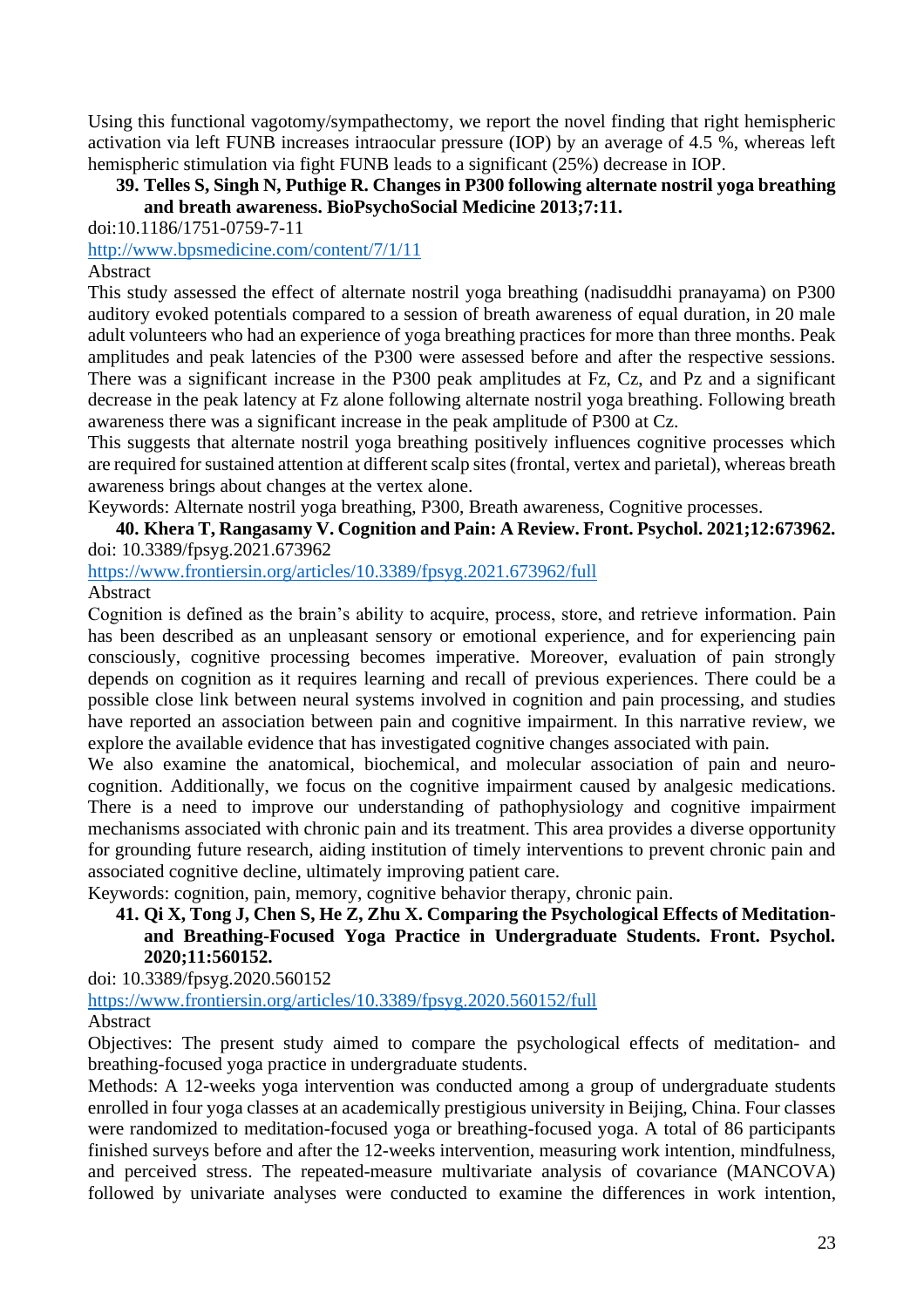mindfulness, and stress between the two yoga intervention groups over the semester, after controlling for age and gender.

Results: The repeated-measure MANCOVA revealed significant group differences with a median effect size [Wilks' lambda,  $3 = 0.90$ , F(3, 80) = 3.10, p = 0.031,!2 = 0.104]. Subsequent univariate analyses showed that students in the breathingfocused yoga group had significant higher work intentions [F.1; 82/ = 5.22; p = 0.025;!2 p = 0.060] and mindfulness [F.1; 82/ = 6.33; p = 0.014; !2 p  $= 0.072$ ] but marginally lower stress [F.1; 82/ = 4.20; p = 0.044; !2 p = 0.049] than students in the meditation-focused yoga group.

Conclusion: Yoga practice with a focus on breathing is more effective than that with a focus on meditation for undergraduates to retain energy for work, keep attention and awareness, and reduce stress.

Keywords: meditation, breathing, yoga, work intention, mindfulness, stress.

## **42. Molkov Y, Bacak B, Dick T, Rybak I. Control of breathing by interacting pontine and pulmonary feedback loops. Frontiers in Neural Circuits 2013;7:13.**

<https://doi.org/10.3389/fncir.2013.00016>

<https://www.frontiersin.org/articles/10.3389/fncir.2013.00016/full>

#### Abstract

The medullary respiratory network generates respiratory rhythm via sequential phase switching, which in turn is controlled by multiple feedbacks including those from the pons and nucleus tractus solitarii; the latter mediates pulmonary afferent feedback to the medullary circuits. It is hypothesized that both pontine and pulmonary feedback pathways operate via activation of medullary respiratory neurons that are critically involved in phase switching. Moreover, the pontine and pulmonary control loops interact, so that pulmonary afferents control the gain of pontine influence of the respiratory pattern. We used an established computational model of the respiratory network (Smith et al., 2007) and extended it by incorporating pontine circuits and pulmonary feedback. In the extended model, the pontine neurons receive phasic excitatory activation from, and provide feedback to, medullary respiratory neurons responsible for the onset and termination of inspiration. The model was used to study the effects of: (1) "vagotomy" (removal of pulmonary feedback), (2) suppression of pontine activity attenuating pontine feedback, and (3) these perturbations applied together on the respiratory pattern and durations of inspiration (TI) and expiration (TE). In our model: (a) the simulated vagotomy resulted in increases of both TI and TE, (b) the suppression of pontine-medullary interactions led to the prolongation of TI at relatively constant, but variable TE, and (c) these perturbations applied together resulted in "apneusis," characterized by a significantly prolonged TI. The results of modeling were compared with, and provided a reasonable explanation for, multiple experimental data. The characteristic changes in TI and TE demonstrated with the model may represent characteristic changes in the balance between the pontine and pulmonary feedback control mechanisms that may reflect specific cardio-respiratory disorders and diseases.

Keywords: respiratory central pattern generator, brainstem, ventrolateral respiratory column, pre-Bötzinger complex, pontine-medullary interactions, pulmonary feedback, control of breathing, apneusis.

#### **43. Walker J, Pacik D. Controlled Rhythmic Yogic Breathing as Complementary Treatment for Post-Traumatic Stress Disorder in Military Veterans: A Case Series. Medical Acupuncture 2017;(29)4:232-238.**

doi:10.1089/acu.2017.1215

<https://www.liebertpub.com/doi/10.1089/acu.2017.1215>

## Abstract

Background: Post-traumatic stress disorder (PTSD) is a cluster of symptoms in which a person persistently relives a traumatic event, through recurring thoughts, nightmares, and flashbacks for at least 1 month or more.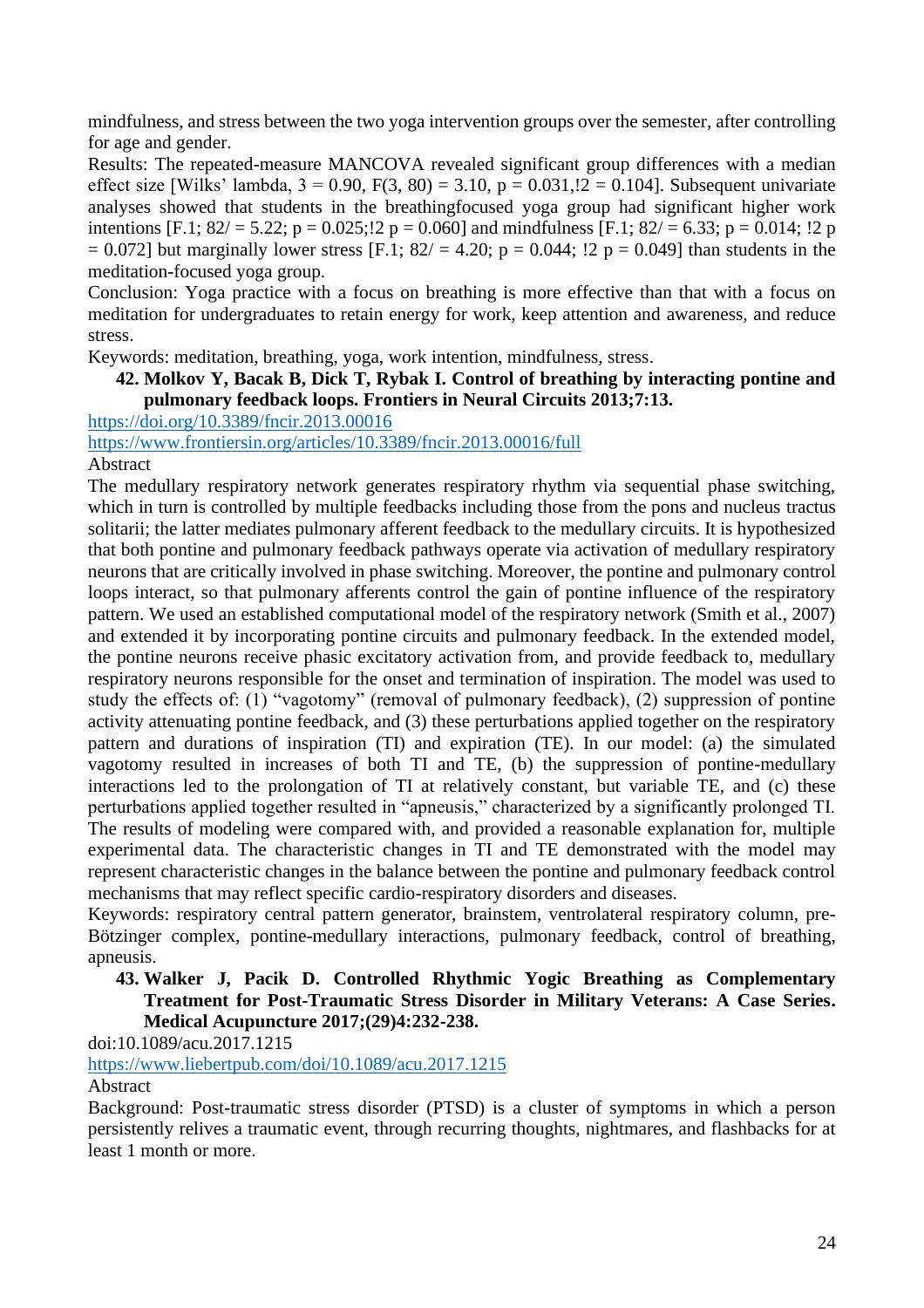There are various behavioral and medical treatment options for PTSD. Mind–body techniques, such as biofeedback and breathing-based stress reduction, have shown some promise in the treatment of PTSD symptoms.

The purpose of this case series was to examine controlled yogic breathing as a complementary treatment of PTSD in military veterans. A retrospective review was performed from 2012 to 2016 in 3 cases, and participant demographics, member statements, and PTSD Checklist—Military Version (PCL-M) scores, pre-and-post course, were extracted.

Cases: Three military veterans with PTSD participated in a standardized 5-day course designed to teach them controlled rhythmic yogic breathing exercises.

Results: Subjectively, all 3 participants reported a decrease in PTSD symptoms after the course. Objectively, all 3 participants had a reduction in their overall PCL-M scores after the course. Among all 3 participants, there were score decreases in the Avoidance and Increased Arousal categories. The most dramatic improvement occurred in the participant with the most severe symptoms.

Conclusions: Controlled yogic breathing, specifically Sudarshan Kriya (SKY), appeared to reduce the symptoms of PTSD in 3 veterans of the Armed Services.

Keywords: post-traumatic stress disorder (PTSD), military veterans, yoga, Sudarshan Kriya, pranayama.

## **44. Ramirez JM, Baertsch N. Defining the Rhythmogenic Elements of Mammalian Breathing. Physiology 2018;33:302-316.**

doi:10.1152/physiol.00025.2018

<https://journals.physiology.org/doi/full/10.1152/physiol.00025.2018>

Abstract

Breathing's remarkable ability to adapt to changes in metabolic, environmental, and behavioral demands stems from a complex integration of its rhythm generating network within the wider nervous system. Yet, this integration complicates identification of its specific rhythmogenic elements. Based on principles learned from smaller rhythmic networks of invertebrates, we define criteria that identify rhythmogenic elements of the mammalian breathing network and discuss how they interact to produce robust, dynamic breathing.

## **45. Charland-Verville V et al. Detection of response to command using voluntary control of breathing in disorders of consciousness. Frontiers in Human Neuroscience 2014;8:1020.**

<https://doi.org/10.3389/fnhum.2014.01020>

<https://www.frontiersin.org/articles/10.3389/fnhum.2014.01020/full>

Abstract

Background: Detecting signs of consciousness in patients in a vegetative state/unresponsive wakefulness syndrome (UWS/VS) or minimally conscious state (MCS) is known to be very challenging. Plotkin et al. (2010) recently showed the possibility of using a breathing-controlled communication device in patients with locked in syndrome. We here aim to test a breathing-based "sniff controller" that could be used as an alternative diagnostic tool to evaluate response to command in severely brain damaged patients with chronic disorders of consciousness (DOC).

Methods: Twenty-five DOC patients were included. Patients' resting breathing-amplitude was measured during a 5 min resting condition. Next, they were instructed to end the presentation of a music sequence by sniffing vigorously. An automated detection of changes in breathing amplitude (i.e., >1.5 SD of resting) ended the music and hence provided positive feedback to the patient.

Results: None of the 11 UWS/VS patients showed a sniff-based response to command. One out of 14 patients with MCS was able to willfully modulate his breathing pattern to answer the command on 16/19 trials (accuracy 84%). Interestingly, this patient failed to show any other motor response to command.

Discussion: We here illustrate the possible interest of using breathing-dependent response to command in the detection of residual cognition in patients with DOC after severe brain injury.

Keywords: disorders of consciousness, breathing, sniffing, vegetative state, unresponsive wakefulness syndrome, minimally conscious state, diagnosis, brain-computer interface.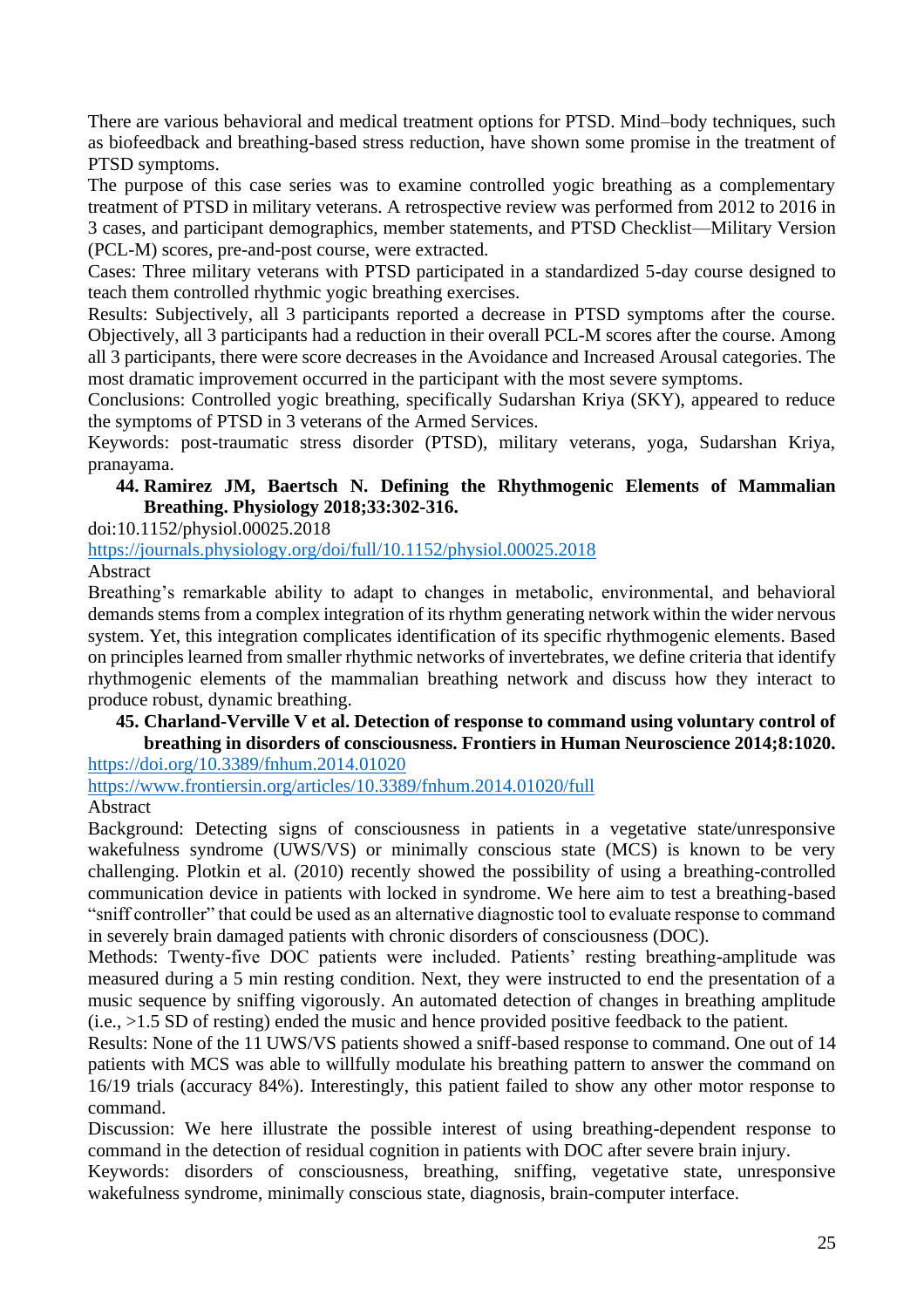## **46. Hariharan VP, Srinivasan K, Trakroo M. Effect of Deep Breathing on Cardiac Axis of Young Normal Subjects in Various Postures. A Pilot Study. Journal of Clinical and Diagnostic Research. 2019;13(3):CC01-CC03.**

doi:10.7860/JCDR/2019/39722.12721

[https://www.jcdr.net/articles/PDF/12721/39722\\_CE\[Ra1\]\\_F\(AC\)\\_PF1\(AG\\_KM\)\\_PFA\(KM\)\\_PB\(A](https://www.jcdr.net/articles/PDF/12721/39722_CE%5bRa1%5d_F(AC)_PF1(AG_KM)_PFA(KM)_PB(AG_SL)_PN(SL).pdf) [G\\_SL\)\\_PN\(SL\).pdf](https://www.jcdr.net/articles/PDF/12721/39722_CE%5bRa1%5d_F(AC)_PF1(AG_KM)_PFA(KM)_PB(AG_SL)_PN(SL).pdf)

#### Abstract

Introduction: Cardiac axis is altered in many physiological and pathological states. Hence its measurement is important. Position and movements of diaphragm determine the position of heart because the pericardium is firmly attached to the central tendon of the diaphragm. Effect of change in body posture and breathing on cardiac axis has not been well documented. The changes in cardiac axis during deep breathing are greater in aged patients.

Aim: To study the effect of deep breathing on cardiac axis of young normal subjects in various postures.

Materials and Methods: This was a cross-sectional study done on 45 normal healthy volunteers. After 10 min of supine rest, with the help of INCO RMS Vesta 101 electrocardiograph, ECG was recorded in leads I and aVF during eupnea, after maximum inspiration and after maximum expiration. The measurement was repeated in sitting and standing postures. The cardiac axis was calculated from Einthoven triangle. Data was analysed using ANOVA and inter-group was analysed using post-hoc test.

Results: Maximum inspiration produced a significant (p<0.001) increase in cardiac axis as compared to eupnea, in supine, sitting and standing postures. Maximum expiration produced a significant decrease in cardiac axis as compared to eupnea only in sitting  $(p \le 0.05)$  and standing postures  $(p \le 0.01)$ .

Conclusion: Cardiac axis varies with posture as well as breathing. Maximum inspiration produces significant increase in cardiac axis whereas maximum expiration produces an insignificant decrease. Keywords: Electrical axis of heart, Maximum expiration, Maximum inspiration.

## **47. Mamta Amola et al. Effect of Inspiratory Muscle Training and Diaphragmatic Breathing Exercises on Dyspnea, Pulmonary Functions, Fatigue and Functional Capacity in Pregnancy during Third Trimester.**

doi:10.7860/JCDR/2019/41732.13037

[https://www.jcdr.net/articles/PDF/13037/41732\\_CE\[Ra1\]\\_F\(SHU\)\\_PF1\(PoG\\_KM\)\\_PFA\(PoG\\_SH](https://www.jcdr.net/articles/PDF/13037/41732_CE%5bRa1%5d_F(SHU)_PF1(PoG_KM)_PFA(PoG_SHU)_PN(SL).pdf) [U\)\\_PN\(SL\).pdf](https://www.jcdr.net/articles/PDF/13037/41732_CE%5bRa1%5d_F(SHU)_PF1(PoG_KM)_PFA(PoG_SHU)_PN(SL).pdf)

## Abstract

Introduction: Pregnancy induces various physical and psychological alterations that cause dyspnea, reduced exercise capacity, fatigue, anxiety, altered pulmonary functions, nausea and vomiting. These alterations affect the maternal quality of life.

Aim: To compare the effect of Inspiratory Muscle Training and Diaphragmatic Breathing Exercises on dyspnea, pulmonary functions, fatigue and functional capacity in pregnancy during third trimester. Materials and Methods: This experimental study was conducted on 34 subjects based on inclusion and exclusion criteria, which were randomly divided into Group A & B. Experimental group A received Inspiratory Muscle Training whereas group B performed Diaphragmatic Breathing Exercises for 4 weeks. The baseline measurement was taken on day one of the study. Dyspnea was assessed by Modified borg scale (MBS), Pulmonary functions (Expiratory Reserve Volume) were assessed by Spirometry, Fatigue was assessed by Multidimensional assessment of fatigue scale (MAFS) and Functional Capacity was assessed by 6 Minute Walk Test. All measurements were repeated at the end of 4th week. The baseline measurements at the end of 4th week were compared using the Independent t-test.

Results: Significant improvement in pulmonary function (ERV from mean value of 0.61 to 0.658) and functional capacity (6 MWT from mean value of 303.43 to 370.88) with decrease in dyspnea (MBS from mean value of 5.7 to 2.06) and fatigue score (from mean value of 31.1 to 22.29) were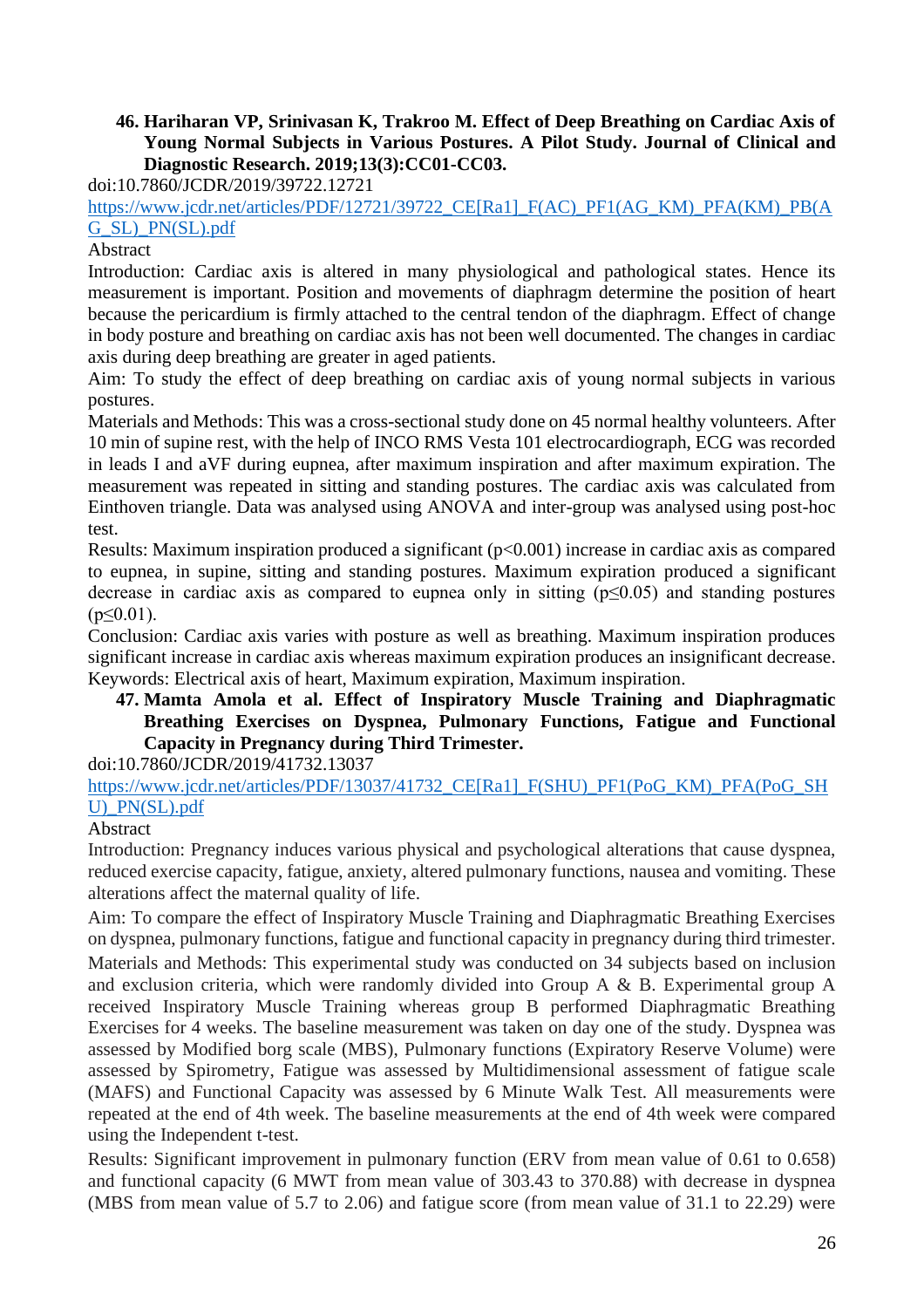found in the group A that received the inspiratory muscle training as compared to group B that received diaphragmatic training. It is suggested that inspiratory muscle training improve the quality of life in pregnancy by reducing the work of breathing.

Conclusion: The Inspiratory muscle training was found to be effective and beneficial in relieving dyspnea, fatigue and improving pulmonary functions. Therefore, it can be used as a part of rehabilitation protocol in pregnancy.

Keywords: Breathlessness, Functional capacity, Lethargy, Pulmonary functions.

## **48. Rinku Garg et al. Effect of Left, Right and Alternate Nostril Breathing on Verbal and Spatial Memory. Journal of Clinical and Diagnostic Research. 2016;10(2):CC01-CC03.**

doi:10.7860/JCDR/2016/12361.7197

[https://www.jcdr.net/pdf\\_download.asp?issn=&year=2016&month=February&volume=10&issue=](https://www.jcdr.net/pdf_download.asp?issn=&year=2016&month=February&volume=10&issue=2&page=CC01&id=7197) [2&page=CC01&id=7197](https://www.jcdr.net/pdf_download.asp?issn=&year=2016&month=February&volume=10&issue=2&page=CC01&id=7197)

## Abstract

Introduction: Yoga has beneficial effects on memory. In females, left hemisphere of the brain is responsible for verbal memory and right hemisphere is responsible for the spatial memory, while the opposite is true for males.

Aim: Aim of the present was to study the effect of unilateral right nostril breathing, left nostril breathing and alternate nostril breathing on verbal and spatial memory scores.

Materials and Methods: A total of 51 female subjects (age 18-25 years, mean $\pm$ SD =21.71 $\pm$ 3.11) were taken and divided into three groups  $(n=17)$ . Each group was imparted one of the three different types of nostril breathing practices such as Right Nostril Breathing (RNB), Left Nostril Breathing (LNB) and Alternate Nostril Breathing (ANB) for 1 week for 45 minutes daily. Subjects were given the memory test, before and after 45 minutes of intervention for three consecutive days. Memory tests were performed by using Wechsler Adult Intelligent Scale.

Statistical Analysis: Results were analysed by ANOVA with SPSS version 17.0.

Results: Results showed that there was increase in recall of digit span-forward, digit-span backward, associate learning and spatial memory scores with RNB, LNB and ANB, which were statistically highly significant( $p<0.005$ ).

Conclusion: Inclusion of nostril breathing in exercise regimen may be helpful in improving recall of memory.

## **49. Naik GS, Gaur GS, Pal GK. Effect of modified slow breathing exercise on perceived stress and basal cardiovascular parameters. Int J Yoga 2018;11:53-8.**

doi:10.4103/ijoy.IJOY\_41\_16

[https://www.ijoy.org.in/temp/IntJYoga11153-4966914\\_134749.pdf](https://www.ijoy.org.in/temp/IntJYoga11153-4966914_134749.pdf) Abstract

Context: Different types of breathing exercises have varied effects on cardiovascular parameters and the stress levels in an individual. Aim: The aim of this study was to assess the effect of a modified form of isolated alternate nostril, slow breathing exercise on perceived stress, and cardiovascular parameters in young, male volunteers. Settings and Design: This was a randomized control study carried out at Advanced Centre for Yoga Therapy Education and Research, Department of Physiology, Jawaharlal Institute of Postgraduate Medical Education and Research, Puducherry in 2014.

Subjects and Methods: Hundred healthy male volunteers were randomized into control group,  $n = 50$ and slow breathing group (study),  $n = 50$ . Slow breathing exercise training was given to study group for 30 min a day, 5 times/week for 12 weeks, under the supervision of certified yoga trainers.

Perceived Stress Scale (PSS) using Cohen's questionnaire, anthropometric parameters such as body mass index (BMI), waist-hip ratio (WHR), and cardiovascular parameters such as heart rate (HR), systolic blood pressure (SBP), and diastolic blood pressure (DBP) were recorded at baseline and after 12 weeks. The control group did not receive any intervention. Slow breathing exercise training was provided for the study group. During the study period, one volunteer opted out of the study group due to personal reasons. Results: HR, SBP, DBP, and PSS decreased significantly  $(P < 0.05)$  in the study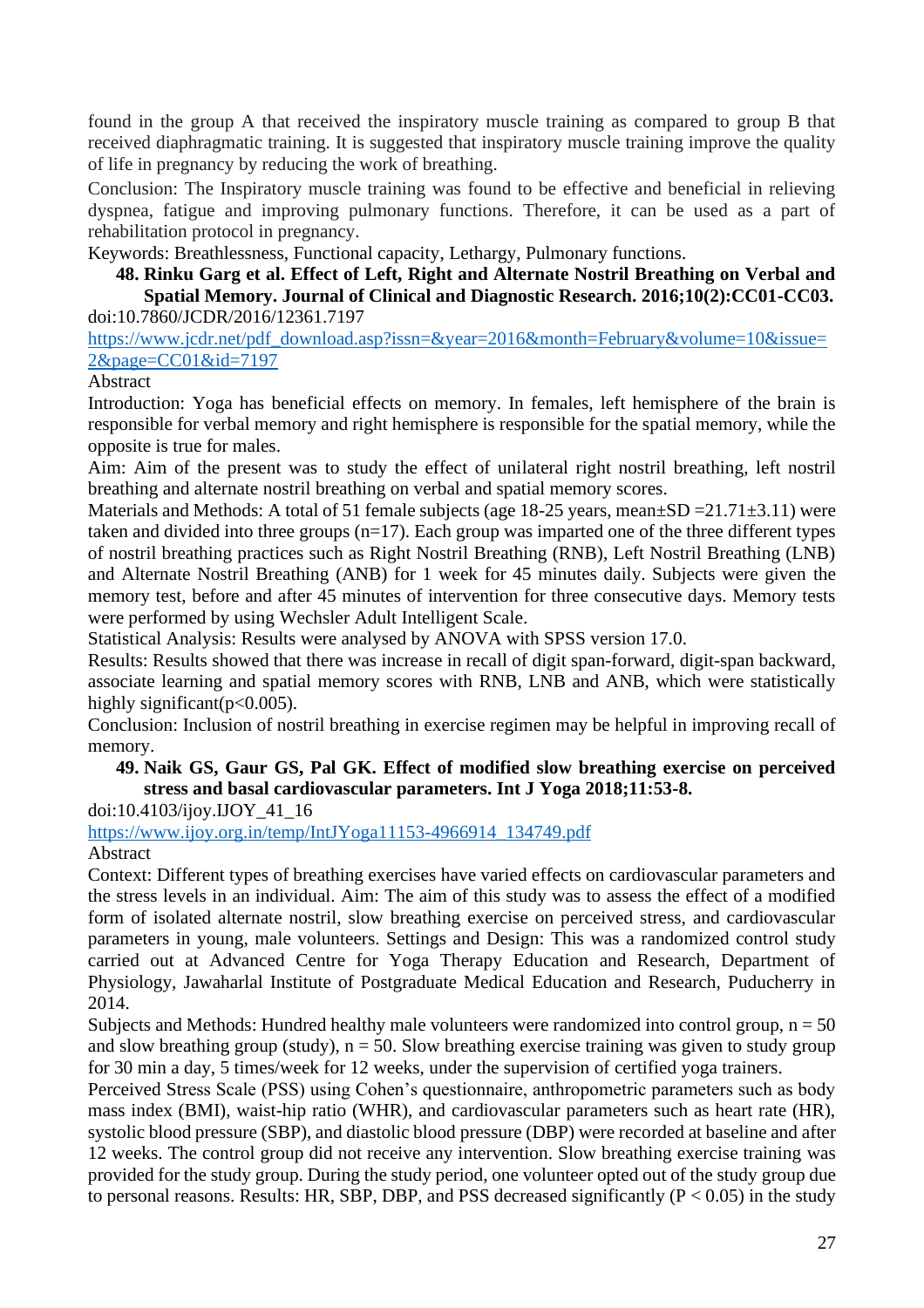group following 12 weeks slow breathing exercise training, while no significant change ( $P > 0.05$ ) was observed in BMI and WHR. There was no significant change in the control group.

Conclusion: Twelve weeks of modified slow breathing exercise reduced perceived stress and improved the cardiovascular parameters. The above results indicate that our modified slow breathing exercise is effective in reducing stress and improving the cardiovascular parameters.

Keywords: Blood pressure, heart rate, perceived stress, slow breathing exercise.

#### **50. Erdogan YG, S. Tasci S. Effect of pranayama breathing technique on asthma control, pulmonary function, and quality of life. A single-blind, randomized, controlled trial. Complementary Therapies in Clinical Practice 2020;38:101081.**

<https://doi.org/10.1016/j.ctcp.2019.101081>

<https://www.sciencedirect.com/science/article/pii/S1744388119308540>

Abstract

Objective: This study evaluated the effect of pranayama on asthma control, pulmonary function, and quality of life in people with asthma. Methods: Pranayama was applied to the pranayama group for 20 min once daily for 1 month, and relaxation was applied to the relaxation group similarly in addition to the standard treatment. The outcome measurement tools used were the Asthma Control Test (ACT), Asthma Quality of Life Questionnaire (AQLQ), pulmonary function test (PFT), and patient observation chart. Results: The pranayama group had significantly higher ACT score, overall AQLQ score, and subscale scores than the relaxation group ( $p < 0.05$ ). However, there was no significant difference between the groups in terms of PFT parameters and peak expiratory flow values ( $p > 0.05$ ). Conclusion: Pranayama improved asthma control and asthma-related quality of life in people with asthma, but it did not show a significant difference in PFT values.

Keywords: Asthma, Asthma control, Breathing exercise, Quality of life, Yoga.

#### **51. Maheshkumar K et al. Effect of six months pranayama training on stress-induced salivary cortisol response among adolescents. Randomised controlled study. Explore 2021. in press.**

<https://doi.org/10.1016/j.explore.2021.07.005>

<https://www.sciencedirect.com/science/article/abs/pii/S1550830721001476>

## Abstract

Background: A combination of yoga practices has been documented to reduce stress and stress induced cortisol levels. The objective of the current study is to examine the effects of six months of a single pranayama practice (Bhramari [Bhr. P]) on reducing salivary cortisol response to the cold pressor test (CPT) among adolescents.

Methods: Twenty-six healthy adolescents between the ages of 11 and 19 were randomly assigned to either yoga group (n-13) or control group (n-13). Yoga group participants were trained to do Bhr. P for 45 minutes, thrice a week for six months. All participants underwent CPT at baseline and at end of six months. Saliva samples were collected at baseline (t0), at 20 min (t1), 40 min (t2), and 60 min after the CPT (t3).

Results: Contradictory to our hypothesis, participants in the yoga group exhibited a higher salivary cortisol response to the CPT at t1 ( $p = 0.04$ ) when compared to the control group.

However, the t3 salivary cortisol levels showed a statistically significant reduction ( $p = 0.03$ ) in yoga group when compared to the control group. A significant interaction with time (F  $(1, 88) = 316.5$ , p  $= .001$ , np2 :0.91) and between the group  $\times$  time (F (3, 88) = 2.83, p = 0.04, np2:0.8) was found after the intervention.

Conclusions: An increase in the cortisol responsiveness observed in the study is an indication of the adaptive capability achieved through regular yoga training, evidenced by an initial rise in cortisol followed by a rapid fall below baseline after 60 minutes. Further research is required to conclusively determine the changes in cortisol levels over time in response to stress in long-term yoga practitioners. Keywords: Bhramari Pranayama, adolescents, salivary cortisol, stress; cold pressor test.

**52. Chen JC, Brown B, Schmid KL. Effect of unilateral forced nostril breathing on tonic accommodation and intraocular pressure. Clin Auton Res 2004;14:396-400.**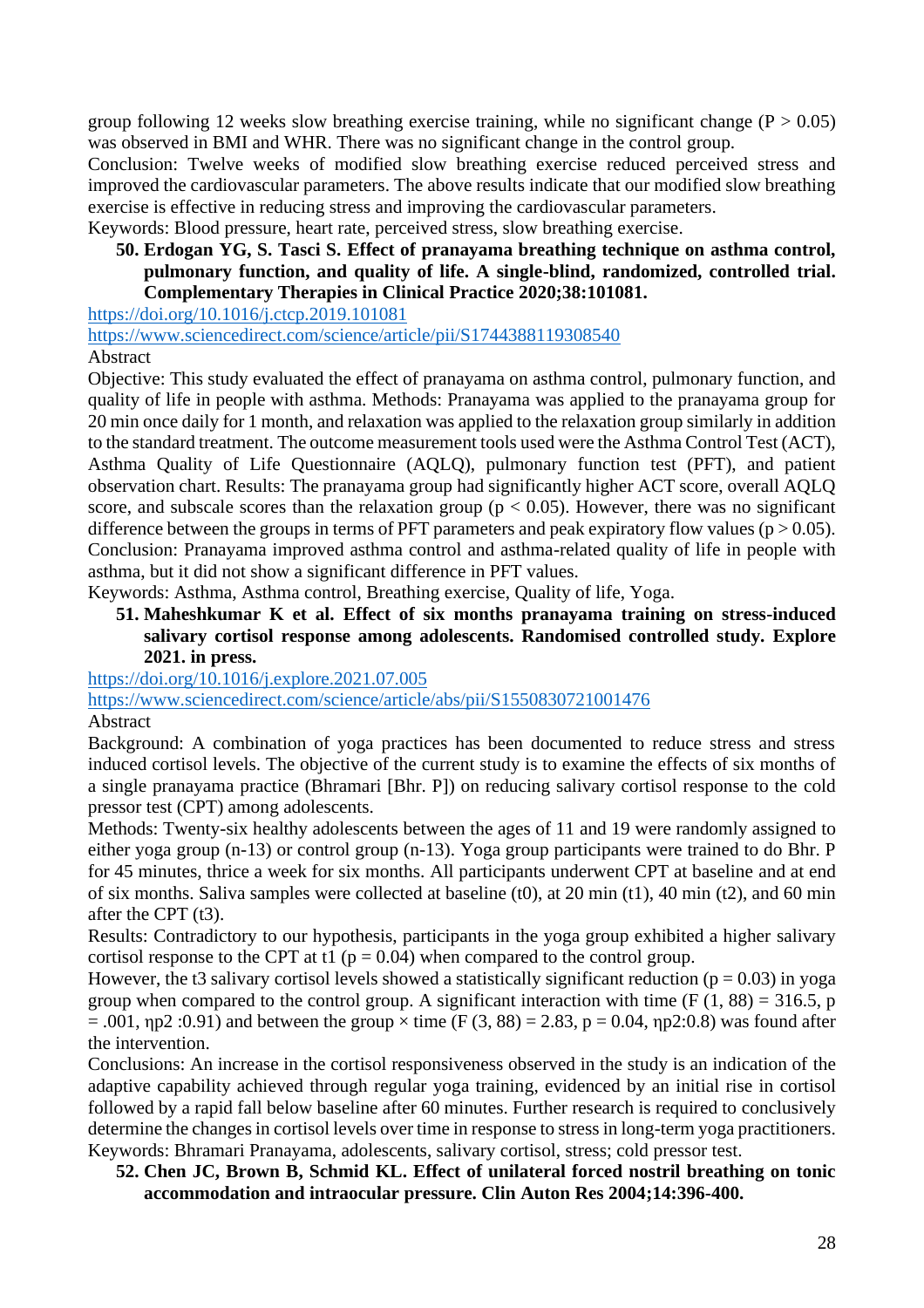doi:10.1007/s10286-004-0200-4

<https://link.springer.com/article/10.1007%2Fs10286-004-0200-4>

Abstract

Background: Unilateralforced nostril breathing (UFNB) has specific measurable effects on the autonomic nervous system. Ocular accommodation, which is controlled by the autonomic nervous system, would be expected to be under the influence of UFNB when it is applied. The purpose of this study was to investigate the effect of UFNB on the resting state of the accommodation system, i. e. tonic accommodation (TA), along with measures of intraocular pressure (IOP), blood pressure and heart rate.

Methods: TA levels were measured using the Shin-Nippon autorefractor before and after 20 minutes of UFNB. IOP, blood pressure and heart rate, which are known to be affected by UFNB, were also measured with a noncontact tonometer and an automated blood pressure monitor respectively.

Results. Right and left UFNB produced slight, but not significant changes in TA. However, there was a tendency for left UFNB to produce a greater decrease in TA in subjects with higher base-line TA levels. Right UFNB produced a statistically significant decrease in IOP while the effect of left UFNB on IOP was not significant.

Conclusion: UFNB produced changes in IOP consistent with previous reports. As studied in this trial, UFNB did not have any significant effect on TA. Further studies using a larger sample size are required to investigate the effect of UFNB on the autonomic inputs to the ciliary muscle of the eye and the subsequent measures of tonic accommodation.

Keywords: unilateral forced nostril breathing, tonic accommodation, autonomic nervous system, intraocular pressure.

## **53. Hamasaki H. Effects of Diaphragmatic Breathing on Health: A Narrative Review. Medicines 2020;7:65**

doi:10.3390/medicines7100065

<https://www.mdpi.com/2305-6320/7/10/65>

Abstract:

Background: Breathing is an essential part of life. Diaphragmatic breathing (DB) is slow and deep breathing that affects the brain and the cardiovascular, respiratory, and gastrointestinal systems through the modulation of autonomic nervous functions. However, the effects of DB on human health need to be further investigated.

Methods: The author conducted a PubMed search regarding the current evidence of the effect of DB on health.

Results: This review consists of a total of 10 systematic reviews and 15 randomized controlled trials (RCTs). DB appears to be effective for improving the exercise capacity and respiratory function in patients with chronic obstructive pulmonary disease (COPD). Although the effect of DB on the quality of life (QoL) of patients with asthma needs to be investigated, it may also help in reducing stress; treating eating disorders, chronic functional constipation, hypertension, migraine, and anxiety; and improving the QoL of patients with cancer and gastroesophageal reflux disease (GERD) and the cardiorespiratory fitness of patients with heart failure.

Conclusions: Based on this narrative review, the exact usefulness of DB in clinical practice is unclear due to the poor quality of studies. However, it may be a feasible and practical treatment method for various disorders.

Keywords: diaphragmatic breathing, abdominal breathing, breathing exercise, systematic review, randomized controlled trial, respiratory function.

**54. Li X, Yu R, Wang P, Wang A, Huang H. Effects of Exercise Training on Cardiopulmonary Function and Quality of Life in Elderly Patients with Pulmonary Fibrosis: A Meta-Analysis. Int. J. Environ. Res. Public Health 2021, 18, 7643.** 

<https://doi.org/10.3390/ijerph18147643> <https://www.mdpi.com/1660-4601/18/14/7643> Abstract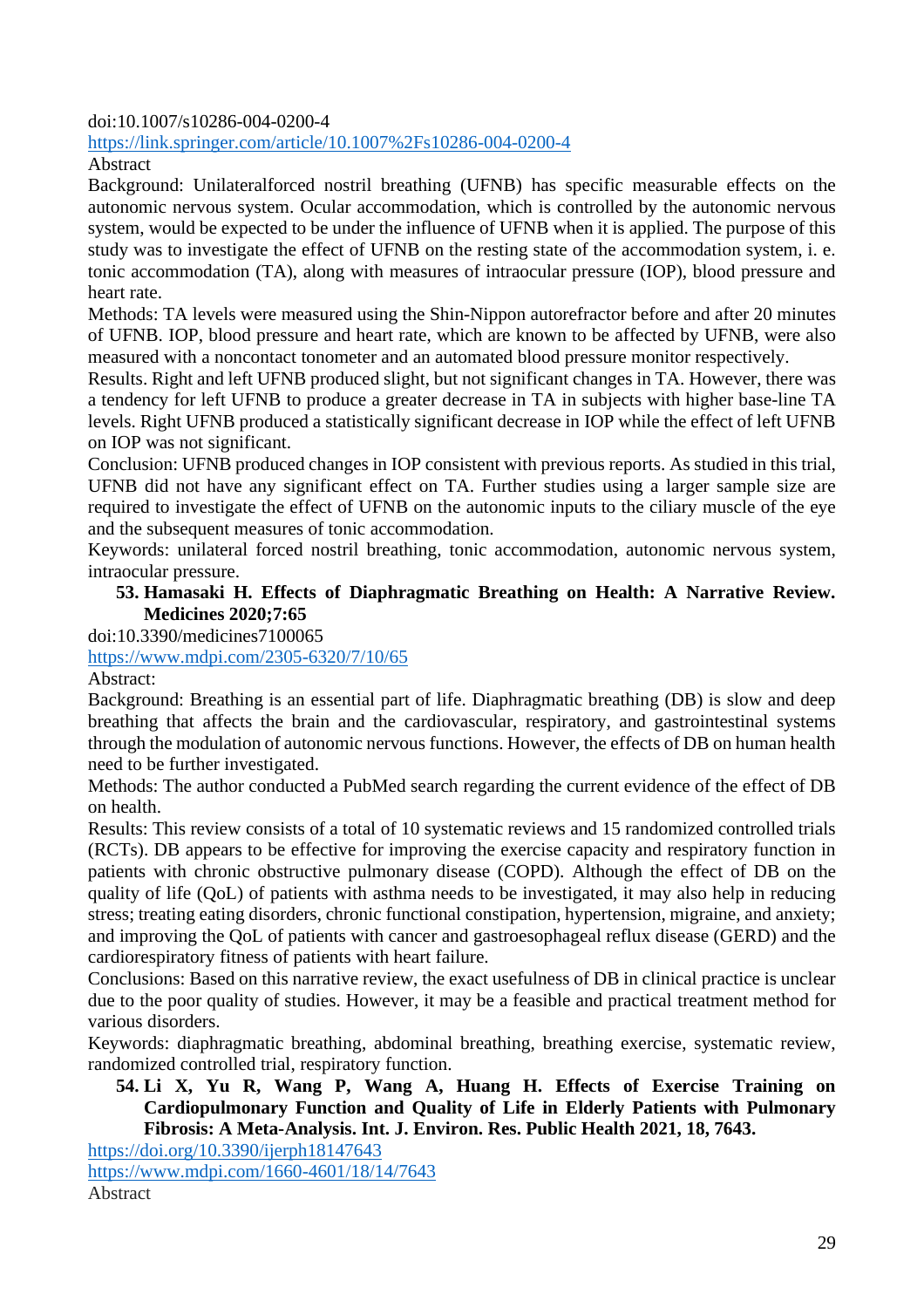(1) Objective: Our objective was to conduct a meta-analysis of randomized controlled trials that have evaluated the benefits of exercise training for elderly pulmonary fibrosis (PF) patients. (2) Methods: Studies in either English or Chinese were retrieved from the China National Knowledge Infrastructure (CNKI) and the Wanfang, PubMed, Web of Science and SPORTDiscus databases from inception until the first week of April 2021. Age, body mass index (BMI), and exercise frequency, intensity, type, and duration were considered for each participant. The specific data recorded were the sixminute walk distance (6MWD), maximal rate of oxygen consumption (peak  $VO<sub>2</sub>$ ), predicted forced vital capacity (FVC% pred), predicted diffusing capacity of the lung for carbon monoxide (DLCO% pred), predicted total lung capacity (TLC% pred), St. George's respiratory questionnaire (SGRQ) total score and a modified medical research council score (mMRC). (3) Results: Thirteen studies comprised this meta-analysis (eleven randomized controlled trials and two prospective studies design), wherein 335 patients were exercised and 334 were controls. The results showed that exercise training increased the 6MWD (Cohen's *d* = 0.77, MD = 34.04 (95% CI, 26.50–41.58), *p* < 0.01), peak VO<sup>2</sup> (Cohen's *d* = 0.45, MD = 1.13 (95% CI, 0.45–1.82), *p* = 0.0001) and FVC% pred (Cohen's *d* = 0.42, MD = 3.94 (95% CI, 0.91–6.96),  $p = 0.01$ ). However, exercise training reduced scores for the SGRQ (Cohen's  $d = 0.89$ , MD = -8.79 (95% CI, -10.37 to -7.21),  $p < 0.01$ ) and the mMRC (Cohen's *d* = 0.64, MD = −0.58 (95% CI, −0.79 to −0.36), *p* < 0.01). In contrast, exercise training could not increase DLCO% pred (Cohen's *d* = 0.16, MD = 1.86 (95% CI, −0.37–4.09), *p* = 0.10) and TLC% pred (Cohen's *d* = 0.02, MD = 0.07 (95% CI, −6.53–6.67), *p* = 0.98). Subgroup analysis showed significant differences in frequency, intensity, type, and age in the 6MWD results ( $p < 0.05$ ), which were higher with low frequency, moderate intensity, aerobic–resistance–flexibility–breathing exercises and age  $\leq$  70. Meanwhile, the subgroup analysis showed significant differences in exercise intensity and types in the mMRC results ( $p < 0.05$ ), which were lower with moderate intensity and aerobic–resistance exercises. (4) Conclusions: Exercise training during pulmonary rehabilitation can improved cardiopulmonary endurance and quality of life in elderly patients with PF. The 6MWDs were more noticeable with moderate exercise intensity, combined aerobic–resistance–flexibility– breathing exercises and in younger patients, which all were not affected by BMI levels or exercise durations. As to pulmonary function, exercise training can improve FVC% pred, but has no effect on DLCO% pred and TLC% pred.

Keywords: pulmonary fibrosis, exercise training, elderly health, pulmonary function, chronic diseases.

#### **55. Srinivasan B, Rajkumar D. Effects of Slow Breathing on Blood Pressure and End Tidal Carbon Dioxide in Hypertension. Randomised Controlled Trial. Journal of Clinical and Diagnostic Research. 2019;13(9):YC01-YC03.**

doi:10.7860/JCDR/2019/42327.13121

[https://www.jcdr.net/articles/PDF/13121/42327\\_CE\[Ra1\]\\_F\(SHU\)\\_PF1\(AJ\\_SL\)\\_PFA\(AJ\\_SHU\)\\_P](https://www.jcdr.net/articles/PDF/13121/42327_CE%5bRa1%5d_F(SHU)_PF1(AJ_SL)_PFA(AJ_SHU)_PN(SL).pdf) [N\(SL\).pdf](https://www.jcdr.net/articles/PDF/13121/42327_CE%5bRa1%5d_F(SHU)_PF1(AJ_SL)_PFA(AJ_SHU)_PN(SL).pdf)

#### Abstract

Introduction: Inhibition of breathing elevates End-tidal Carbon dioxide (EtCO2) and contributes to sustained Hypertension (HT).

Aim: To find out the immediate efficacy of Slow breathing (SB) in controlling Blood Pressure (BP) and its influence on EtCO2 in patients with hypertension.

Materials and Methods: Randomised control parallel group study was undertaken at outpatient department of medicine in Rajah Muthiah Medical College and Hospital, Annamalai University, Chidambaram, Tamil Nadu, India. Forty hypertensive patients were randomly assigned to receive either slow breathing training for half an hour or as controls. For study group, 30 minutes of SB was practised through recorded auditory command. The breathing instruction consists of four seconds of inspiration and 6 seconds of expiration. Main outcome measured BP {Systolic (S) and Diastolic (D)} and EtCO2. Paired sample t-test and independent sample t-test were the statistical tools used for inferential analysis.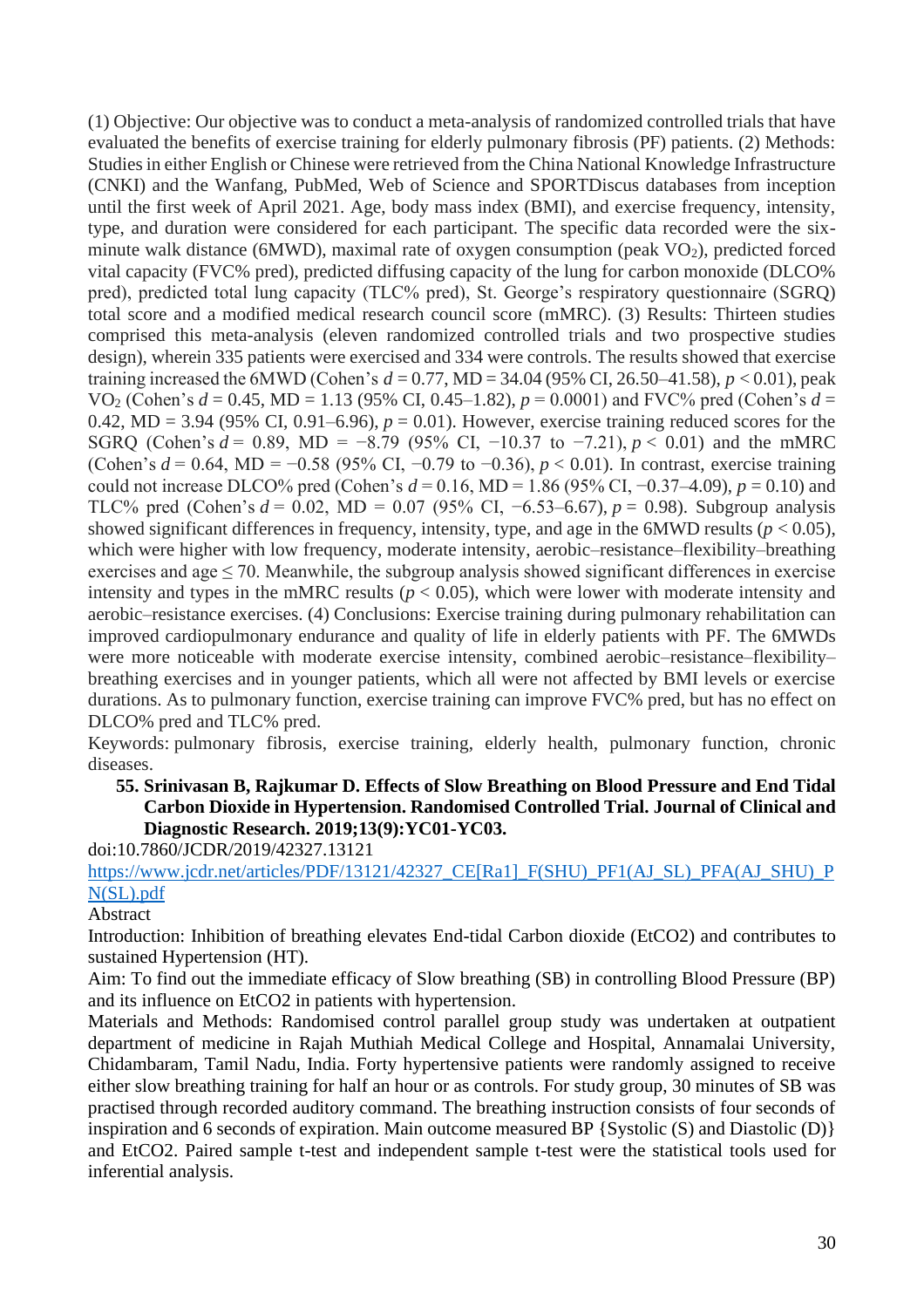Results: The mean drop in SBP and DBP was 12.30±2.79 mmHg and 3.90±4.44 mmHg respectively in study group following training and it was statistically significant. The mean drop in SBP and DBP in controls was  $1.05\pm3.34$  and  $0.30\pm2.10$ , respectively. There was significant reduction in EtCO2 following training in study group, the mean difference was  $1.80\pm2.46$ . Between group analysis shows that, there was significantly greater reduction in SBP and DBP in study group following training but statistical significance was not achieved for EtCO2.

Conclusion: Practice of slow breathing is effective in immediate reduction of systolic and diastolic BP. EtCO2 could play a role in reducing BP, but long-term study is warranted to better evaluate its role in BP reduction.

Keywords: Breathing training, High blood pressure, Pulmonary stretch receptors.

## **56. Gaddam MG, Santhanakrishnan A. Effects of Varying Inhalation Duration and Respiratory Rate on Human Airway Flow. Fluids 2021;6:221.**

<https://doi.org/10.3390/fluids6060221> <https://www.mdpi.com/2311-5521/6/6/221>

#### Abstract

Studies of flow through the human airway have shown that inhalation time (IT) and secondary flow structures can play important roles in particle deposition. However, the effects of varying IT in conjunction with the respiratory rate (RR) on airway flow remain unknown. Using three-dimensional numerical simulations of oscillatory flow through an idealized airway model (consisting of a mouth, glottis, trachea, and symmetric double bifurcation) at a trachea Reynolds number (Re) of 4200, we investigated how varying the ratio of IT to breathing time (BT) from 25% to 50% and RR from 10 breaths per minute (bpm) corresponding to a Womersley number (Wo) of 2.41 to 1000 bpm (Wo  $=$ 24.1) impacts airway flow characteristics. Irrespective of IT/BT, axial flow during inhalation at tracheal cross-sections was non-uniform for  $W_0 = 2.41$ , as compared to centrally concentrated distribution for Wo = 24.1. For a given Wo and IT/BT, both axial and secondary (lateral) flow components unevenly split between left and right branches of a bifurcation. Irrespective of Wo, IT/BT and airway generation, lateral dispersion was a stronger transport mechanism than axial flow streaming. Discrepancy in the oscillatory flow relation  $Re/Wo2 = 2L/D$  (L = stroke length; D = trachea diameter) was observed for IT/BT 6= 50%, as L changed with IT/BT. We developed a modified dimensionless stroke length term including IT/BT. While viscous forces and convective acceleration were dominant for lower Wo, unsteady acceleration was dominant for higher Wo. Keywords: high-frequency oscillatory ventilation, HFOV, inhalation time, respiratory flow.

#### **57. Kuppusamy M et al. Effects of yoga breathing practice on heart rate variability in healthy adolescents: a randomized controlled trial. Integrative Medicine Research 2020;9:28-32.**

<https://doi.org/10.1016/j.imr.2020.01.006>

<https://www.sciencedirect.com/science/article/pii/S2213422020300068> Abstract

Background: This study was conducted among healthy adolescents to assess the effects of a yoga breathing practice (Bhramari pranayama, Bhr.P) towards cardiac autonomic function using heart rate variability (HRV) parameters.

Methods: Of the 730 eligible subjects screened, 520 healthy adolescents who met the inclusion and exclusion criteria were randomly assigned to either yoga breathing group ( $n = 260$ ) or control group  $(n = 260)$ . The yoga breathing group practiced Bhr.P. five days a week for a duration of six months while the control group continued with their daily routine without any intervention. Outcome measures were time and frequency domain of HRV in both groups which were assessed before and after the intervention using Lead II ECG. Linear models were used in the analysis of short term HRV. Results: After 6 months of yoga breathing, the time domain parameters of short term HRV showed significant ( $P < 0.05$ ) improvement towards the parasympathetic domain. Frequency domain parameters also showed the same direction of changes. In contrast, control group subjects showed a trend towards a sympathetic domain.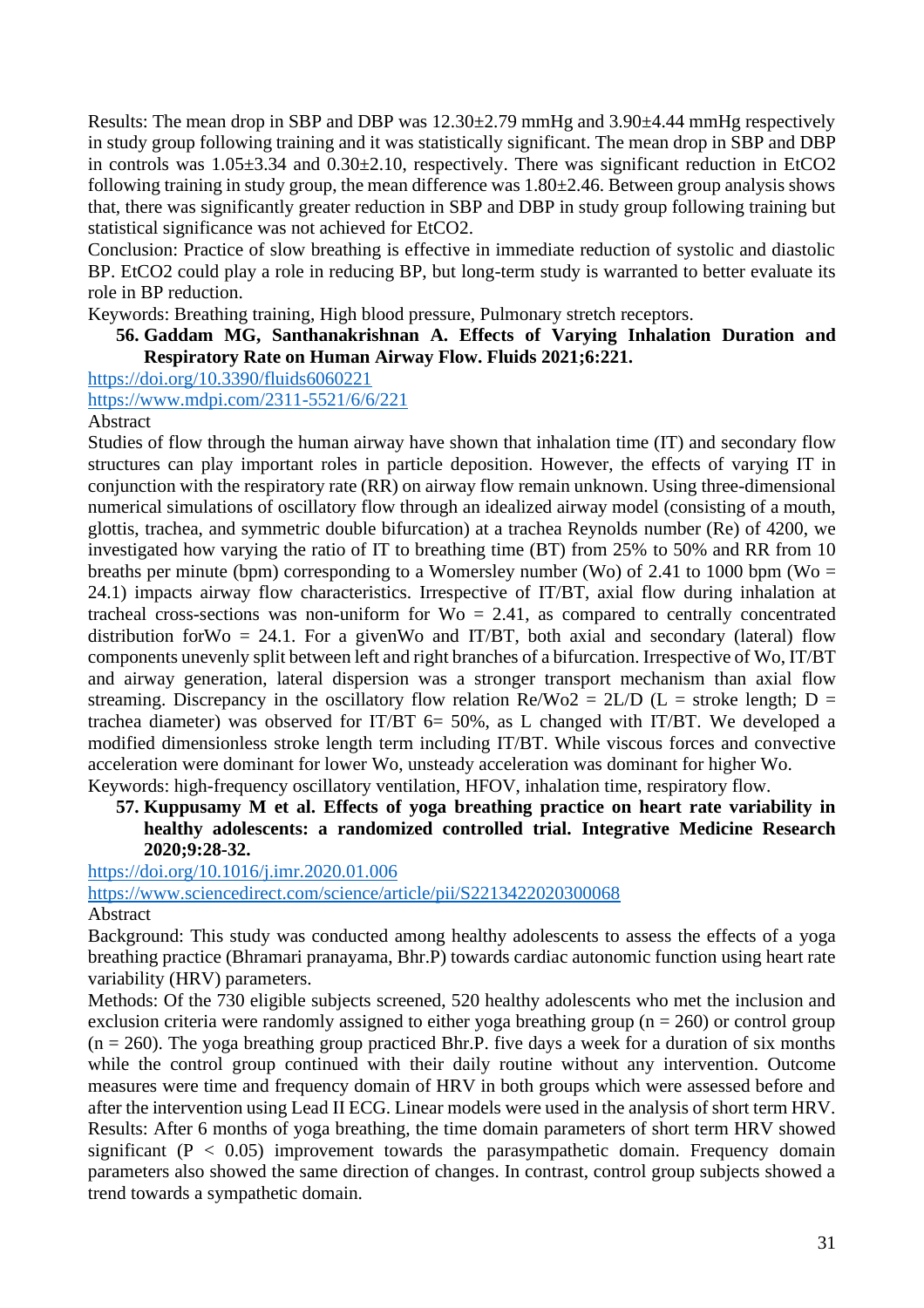Conclusion: The present study showed a positive shift in cardiac autonomic modulation towards parasympathetic predominance after 6 months of yoga breathing practice among apparently healthy adolescents.

Keywords: Yoga, Bhramari pranayama, Autonomic function, Heart rate variability, Adolescents.

**58. Kasturi BK, Deo G. Efficacy of forced right nostril breathing and selected yogasanas on female obese college students. Journal of Complementary and Integrative Medicine 2018;20170070.**

doi:10.1515/jcim-2017-0070

<https://www.degruyter.com/document/doi/10.1515/jcim-2017-0070/html> Abstract:

Background: Overweight and obesity are the accumulation of high body adiposity, which can have detrimental health effects and contribute to the developments of numerous non communicable diseases.

Aim: To study the psycho-physiological changes after the practice of forced right nostril breathing and selected yogasanas on obese college students.

Methods: To carry out this study, 32 female subjects aged 18–25 years of age were recruited with informed consent from Priyanka degree college, Hyderabad, Telangana, India. The design was a single group pre-post. Height and weight were recorded and the body mass index (BMI) was calculated using standard procedures and equation. The students were given the practice of forced right nostril breathing for 10 min daily four times a day and some selected yogasanas. The assessments were taken before start of intervention and at the last day after 30 days. The intervention was for 6 days per week which consists of forced right nostril breathing and some selected asanas.

Conclusions: The study exhibited that forced right nostril breathing and selected yogasanas reduces the physiological risk factors. These yogic practices are effective to overcome complications arise due to obesity and are helpful to induce positive psychological changes in obese individual.

Keywords: BMI, forced right nostril breathing, obesity, yogasanas.

**59. Kashevnik, A, Othman W, Ryabchikov I, Shilov N. Estimation of Motion and Respiratory Characteristics during the Meditation Practice Based on Video Analysis. Sensors 2021;21:3771.**

<https://doi.org/10.3390/s21113771> <https://www.mdpi.com/1424-8220/21/11/3771>

#### Abstract

Meditation practice is mental health training. It helps people to reduce stress and suppress negative thoughts. In this paper, we propose a camera-based meditation evaluation system, that helps meditators to improve their performance. We rely on two main criteria to measure the focus: the breathing characteristics (respiratory rate, breathing rhythmicity and stability), and the body movement. We introduce a contactless sensor to measure the respiratory rate based on a smartphone camera by detecting the chest keypoint at each frame, using an optical flow based algorithm to calculate the displacement between frames, filtering and de-noising the chest movement signal, and calculating the number of real peaks in this signal. We also present an approach to detecting the movement of different body parts (head, thorax, shoulders, elbows, wrists, stomach and knees). We have collected a non-annotated dataset for meditation practice videos consists of ninety videos and the annotated dataset consists of eight videos. The non-annotated dataset was categorized into beginner and professional meditators and was used for the development of the algorithm and for tuning the parameters. The annotated dataset was used for evaluation and showed that human activity during meditation practice could be correctly estimated by the presented approach and that the mean absolute error for the respiratory rate is around 1.75 BPM, which can be considered tolerable for the meditation application.

Keywords: human activity, movement detection, respiratory rate, meditation evaluation, neural networks.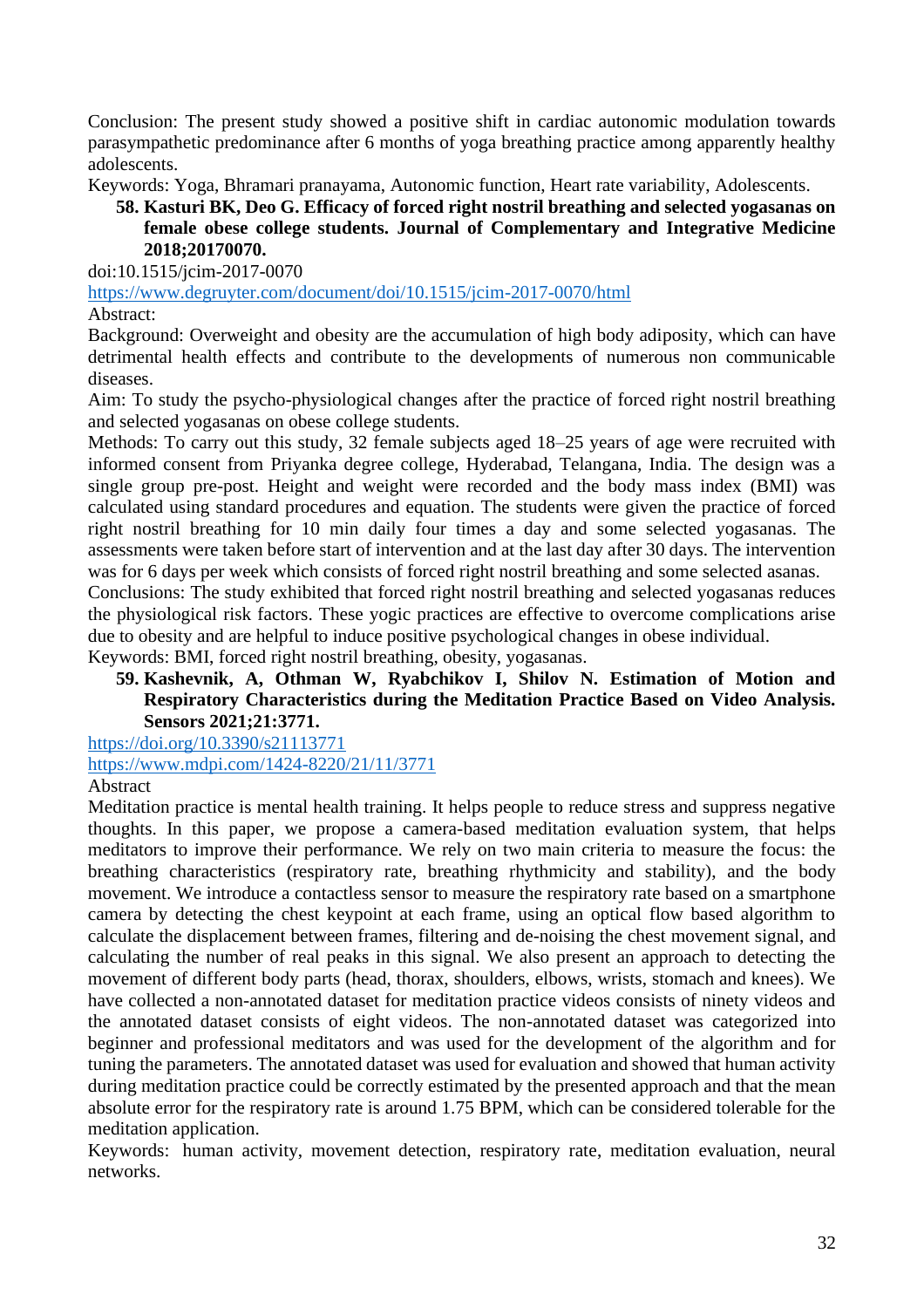## **60. Sarris J, de Manincor M, Hargraves F, Tsonis J. Harnessing the Four Elements for Mental Health. Front. Psychiatry 2019;10:256.**

doi:10.3389/fpsyt.2019.00256

<https://www.frontiersin.org/articles/10.3389/fpsyt.2019.00256/full>

## Abstract

Humans are intimately connected to nature, and our physical and mental health is influenced strongly by our environment. The "elements," classically described in humoral theory as Fire, Water, Earth, and Air, all may impact our mental health. In a contemporary sense, these elements reflect a range of modifiable factors: UV light or heat therapy (Fire); sauna, hydrotherapy, and balneotherapy (Water); nature-based exposure therapy and horticulture (Earth); oxygen-rich/clean air exposure; and breathing techniques (Air). This theoretical scoping review paper details the emerging evidence for a range of these elements, covering epidemiological and interventional data, and provides information on how we can engage in "biophilic" activities to harness their potential benefits. Interventional examples with emerging evidentiary support include "forest-bathing," heat therapy, sauna, light therapy, "greenspace" and "bluespace" exercise, horticulture, clay art therapy activities, and pranayamic yoga breathing exercises. Further robust research is however required to firmly validate many of these interventions, and to establish their therapeutic applications for the benefit of specific mental health disorders.

Keywords: lifestyle, mental health, mood, anxiety, psychological, well-being, nature, lifestyle medicine.

#### **61. Lehrer PM, Vaschillo EG, Vidali V. Heart Rate and Breathing Are Not Always in Phase During Resonance Frequency Breathing. Applied Psychophysiology and Biofeedback 2020;45:145-152.**

#### <https://doi.org/10.1007/s10484-020-09459-y>

<https://link.springer.com/article/10.1007%2Fs10484-020-09459-y>

#### Abstract

For many years it has been an axiom among practitioners of heart rate variability biofeedback that heart rate and breathing vary in phase with each other when people do resonance frequency breathing. When people breathe at the frequency of the baroreflex system, about 0.1 Hz, heart rate and blood pressure have been found to oscillate 180° out of phase, while heart rate and breathing are in phase (zero-degree phase). Thus breathing stimulates the baroreflex by augmenting the baroreflex response with each breath, an effect that is magnified by resonance properties in the baroreflex system. The original data on these relationships came from a study of highly athletic healthy young people. To test this relationship we analyzed phase relationship data between cardiac interbeat interval and breathing during 5-min periods of resonance frequency breathing among 24 adults from a recent study of heart rate variability biofeedback to treat adults with mild to moderate currently symptomatic asthma, ages between 18 and 70. For the specific frequency near 0.1 Hz with the highest amplitude of HRV we calculated coherence and phase between cardiac interbeat interval (IBI) and the respiration curve using the WinCPRS program. Among records with coherence > 0.8, we found a phase relationship of 109° rather than the expected 180°, with IBI changes leading breathing. We computed Spearman correlation coefficients between phase and various subject characteristics, including age, gender, height, and asthma severity. We found no relationship between phase and gender, height, or asthma physiology or symptoms. However, when controlled for gender and height, we found a moderate size significant correlation between phase and age, with younger participants having values closer to 180 $^{\circ}$ , r = 0.47, p < 0.03. It is possible that cardiovascular characteristics of older people affect the phase relationship. Despite the deviation from the in-phase relationship among older individuals, breathing nevertheless stimulated the baroreflex and produced high-amplitude heart rate oscillations. Implications are discussed for HRV biofeedback training protocols. Replication in a healthy population is needed in order to determine the universality of these findings.

Keywords: Psychophysiology, Resonance, Transfer function, Age, Heart rate variability, biofeedback, Protocol.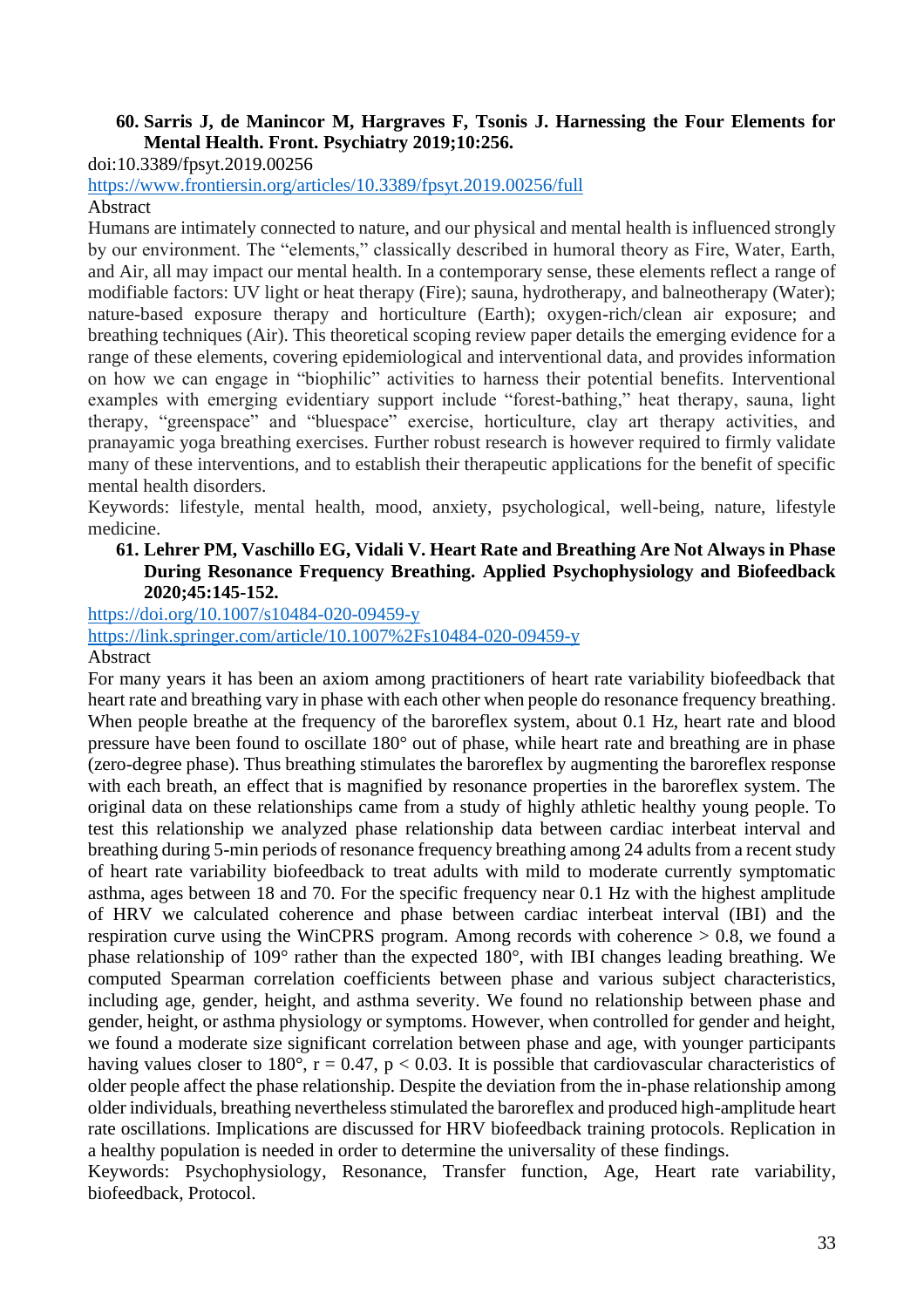## **62. Telles S, Gupta RK, Yadav A, Pathak S, Balkrishna A. Hemisphere specific EEG related to alternate nostril yoga breathing. BMC Res Notes 2017;10:306.**

doi:10.1186/s13104-017-2625-6

<https://bmcresnotes.biomedcentral.com/articles/10.1186/s13104-017-2625-6> Abstract

Background: Previously, forced unilateral nostril breathing was associated with ipsilateral, or contralateral cerebral hemisphere changes, or no change. Hence it was inconclusive. The present study was conducted on 13 normal healthy participants to determine the effects of alternate nostril yoga breathing on (a) cerebral hemisphere asymmetry, and (b) changes in the standard EEG bands.

Methods: Participants were randomly allocated to three sessions (a) alternate nostril yoga breathing (ANYB), (b) breath awareness and (c) quiet sitting, on separate days. EEG was recorded from bilaterally symmetrical sites (FP1, FP2, C3, C4, O1 and O2).

All sites were referenced to the ipsilateral ear lobe.

Results: There was no change in cerebral hemisphere symmetry. The relative power in the theta band was decreased during alternate nostril yoga breathing (ANYB) and the beta amplitude was lower after ANYB. During quiet sitting the relative power in the beta band increased, while the amplitude of the alpha band reduced.

Conclusion: The results suggest that ANYB was associated with greater calmness, whereas quiet sitting without specific directions was associated with arousal. The results imply a possible use of ANYB for stress and anxiety reduction.

Keywords: EEG, Alternate nostril yoga breathing, Cerebral hemisphere symmetry, Breath awareness, Quiet sitting, EEG relative power, EEG bands.

#### **63. Zaccaro A et al. How Breath-Control Can Change Your Life: A Systematic Review on Psycho-Physiological Correlates of Slow Breathing. Front. Hum. Neurosci. 2018;12:353.**

doi:10.3389/fnhum.2018.00353

<https://www.frontiersin.org/articles/10.3389/fnhum.2018.00353/full>

## Abstract

Background: The psycho-physiological changes in brain-body interaction observed in most of meditative and relaxing practices rely on voluntary slowing down of breath frequency. However, the identification of mechanisms linking breath control to its psychophysiological effects is still under debate. This systematic review is aimed at unveiling psychophysiological mechanisms underlying slow breathing techniques (<10 breaths/minute) and their effects on healthy subjects.

Methods: A systematic search of MEDLINE and SCOPUS databases, using keywords related to both breathing techniques and to their psychophysiological outcomes, focusing on cardio-respiratory and central nervous system, has been conducted. From a pool of 2,461 abstracts only 15 articles met eligibility criteria and were included in the review. The present systematic review follows the Preferred Reporting Items for Systematic Reviews and Meta-Analyses (PRISMA) guidelines.

Results: The main effects of slow breathing techniques cover autonomic and central nervous systems activities as well as the psychological status. Slow breathing techniques promote autonomic changes increasing Heart Rate Variability and Respiratory Sinus Arrhythmia paralleled by Central Nervous System (CNS) activity modifications. EEG studies show an increase in alpha and a decrease in theta power. Anatomically, the only available fMRI study highlights increased activity in cortical (e.g., prefrontal, motor, and parietal cortices) and subcortical (e.g., pons, thalamus, sub-parabrachial nucleus, periaqueductal gray, and hypothalamus) structures. Psychological/behavioral outputs related to the abovementioned changes are increased comfort, relaxation, pleasantness, vigor and alertness, and reduced symptoms of arousal, anxiety, depression, anger, and confusion.

Conclusions: Slow breathing techniques act enhancing autonomic, cerebral and psychological flexibility in a scenario of mutual interactions: we found evidence of links between parasympathetic activity (increased HRV and LF power), CNS activities (increased EEG alpha power and decreased EEG theta power) related to emotional control and psychological well-being in healthy subjects. Our hypothesis considers two different mechanisms for explaining psychophysiological changes induced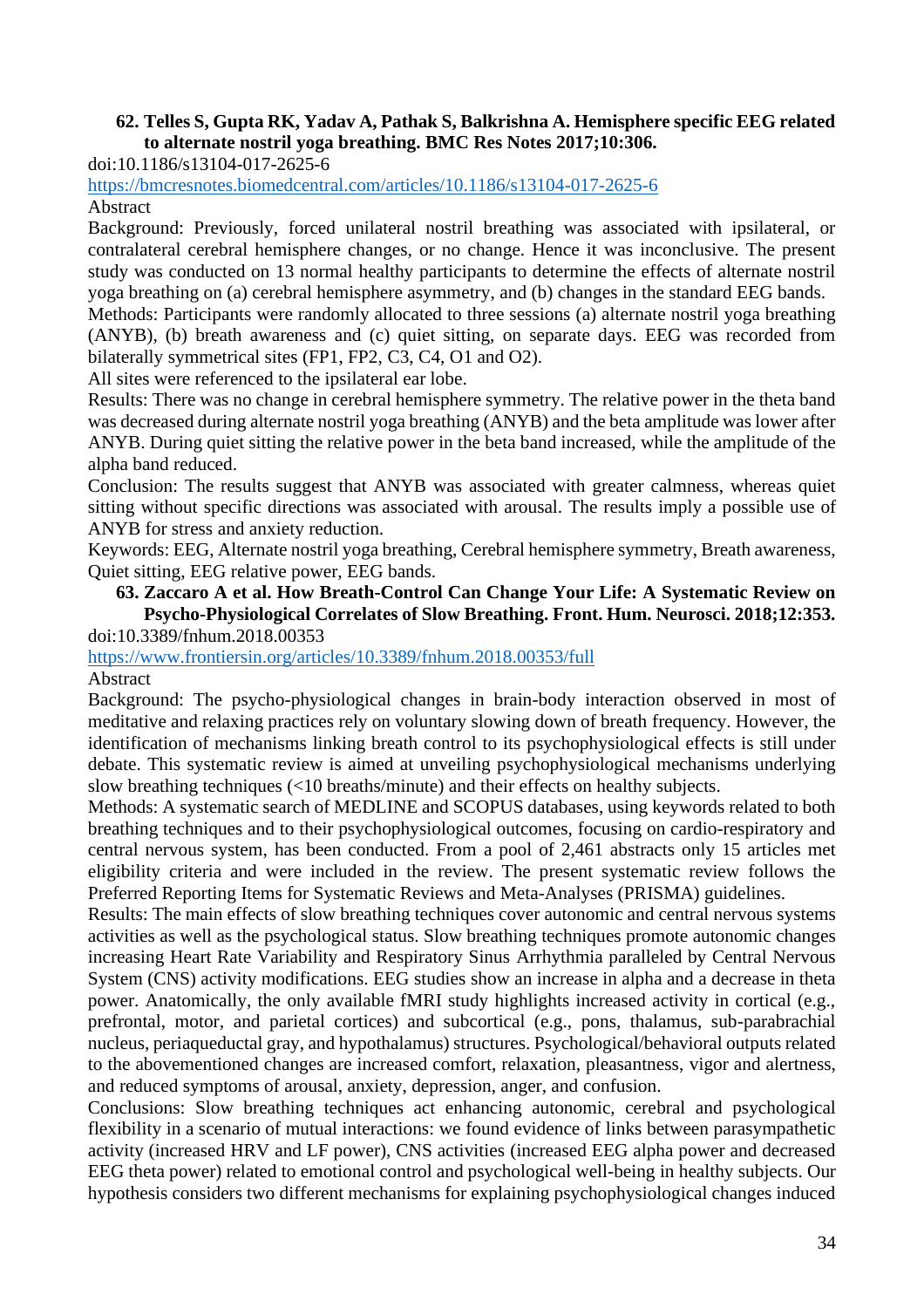by voluntary control of slow breathing: one is related to a voluntary regulation of internal bodily states (enteroception), the other is associated to the role of mechanoceptors within the nasal vault in translating slow breathing in a modulation of olfactory bulb activity, which in turn tunes the activity of the entire cortical mantle.

Keywords: slow breathing, breath-control, pranayama, paced breathing, EEG, fMRI, HRV, psychophysiology.

## **64. Mortola JP. How to breathe? Respiratory mechanics and breathing pattern. Respiratory Physiology & Neurobiology 2019;(261):48-54.**

<https://doi.org/10.1016/j.resp.2018.12.005> <https://www.sciencedirect.com/science/article/abs/pii/S1569904818303161> Abstract

On theoretical grounds any given level of pulmonary or alveolar ventilation can be obtained at various absolute lung volumes and through many combinations of tidal volume, breathing frequency and inspiratory and expiratory timing. However, inspection of specific cases of newborn and adult mammals at rest indicates that the breathing pattern reflects a principle of economy oriented toward minimal respiratory work. The mechanisms that permit optimization of respiratory cost are poorly understood; yet, it is their efficiency and coordination that permits pulmonary ventilation at rest to require only a minimal fraction of resting metabolism. The sensitivity of the breathing pattern to the mechanical properties implies that tidal volume, breathing rate, mean inspiratory flow or other ventilatory parameters cannot be necessarily considered indicators proportional to the central neural respiratory 'drive'. The broad conclusion is that the breathing pattern adopted by newborn and adult mammals is the one that produces the adequate alveolar ventilation with minimal cost, that is, in full recognition of the mechanical characteristics of the system.

Keywords: Allometry, Breathing frequency, Human infant, Neonatal respiration, Work of breathing.

### **65. Noble DJ, Hochman S. Hypothesis: Pulmonary Afferent Activity Patterns During Slow, Deep Breathing Contribute to the Neural Induction of Physiological Relaxation. Front. Physiol. 2019;10:1176.**

doi:10.3389/fphys.2019.01176

<https://www.frontiersin.org/articles/10.3389/fphys.2019.01176/full>

#### Abstract

Control of respiration provides a powerful voluntary portal to entrain and modulate central autonomic networks. Slowing and deepening breathing as a relaxation technique has shown promise in a variety of cardiorespiratory and stress-related disorders, but few studies have investigated the physiological mechanisms conferring its benefits. Recent evidence suggests that breathing at a frequency near 0.1 Hz (6 breaths per minute) promotes behavioral relaxation and baroreflex resonance effects that maximize heart rate variability. Breathing around this frequency appears to elicit resonant and coherent features in neuro-mechanical interactions that optimize physiological function. Here we explore the neurophysiology of slow, deep breathing and propose that coincident features of respiratory and baroreceptor afferent activity cycling at 0.1 Hz entrain central autonomic networks. An important role is assigned to the preferential recruitment of slowly-adapting pulmonary afferents (SARs) during prolonged inhalations. These afferents project to discrete areas in the brainstem within the nucleus of the solitary tract (NTS) and initiate inhibitory actions on downstream targets. Conversely, deep exhalations terminate SAR activity and activate arterial baroreceptors via increases in blood pressure to stimulate, through NTS projections, parasympathetic outflow to the heart. Reciprocal SAR and baroreceptor afferent-evoked actions combine to enhance sympathetic activity during inhalation and parasympathetic activity during exhalation, respectively. This leads to pronounced heart rate variability in phase with the respiratory cycle (respiratory sinus arrhythmia) and improved ventilation-perfusion matching. NTS relay neurons project extensively to areas of the central autonomic network to encode important features of the breathing pattern that may modulate anxiety, arousal, and attention. In our model, pronounced respiratory rhythms during slow, deep breathing also support expression of slow cortical rhythms to induce a functional state of alert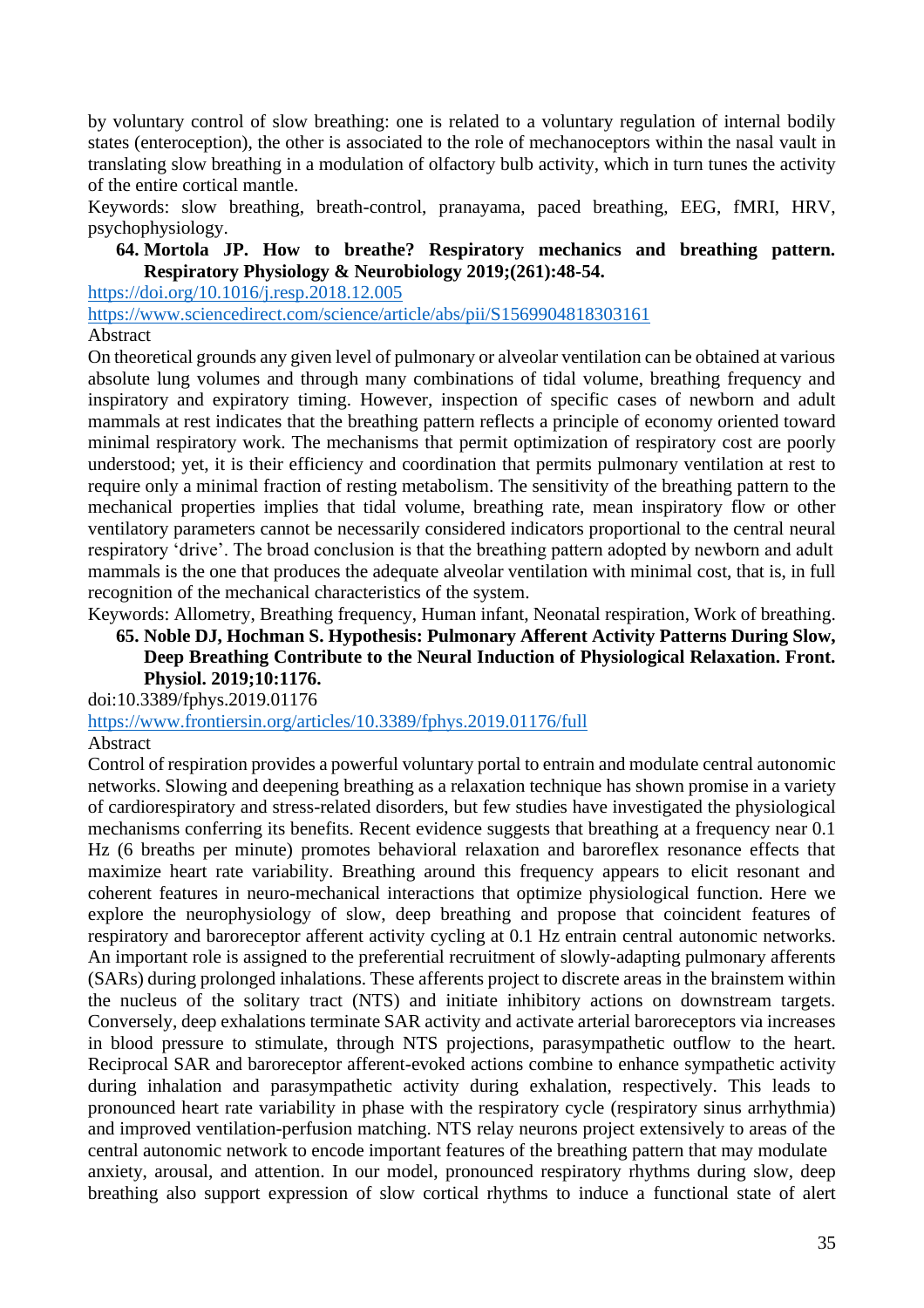relaxation, and, via nasal respiration-based actions on olfactory signaling, recruit hippocampal pathways to boost memory consolidation. Collectively, we assert that the neurophysiological processes recruited during slow, deep breathing enhance the cognitive and behavioral therapeutic outcomes obtained through various mind-body practices. Future studies are required to better understand the physiobehavioral processes involved, including in animal models that control for confounding factors such as expectancy biases.

Keywords: slow, deep breathing, relaxation, neurophysiological mechanisms, slowly-adapting pulmonary afferents, slow brain rhythms.

#### **66. Telle S, et al. Immediate Effect of a Yoga Breathing Practice on Attention and Anxiety in Pre-Teen Children. Children 2019;6,84.**

doi:10.3390/children6070084

<https://www.mdpi.com/2227-9067/6/7/84>

#### Abstract

Pre-teen children face stressors related to their transition from childhood to adolescence,

with a simultaneous increase in academic pressure. The present study compared the immediate effects of 18 min of (i) high frequency yoga breathing with (ii) yoga-based breath awareness and (iii) sitting quietly, on (a) attention and (b) anxiety, in 61 pre-teen children (aged between 11 and 12 years; 25 girls). Attention was assessed using a six letter cancellation task and Spielberger's State Trait Anxiety Inventory STAI-S was used to measure anxiety before and after the three practices, practiced on separate days. Repeated measures ANOVA, followed by Bonferroni adjusted post-hoc analyses showed an increase in total attempts and net scores after high frequency yoga breathing ( $p < 0.05$ ),

while wrong attempts increased after yoga based breath awareness ( $p < 0.05$ ). Anxiety decreased comparably after all three interventions. The 25 girls in the group had the same trend of results as the whole group with respect to the attention-based cancellation task, while boys showed no, how since change. For both girls and boys, anxiety decreased after all three 18min interventions. The results suggest that high frequency yoga breathing could be a short, useful school based practice to improve attention and reduce anxiety.

Keywords: pre-teen children, attention, anxiety, yoga breathing, yoga based breath awareness, sitting quietly.

#### **67. Lalitha S, Maheshkumar K, Shobana R, Deepika C. Immediate effect of Kapalbhathi pranayama on short term heart rate variability (HRV) in healthy volunteers. J Complement Integr Med 2021;18(1): 155-158.**

<https://doi.org/10.1515/jcim-2019-0331>

<https://www.degruyter.com/document/doi/10.1515/jcim-2019-0331/html>

## Abstract

Objectives: Kapalbhathi Pranayam (Kapal = forehead; bhati = shining) is a breathing exercise that has been practiced to cleanse the frontal brain in traditional practices like yoga. Still, there exists a dearth of literature on the effect of Kapalbhathi pranayama on physiological systems. So this present study was carried out to find the immediate effect of "kapalbhathi Pranayam" practice for the period of 5 min on cardiac autonomic function among the healthy volunteers.

Materials and methods: Apparently 50 healthy volunteers includes both sex were participated. They were randomly divided into Pranayama (n−25) and control (n−25) group.

Pranayama group was practiced kapalbhathi pranayama 5 min (5 cycles) and control group was allowed to do normal breathing (12–16 breath/min). Lead II ECG was recorded for 5 min using simple AD converter before, immediately after practice and 20 min of recovery period.

Results: One way Analysis of variance (ANOVA) followed by post hoc test was done using R statistical software. There was a significant ( $p < 0.05$ ) parasympathetic withdrawal (Root Mean Square of the Successive Differences (RMSSD) –p < 0.04 and HF n.u – p < 0.05) was found in the pranayama group immediately after practice and its was changed to parasympathetic domination  $(RMSSD - p < 0.04$  and HF n.u–  $p < 0.05$ ) after 20 min of recovery period.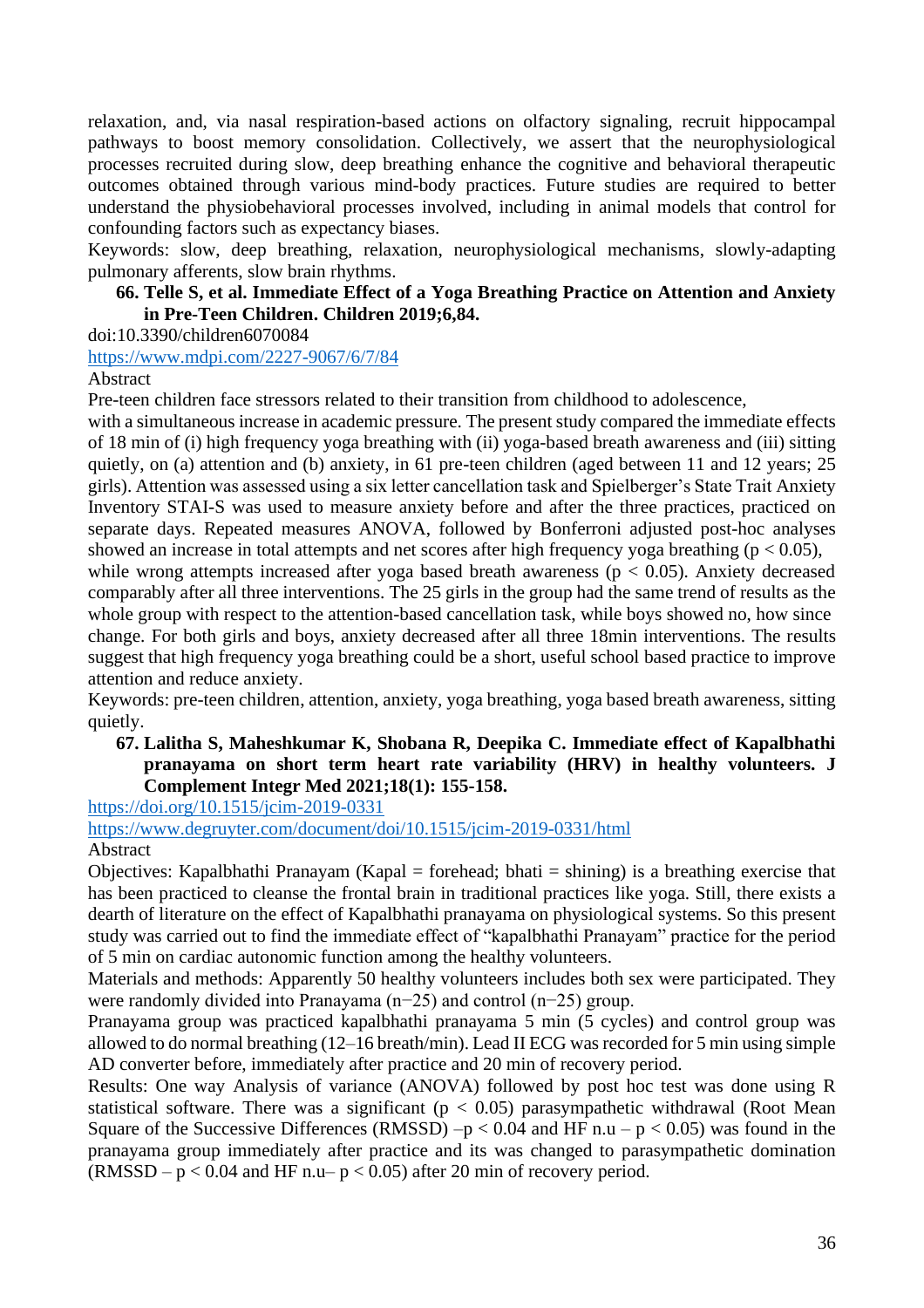Conclusion: The present study suggested that though there was parasympathetic withdrawal immediately after practicing kapalbhathi pranayama, 20 min after the recovery period showed a parasympathetic domination in the pranayama group subjects. However, further studies are required to warrant the findings of this study.

Keywords: cardiac autonomic function, heart rate variability, pranayama, recovery period.

Immediate effect of short duration of slow deep breathing on heart rate variability in healthy adults

**68. Chinagudi S, et al. Immediate effect of short duration of slow deep breathing on Heart Rate Variability in healthy adult. National Journal of Physiology, Pharmacy & Pharmacology 2014;(4)3:233-235.**

doi:10.5455/njppp.2014.4.060520141

<http://njppp.com/fulltext/28-1399431673.pdf>

Abstract

Background: Various types of breathing exercises have various effects on autonomic nervous system like fast breathing increases sympathetic tone and slow breathing increases parasympathetic tone. But these changes are seen when those exercises are done for long duration. Heart rate variability (HRV) reveals the autonomic status very effectively. So took up the study to know the effects of short duration (5 min) of slow deep breathing on heart rate variability

Aims & Objective: To study the HRV Before and after five minutes of slow deep breathing in healthy adults.

Materials and Methods: 20 healthy adults aged between 30 to 40 years and not practicing any kind of breathing exercises or yoga were involved in the study. Using powerlab, AD Instrument polyrite, HRV was calculated by recording ECG in Lead II for five minutes. Then the participants were made to slow deep breathe for 5 minutes, again HRV was calculated. The time domain parameters of HRV studied were Standard deviation of all normal-to-normal intervals in milliseconds (SDNN) and Root Mean Square Successive Difference in milliseconds (RMSSD). The frequency domain parameters studied were low frequency in normalized units (LF nu), high frequency in normalized units (HFnu) and the ratio of LF to HF (LF/HF ratio). Data was analysed by paired t test.

Results: Heart rate did not show much of variation. There was significant increase in LFnu  $(46.91 \pm 14.51, 60.79 \pm 17.29 \text{ and } p 0.009)$ , decrease in HFnu  $(43.56 \pm 17.59, 30.17 \pm 13.52 \text{ and } p 0.002)$ , increase in LF/HF ratio  $(1.43\pm0.84, 3.06\pm3.22, 0.03)$  SDNN and RMSSD did not show significant change.

Conclusion: Effect of slow deep breathing for a short duration of five minutes in healthy adults who are not practicing any kind of breathing exercise or yoga is shift of the cardiac sympathovagal balance towards the sympathetic predominance.

Key Words: Slow Deep Breathing; Heart Rate Variability (HRV); Short Term Effect.

**69. Jain R. Immediate effect of slow pace unilateral left nostril breathing with internal breath retention on blood pressure and pulse rate among normal healthy adults. Asian Journal of Complementary and Alternative Medicine 2017;(5)16:7-10.**

[http://www.acamjournal.com/open-access/immediate-effect-of-slow-pace-unilateral-left-nostril](http://www.acamjournal.com/open-access/immediate-effect-of-slow-pace-unilateral-left-nostril-breathing-with-38.pdf)[breathing-with-38.pdf](http://www.acamjournal.com/open-access/immediate-effect-of-slow-pace-unilateral-left-nostril-breathing-with-38.pdf)

Abstract

Abstract Introduction: Pranayama is one among the most important yoga practice which regulates or control prana; the vital force there by brings a harmony between body and mind and thus maintains a healthy living. Pranayama has proved to have beneficial effects upon blood pressure and pulse rate. The present study was aimed to determine the immediate effects of 10 minute practice of slow pace unilateral left nostril breathing on blood pressure and pulse rate on normal healthy adults. Methodology: 30 healthy subjects of 20-23 years age group of both sexes were selected randomly from a pool of 350 students of Sree Ramakrishna Medical College of Naturopathy and Yogic sciences. The subjects are asked to practice unilateral left nostril breathing with internal breath retention for 10 minutes. Blood pressure and pulse rate is measured before and after pranayama. Results: Statistical analysis shows reduction of systolic blood pressure (t 6.898, sig 2 tailed .000) and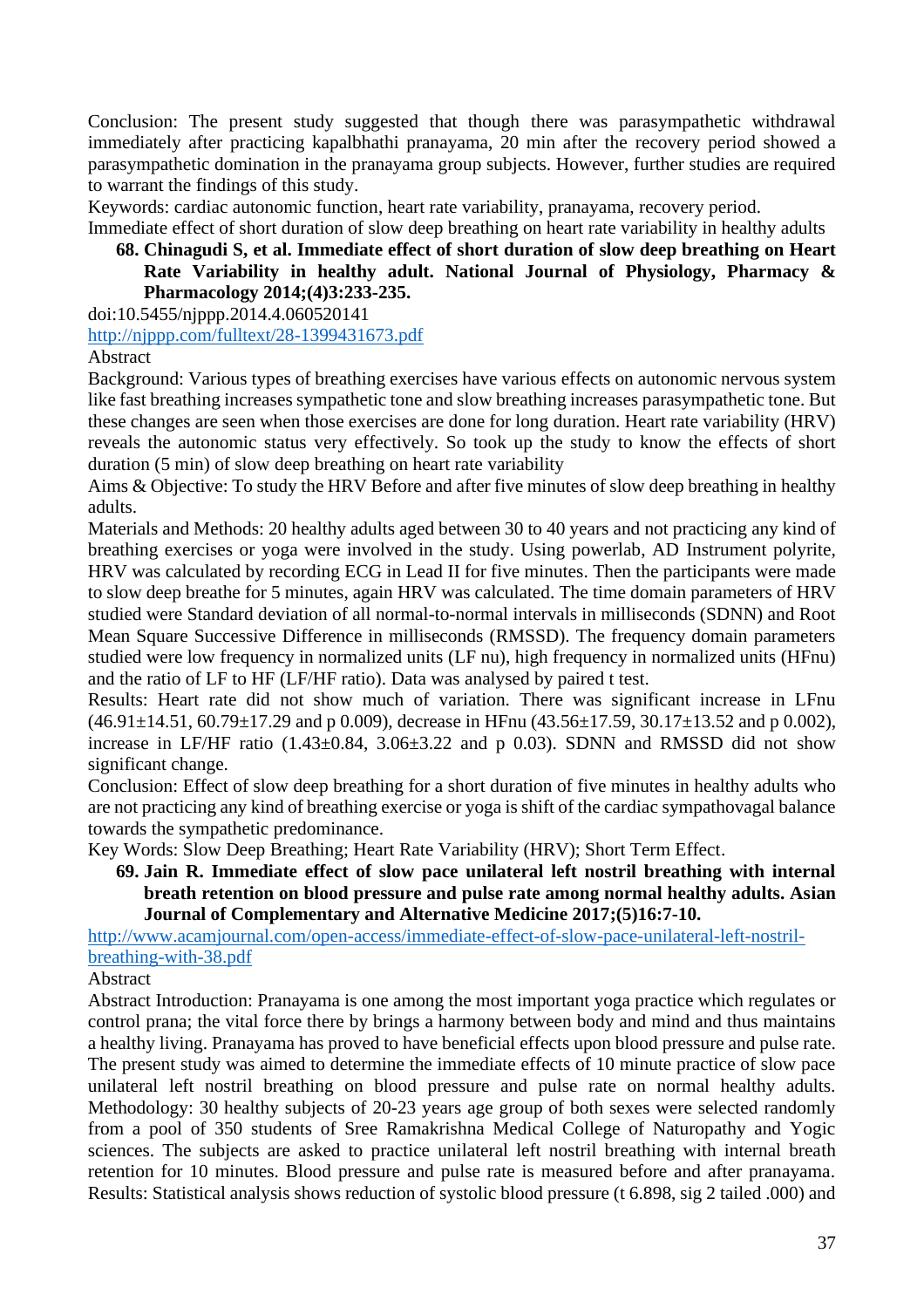diastolic blood pressure (t 3.516, sig 2 tailed .001) and also a significant rise of pulse rate (t -10.463, sig 2 tailed .000) Discussion: 10 minutes practice of unilateral left nostril breathing with internal breath retention showed a significant reduction of systolic and diastolic blood pressure with increase of pulse rate. It indicates that it may have an important role to play in hypertensive persons. Large randomized control trials are necessary to prove the better results.

Keywords: Unilateral left nostril breathing (ULLNB), Chandra anuloma viloma pranayama, blood pressure (BP), pulse rate (PR), internal breath retention (IBR), antar kumbaka.

**70. Raghuraj P, Telles S. Immediate Effect of Specific Nostril Manipulating Yoga Breathing Practices on Autonomic and Respiratory Variables. Appl Psychophysiol Biofeedback 2008;33:65-75.**

doi:10.1007/s10484-008-9055-0

<https://link.springer.com/article/10.1007/s10484-008-9055-0>

#### Abstract

The effect of right, left, and alternate nostril yoga breathing (i.e., RNYB, LNYB, and ANYB, respectively) were compared with breath awareness (BAW) and normal breathing (CTL). Autonomic and respiratory variables were studied in 21 male volunteers with ages between 18 and 45 years and experience in the yoga breathing practices between 3 and 48 months. Subjects were assessed in five experimental sessions on five separate days. The sessions were in fixed possible sequences and subjects were assigned to a sequence randomly. Each session was for 40 min; 30 min for the breathing practice, preceded and followed by 5 min of quiet sitting. Assessments included heart rate variability, skin conductance, finger plethysmogram amplitude, breath rate, and blood pressure. Following RNYB there was a significant increase in systolic, diastolic and mean pressure. In contrast, the systolic and diastolic pressure decreased after ANYB and the systolic and mean pressure were lower after LNYB. Hence, unilateral nostril yoga breathing practices appear to influence the blood pressure in different ways. These effects suggest possible therapeutic applications.

Keywords: Right nostril yoga breathing, Left nostril yoga breathing, Alternate nostril yoga breathing, Unilateral nostril yoga breathing, Autonomic and respiratory variables.

**71. Yagi N et al. Inappropriate Timing of Swallow in the Respiratory Cycle Causes Breathing–Swallowing Discoordination. Front. Physiol. 2017;8:676.**

doi:10.3389/fphys.2017.00676

<https://www.frontiersin.org/articles/10.3389/fphys.2017.00676/full>

## Abstract

Rationale: Swallowing during inspiration and swallowing immediately followed by inspiration increase the chances of aspiration and may cause disease exacerbation. However, the mechanisms by which such breathing–swallowing discoordination occurs are not well-understood.

Objectives: We hypothesized that breathing–swallowing discoordination occurs when the timing of the swallow in the respiratory cycle is inappropriate. To test this hypothesis, we monitored respiration and swallowing activity in healthy subjects and in patients with dysphagia using a non-invasive swallowing monitoring system.

Measurements and Main Results: The parameters measured included the timing of swallow in the respiratory cycle, swallowing latency (interval between the onset of respiratory pause and the onset of swallow), pause duration (duration of respiratory pause for swallowing), and the breathing– swallowing coordination pattern. We classified swallows that closely follow inspiration (I) as I-SW, whereas those that precede I as SW-I pattern. Patients with dysphagia had prolonged swallowing latency and pause duration and tended to have I-SWor SW-I patterns reflecting breathing–swallows discoordination.

Conclusions: We conclude that swallows at inappropriate timing in the respiratory cycle cause breathing–swallowing discoordination, and the prolongation of swallowing latency leads to delayed timing of the swallow, and results in an increase in the SW-I pattern in patients with dysphagia.

Keywords: aspiration, coordination between breathing and swallowing, phase resetting, dysphagia, deglutition disorders.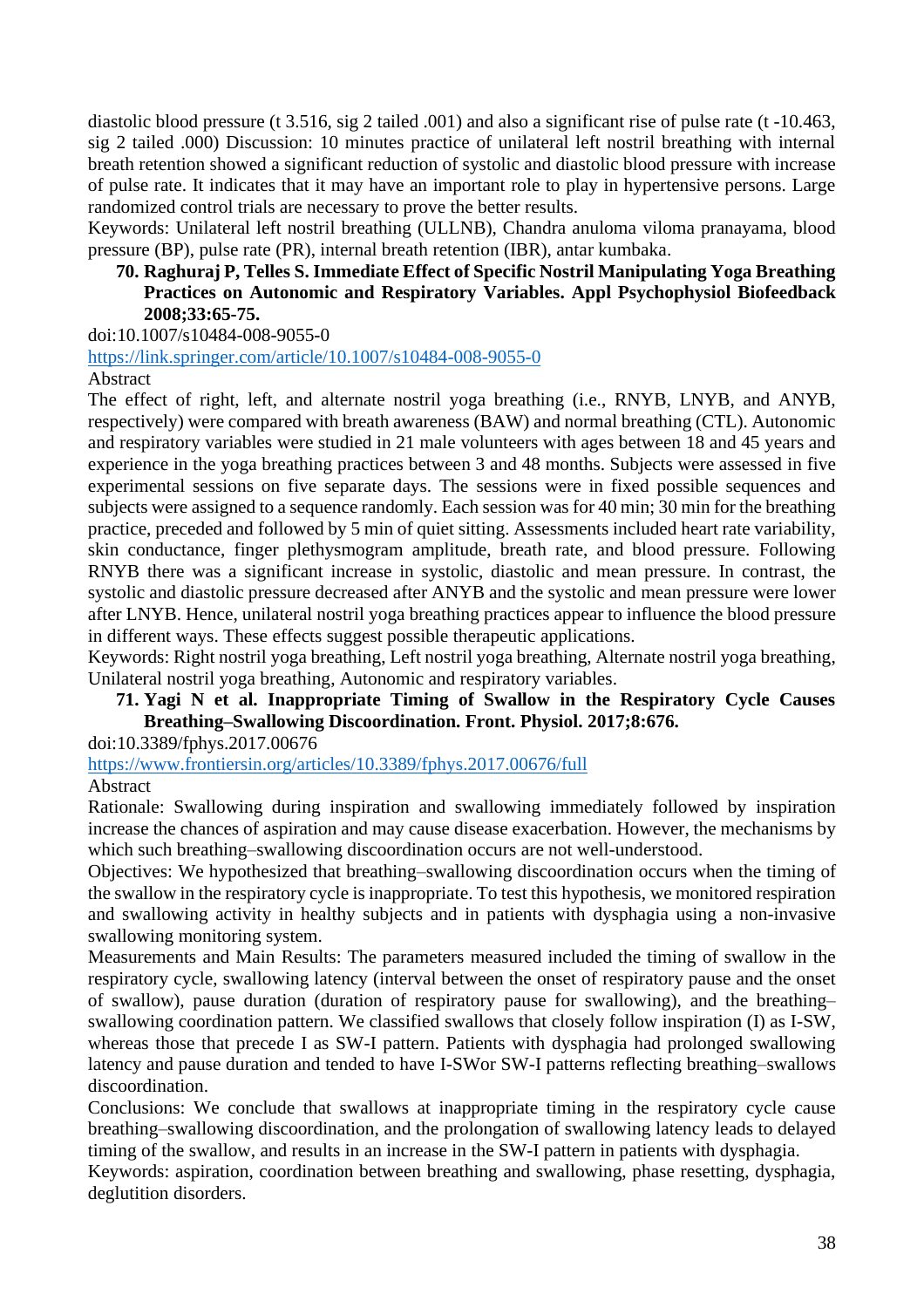## **72. Russell MEB, Scott AB, Boggero IA, Carlson CR. Inclusion of a Rest Period in Diaphragmatic Breathing Increases High Frequency Heart Rate Variability: Implications for Behavioral Therapy. Psychophysiology 2017;54(3):358-365.**

doi:10.1111/psyp.12791

<https://onlinelibrary.wiley.com/doi/10.1111/psyp.12791>

## Abstract

Heart rate variability (HRV) is associated with positive physiological and psychological effects. HRV is affected by breathing parameters, yet, debate remains regarding the best breathing interventions for strengthening HRV. The objective of the current study was to test whether the inclusion of a postexhalation rest period was effective at increasing HRV, while controlling for breathing rate. A withinsubjects crossover design was used with 40 participants who were assigned randomly to a breathing pattern including a post-exhalation rest period or a breathing pattern that omitted the post exhalation rest period. Participants completed training on each breathing pattern, practiced for six minutes, and sat quietly during a five-minute washout period between practices. Participants were given instructions for diaphragmatic breathing (DB) at a pace of six breaths/minute with or without a postexhalation rest period. Recordings of heart rate, breathing rate, HF-HRV, RMSSD, LF-HRV, SDNN were collected before and during each of the breathing trials. HRV indices were derived from Lead one ECG recordings. Pairwise contrasts showed inclusion of a post-exhalation rest period significantly decreased heart rate ( $p < .001$ ) and increased HF-HRV ( $p < .05$ ). No differences were found for breathing rates ( $p > .05$ ), RMSSD ( $p > .05$ ), and SDNN ( $p > .05$ ). Results indicted omission of the post-exhalation rest period resulted in higher LF-HRV ( $p < .05$ ). A post-exhalation rest period improves HF-HRV, commonly associated with self-regulatory control, yet a post-exhalation rest period's importance requires further exploration.

## **73. Hoit JD. Influence of Body Position on Breathing and Its Implications for the Evaluation and Treatment of Speech and Voice Disorders. Journal of Voice 1995;(9)4:341-347**

[https://doi.org/10.1016/S0892-1997\(05\)80196-1](https://doi.org/10.1016/S0892-1997(05)80196-1) [https://www.jvoice.org/article/S0892-1997\(05\)80196-1/fulltext](https://www.jvoice.org/article/S0892-1997(05)80196-1/fulltext) Abstract

This paper examines how breathing differs in the upright and supine body positions. Passive and active forces and associated chest wall motions are described for resting tidal breathing and speech breathing performed in the two positions. Clinical implications are offered regarding evaluation and

treatment of breathing behavior in clients with speech and voice disorders.

Keywords: Body position, Breathing, Speech, Voice.

## **74. Steffen PR et al. Integrating Breathing Techniques Into Psychotherapy to Improve HRV: Which Approach Is Best? Front. Psychol. 2021:12:624254.**

doi:10.3389/fpsyg.2021.624254

<https://www.frontiersin.org/articles/10.3389/fpsyg.2021.624254/full> Abstract

Introduction: Approaches to improve heart rate variability and reduce stress such as breathing retraining are more frequently being integrated into psychotherapy but little research on their effectiveness has been done to date. Specifically, no studies to date have directly compared using a breathing pacer at 6 breaths per minute with compassion focused soothing rhythm breathing.

Current Study: In this randomized controlled experiment, 6 breaths per minute breathing using a pacer was compared with compassion focused soothing rhythm breathing, with a nature video being used as a control group condition.

Methods: Heart rate variability (HRV) measures were assessed via electrocardiogram (ECG) and respiration belt, and an automated blood pressure machine was used to measure systolic diastolic blood pressure, and heart rate (HR). A total of 96 participants were randomized into the three conditions. Following a 5-min baseline, participants engaged in either 6 breath per minute breathing, soothing rhythm breathing, or watched a nature video for 10 min. To induce a stressful state, participants then wrote for 5 min about a time they felt intensely self-critical. Participants then wrote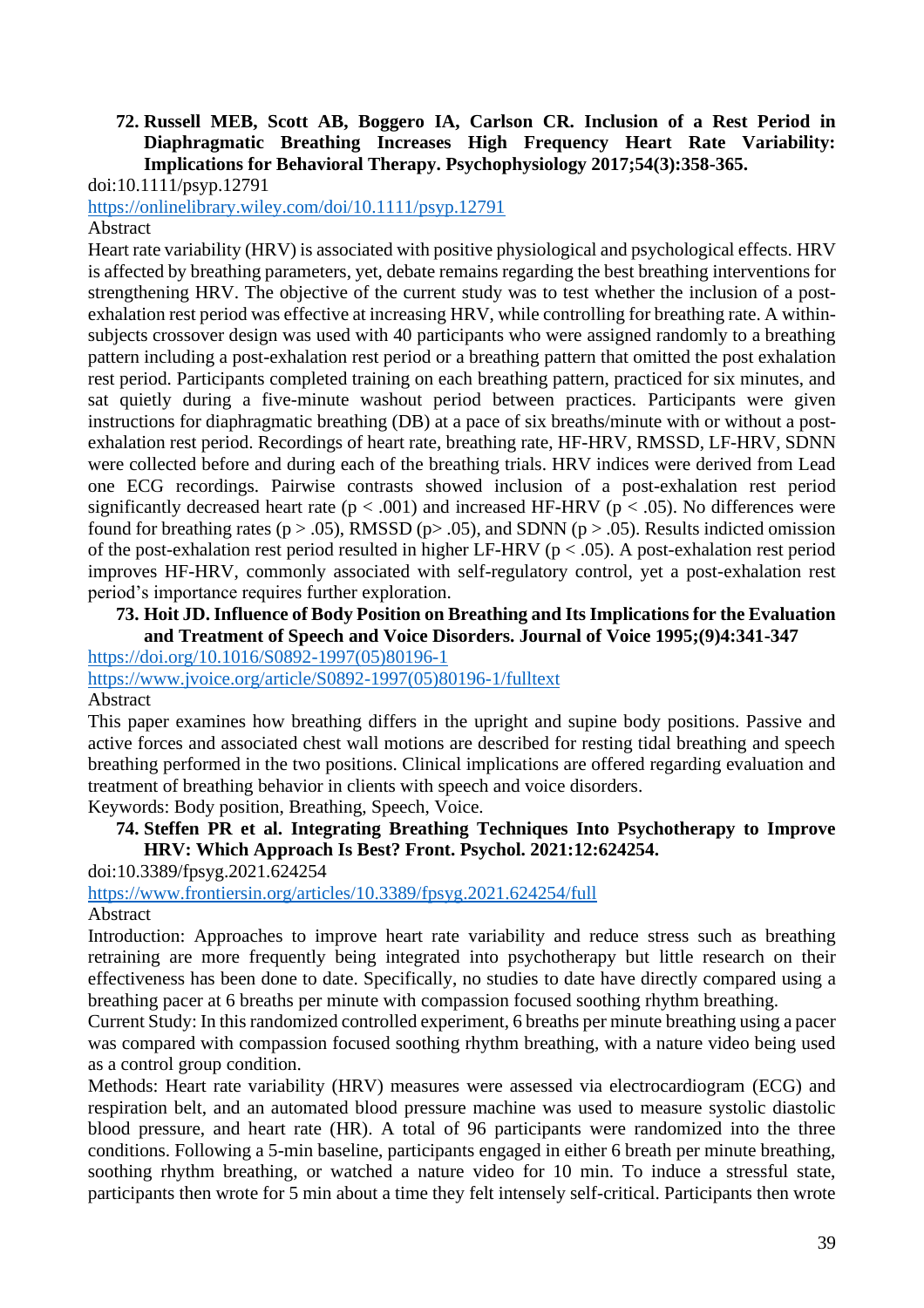for 5 min about a time they felt self-compassionate, and the experiment ended with a 10-min recovery period.

Results: Conditions did not significantly differ at baseline. Overall, HRV, as measured by standard deviation of NN intervals (SDNN), low frequency HRV (LF HRV), and LF/HF ratio, increased during the intervention period, decreased during self-critical writing, and then returned to baseline levels during the recovery period. High frequency HRV (HF HRV) was not impacted by any of the interventions. The participants in the 6 breath per minute pacer condition were unable to consistently breathe at that rate and averaged about 12 breaths per minute. Time by Condition analyses revealed that both the 6 breaths per minute pacer and soothing breathing rhythm conditions lead to significantly higher SDNN than the nature video condition during breathing practice but there were no significant differences between conditions in response to the self-critical and self compassionate writing or recovery periods. The 6 breath per minute pacer condition demonstrated a higher LF HRV and LF/HF ratio than the soothing rhythm breathing condition, and both intervention conditions had a higher LF HRV and LF/HF ratio than the nature video.

Conclusions: Although the 6 breath per minute pacer condition participants were not able to breath consistently at the low pace, both the participants attempting to breathe at 6 breaths per minute as well as those in the soothing rhythm breathing condition effectively increased HR variability as measured by SDNN, and attempting to breathe at 6 breaths per minute led to the highest LF HRV and LF/HF ratio. Both breathing approaches impacted HRV more than watching a relaxing nature video and can potentially be used as key adjuncts in psychotherapy to aid in regulating physiological functioning, although it appears that consistent breathing practice would be needed.

Keywords: HRV, soothing rhythm breathing, 6 breath per minute breathing, psychotherapy, biofeedback.

#### **75. Fried R. Integrating Music in Breathing Training and Relaxation: II. Applications. Biofeedback and Self-Regulation 1990;(15)2:171-177.**

doi:0363-3586/90/0600-0171506.00/0

<https://link.springer.com/article/10.1007%2FBF00999147> Abstract

Psychophysiological observations, especially PETC02 and EEG, during relaxation training with deep-diaphragmatic breathing and mental imagery, suggest that the addition of certain types of music "deepens" breathing and quickens relaxation: PETC02 "normalizes" with decreased respiration rate, and EEG shows decreased average theta and increased alpha. The combined psychophysiological indices suggest that music potentiates the hypometabolic counterarousal state. And clients unanimously report that they enjoy it.

Keywords: music; breathing; diaphragmatic breathing training; CO2 biofeedback; relaxation; hyperventilation; mental imagery; EEG.

#### **76. Ainslie PN, Duffin J. Integration of cerebrovascular CO2 reactivity and chemoreflex control of breathing: mechanisms of regulation, measurement, and interpretation. Am J Physiol Regul Integr Comp Physiol 2009;296: R1473–R1495.**

doi:10.1152/ajpregu.91008.2008

<https://journals.physiology.org/doi/full/10.1152/ajpregu.91008.2008> Abstract

Cerebral blood flow (CBF) and its distribution are highly sensitive to changes in the partial pressure of arterial CO2 (PaCO2). This physiological response, termed cerebrovascular CO2 reactivity, is a vital homeostatic function that helps regulate and maintain central pH and, therefore, affects the respiratory central chemoreceptor stimulus. CBF increases with hypercapnia to wash out CO2 from brain tissue, thereby attenuating the rise in central PCO2, whereas hypocapnia causes cerebral vasoconstriction, which reduces CBF and attenuates the fall of brain tissue PCO2. Cerebrovascular reactivity and ventilatory response to PaCO2 are therefore tightly linked, so that the regulation of CBF has an important role in stabilizing breathing during fluctuating levels of chemical stimuli. Indeed, recent reports indicate that cerebrovascular responsiveness to CO2, primarily via its effects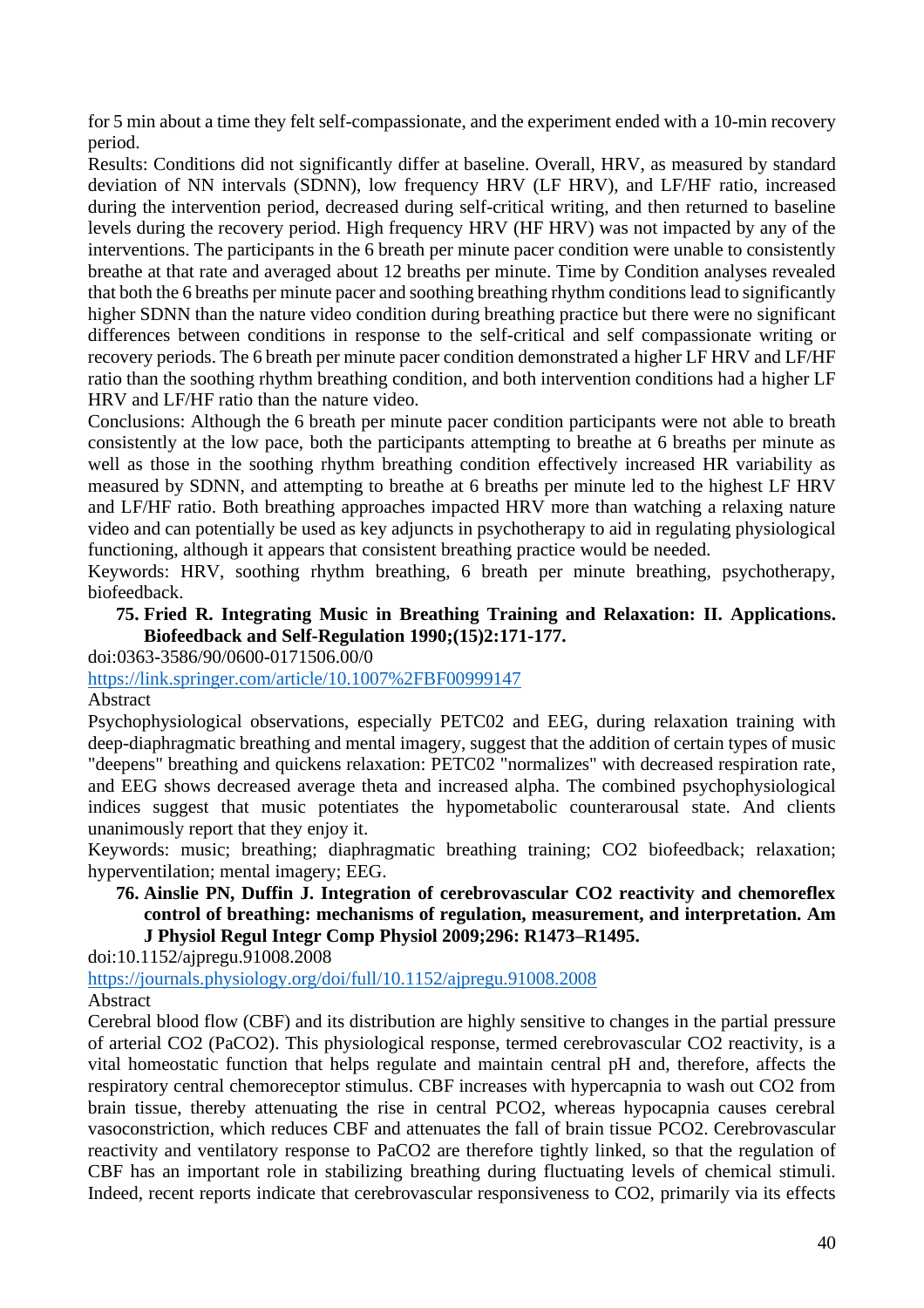at the level of the central chemoreceptors, is an important determinant of eupneic and hypercapnic ventilatory responsiveness in otherwise healthy humans during wakefulness, sleep, and exercise and at high altitude. In particular, reductions in cerebrovascular responsiveness to CO2 that provoke an increase in the gain of the chemoreflex control of breathing may underpin breathing instability during central sleep apnea in patients with congestive heart failure and on ascent to high altitude. In this review, we summarize the major factors that regulate CBF to emphasize the integrated mechanisms, in addition to PaCO2, that control CBF. We discuss in detail the assessment and interpretation of cerebrovascular reactivity to CO2. Next, we provide a detailed update on the integration of the role of cerebrovascular CO2 reactivity and CBF in regulation of chemoreflex control of breathing in health and disease. Finally, we describe the use of a newly developed steady-state modeling approach to examine the effects of changes in CBF on the chemoreflex control of breathing and suggest avenues for future research.

Keywords: cerebral blood flow, ventilation, reactivity.

#### **77. Kaiser N, Butler E. Introducing Social Breathing: A Model of Engaging in Relational Systems. Front. Psychol. 2021:12:571298.**

doi:10.3389/fpsyg.2021.571298

## <https://www.frontiersin.org/articles/10.3389/fpsyg.2021.571298/full>

#### Abstract

We address what it means to "engage in a relationship" and suggest Social Breathing as a model of immersing ourselves in the metaphorical social air around us, which is necessary for shared intention and joint action. We emphasize how emergent properties of social systems arise, such as the shared culture of groups, which cannot be reduced to the individuals involved. We argue that the processes involved in Social Breathing are: (1) automatic, (2) implicit, (3) temporal, (4) in the form of mutual bi-directional interwoven exchanges between social partners and (5) embodied in the coordination of the brains and behaviors of social partners. We summarize cross-disciplinary evidence suggesting that these processes involve a multi-person whole-brain-body network which is critical for the development of both we-ness and relational skills. We propose that Social Breathing depends on each individual's ability to sustain multimodal interwovenness, thus providing a theoretical link between social neuroscience and relational/multi-person psychology. We discuss how the model could guide research on autism, relationships, and psychotherapy.

Keywords: non-verbal behavior, implicit processes, shared intentionality, non-linear dynamics, mutual regulation, multi-brain networks, relational systems.

#### **78. Beverley H, Dorsey J. Just Breathe: The Respiratory System. Medical Terminology for Dummies, Chapter 17, 221-226, 2009, Wiley Publishing.**

doi:10.1002/9781118269251

<https://onlinelibrary.wiley.com/doi/book/10.1002/9781118269251>

**79. Hoffmann S, Jendreizikb LT, Ettingerc U, Laborde S. Keeping the pace: The effect of slow-paced breathing on error monitoring. International Journal of Psychophysiology 2019;146:217-224.**

<https://doi.org/10.1016/j.ijpsycho.2019.10.001>

<https://www.sciencedirect.com/science/article/abs/pii/S0167876019305100> Abstract

Detecting errors is crucial for adapting one's own actions. Moreover, behavior is often optimized by adapting to maladaptive actions, i.e. errors. In this regard, recent studies and models of error monitoring point to an involvement of emotional states in error monitoring. A psychophysiological correlate of the latter is the error negativity or error-related negativity (Ne/ERN), reflecting partly the functional implementation of anterior cingulate cortex functions. In the present study, we aimed to test whether neurophysiological aspects of error monitoring can be altered by a relaxation technique, i.e. slow-paced breathing. Slow-paced breathing has been shown to increase cardiac vagal activity. According to the neurovisceral integration model, cardiac vagal activity is thought to be a marker of the effectiveness of executive functions. We tested the effect of slow-paced breathing on error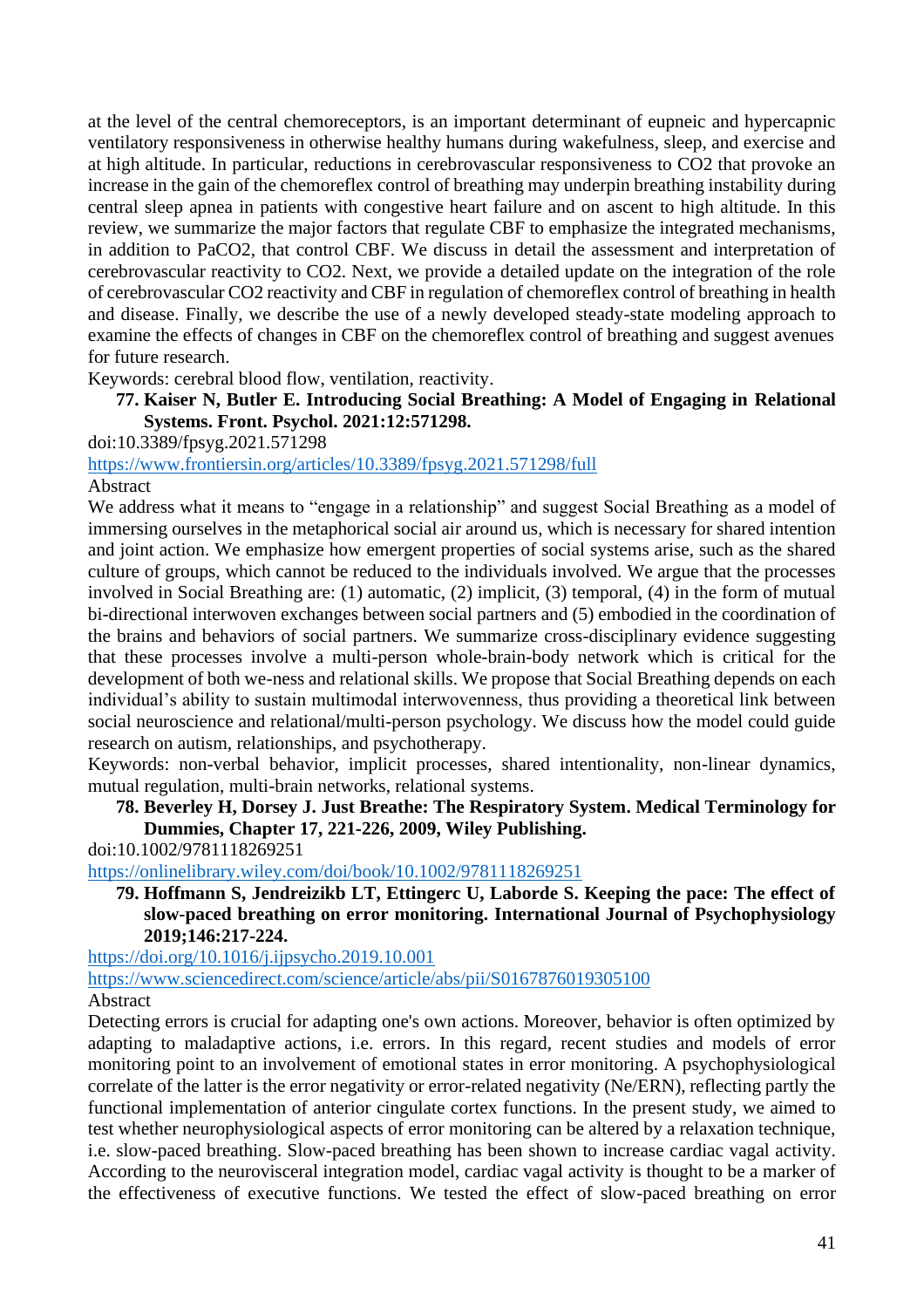monitoring, i.e. the Ne/ERN and behavioral adaptation in a modified flanker task, a cognitive task during which performance depends on executive control. The Ne was increased following slow-paced breathing compared to a passive control condition. Furthermore, behavioral results indicate that response variability decreased in the slow-paced breathing condition whereas overall performance remained constant. We conclude that slow-paced breathing improves the ability to focus on the task at hand. Thus, the error monitoring system is being supported in keeping the pace, i.e. tracking responses.

Keywords: Error monitoring, Cardiac vagal activity, Slow-paced breathing, Self-control, Anterior cingulate cortex, Cognitive control.

#### **80. Schöne S, et al. Mindful breath awareness meditation facilitates efficiency gains in brain networks. A steady-state visually evoked potentials study. Scientific Reports 2018;8:13687.**

doi:10.1038/s41598-018-32046-5

#### <https://www.nature.com/articles/s41598-018-32046-5>

The beneficial effects of mindfulness-based therapeutic interventions have stimulated a rapidly growing body of scientific research into underlying psychological processes. Resulting evidence indicates that engaging with mindfulness meditation is associated with increased performance on a range of cognitive tasks. However, the mechanisms promoting these improvements require further investigation. We studied changes in behavioural performance of 34 participants during a multiple object tracking (MOT) task that taps core cognitive processes, namely sustained selective visual attention and spatial working memory. Concurrently, we recorded the steady-state visually evoked potential (SSVEP), an EEG signal elicited by the continuously flickering moving objects, and indicator of attentional engagement.

Participants were tested before and after practicing eight weeks of mindful breath awareness meditation or progressive muscle relaxation as active control condition. The meditation group improved their MOT-performance and exhibited a reduction of SSVEP amplitudes, whereas no such changes were observed in the relaxation group. Neither group changed in self-reported positive affect and mindfulness, while a marginal increase in negative affect was observed in the mindfulness group. This novel way of combining MOT and SSVEP provides the important insight that mindful breath awareness meditation may lead to refinements of attention networks, enabling more efficient use of attentional resources.

#### **81. Jordan LM, Sławinska U. Modulation of rhythmic movement: Control of coordination. Jean-Pierre Gossard, Réjean Dubuc, Arlette Kolta (Eds.) Progress in Brain Research, Vol. 188, 2011, Chapter 12:181-195. Elsevier B.V. ISSN: 0079-6123**

doi:10.1016/B978-0-444-53825-3.00017-6

<https://www.sciencedirect.com/science/article/abs/pii/B9780444538253000176> Abstract

Three rhythmic movements, breathing, walking, and chewing, are considered from the perspective of the emerging factors that control their coordination. This takes us beyond the concept of a core excitatory kernel and into the common principles that govern the interaction between components of the neural networks that must be orchestrated properly to produce meaningful movement beyond the production of the basic rhythm. We focus on the role of neuromodulators, especially 5 hydroxytryptamine (5-HT), in the production of coordinated breathing, walking, and chewing, and we review the evidence that at least in the case of breathing and walking, 5-HT input to the CPGs acts through the selection of inhibitory interneurons that are essential for coordination. We review data from recently developed mouse models that offer insight into the contributions of inhibitory coordinating neurons, including the development of a new model that has allowed the revelation that there are glycinergic pacemaker neurons that likely contribute to the production of the respiratory rhythm. Perhaps walking and chewing will not be far behind.

Keywords: respiration, mastication, locomotion, spinal cord injury, serotonine, glycine, GABA.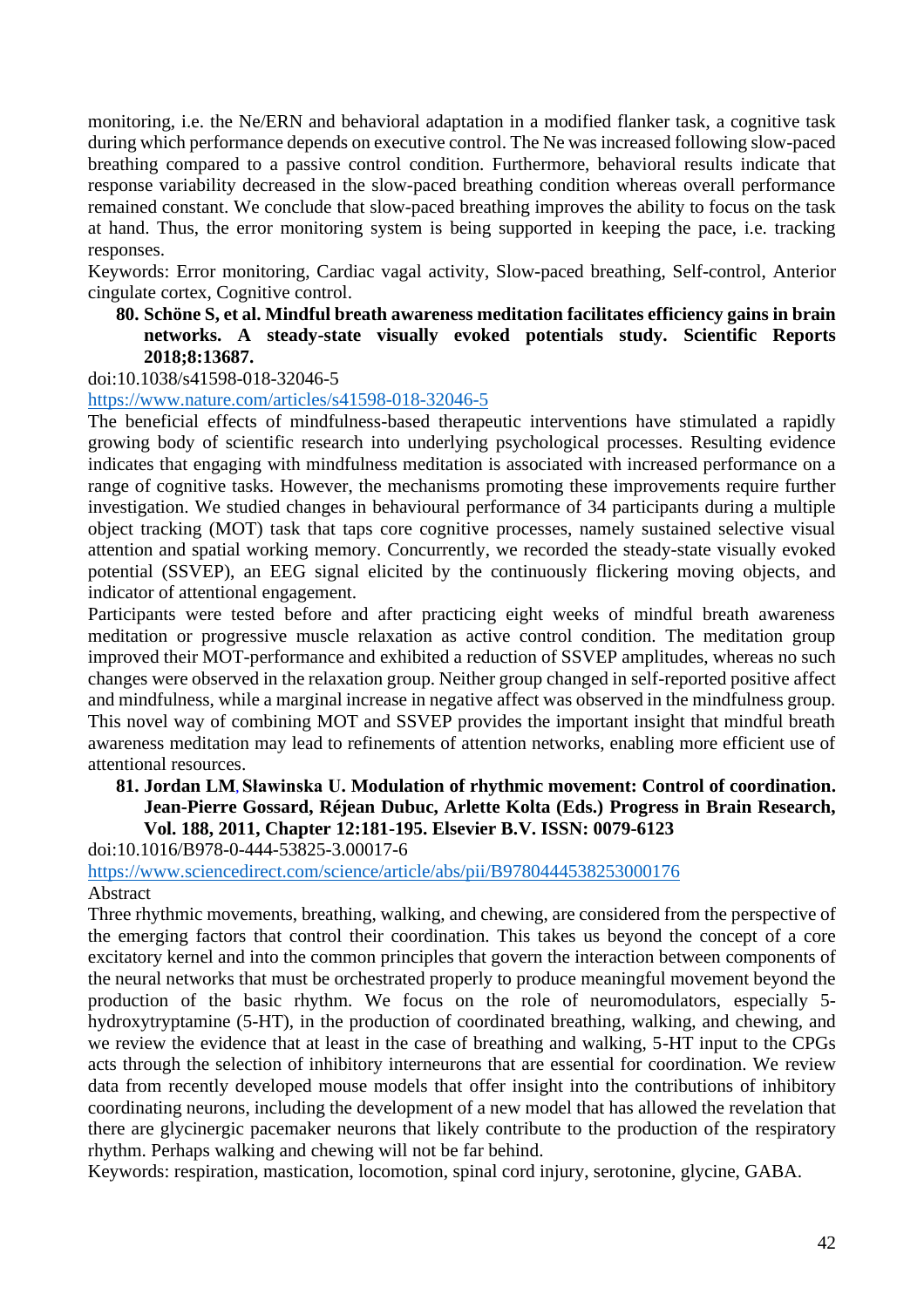## **82. Paccione CE, Jacobsen HB. Motivational Non-directive Resonance Breathing as a Treatment for Chronic Widespread Pain. Front. Psychol. 2019:10:1207.**

doi:10.3389/fpsyg.2019.01207

<https://www.frontiersin.org/articles/10.3389/fpsyg.2019.01207/full> Abstract

Chronic widespread pain (CWP) is one of the most difficult pain conditions to treat due to an unknown etiology and a lack of innovative treatment design and effectiveness. Based upon preliminary findings within the fields of motivational psychology, integrative neuroscience, diaphragmatic breathing, and vagal nerve stimulation, we propose a new treatment intervention, motivational non-directive (ND) resonance breathing, as a means of reducing pain and suffering in patients with CWP. Motivational ND resonance breathing provides patients with a noninvasive means of potentially modulating five psychophysiological mechanisms imperative for endogenously treating pain and increasing overall quality of life.

Keywords: chronic widespread pain, non-directive meditation, diaphragmatic breathing, transcutaneous vagal, nerve stimulation, baroreceptor sensitivity, heart rate variability, resonance frequency breathing, motivation.

## **83. Baraniuk JN, Merck SJ. Nasal Reflexes: Implications for Exercise, Breathing, and Sex. Current Allergy and Asthma Reports 2008;8:147-153.**

doi:10.1007/s11882-008-0025-7

<https://link.springer.com/article/10.1007/s11882-008-0025-7>

Abstract

Nasal patency, with both congestion and decongestion, is affected in a wide variety of reflexes. Stimuli leading to nasal reflexes include exercise; alterations of body position, pressure, and temperature; neurologic syndromes; and dentistry. As anticipated, the vagal and trigeminal systems are closely integrated through nasobronchial and bronchonasal reflexes. However, perhaps of greater pathophysiologic importance are the naso-hypopharyngeal-laryngeal reflexes that become aggravated during sinusitis. None other than Sigmund Freud saw deeply

beyond the facial adornment and recognized the deeper sexual tensions that can regulate nasal functions and psychoanalytical status. Wine, women, and song are linked with airflow through the nose—the nose, which by any other name would still smell as sweetly.

#### **84. Garcia AJ, Zanella S, Koch H, Doi A, Ramirez JM. Networks within networks: The neuronal control of breathing. Jean-Pierre Gossard, Réjean Dubuc, Arlette Kolta (Eds.) Progress in Brain Research, Vol. 188, 2011, Chapter 3:31-50. Elsevier B.V. ISSN: 0079- 6123.**

doi:10.1016/B978-0-444-53825-3.00008-5

<https://www.sciencedirect.com/science/article/abs/pii/B9780444538253000085>

## Abstract

Breathing emerges through complex network interactions involving neurons distributed throughout the nervous system. The respiratory rhythm generating network is composed of micro networks functioning within larger networks to generate distinct rhythms and patterns that characterize breathing. The pre-Bötzinger complex, a rhythm generating network located within the ventrolateral medulla assumes a core function without which respiratory rhythm generation and breathing cease altogether. It contains subnetworks with distinct synaptic and intrinsic membrane properties that give rise to different types of respiratory rhythmic activities including eupneic, sigh, and gasping activities. While critical aspects of these rhythmic activities are preserved when isolated in in vitro preparations, the pre-Bötzinger complex functions in the behaving animal as part of a larger network that receives important inputs from areas such as the pons and parafacial nucleus. The respiratory network is also an integrator of modulatory and sensory inputs that imbue the network with the important ability to adapt to changes in the behavioral, metabolic, and developmental conditions of the organism. This review summarizes our current understanding of these interactions and relates the emerging concepts to insights gained in other rhythm generating networks.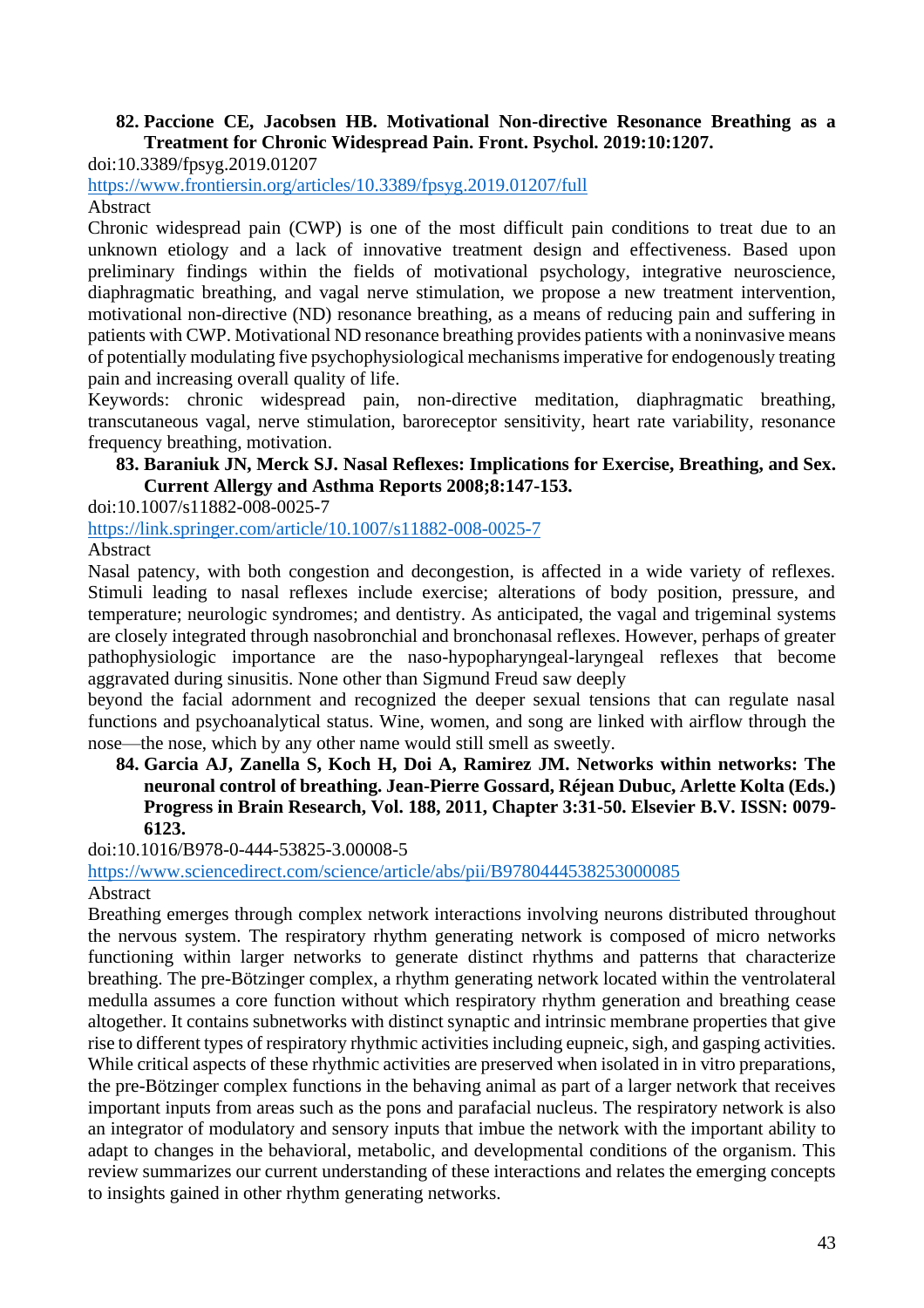Keywords: Breathing; Respiratory rhythm generation; Pre-Botzinger complex and interactions.

**85. von Leupoldt A, Bradley MM, Lang PJ, Davenport PW. Neural processing of respiratory sensations when breathing becomes more difficult and unpleasant. Frontiers in Physiology 2010;1:144.** 

<https://doi.org/10.3389/fphys.2010.00144>

<https://www.frontiersin.org/articles/10.3389/fphys.2010.00144/full>

#### Abstract

The accurate perception of respiratory sensations is important for the successful management and treatment of respiratory diseases. Previous studies demonstrated that external stimuli such as affective pictures and distracting films can impact the perception and neural processing of respiratory sensations. This study examined the neural processing of respiratory sensations when breathing as an internal stimulus is manipulated and becomes more difficult and unpleasant.

Sustained breathing through an inspiratory resistive load was used to increase perceived breathing difficulty in 12 female individuals without respiratory disease. Using high-density EEG, respiratoryrelated evoked potentials (RREP) to short inspiratory occlusions were recorded at early versus late time points of sustained loaded breathing. Ratings of perceived intensity and unpleasantness of breathing difficulty showed an increase from early to late time points of loaded breathing  $(p < 0.01)$ and  $p < 0.05$ , respectively). This was paralleled by significant increases in the magnitudes of RREP components N1, P2, and P3 ( $p < 0.01$ ,  $p < 0.05$ , and  $p < 0.05$ , respectively).

The present results demonstrate increases in the neural processing of respiratory sensations when breathing becomes more difficult and unpleasant. This might reflect a protective neural mechanism allowing effective response behavior when air supply is at risk.

Keywords: brain, breathing difficulty, breathlessness, dyspnea, EEG, neural processing, perception, respiratory-related evoked potential.

## **86. Villemure C, Ceko M, Cotton VA, Bushnell MC. Neuroprotective effects of yoga practice: age, experience and frequency-dependent plasticity. Front. Hum. Neurosci. 2015;9:281.**

doi:10.3389/fnhum.2015.00281

<https://www.frontiersin.org/articles/10.3389/fnhum.2015.00281/full>

## Abstract

Yoga combines postures, breathing, and meditation. Despite reported health benefits, yoga's effects on the brain have received little study. We used magnetic resonance imaging to compare age-related gray matter (GM) decline in yogis and controls. We also examined the effect of increasing yoga experience and weekly practice on GM volume and assessed which aspects of weekly practice contributed most to brain size. Controls displayed the well documented age-related global brain GM decline while yogis did not, suggesting that yoga contributes to protect the brain against age-related decline. Years of yoga experience correlated mostly with GM volume differences in the left hemisphere (insula, frontal operculum, and orbitofrontal cortex) suggesting that yoga tunes the brain toward a parasympatically driven mode and positive states. The number of hours of weekly practice correlated with GM volume in the primary somatosensory cortex/superior parietal lobule (S1/SPL), precuneus/posterior cingulate cortex (PCC), hippocampus, and primary visual cortex (V1). Commonality analyses indicated that the combination of postures and meditation contributed the most to the size of the hippocampus, precuneus/PCC, and S1/SPL while the combination of meditation and breathing exercises contributed the most to V1 volume. Yoga's potential neuroprotective effects may provide a neural basis for some of its beneficial effects.

Keywords: yoga, age-related gray matter decline, neuroprotection, magnetic resonance imaging, voxel-based morphometry.

**87. Pilowsky PM. Peptides, Serotonin, and Breathing: The Role of the Raphe in the Control of Respiration. Progress in Brain Research, Volume 209, Chapter 3; 2014;209:169-89.**

<http://dx.doi.org/10.1016/B978-0-444-63274-6.00009-6> <https://www.sciencedirect.com/science/article/abs/pii/B9780444632746000096>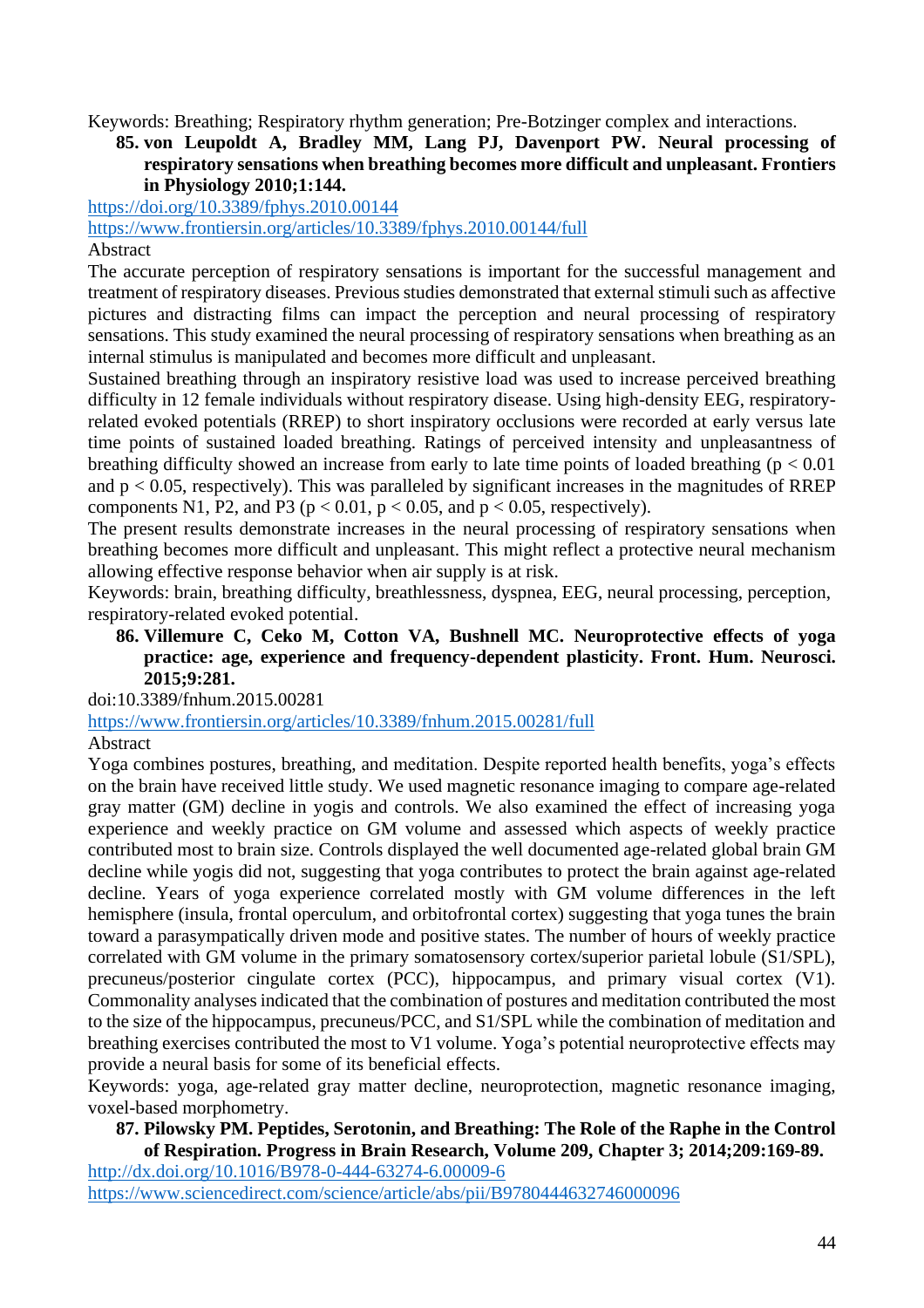#### Abstract

Over the last 20 years, it has become clear that many functionally defined autonomic neurons in the brainstem contain many more than one neurotransmitter. Here, the possible role and functions of colocalized neuropeptides in the caudal raphe nuclei of the medulla oblongata are discussed.

Caudal raphe neurons provide an extensive input to neurons throughout the brainstem and spinal cord, including respiratory and cardiovascular neurons. It is concluded that one plausible function of colocalized neuropeptides is to maintain the membrane potential of target neurons within a defined window so that they remain able to function at extremes of activity.

Keywords: serotonin, caudal raphe, neuropeptides, TRH, substance P.

#### **88. Denny M. Periodic Variation in Inspiratory Volume Characterizes Speech as Well as Quiet Breathing. Journal of Voice 2000;(14)1:34-46.**

[https://doi.org/10.1016/S0892-1997\(00\)80093-4](https://doi.org/10.1016/S0892-1997(00)80093-4)

[https://www.jvoice.org/article/S0892-1997\(00\)80093-4/fulltext](https://www.jvoice.org/article/S0892-1997(00)80093-4/fulltext)

## Abstract

Variability in inspired lung volume prior to speech is only partially accounted for by speech-related concerns such as the length and loudness of the planned utterance. Control mechanisms known to influence volume variability in nonspeech breathing could potentially account for some of this variability, but only if they operate during speech as well. This investigation was designed to test for the presence of several such mechanisms during reading aloud. Lung volumes were recorded from 5 normal females as they read silently, then aloud. Inspired volumes were correlated with the volumes of the previous and following expirations and with inspiratory duration. Coefficients of variation were calculated for inspiratory volume, duration, and mean flow. Time-series analyses were used to compare periodicity in inspired volume for quiet and speech breathing. Control mechanisms operating during both quiet breathing and reading aloud included slow oscillations in inspired volume and minimized variability in mean flow. Inspired volume prior to speech was weakly but significantly correlated with preceding and following expired volume. It is concluded that some control strategies typical of quiet breathing contribute to volume variability in speech breathing.

Keywords: Control of breathing, Speech motor control, Pattern of breathing, Speech, Voice.

#### **89. Ross JM, Balasubramaniam R. Physical and neural entrainment to rhythm: human sensorimotor coordination across tasks and effector systems. Frontiers in Human Neuroscience 2014;8:576.**

<https://doi.org/10.3389/fnhum.2014.00576>

<https://www.frontiersin.org/articles/10.3389/fnhum.2014.00576/full>

## Abstract

The human sensorimotor system can be readily entrained to environmental rhythms, through multiple sensory modalities. In this review, we provide an overview of theories of timekeeping that make this neuroentrainment possible. First, we present recent evidence that contests the assumptions made in classic timekeeper models. The role of state estimation, sensory feedback and movement parameters on the organization of sensorimotor timing are discussed in the context of recent experiments that examined simultaneous timing and force control. This discussion is extended to the study of coordinated multi-effector movements and how they may be entrained.

Keywords: neuroentrainment, sensorimotor coordination, timekeeping, force control, state estimation, rhythm.

## **90. Pierucci P et al. Prolonged Active Prone Positioning in Spontaneously Breathing Nonintubated Patients With COVID-19-Associated Hypoxemic Acute Respiratory Failure With PaO2/FiO2 >150. Front. Med. 2021;8:626321.**

doi:10.3389/fmed.2021.626321

<https://www.frontiersin.org/articles/10.3389/fmed.2021.626321/full>

Background: The COVID-19 pandemic has led to new approaches to manage patients outside the ICU, including prone positioning in non-intubated patients.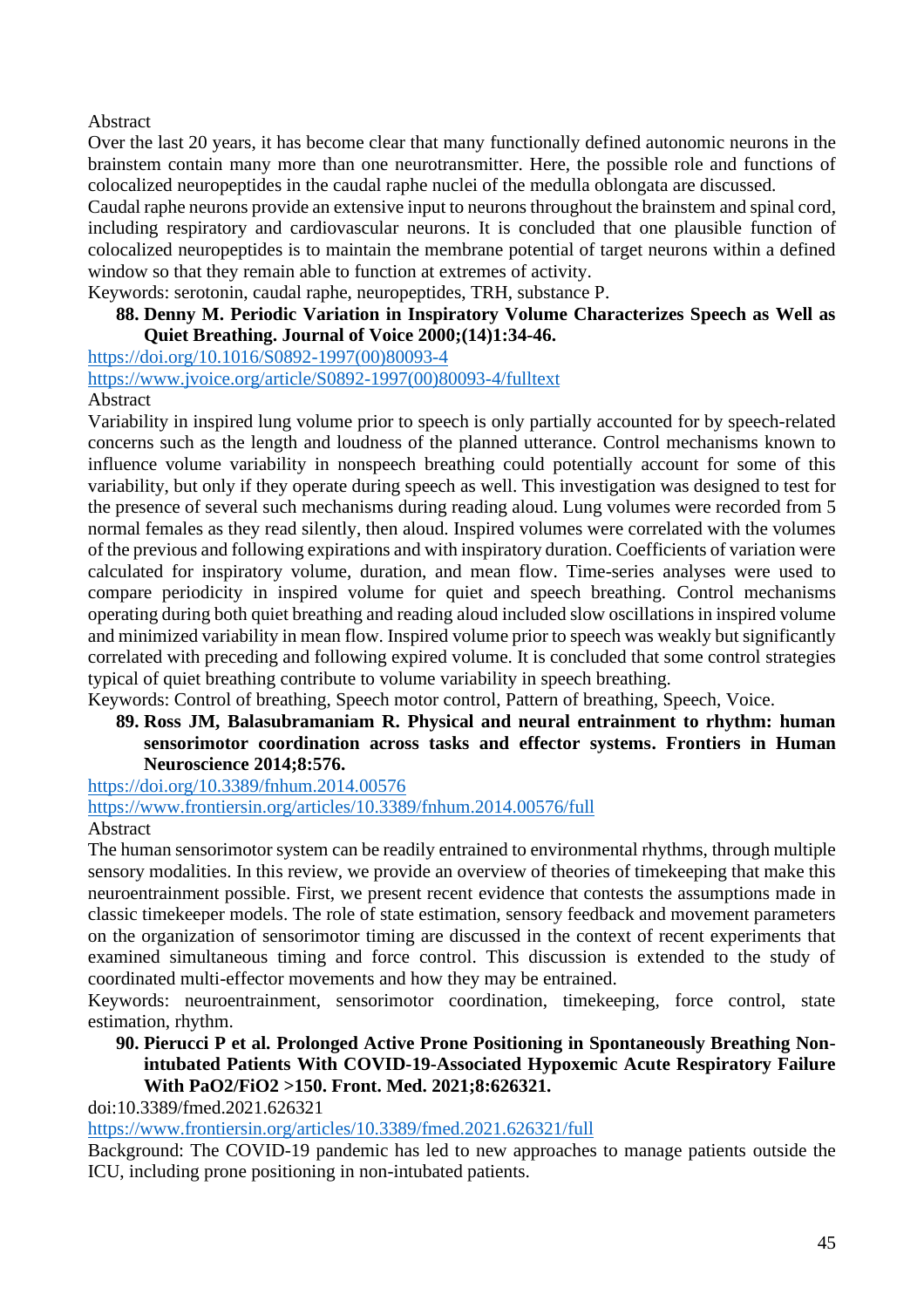Objectives: To report the use of prolonged active prone positioning in spontaneously breathing patients with COVID-19-associated acute respiratory failure. Spontaneously breathing vs noninvasive respiratory support for COVID19 associated acute respiratory failure.

Methods: Patients with PaO2/FiO2 > 150, with lung posterior consolidations as assessed by means of lung ultrasound, and chest x-ray were studied. Under continuous pulse oximetry (SpO2) monitoring, patients maintained active prone position.

A PaO2/FiO2 < 150 was considered as treatment failure and patients had to be switched to noninvasive respiratory support. Retrospectively, data of 16 patients undergoing who refused proning and underwent non-invasive respiratory support were used as controls. The primary outcome was the proportion of patients maintaining prolonged prone position and discharged home. Secondary outcomes included improvement in oxygenation, hospital length of stay, and 6-month survival.

Results: Three out of 16 (18.7%) patients did not tolerate the procedure. Three more patients showed a worsening in PaO2/FiO2 to <150 and required non-invasive support, two of whom finally needing endotracheal intubation. After 72 h, 10 out of 16 (62.5%) patients improved oxygenation [PaO2/FiO2: from 194.6 (42.1) to 304.7 (79.3.2) ( $p < 0.001$ )] and were discharged home. In the control group, three out of 16 failed, required invasive ventilatory support, and died within 1 month in ICU. Thirteen were successful and discharged home.

Conclusion: In non-intubated spontaneously breathing COVID-19 patients with PaO2/FiO2 >150, active prolonged prone positioning was feasible and tolerated with significant improvement in oxygenation.

Keywords: COVID-19, prone position, non-intubated, spontaneously breathing, hypoxic respiratory failure.

## **91. Ansgar CA et al. Psychophysiological Effects of Breathing Instructions for Stress Management. Appl Psychophysiol Biofeedback 2007;32:89-98.**

doi:10.1007/s10484-007-9034-x

<https://link.springer.com/article/10.1007/s10484-007-9034-x>

## Abstract

Stressed and tense individuals often are recommended to change the way they breathe. However, psychophysiological effects of breathing instructions on respiration are rarely measured. We tested the immediate effects of short and simple breathing instructions in 13 people seeking treatment for panic disorder, 15 people complaining of daily tension, and 15 controls. Participants underwent a 3 hour laboratory session during which instructions to direct attention to breathing and antihyperventilation instructions to breathe more slowly, shallowly, or both were given.

Respiratory, cardiac, and electrodermal measures were recorded. The anti-hyperventilation instructions failed to raise end-tidal pCO2 above initial baseline levels for any of the groups because changes in respiratory rate were compensated for by changes in tidal volume and vice versa. Paying attention to breathing significantly reduced respiratory rate and decreased tidal volume instability compared to the other instructions. Shallow breathing made all groups more anxious than did other instructions. Heart rate and skin conductance were not differentially affected by instructions. We conclude that simple and short instructions to alter breathing do not change respiratory or autonomic measures in the direction of relaxation, except for attention to breathing, which increases respiratory stability. To understand the results of breathing instructions for stress and anxiety management, respiration needs to be monitored physiologically.

Keywords: Anxiety, Hyperventilation, Panic, Relaxation, Respiration, Stress.

## **92. Gholamrezaei A, et al. Psychophysiological responses to various slow, deep breathing techniques. Psychophysiology 2021;58(2):e13712.**

<https://doi.org/10.1111/psyp.13712>

<https://onlinelibrary.wiley.com/doi/10.1111/psyp.13712>

## Abstract

Deep breathing exercises are commonly used for several health conditions including pain and hypertension. Various techniques are available to practice deep breathing, whereas possible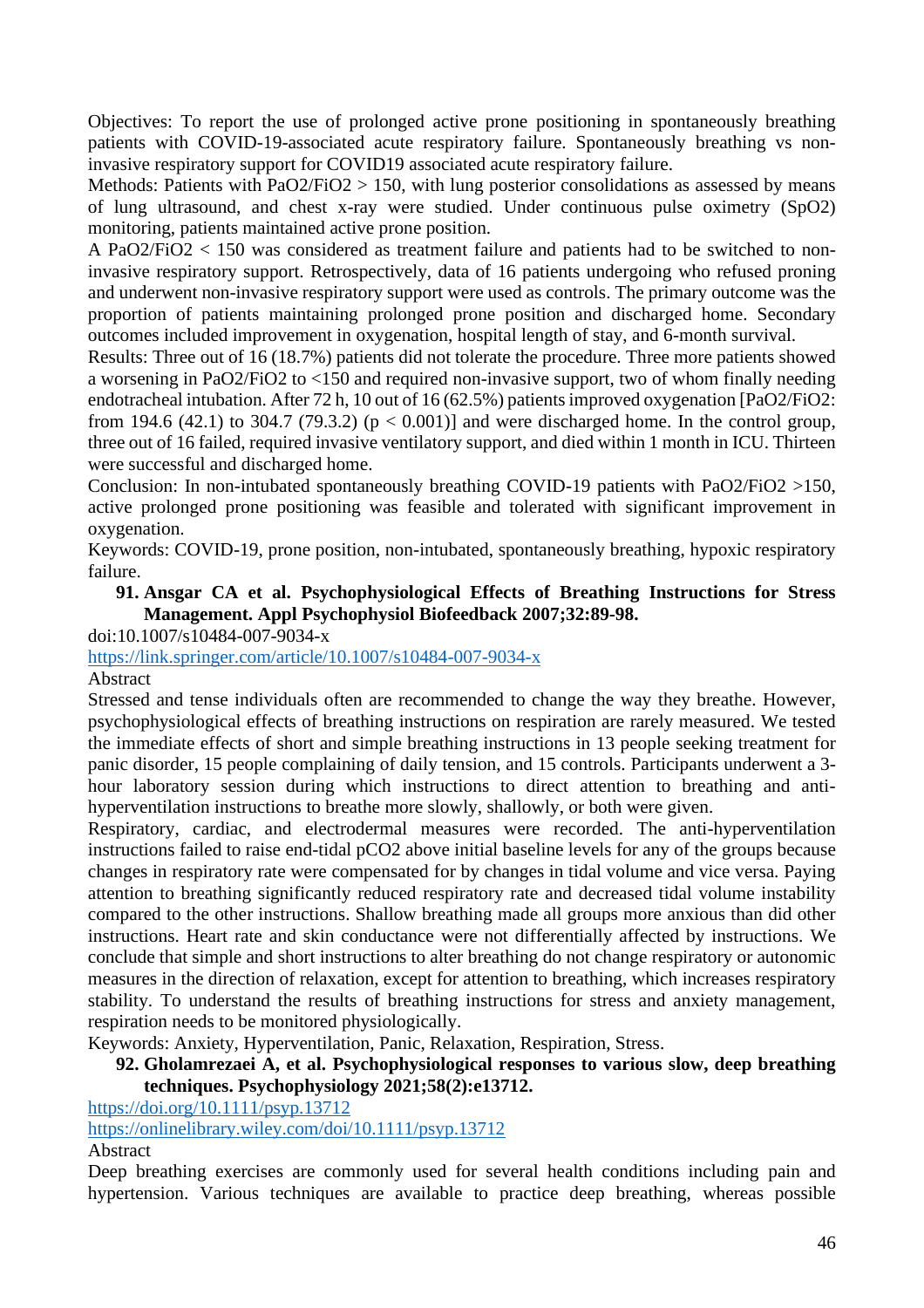differential psychophysiological effects have not been investigated. We compared four deep breathing techniques and examined outcomes in blood pressure variability, respiratory sinus arrhythmia, baroreflex function, and emotional state. Healthy adult volunteers performed pursed-lips breathing, left and right unilateral nostril breathing, and deep breathing with an inspiratory threshold load (loaded breathing), all at a frequency of 0.1 Hz (i.e., controlled breathing) and for three minutes each. Results showed that blood pressure variability was higher during loaded breathing versus other conditions and higher during pursed-lips breathing versus left and right unilateral nostril breathing. Respiratory sinus arrhythmia was higher during loaded breathing versus other conditions and higher during pursed-lips breathing versus left unilateral nostril breathing. The effect of breathing condition on respiratory sinus arrhythmia was mediated by alterations in blood pressure variability. There was no difference between the breathing conditions in baroreflex sensitivity or effectiveness.

Participants rated pursed-lips breathing as more calming and pleasant and with more sense of control (vs. other conditions). Overall, among the four tested deep breathing techniques, loaded breathing was associated with enhanced cardiovascular effects and pursed-lips breathing with better emotional responses, while also enhancing cardiovascular effects (albeit less than loaded breathing). These findings can be informative in applying deep breathing techniques as self-management interventions for health conditions, in which baroreceptors stimulation and autonomic and emotional modulations can be beneficial, such as pain and hypertension.

Keywords: autonomic, baroreflex, breathing exercise, heart rate variability, hypertension, pain.

#### **93. Wallert J, Madison G. Recovery after aerobic exercise is manipulated by tempo change in a rhythmic sound pattern, as indicated by autonomic reaction on heart functioning. Frontiers in Human Neuroscience 2014;8:738.**

<https://doi.org/10.3389/fnhum.2014.00738>

<https://www.frontiersin.org/articles/10.3389/fnhum.2014.00738/full>

#### Abstract

Physical prowess is associated with rapid recovery from exhaustion. Here we examined whether recovery from aerobic exercise could be manipulated with a rhythmic sound pattern that either decreased or increased in tempo. Six men and six women exercised repeatedly for six minutes on a cycle ergometer at 60 percent of their individual maximal oxygen consumption, and then relaxed for six minutes while listening to one of two sound pattern conditions, which seemed to infinitely either decrease or increase in tempo, during which heart and breathing activity was measured. Participants exhibited more high-frequent heart rate variability when listening to decreasing tempo than when listening to increasing tempo, accompanied by a non-significant trend towards lower heart rate. The results show that neuropsychological entrainment to a sound pattern may directly affect the autonomic nervous system, which in turn may facilitate physiological recovery after exercise. Applications using rhythmic entrainment to aid physical recovery are discussed.

Keywords: recovery, exercise, anisochronous, sound pattern, autonomic nervous system, heart rate variability, rhythmic entrainment.

#### **94. Xu S, Akiom M, Yuan Z. Relationship between circadian rhythm and brain cognitive functions. Front. Optoelectron. 2021.**

<https://doi.org/10.1007/s12200-021-1090-y>

<https://link.springer.com/article/10.1007%2Fs12200-021-1090-y>

#### Abstract

Circadian rhythms are considered a masterstroke of natural selection, which gradually increase the adaptability of species to the Earth's rotation. Importantly, the nervous system plays a key role in allowing organisms to maintain circadian rhythmicity. Circadian rhythms affect multiple aspects of cognitive functions (mainly via arousal), particularly those needed for effort-intensive cognitive tasks, which require considerable top-down executive control. These include inhibitory control, working memory, task switching, and psychomotor vigilance.

This mini review highlights the recent advances in cognitive functioning in the optical and multimodal neuroimaging fields; it discusses the processing of brain cognitive functions during the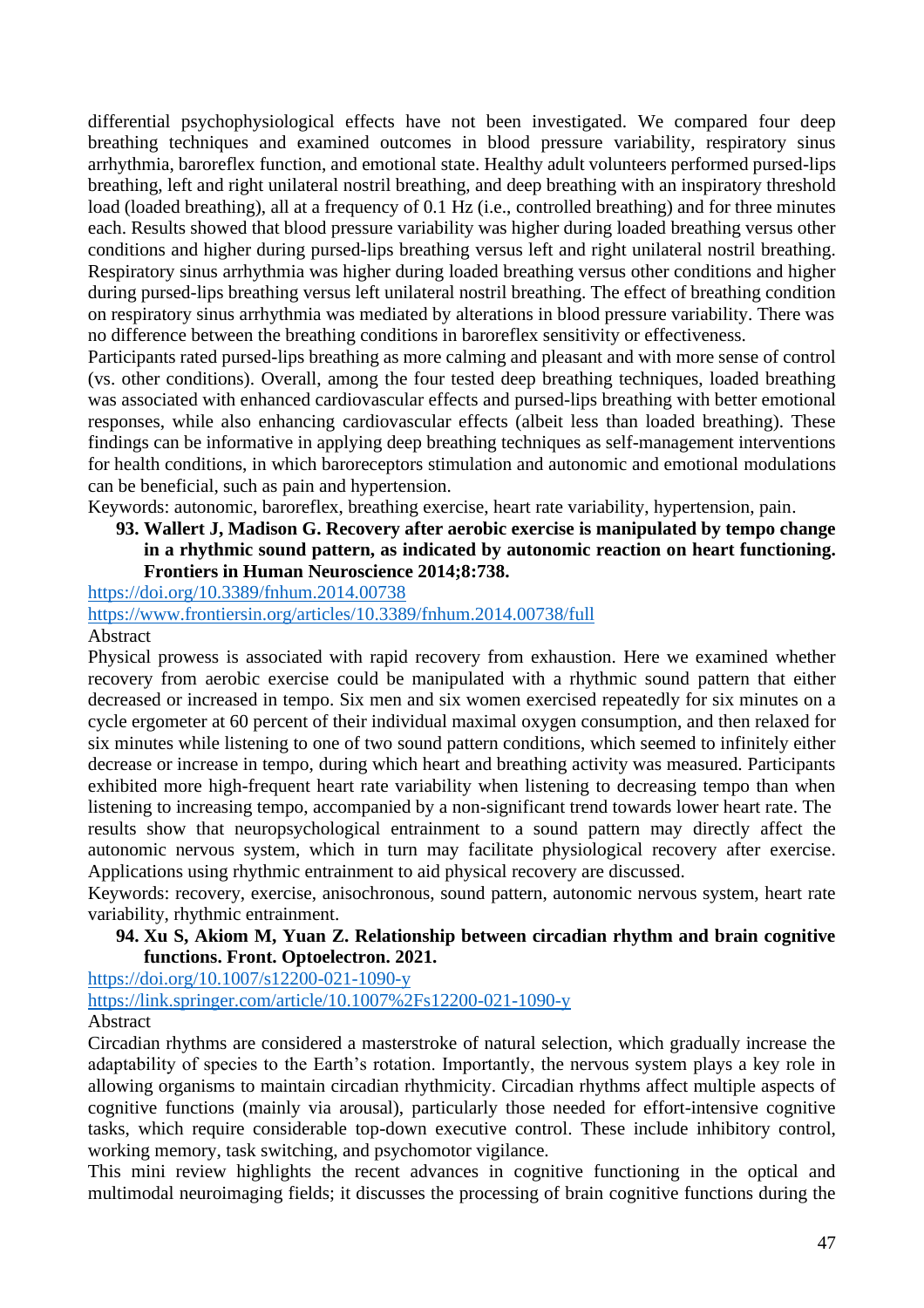circadian rhythm phase and the effects of the circadian rhythm on the cognitive component of the brain and the brain circuit supporting cognition.

Keywords: circadian rhythm, cognition, optical neuroimaging, multimodal neuroimaging.

#### **95. Ghali MGZ. Respiratory rhythm generation and pattern formation: oscillators and network mechanisms. J. Integr. Neurosci. 2019;18(4):481-517.**

doi:10.31083/j.jin.2019.04.188

<https://jin.imrpress.com/EN/10.31083/j.jin.2019.04.188>

#### Abstract

The respiratory rhythm is generated by the interaction of oscillators disparately distributed throughout the pons, medulla, and spinal cord. According to the classic model, the interaction amongst preBötzinger complex (preBötzC) spontaneously bursting preinspiratory units and Bötzinger complex (BötzC) expiratory cells generates the principal respiratory rhythm, thence relayed caudally to the pattern generating elements and premotoneurons of the rostral and caudal divisions of the ventral respiratory group and bulbospinal units of the dorsal respiratory group. Rhythm and pattern generating elements in the ventrolateral medulla receive powerful phasic and tonic modulatory inputs from diencephalic structures, midbrain,

Kölliker-Fuse, and parabrachial nuclei, retrotrapezoid nucleus, parafacial respiratory group, ventrolateral metencephalon, nucleus tractus solitarius, and brainstem reticular formation, collectively shaping the normal eupneic discharge.

Empirical and computational studies have generated models of respiratory rhythmogenesis and pattern formation variously predicated upon pacemaker, network, or hybrid pacemaker network mechanisms to explain oscillatory behavior and regularity. Network mechanisms critically require the integrity and functionality of inhibitory synaptic neurotransmission. The operation and contribution of inhibitory elements in respiratory rhythm generation and pattern formation are well demonstrated empirically and incorporated in computational network and hybrid models of breathing. Fast inhibitory synaptic neurotransmission utilizes GABAAergic and glycinergic mediated activation of receptor linked chloride conductances, generating an inwardly directed flux of chloride ions mediating membrane voltage hyperpolarization and is required to generate eupneic respiratory patterns in vivo and situ.

Persistence of rhythmicity in the presence of synaptic antagonism of GABAA and glycine receptor mediated fast inhibitory neurotransmission indicates pacemaker generating mechanisms sufficiently capable of independently generating this behavior in vitro and transected intact preparations maintaining the preBötzC as the most rostrally preserved structure. The role of GABAB receptor mediated neuromodulation in respiratory rhythm generation and pattern formation is comparatively significantly less investigated. GABABergic activation of postsynaptic and presynaptic membrane receptors variably upregulates potassium conductances and downregulates calcium conductances. Respiratory rhythm and pattern are powerfully modulated in vivo, in situ, and in vitro by superfusion or localized microinjections of GABABergic agonists and antagonists, though are typically not abolished by these experimental interventions. Directionality and magnitude of these effects exhibit maturational changes. The relative depolarization of chloride reversal potentials during the early neonatal period, with gradual shifts towards normal hyperpolarizing values during development, suggests GABABergic signaling may mediate the inhibitory neurotransmission necessary to generate triphasic eupnea. We review and discuss the role of spontaneously bursting oscillators and network mechanisms predicating upon fast inhibitory synaptic neurotransmission in contributing to respiratory rhythmogenesis and pattern formation.

Keywords: GABAB, neurochemistry, electrophysiology, phrenic, brainstem, respiratory, rhythmogenesis, central pattern generation, inhibition. neonates.

**96. Jerath R, Beveridge C. Respiratory Rhythm, Autonomic Modulation, and the Spectrum of Emotions: The Future of Emotion Recognition and Modulation. Front. Psychol. 2020;11:1980.**

doi:10.3389/fpsyg.2020.01980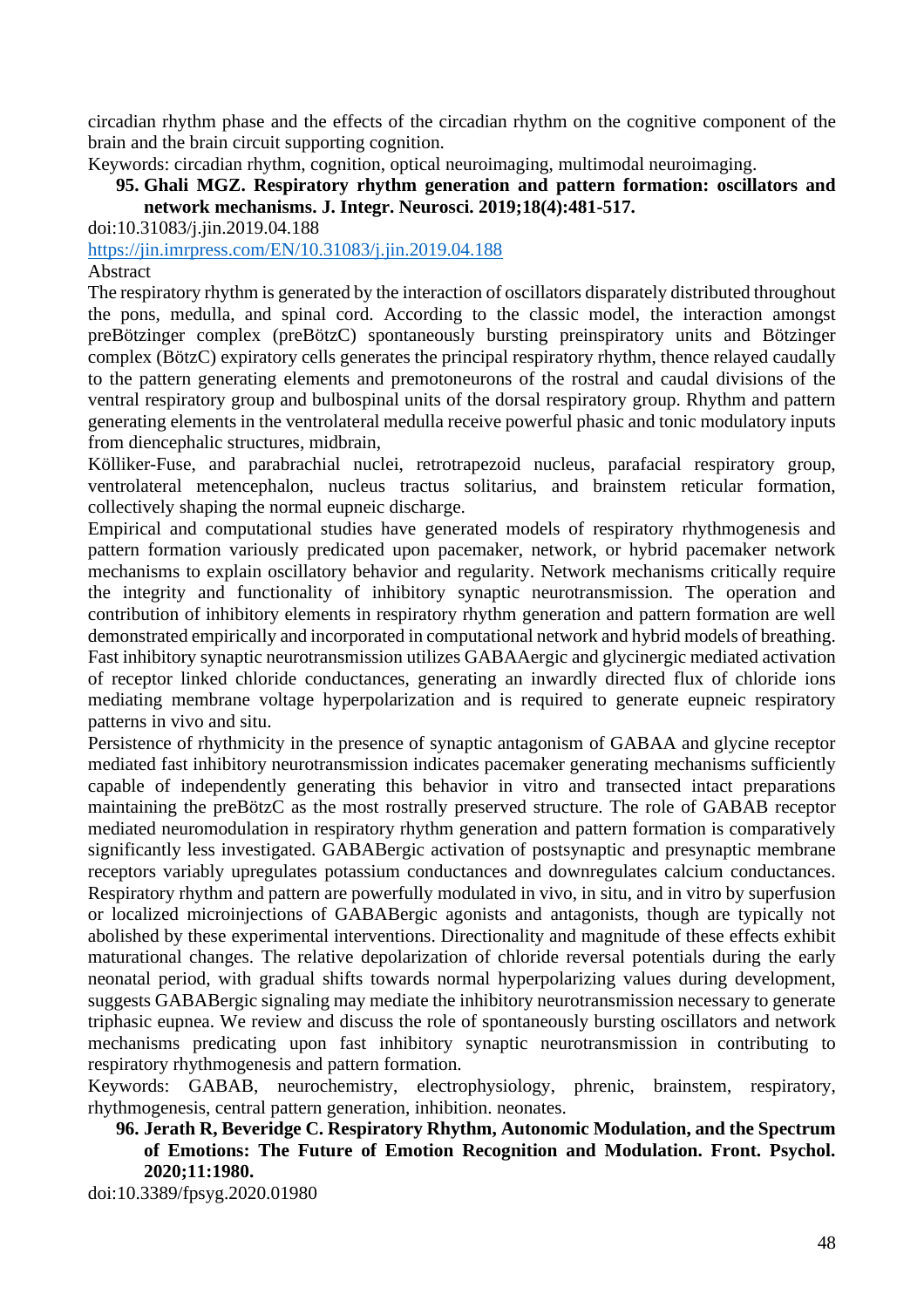<https://www.frontiersin.org/articles/10.3389/fpsyg.2020.01980/full>

#### Abstract

Pulmonary ventilation and respiration are considered to be primarily involved in oxygenation of blood for oxygen delivery to cells throughout the body for metabolic purposes. Other pulmonary physiological observations, such as respiratory sinus arrhythmia, Hering Brewer reflex, cardiorespiratory synchronization, and the heart rate variability (HRV) relationship with breathing rhythm, lack complete explanations of physiological/functional significance. The spectrum of waveforms of breathing activity correlate to anxiety, depression, anger, stress, and other positive and negative emotions.

Respiratory pattern has been thought not only to be influenced by emotion but to itself influence emotion in a bi-directional relationship between the body and the mind.

In order to show how filling in gaps in understanding could lead to certain future developments in mind–body medicine, biofeedback, and personal health monitoring, we review and discuss empirical work and tracings to express the vital role of bodily rhythms in influencing emotion, autonomic nervous system activity, and even general neural activity. Future developments in measurement and psychophysiological understanding of the pattern of breathing in combination with other parameters such as HRV, cardiorespiratory synchronization, and skin conductivity may allow for biometric monitoring systems to one day accurately predict affective state and even affective disorders such as anxiety. Better affective prediction based on recent research when incorporated into personal health monitoring devices could greatly improve public mental health by providing at-home biofeedback for greater understanding of one's mental state and for mind–body affective treatments such as breathing exercises.

Keywords: respiration, respiratory rhythm, emotion, emotion recognition, autonomic nervous system, health monitoring.

#### **97. Rahal D, et al.Resting Parasympathetic Nervous System Activity is Associated with Greater Antiviral Gene Expression. Brain, Behavior, and Immunity 2021 In Press.**

<https://doi.org/10.1016/j.bbi.2021.08.229>

<https://www.sciencedirect.com/science/article/abs/pii/S0889159121005183>

## Abstract

Parasympathetic nervous system activity can downregulate inflammation, but it remains unclear how parasympathetic nervous system activity relates to antiviral activity. The present study examined associations between parasympathetic nervous system activity and cellular antiviral gene regulation in 90 adolescents (Mage = 16.3,  $SD = 0.7$ ; 51.1% female) who provided blood samples and measures of cardiac respiratory sinus arrhythmia (RSA), twice, five weeks apart.

Using a multilevel analytic framework, we found that higher RSA (an indicator of higher parasympathetic nervous system activity)—both at rest and during paced breathing—was associated with higher expression of Type I interferon (IFN) response genes in circulating leukocytes, even after adjusting for demographic and biological covariates. RSA was not associated with a parallel measure of inflammatory gene expression. These results identify a previously unrecognized immunoregulatory aspect of autonomic nervous system function and highlight a potential biological pathway by which parasympathetic nervous system activity may relate to health.

Key words: antiviral gene expression, Type I interferon (IFN) expression, parasympathetic nervous system, autonomic nervous system.

#### **98. Sharma P, Tapliyal A, Chandra T, Singh S, Baduni H, Waheed SM. Rhythmic Breathing: Immunological, Biochemical, and Physiological Effects on Health. Advances in Mind-Body Medicine 2015;29(1):18-25.**

<https://pubmed.ncbi.nlm.nih.gov/25607119/>

## Abstract

Yoga and breathing techniques have become increasingly popular in recent decades. Sudarshan Kriya (SK) is a type of rhythmic and controlled breathing that involves cyclic breathing in which long breaths are followed by medium and short breaths. Scientific research has been conducted to study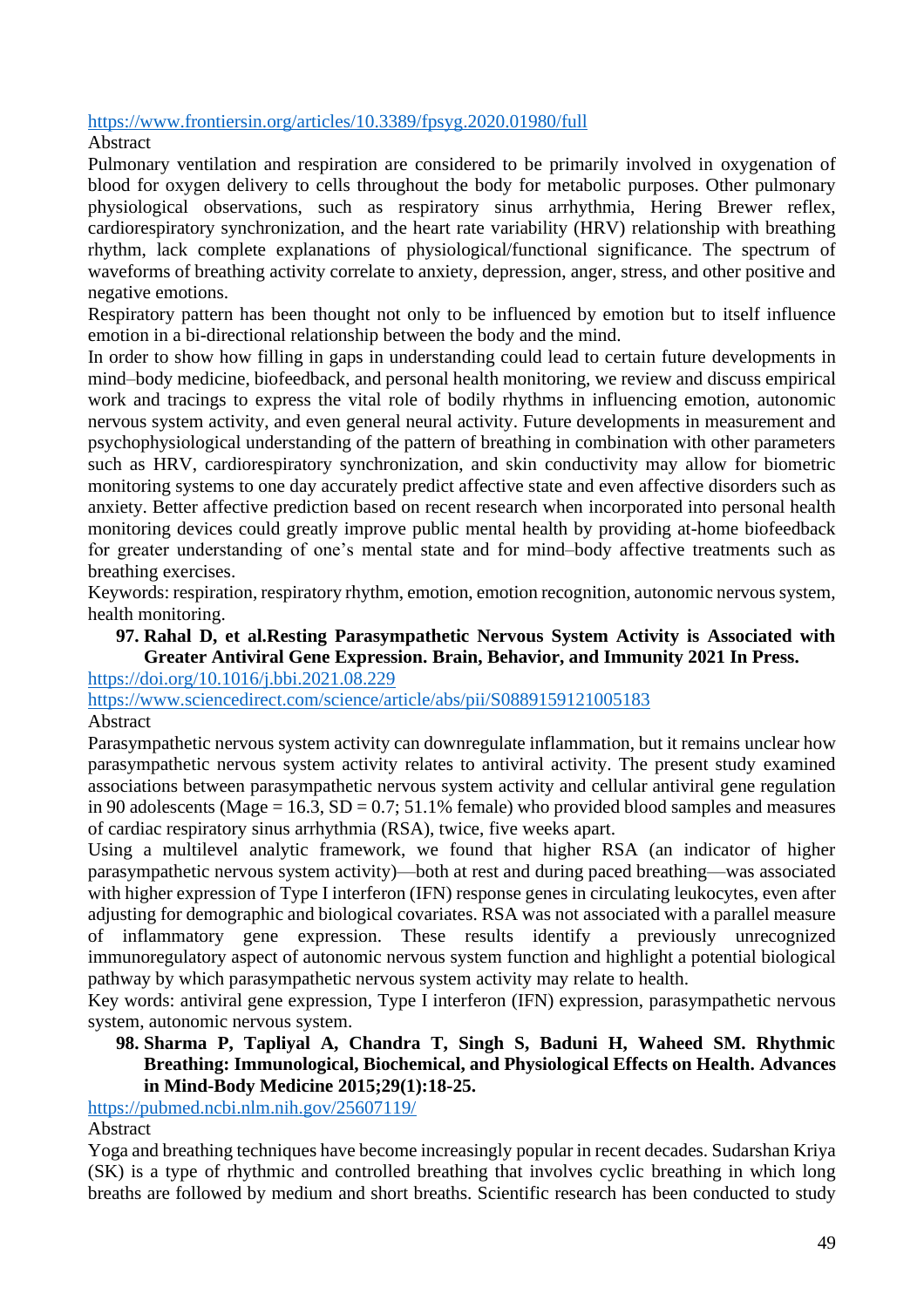the effects of SK on different physiological parameters. Various studies have shown that the technique is simple and cost effective and can be used as a complementary therapy, together with ongoing conventional treatments, to help people suffering from extreme levels of stress, anxiety, and other physical problems. Studies have demonstrated that SK can play an important role in promoting a healthy lifestyle by improving immunity, antioxidant status, hormonal status, and brain functioning. Trough available scientific evidence and research, the current article aims to review the complementary role of rhythmic breathing (ie, SK) as a practical and effective tool to alleviate stress, improve health, and increase wellness.

## **99. Raghuraj P, Telles S. Right uninostril yoga breathing influences ipsilateral components of middle latency auditory evoked potentials. Neurol Sci 2004;25:274-280.**

doi:10.1007/s10072-004-0354-9

<https://link.springer.com/article/10.1007%2Fs10072-004-0354-9>

Abstract

Abstract A previous report described selective electrical activity of the cerebral hemispheres with uninostril breathing.

In the present study, middle latency auditory evoked potentials (MLAEPs) were recorded from symmetrical scalp sites during the practice of uninostril yoga breathing.

There were two sessions (40 min each) of right nostril yoga breathing (RNB) and of breath awareness (BAW), with (i) 'before', (ii) test (either RNB or BAW) and (iii) 'after' periods. The participants were 14 male volunteers aged between 18 and 33 years, and the setting was a yoga centre. MLAEPs were recorded from symmetrical scalp sites (C4 and C3). During RNB, the peak amplitudes of two negative components (viz. Na wave and Nb wave) were significantly increased on the right side. Increased peak amplitudes of Na and Nb waves suggested that RNB increased the number of neurons recruited on the right side, suggesting a possible application of RNB in certain psychiatric disorders with cerebral hemispheric imbalance.

Keywords: Right nostril yoga breathing, Breath awareness, Middle latency auditory evoked potentials.

## **100. Brinsley J, Smout M, Davison K. Satisfaction with Online Versus In-Person Yoga During COVID-19. Online ahead of print.**

doi:10.1089/acm.2021.0062

<https://www.liebertpub.com/doi/pdf/10.1089/acm.2021.0062>

Abstract

Introduction: During COVID-19 restrictions, yoga classes transitioned to online delivery. This report compares the perceived benefits and barriers to online and in-person yoga and determine the preferred format. A secondary aim was to compare how well each format was perceived to produce common benefits of yoga practice.

Materials and Methods: A cross-sectional online survey of Australian participants.

Results: In-person yoga scored highest for providing mental health/mood benefits, physical satisfaction, and feeling energized. Online yoga scored highest for convenience, mental health/mood benefits, and affordability (initial  $N = 156$ ; follow-up  $N = 55$ ).

Conclusion: Online yoga was acceptable and perceived to provide improved mental health and mood. Keywords: yoga, mental health, exercise, e-health, COVID-19.

## **101. Jerath R, Beveridge C, Barnes VA. Self-Regulation of Breathing as an Adjunctive Treatment of Insomnia. Front. Psychiatry 2019;9:780.**

doi:10.3389/fpsyt.2018.00780

<https://www.frontiersin.org/articles/10.3389/fpsyt.2018.00780/full>

Sleep is a quiescent behavioral state during which complex homeostatic functions essential to health and well-being occur. Insomnia is a very common psychiatric disorder leading to a myriad of detrimental effects including loss of concentration, memory, and performance as well as disease. Current pharmaceutical treatments can be expensive, impairing, unhealthy, and habit-forming. Relaxation techniques, such as meditation target the brain and body in contrast to pharmaceutical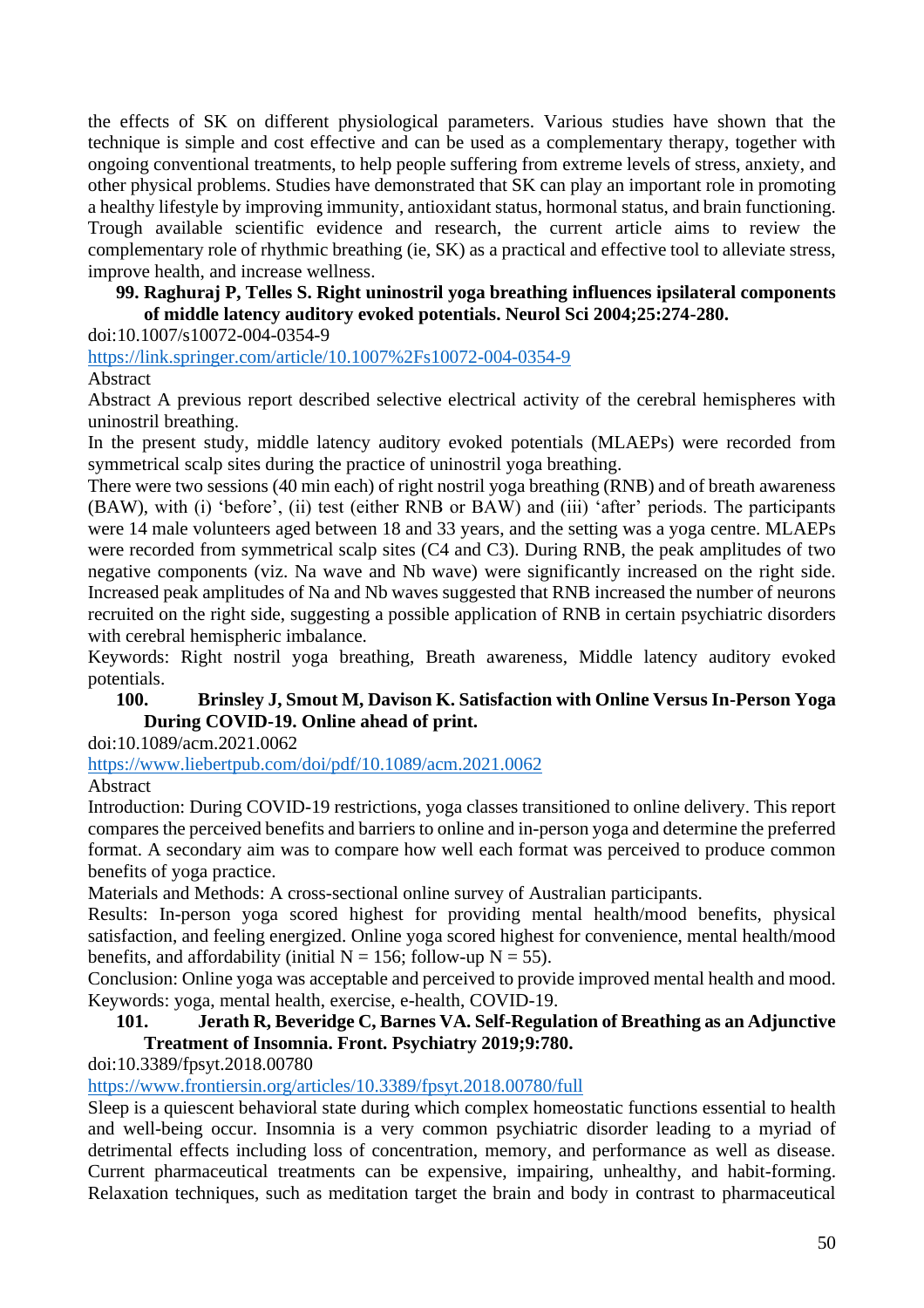interventions which solely target neurotransmitter systems in the brain. In this article we present a viewpoint on the treatment of insomnia that techniques of slow, deep breathing (0.1Hz) in adjunct to sleep hygiene and relaxation therapies may be highly effective in initiating sleep as well as facilitating falling back asleep. The autonomic nervous system is integral to sleep initiation, maintenance, and disruption. Understanding the relationship between the autonomic nervous system and sleep physiology along with the nature of sleep itself remains a challenge to modern science. We present this perspective in light of a prevailing "dysevolution" theory on the pathology of insomnia that proposes hyper-arousal characterized in part by chronic sympathetic hyperactivation and/or parasympathetic hypoactivation disrupts normal sleep onset latency, sleep quality, and sleep duration. We additionally discuss physiological mechanisms responsible for the effectiveness of the breathing treatment we describe. A better understanding of these mechanisms and autonomic pathologies of insomnia may provide support for the effectiveness of such techniques and provide relief to sufferers of this health epidemic.

Keywords: insomnia, autonomic nervous system, hyper-arousal, evolutionary mismatch hypothesis, paced breathing, slow breathing, cardiorespiratory synchronization.

## **102. Takano N, Deguchi H. Sensation of breathlessness and respiratory oxygen cost during cycle exercise with and without conscious entrainment of the breathing rhythm. Eur J Appl Physiol 1997;76:209-213.**

doi:10.1007/s004210050238

<https://link.springer.com/article/10.1007%2Fs004210050238>

Abstract

The conscious entrainment of respiratoryrhythm to exercise rhythm (ENT) has been hypothesized to alleviate breathing discomfort and reduce the oxygen (O2) cost of ventilation with a resulting decrease in total O2 uptake .V\_ O2. during rhythmic exercise. This hypothesis has been tested in the study reported here. Eight female subjects performed cycle exercise at 50 rpm under two work load conditions of 40% and 60% of maximal V  $\alpha$  O2. During a 30-min exercise period at each work load, each subject was asked to breathe under two conditions for 15 min each: (1) spontaneously (non-ENT run), and (2) deliberately entraining the breathing rhythm to the cycling rhythm at preferred coupling ratios of the two rhythms (ENT run). In the ENT run, most subjects chose a ratio of 1:2. In each run, pulmonary ventilation (V\_E), total V\_ O2 and the breathlessness sensation (BS) were measured at 4±5 min. BS was assessed according to a Borg category scale. The remaining 10 min of each 15-min run were allotted for measurement of the O2 cost of ventilation (DV\_ O2=DV\_E), assessed by a hypercapnia-induced hyperventilation method in which the V\_ O2 of the respiratory muscles (V\_ O2RM) was calculated by multiplying  $DV_$  O2=DV\_E by the prevailing V\_E. On aver-age, there were no significant di.erences in any of the variables, V<sub>\_</sub> O2; DV<sub>\_</sub> O2=DV<sub>\_</sub>E; V<sub>\_</sub> O2RM and BS, between the non-ENT and ENT runs performed at any work load. However, there were wide variations among the subjects in the differences (D) between the two runs, and significant correlations were found between DV\_ O2 vs DV\_E; DV\_ O2 vs DV\_ O2RM, and D BS vs DV\_O2RM of individual subjects. These results indicate that reductions of the total V  $O2$  and BS with ENT could occur in subjects in whom the V\_ O2RM decreased during ENT.

Keywords Exercise, Respiration, Rhythm coordination, Oxygen cost of breathing.

**103. Gonzalez-Gerez, JJ et al. Short-Term Effects of a Respiratory Telerehabilitation Program in Confined COVID-19 Patients in the Acute Phase: A Pilot Study. Int. J. Environ. Res. Public Health 2021;18:7511.**

<https://doi.org/10.3390/ijerph18147511>

<https://www.mdpi.com/1660-4601/18/14/7511>

#### Abstract

The COVID-19 pandemic has caused distress for healthcare providers due to the respiratory problems it causes, among others. In this situation, rehabilitation of the respiratory system has been suggested and implemented in different COVID-19 patients. This study evaluated the feasibility and effectiveness of a novel program based on breathing exercises through telerehabilitation tools in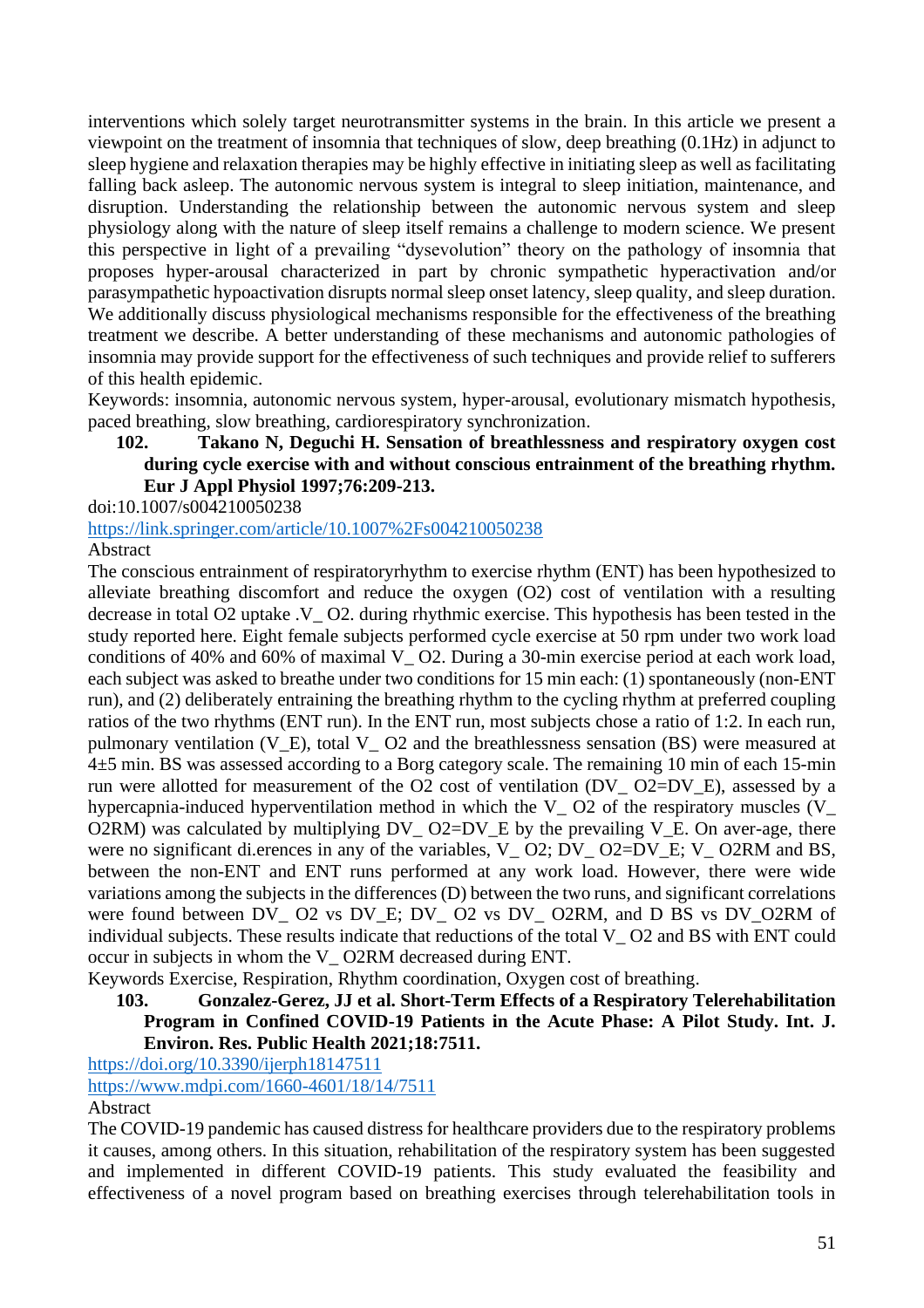COVID-19 patients with mild to moderate symptomatology in the acute stage. Forty subjects were randomized in an experimental group, based on pulmonary rehabilitation, and in a control group, of which the subjects did not perform physical activity. Thirty-eight subjects, with nineteen in each group, completed the one-week intervention. We performed measurements using the Six-Minute Walk Test, Multidimensional Dyspnoea-12, Thirty-Second Sit-To-Stand Test, and Borg Scale. Both groups were comparable at baseline. Significant differences were found for all of the outcome measures in favour of the experimental group. Ninety percent adherence was found in our program. A one-week telerehabilitation program based on respiratory exercises is effective, safe, and feasible in COVID-19 patients with mild to moderate symptomatology in the acute stage.

Keywords: COVID-19, physical therapy specialty, telerehabilitation, breathing exercises.

## **104. Pal GK, Agarwal A, Karthik S, Pal P, Nanda N. Slow Yogic Breathing Through Right and Left Nostril Influences Sympathovagal Balance, Heart Rate Variability, and Cardiovascular Risks in Young Adults. N Am J Med Sci. 2014;6(3):145-151.**

doi:10.4103/1947-2714.128477

[https://www.najms.org/temp/NorthAmJMedSci63145-3603558\\_100035.pdf](https://www.najms.org/temp/NorthAmJMedSci63145-3603558_100035.pdf)

#### Abstract

Background: Specific nostril breathing is known to influence autonomic functions. Aim: The study was to assess the effects of right nostril breathing (RNB) and left nostril breathing (LNB) on heart rate variability (HRV) and cardiovascular functions. Material and Methods: Eighty-five student volunteers were divided into three groups: RNB group ( $n = 30$ ), LNB group ( $n = 30$ ), and control group ( $n = 25$ ). RNB and LNB group subjects practiced right and left nostril breathing, respectively, every day 1 h for 6 weeks. The control group did not practice nostril breathing. Cardiovascular parameters and spectral indices of HRV were recorded before and after 6-week practice of nostril breathing. In RNB and LNB groups, prediction of rate-pressure product (RPP) by low-frequency to high-frequency ratio (LF-HF) of HRV was assessed by bivariate logistic regression. Results: HRV indices representing sympathetic activity were increased in the RNB group and indices representing parasympathetic activity were increased in LNB group following 6-week nostril breathing. Prediction of LF-HF to RPP, the marker of cardiovascular risks, was more significant (OR 2.65,  $P = 0.005$ ) in the LNB group compared to the RNB group (OR  $1.452$ , P = 0.016). Conclusions: Short-term practice of LNB improves vagal tone, increases HRV, and promotes cardiovascular health of medical students. Practice of RNB increases sympathetic tone and could jeopardize cardiovascular health.

Keywords: Autonomic functions, Cardiovascular risk, Heart rate variability, Nostril breathing, Sympathovagal balance.

#### **105. Laborde S, et al. Slow-Paced Breathing: Influence of Inhalation/Exhalation Ratio and of Respiratory Pauses on Cardiac Vagal Activity. Sustainability 2021;13:7775.**

<https://doi.org/10.3390/su13147775>

<https://www.mdpi.com/2071-1050/13/14/7775>

## Abstract

Slow-paced breathing has been shown to enhance the self-regulation abilities of athletes via its influence on cardiac vagal activity. However, the role of certain respiratory parameters (i.e., inhalation/exhalation ratio and presence of a respiratory pause between respiratory phases) still needs to be clarified. The aim of this experiment was to investigate the influence of these respiratory parameters on the effects of slow-paced breathing on cardiac vagal activity. A total of 64 athletes (27 female; Mage = 22, age range = 18–30 years old) participated in a within-subject experimental design. Participants performed six breathing conditions within one session, with a 5 min washout period between each condition. Each condition lasted 5 min, with 30 respiratory cycles, and each respiratory cycle lasted 10 s (six cycles per minute), with inhalation/exhalation ratios of 0.8, 1.0, 1.2; and with or without respiratory pauses (0.4 s) between respiratory phases. Results indicated that the root mean square of successive differences (RMSSD), a marker of cardiac vagal activity, was higher when exhalation was longer than inhalation. The presence of a brief (0.4 s) post-inhalation and postexhalation respiratory pause did not further influence RMSSD. Athletes practicing slow-paced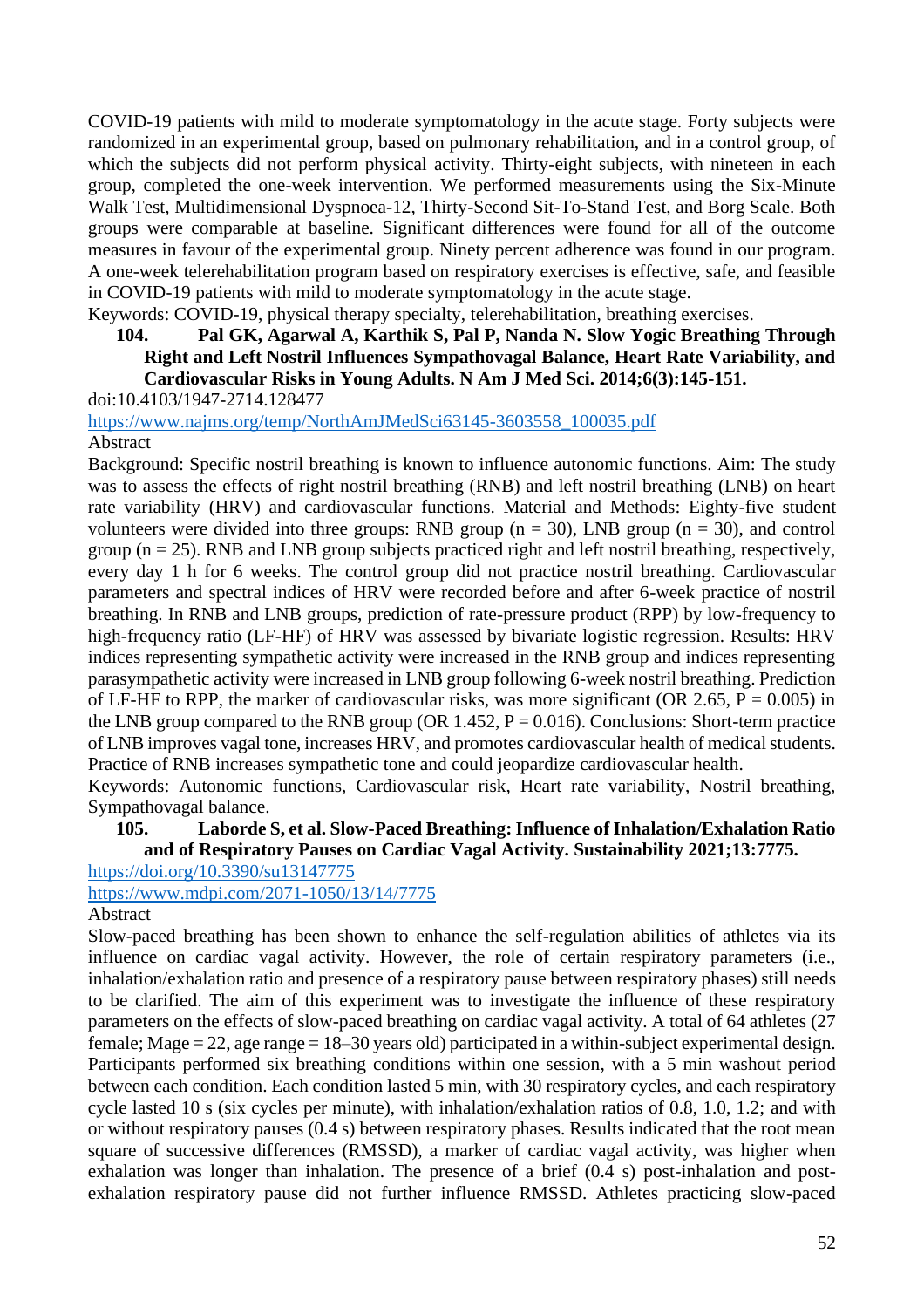breathing are recommended to use an inhalation/exhalation ratio in which the exhalation phase is longer than the inhalation phase.

Keywords: cardiac vagal activity, slow-paced breathing, respiratory parameters. RMSSD.

## **106. Fields DP, Mitchell GS. Spinal metaplasticity in respiratory motor control. Frontiers in Neural Circuits 2015;9:2.**

<https://doi.org/10.3389/fncir.2015.00002>

<https://www.frontiersin.org/articles/10.3389/fncir.2015.00002/full>

## Abstract

A hallmark feature of the neural system controlling breathing is its ability to exhibit plasticity. Less appreciated is the ability to exhibit metaplasticity, a change in the capacity to express plasticity (i.e., "plastic plasticity"). Recent advances in our understanding of cellular mechanisms giving rise to respiratory motor plasticity lay the groundwork for (ongoing) investigations of metaplasticity. This detailed understanding of respiratory metaplasticity will be essential as we harness metaplasticity to restore breathing capacity in clinical disorders that compromise breathing, such as cervical spinal injury, motor neuron disease and other neuromuscular diseases. In this brief review, we discuss key examples of metaplasticity in respiratory motor control, and our current understanding of mechanisms giving rise to spinal plasticity and metaplasticity in phrenic motor output; particularly after preconditioning with intermittent hypoxia. Progress in this area has led to the realization that similar mechanisms are operative in other spinal motor networks, including those governing limb movement. Further, these mechanisms can be harnessed to restore respiratory and non-respiratory motor function

after spinal injury.

Keywords: respiratory control, respiratory plasticity, metaplasticity, spinal cord, motor neuron, intermittent hypoxia, phrenic motor neuron.

#### **107. Toschi-Dias E et al. Sudarshan Kriya Yoga improves cardiac autonomic control in patients with anxiety-depression disorders. Journal of Affective Disorders 2017;214:74-80.**

<http://dx.doi.org/10.1016/j.jad.2017.03.017>

<https://www.sciencedirect.com/science/article/pii/S0165032716316020>

## Abstract

Background: Several studies have demonstrated that adjuvant therapies as exercise and breathing training are effective in improving cardiac autonomic control (CAC) in patients with affective spectrum disorders. However, the effects of Sudarshan Kriya Yoga (SKY) on autonomic function in this population is unknown. Our objective was to test the hypothesis that SKY training improves CAC and cardiorespiratory coupling in patients with anxiety and/or depression disorders.

Methods: Forty-six patients with a diagnosis of anxiety and/or depression disorders (DSM-IV) were consecutively enrolled and divided in two groups: 1) conventional therapy (Control) and 2) conventional therapy associated with SKY (Treatment) for 15 days. Anxiety and depression levels were determined using quantitative questionnaires. For the assessment of CAC and cardiorespiratory coupling, cardiorespiratory traces were analyzed using monovariate and bivariate autoregressive spectral analysis, respectively.

Results: After 15-days, we observed a reduction of anxiety and depression levels only in Treatment group. Moreover, sympathetic modulation and CAC were significantly lower while parasympathetic modulation and cardiorespiratory coupling were significantly higher in the Treatment compared to Control group.

Conclusions: Intensive breathing training using SKY approach improves anxiety and/or depressive disorders as well as CAC and cardiorespiratory coupling. These finding suggest that the SKY training may be a useful nonpharmacological intervention to improve symptoms and reduce cardiovascular risk in patients with anxiety/depression disorders.

Keywords: Sudarshan Kriya Yoga, Affective disorders, Cardiac autonomic control, Cardiorespiratory coupling.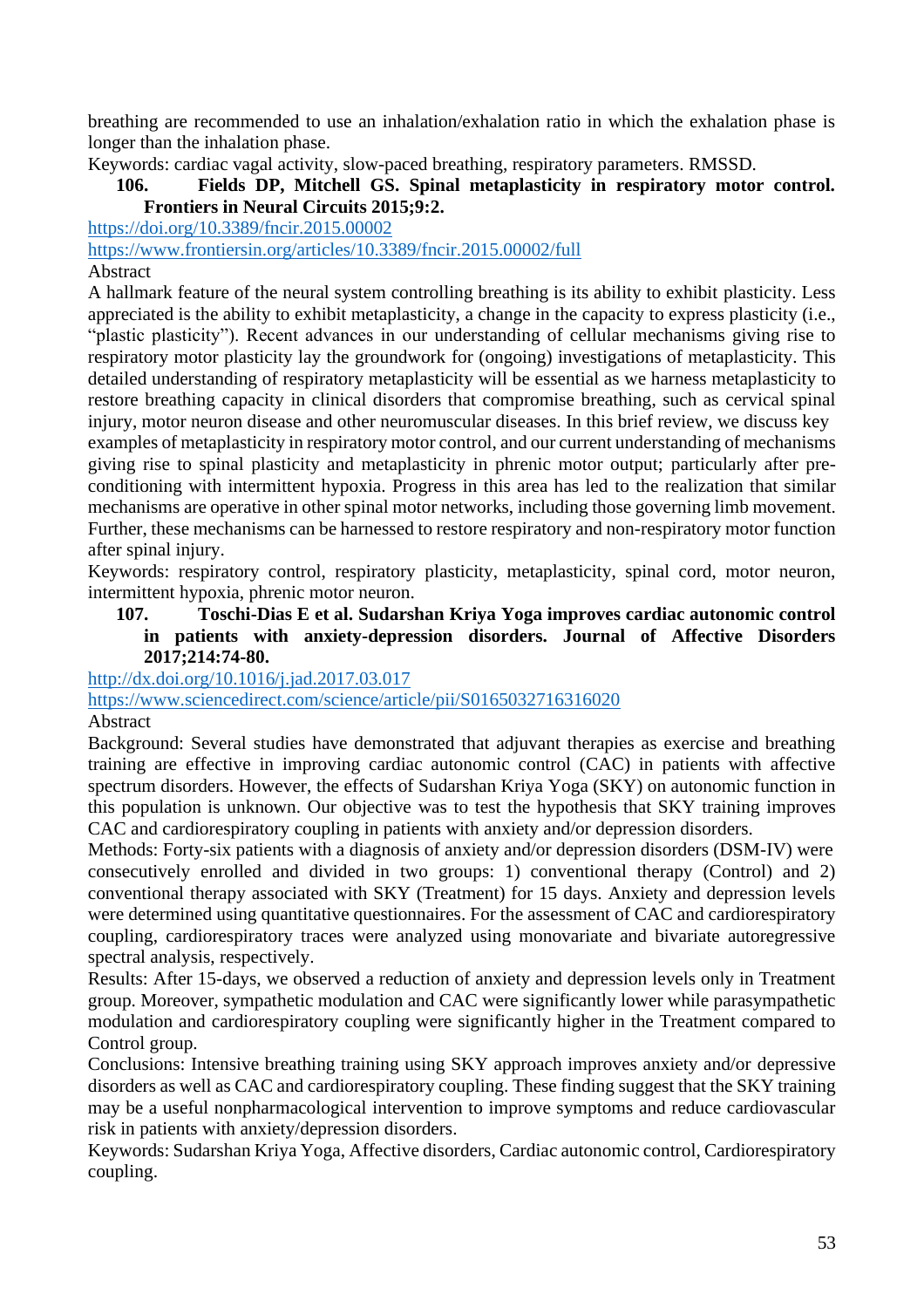## **108. Rochet-Capellan A, Fuchs S. Take a breath and take the turn: how breathing meets turns in spontaneous dialogue. Phil. Trans. R. Soc. 2014;B 369:20130399.**

<http://dx.doi.org/10.1098/rstb.2013.0399>

<https://royalsocietypublishing.org/doi/10.1098/rstb.2013.0399>

## Abstract

Physiological rhythms are sensitive to social interactions and could contribute to defining social rhythms. Nevertheless, our knowledge of the implications of breathing in conversational turn exchanges remains limited. In this paper, we addressed the idea that breathing may contribute to timing and coordination between dialogue partners. The relationships between turns and breathing were analysed in unconstrained face-to-face conversations involving female speakers. No overall relationship between breathing and turn-taking rates was observed, as breathing rate was specific to the subjects' activity in dialogue (listening versus taking the turn versus holding the turn). A general inter-personal coordination of breathing over the whole conversation was not evident. However, specific coordinative patterns were observed in shorter time-windows when participants engaged in taking turns. The type of turn taking had an effect on the respective coordination in breathing. Most of the smooth and interrupted turns were taken just after an inhalation, with specific profiles of alignment to partner breathing. Unsuccessful attempts to take the turn were initiated late in the exhalation phase and with no clear inter-personal coordination. Finally, breathing profiles at turntaking were different than those at turn-holding. The results support the idea that breathing is actively involved in turn-taking and turn-holding.

Keywords: breathing, dialogue, turn-taking, inter-personal coordination, respiration, adaptation.

**109. Uva B, Aliverti A, Bovio D, Kayser B. The "Abdominal Circulatory Pump": An Auxiliary Heart during Exercise? Front. Physiol. 2016;6:411.**

doi:10.3389/fphys.2015.00411

<https://www.frontiersin.org/articles/10.3389/fphys.2015.00411/full>

## Abstract

Apart from its role as a flow generator for ventilation the diaphragm has a circulatory role. The cyclical abdominal pressure variations from its contractions cause swings in venous return from the splanchnic venous circulation. During exercise the action of the abdominal muscles may enhance this circulatory function of the diaphragm. Eleven healthy subjects ( $25 \pm 7$  year,  $70 \pm 11$  kg,  $1.78 \pm 0.1$ m, 3 F) performed plantar flexion exercise at  $\sim$ 4 METs. Changes in body volume ( $\Delta Vb$ ) and trunk volume (ΔVtr) were measured simultaneously by double body plethysmography. Volume of blood shifts between trunk and extremities (Vbs) was determined non-invasively as  $\Delta V$ tr- $\Delta V$ b. Three types of breathing were studied: spontaneous (SE), rib cage (RCE, voluntary emphasized inspiratory rib cage breathing), and abdominal (ABE, voluntary active abdominal expiration breathing). During SE and RCE blood was displaced from the extremities into the trunk (on average  $0.16 \pm 0.33$  L and  $0.48$ )  $\pm$  0.55 L, p < 0.05 SE vs. RCE), while during ABE it was displaced from the trunk to the extremities  $(0.22 \pm 0.20 \text{ L p} < 0.001, \text{ p} < 0.05 \text{ RCE}$  and SE vs. ABE respectively). At baseline, Vbs swings (maximum to minimum amplitude) were bimodal and averaged  $0.13 \pm 0.08$  L. During exercise, Vbs swings consistently increased (0.42  $\pm$  0.34 L, 0.40  $\pm$  0.26 L, 0.46  $\pm$  0.21 L, for SE, RCE and ABE respectively, all  $p < 0.01$  vs. baseline). It follows that during leg exercise significant bi-directional blood shifting occurs between the trunk and the extremities. The dynamics and partitioning of these blood shifts strongly depend on the relative predominance of the action of the diaphragm, the rib cage and the abdominal muscles. Depending on the partitioning between respiratory muscles for the act of breathing, the distribution of blood between trunk and extremities can vary by up to 1 L. We conclude that during exercise the abdominal muscles and the diaphragm might play a role of an "auxiliary heart."

Keywords: exercise, cardiac output,venous return,splanchnic circulation, inferior vena cava.

**110. Fong AY, Zimmer MB, Milsom WK. The conditional nature of the "Central Rhythm Generator" and the production of episodic breathing. Respiratory Physiology & Neurobiology 2009:168:179-187.**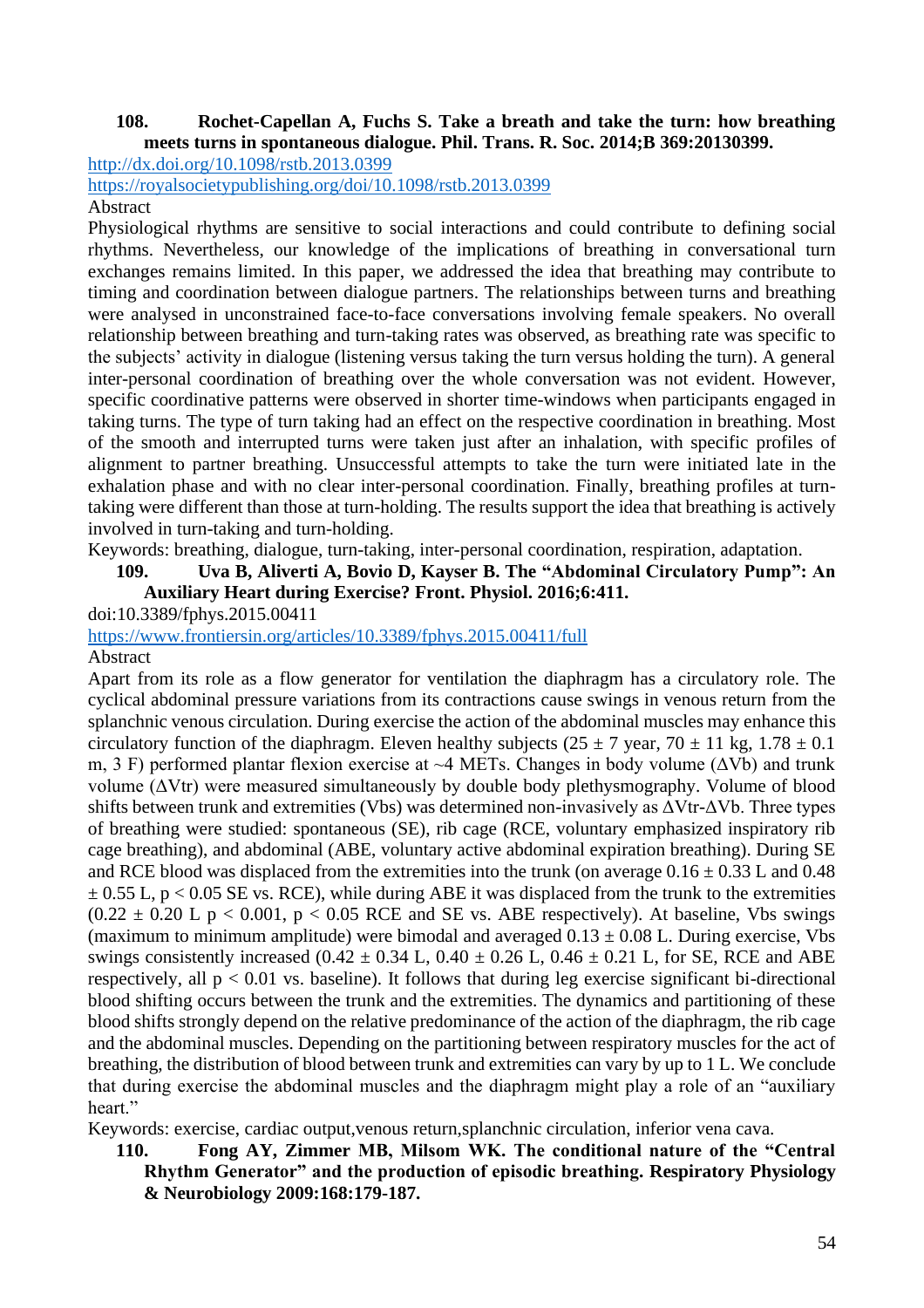#### doi:10.1016/j.resp.2009.05.012

<https://www.sciencedirect.com/science/article/pii/S1569904809001633>

#### Abstract

Episodic breathing patterns have been observed in species of all vertebrate classes under certain conditions and/or at certain times in development. This breathing pattern can be considered part of a continuum between no breathing and continuous breathing. In birds and mammals it is also generally part of a developmental continuum in which episodic breathing occurs early in development and rarely in adults. Production of this pattern appears to be an intrinsic property of the medullary rhythm generating mechanism (possibly due to interactions between different rhythm generating sites) that is stabilized by pontine or midbrain inputs and, in intact animals, is primarily regulated by afferent inputs from chemoreceptors and pulmonary stretch receptors; i.e. there is a hierarchy of control. In all cases, episodes appear to be produced by quantal expression of a fundamental rhythm. At present NO, GABAA and glycine mediated processes, and possibly m-opioid receptor mediated processes, are implicated in the clustering of breaths into episodes. The inter-breath interval, which may occur at either the end of the inspiratory or the expiratory phase in different species, is the primary regulated variable in this pattern. The biological significance of clustering breaths into episodes may relate to reducing the oxidative cost of breathing, enhancing gas exchange or minimizing oxidative damage to tissues.

## **111. The diaphragm: More than an inspired design. Journal of Bodywork & Movement Therapies 2017;21:342-349. Editorial.**

<http://dx.doi.org/10.1016/j.jbmt.2017.03.013>

[https://www.bodyworkmovementtherapies.com/article/S1360-8592\(17\)30036-0/fulltext](https://www.bodyworkmovementtherapies.com/article/S1360-8592(17)30036-0/fulltext) Abstract

There is arguably no other muscle in the human body that is so central literally and figuratively to our physical, biochemical and emotional health as the diaphragm. From its most obvious role in respiration, to its less obvious roles in postural stability, spinal decompression, fluid dynamics, visceral health and emotional regulation, the diaphragm has a repertoire of function that is broad by any muscle's standards.

In this editorial, the two accompanying papers by Montes et al. (2017) and by McCoss et al. (2017) provide new insights into the diaphragm's interconnected role with trunk stability and, via a somatosomatic reflex, the effects of the diaphragm release on nociception in the neck, respectively.

The diaphragm has long been considered a key part of the trunk's stability mechanism by Strength & Conditioning Coaches (Chek, 1994) and Rehabilitation specialists (Lee, 1998) alike; it is considered frequently underactive by specialists in breathing rehabilitation (Chaitow, 2014); it is found to be a key muscle in those therapists working with somato-emotional release (Manheim and Lavett, 1989); and is considered a metaphorical and literal transitional point between the reptilian functions of the body and the mammalian limbic-emotional functions of the body. Osteopaths have long considered the respiratory diaphragm part of a multidiaphragm system for regulating pressure within body compartments (starting with cranial dura, then sequentially the suboccipital group; the supra-hyoid group, muscles of the nasopharynx, glottis and sphenoid-ethmoid palate; the pleural dome and cervicothoracic fascia (Paoletti, 2015); the diaphragm proper; and the pelvic floor (Keleman, 1989)). Conclusion

The diaphragm is a complex, composite muscle, derived from body tissues ranging from the neck, the thoracic wall, the lumbar spine and the esophagus. Its role is multifactorial, from breathing to digestion, from stability to regulation of emotional state. To work effectively with the diaphragm therefore requires a broad understanding, an holistic approach and, most likely, a multidisciplinary team. Although this editorial is by no means exhaustive, it hopefully provides a glimpse into the breadth of interactions this muscle has; and may facilitate more fruitful clinical interventions, helping the reader to see that the diaphragm is more than just an inspired design.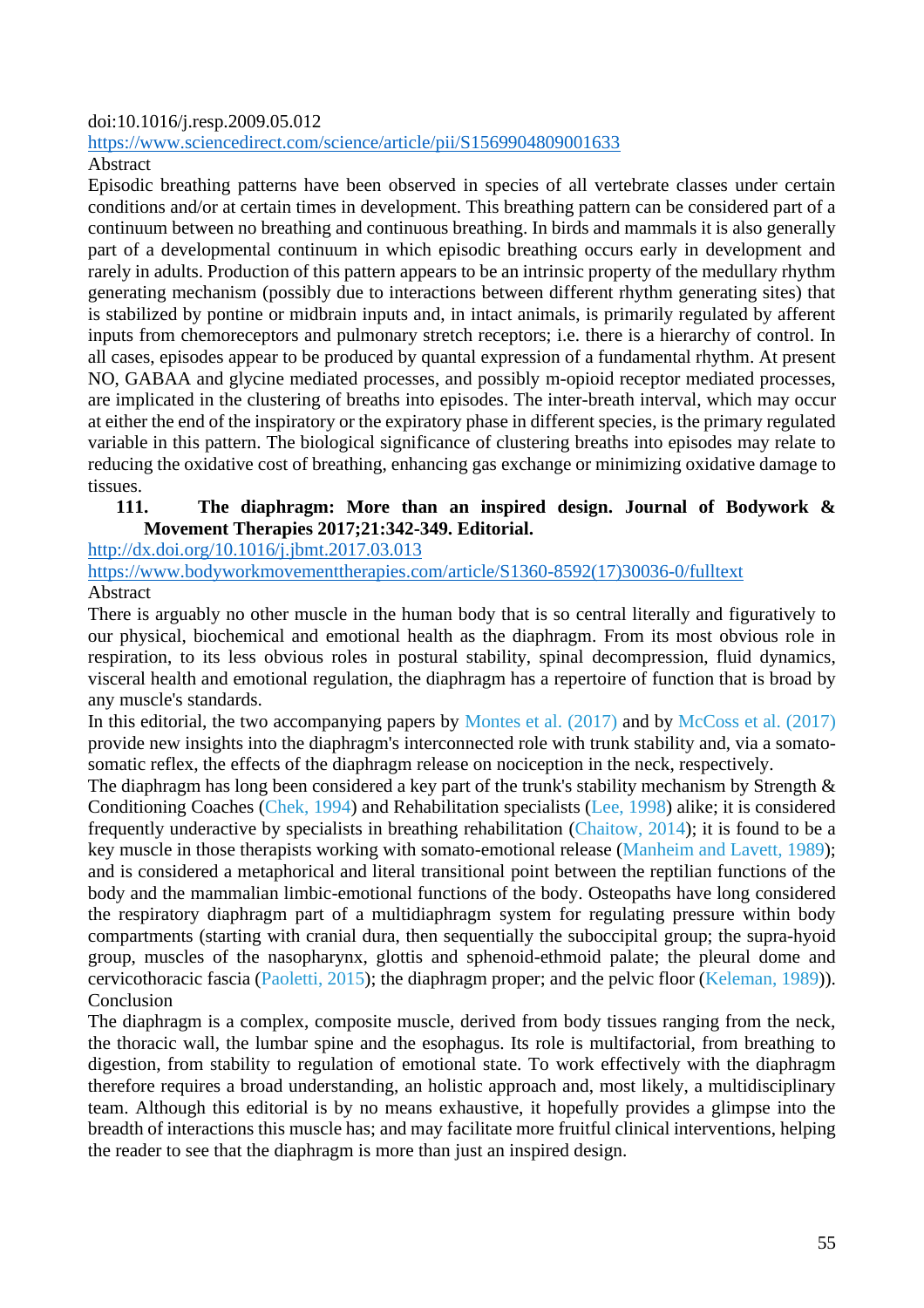## **112. Uğur G, Uysal H. The Effect of Alternate Nostril Breathing Exercise on Regulation of Blood Pressure in Individuals with Hypertension. Turk J Cardiovasc Nurs 2020;11(26):125–131.**

doi: 10.5543/khd.2020.92905

[https://jag.journalagent.com/kvhd/pdfs/KVHD-92905-RESEARCH\\_ARTICLE-UGUR.pdf](https://jag.journalagent.com/kvhd/pdfs/KVHD-92905-RESEARCH_ARTICLE-UGUR.pdf) Abstract

Objective: In this study as a simple randomization method was aim to evaluate the effect of alternate nostril breathing exercise on regulation of blood pressure in individuals with hypertension.

Methods: The study was conducted between October 2017 and March 2018 with patients (n=76) with essential hypertension who visited the internal medicine outpatient clinic of a training and research hospital. The patients (n=76) were divided into experimental and control groups according to the inclusion criteria. Patients in the experimental group (n=37) performed alternate nostril breathing exercise and those in the control group (n=39) sat silently for 15 min/day for a period of two weeks. The pre- and post-intervention blood pressure of patients in the two groups was measured in the clinic at the end of the first and second week; the pre- and post-intervention measurements of blood pressure were performed at home daily for two weeks.

Results: The study included 72.4% female patients and 27.6% male patients; the mean age of the patients was 52.4±6.9 years. The mean systolic blood pressure (SBP) of patients in the experimental group measured at the clinic in the second week was approximately 4 mmHg lower than that of the control group ( $p<0.05$ ). In addition, the mean SBP of patients in the experimental group measured at home in the second week was approximately 3 mmHg lower than that of the control group ( $p<0.05$ ). Conclusion: Alternate nostril breathing exercises in addition to pharmacological treatment may regulate the blood pressure in patients with hypertension.

Keywords: Blood pressure; breathing exercises; hypertension; nursing; yoga.

#### **113. Ma X, et al. The Effect of Diaphragmatic Breathing on Attention, Negative Affect and Stress in Healthy Adults. Front. Psychol. 2017;8:874.**

doi:10.3389/fpsyg.2017.00874

<https://www.frontiersin.org/articles/10.3389/fpsyg.2017.00874/full>

## Abstract

A growing number of empirical studies have revealed that diaphragmatic breathing may trigger body relaxation responses and benefit both physical and mental health. However, the specific benefits of diaphragmatic breathing on mental health remain largely unknown. The present study aimed to investigate the effect of diaphragmatic breathing on cognition, affect, and cortisol responses to stress. Forty participants were randomly assigned to either a breathing intervention group (BIG) or a control group (CG). The BIG received intensive training for 20 sessions, implemented over 8 weeks, employing a real time feedback device, and an average respiratory rate of 4 breaths/min, while the CG did not receive this treatment. All participants completed pre- and post-tests of sustained attention and affect. Additionally, pre-test and post-test salivary cortisol concentrations were determined in both groups. The findings suggested that the BIG showed a significant decrease in negative affect after intervention, compared to baseline. In the diaphragmatic breathing condition, there was a significant interaction effect of group by time on sustained attention, whereby the BIG showed significantly increased sustained attention after training, compared to baseline. There was a significant interaction effect of group and time in the diaphragmatic breathing condition on cortisol levels, whereby the BIG had a significantly lower cortisol level after training, while the CG showed no significant change in cortisol levels. In conclusion, diaphragmatic breathing could improve sustained attention, affect, and cortisol levels. This study provided evidence demonstrating the effect of diaphragmatic breathing, a mind-body practice, on mental function, from a health psychology approach, which has important implications for health promotion in healthy individuals.

Keywords: breathing technique, mental health, real-time feedback, relaxation, sustained attention.

**114. Dekker J, et al. The Effect of Initial High vs. Low FiO2 on Breathing Effort in Preterm Infants at Birth: A Randomized Controlled Trial. Front. Pediatr. 2019;7:504.**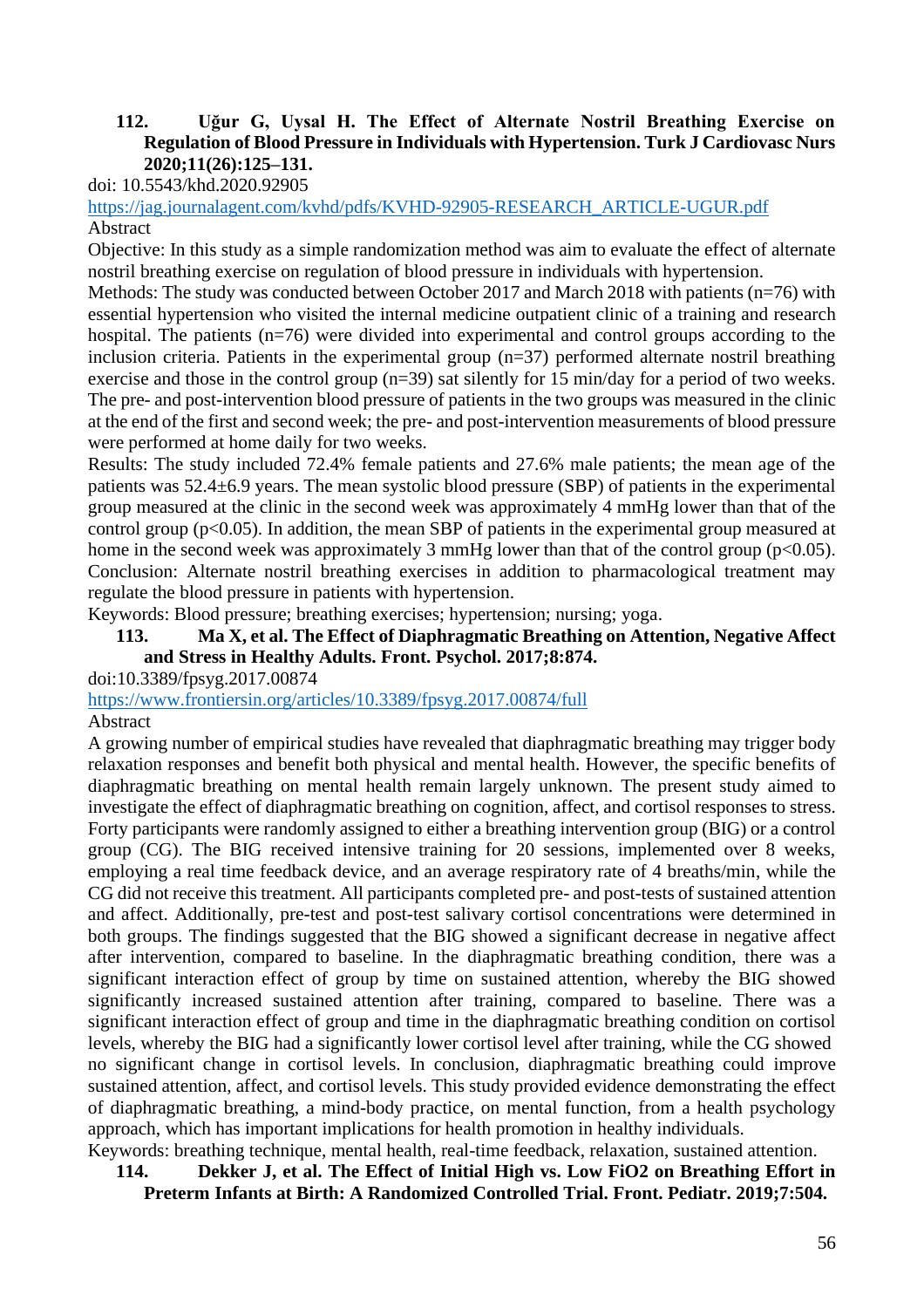#### doi:10.3389/fped.2019.00504

#### <https://www.frontiersin.org/articles/10.3389/fped.2019.00504/full>

#### Abstract

Background: Infants are currently stabilized at birth with initial low FiO2 which increases the risk of hypoxia and suppression of breathing in the first minutes after birth. We hypothesized that initiating stabilization at birth with a high O2 concentration, followed by titration, would improve breathing effort when compared to a low O2 concentration, followed by titration.

Methods: In a bi-center randomized controlled trial, infants <30 weeks gestation were stabilized at birth with an initial O2 concentration of 30 or 100%, followed by oxygen titration. Primary outcome was minute volume of spontaneous breathing. We also assessed tidal volumes, mean inspiratory flow rate (MIFR) and respiratory rate with a respiratory function monitor in the first 5 min after birth, and evaluated the duration of mask ventilation in the first 10 min after birth. Pulse oximetry was used to measure heart rate and SpO2 values in the first 10 min. Hypoxemia was defined as SpO2 < 25th percentile and hyperoxemia as  $SpO2 > 95\%$ . 8-iso-prostaglandin F2 $\alpha$  (8iPGF2 $\alpha$ ) was measured to assess oxidative stress in cord blood and 1 and 24 h after birth.

Results: Fifty-two infants were randomized and recordings were obtained in 44 infants (100% O2 group:  $n = 20$ , 30% O2-group:  $n = 24$ ). Minute volumes were significantly higher in the 100% O2group (146.34  $\pm$  112.68 mL/kg/min) compared to the 30% O2-group (74.43  $\pm$  52.19 mL/kg/min), p  $= 0.014$ . Tidal volumes and MIFR were significantly higher in the 100% O2-group, while the duration of mask ventilation given was significantly shorter. Oxygenation in the first 5 min after birth was significantly higher in infants in the 100% O2-group [85 (64–93)%] compared to the 30% O2-group [58 (46–67)%],  $p < 0.001$ . The duration of hypoxemia was significantly shorter in the 100% O2group, while the duration of hyperoxemia was not different between groups. There was no difference in oxidative stress marker 8iPGF2α between the groups.

Conclusion: Initiating stabilization of preterm infants at birth with 100% O2 led to higher breathing effort, improved oxygenation, and a shorter duration of mask ventilation as compared to 30% O2, without increasing the risk for hyperoxia or oxidative stress.

## **115. Gomutbutra P, Yingchankul N, Chattipakorn N, Chattipakorn S, Srisurapanont M. The Effect of Mindfulness-Based Intervention on Brain-Derived Neurotrophic Factor (BDNF): A Systematic Review and Meta-Analysis of Controlled Trials. Front. Psychol. 2020;11:2209.**

doi:10.3389/fpsyg.2020.02209

<https://www.frontiersin.org/articles/10.3389/fpsyg.2020.02209/full>

## Abstract

Background: This systematic review aims to answer three questions. First, how much do mindfulnessbased interventions (MBIs) affect peripheral brain-derived neurotrophic factor (BDNF)? Second, do mindfulness exercise–based interventions (exercise-MBIs) and mindfulness meditation–based interventions (meditation-MBIs) affect peripheral BDNF differently? Third, does the age of participants and the accumulative hours of MBI practice affect peripheral BDNF?

Methods: We included randomized controlled trials comparing MBI and no intervention in adults (age >18 years) who reported peripheral BDNF. Database searches included PubMed, CINAHL, CENTRAL, PsyInfo, and Scopus. Two reviewers independently selected the studies and assessed the trial quality. We used the standardized mean difference (SMD) as the effect size index and conducted moderator analyses.

Results: Eleven studies are included in this systematic review. Five studies applying exercise-MBI and three studies applying meditation-MBI are included in the meta-analysis  $(N = 479)$ . The pooled effect size shows a significantly greater increase of peripheral BDNF in MBI groups compared to the control groups (k = 8, N = 479, SMD = 0.72, 95% CI 0.31–1.14, I2= 78%). Significantly more increases of BDNF in the MBI groups are found in both subgroups of exercise-MBI and meditation-MBI. The effect sizes of both subgroups are not significantly different between subgroups ( $\chi$ 2 = 0.02,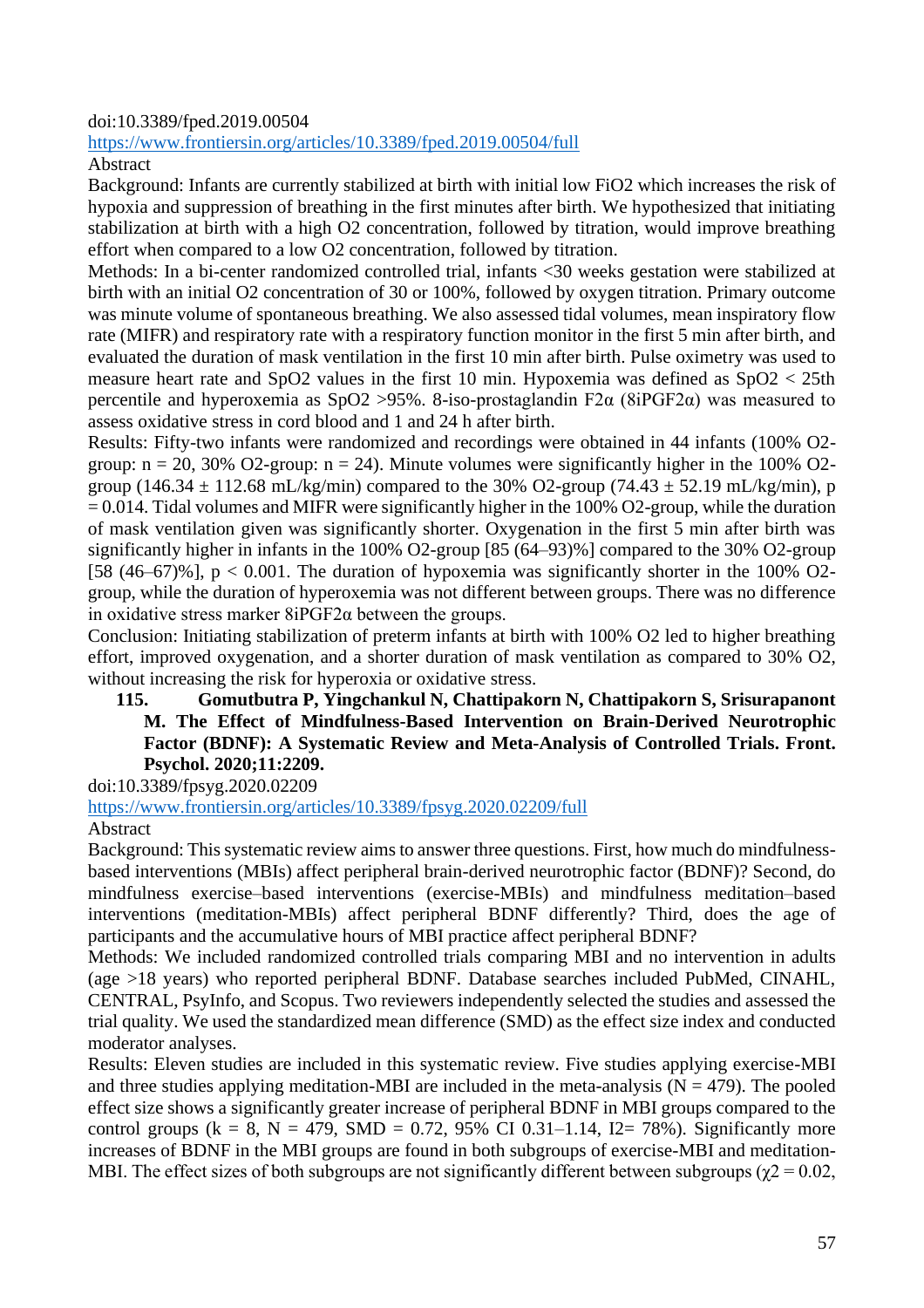$p = 0.88$ ). We find no significant correlation between the effect sizes and the age of participants ( $r =$  $-0.0095$ , p = 0.45) or accumulative hours of MBI practice (r = 0.0021, p = 0.57).

Conclusion: The heterogeneous data of this small sample-size meta-analysis suggests that MBI can increase peripheral BDNF. Either exercise-MBI or meditation-MBI can increase peripheral BDNF.

**116. Ozturk D et al. The effect of unilateral forced nostril breathing on sleep in healthy right-handed men: a preliminary report. Sleep and Breathing 2018;22:769-772.**

<https://doi.org/10.1007/s11325-018-1648-0>

<https://link.springer.com/article/10.1007%2Fs11325-018-1648-0>

#### Abstract

Purpose Although we spend about one-third of our lives in sleep and recognize its necessity for good health, sleep has only been partially elucidated in the last century. The nasal cycle of congestion and decongestion during sleep has various effects on human physiology. The aim of the present study was to investigate the effect of unilateral forced nostril breathing on sleep.

Methods Twenty-one healthy male volunteers aged 18–24 years were included in the study. Only individuals with right-hand dominance were included. Subjects were observed during sleep for three nights under different conditions: no obstruction (normal sleep) on the first night, right nasal obstruction on the second night, and left nasal obstruction on the third night.

Results The main findings of our study are that sleep efficiency, NREM stage III, and total sleep duration were greater during left nasal obstruction (right nostril dominant respiration), while apneahypopnea index (AHI), frequency of periodic limb movements, and oxygen desaturation were higher during right nasal obstruction (left nostril dominant respiration).

Conclusion The nasal cycle has a significant impact on sleep which is reflected in sleep recordings. Our result supports that nasal obstructions, due to deviations, concha hypertrophy, or congestion/decongestion, might affect the physiology of respiration and sleep. Nasal obstruction should be taken into consideration when evaluating patients in sleep laboratories and further studies are required to elucidate the situation in the patients with nasal obstruction.

Keywords: Sleep, Nasal cycle, Forced nostril breathing.

**117. Turan GB, Tan M. The effect of yoga on respiratory functions, symptom control and life quality of asthma patients: A randomized controlled study. Complementary Therapies in Clinical Practice 2020;38:101070.**

https://doi.org/10.1016/j.ctcp.2019.101070

<https://www.sciencedirect.com/science/article/pii/S1744388119308060> Abstract

This study was conducted to find out the effect of yoga applied to asthma patients on the patients' respiratory functions, symptom control and quality of life. The sample of the study consisted of a total of randomly chosen 112 asthma patients, 56 in the experimental group and 56 in the control group, who met the research criteria and who agreed to participate in the study. A total of 12 yoga sessions, 2 sessions a week for 6 weeks, was applied to the patients in the experimental group. The patients in the control group did not receive any intervention. In the intragroup comparison of average pre-test and post-test scores of respiratory function and Asthma Control Test (ACT) and Asthma Quality of Life Scale (AQLQ) total and sub-dimension scores of the patients in the experimental and control group, the difference was found to be statistically significant ( $p < 0.05$ ). In addition, post-test score averages were found to increase in the experimental group, while they were found to decrease in the control group. It was found that yoga influenced respiratory functions, symptom control and quality of life positively in asthma patients.

Keywords: Asthma, Patient, Nursing, Yoga.

**118. Bechbache RR, Duffin J. The entrainment of breathing frequency by exercise rhythm. J. Physiol. 1977:272:553-561.**

doi[:10.1113/jphysiol.1977.sp012059](https://dx.doi.org/10.1113%2Fjphysiol.1977.sp012059) <https://physoc.onlinelibrary.wiley.com/doi/10.1113/jphysiol.1977.sp012059> Abstract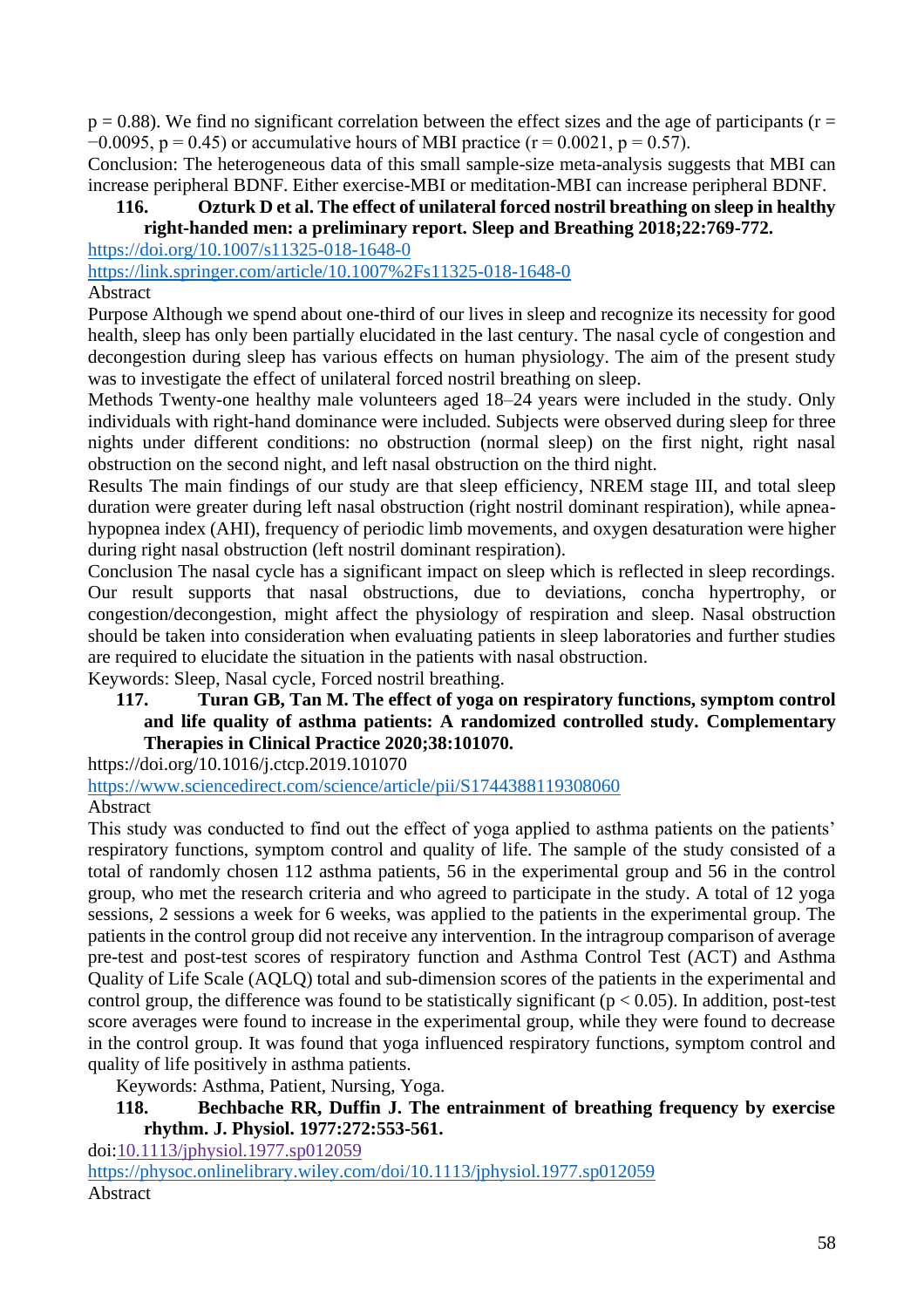The incidence of entrainment of breathing frequency by the rhythm of exercise was detected by a cross-correlation of the two frequencies.

During moderate, steady-state exercise on a bicycle ergometer at 50 rev/min, eight of fifteen volunteers (53 %) showed entrainment when pedalling speed was kept constant with a metronome, and three of fifteen volunteers (20 %) showed entrainment when pedalling speed was kept constant with a speedometer.

At 70 rev/min, in a second group of fifteen volunteers, the results were nine of fifteen (60 %) and five of fifteen (33 %) respectively.

During moderate, steady state exercise on a treadmill, in a third group of fifteen volunteers, eight of 15 volunteers (53 %) showed entrainment while walking, and twelve of fifteen volunteers (80 %) showed entrainment while unniing.

It is concluded that the rhythm of exercise is likely to affect the rhythm of breathing and that this controlling factor.

#### **119. Duffin J. The fast exercise drive to breathe. J Physiol 2014;592.3:445-451.** doi:10.1113/jphysiol.2013.258897

<https://physoc.onlinelibrary.wiley.com/doi/full/10.1113/jphysiol.2013.258897> Abstract

This paper presents a personal view of research into the exercise drive to breathe that can be observed to act immediately to increase breathing at the start of rhythmic exercise. It is based on a talk given at the Experimental Biology 2013 meeting in a session entitled 'Recent advances in understanding mechanisms regulating breathing during exercise'. This drive to breathe has its origin in a combination of central command, whereby voluntary motor commands to the exercising muscles produce a concurrent respiratory drive, and afferent feedback, whereby afferent information from the exercising muscles affects breathing. The drive at the start and end of rhythmic exercise is proportional to limb movement frequency, and its magnitude decays as exercise continues so that the immediate decrease of ventilation at the end of exercise is about 60% of the immediate increase at the start. With such evidence for the effect of this fast drive to breathe at the start and end of rhythmic exercise, its existence during exercise is hypothesised.

Experiments to test this hypothesis have, however, provided debatable evidence. A fast drive to breathe during both ramp and sine wave changes in treadmill exercise speed and grade appears to be present in some individuals, but is not as evident in the general population. Recent sine-wave cycling experiments show that when cadence is varied sinusoidally the ventilation response lags by about 10 s, whereas when pedal loading is varied ventilation lags by about 30 s. It therefore appears that limb movement frequency is effective in influencing ventilation during exercise as well as at the start and end of exercise.

#### **120. Steffen PR, Austin T, De Barros A, Brown T. The Impact of Resonance Frequency Breathing on Measures of Heart Rate Variability, Blood Pressure, and Mood. Front. Public Health 2017;5:222.**

doi:10.3389/fpubh.2017.00222

<https://www.frontiersin.org/articles/10.3389/fpubh.2017.00222/full>

## Abstract

Heart rate variability biofeedback (HRVB) significantly improves heart rate variability (HRV). Breathing at resonance frequency (RF, approximately 6 breaths/min) constitutes a key part of HRVB training and is hypothesized to be a pathway through which biofeedback improves HRV. No studies to date, however, have experimentally examined whether RF breathing impacts measures of HRV. The present study addressed this question by comparing three groups: the RF group breathed at their determined RF for 15 min; the  $RF + 1$  group breathed at 1 breath/min higher than their determined RF for 15 min; and the third group sat quietly for 15 min. After this 15-min period, all groups participated in the Paced Auditory Serial Addition Task (PASAT) for 8 min, and then sat quietly during a 10-min recovery period. HRV, blood pressure, and mood were measured throughout the experiment. Groups were not significantly different on any of the measures at baseline. After the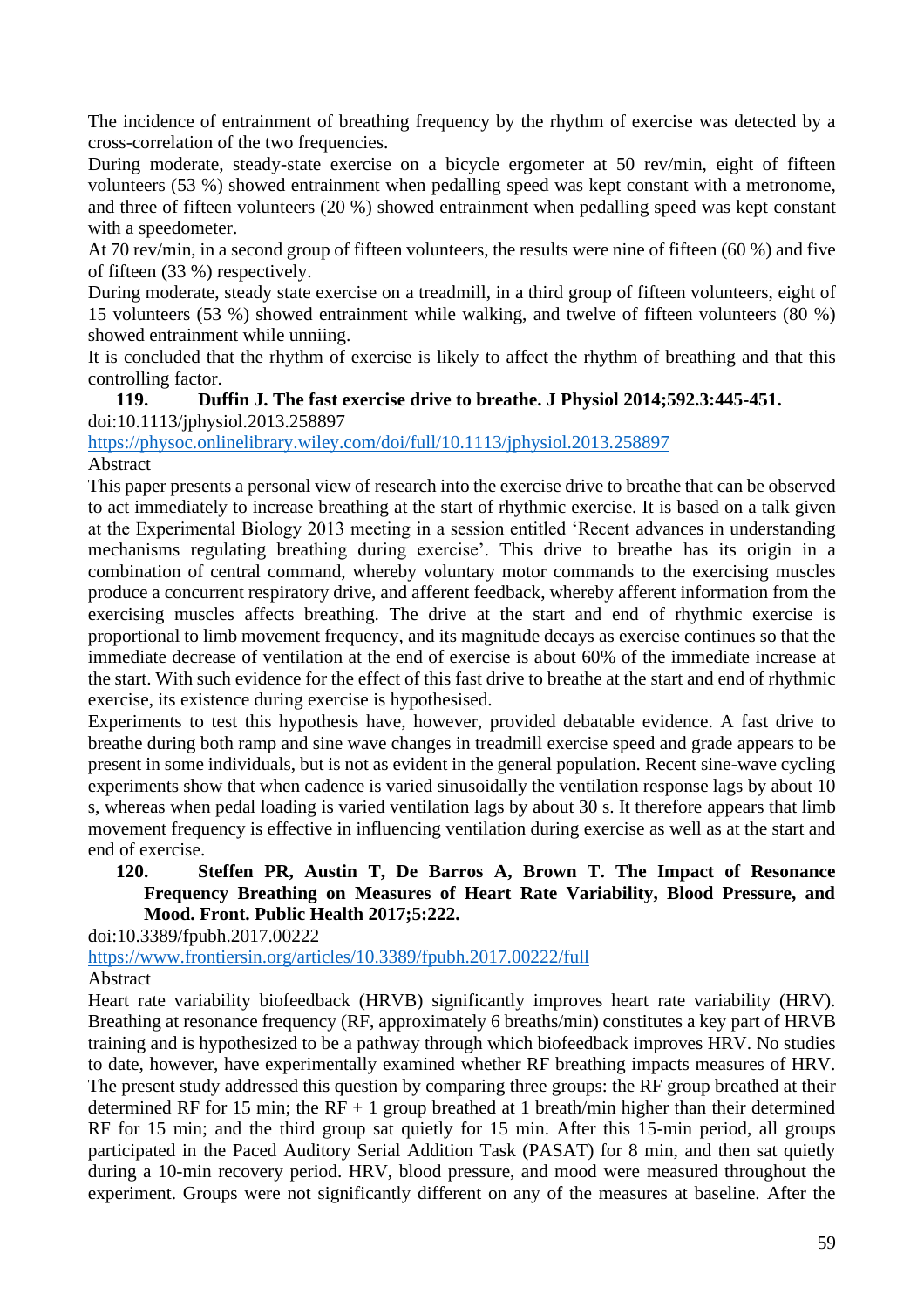breathing exercise, the RF group reported higher positive mood than the other two groups and a significantly higher LF/HF HRV ratio relative to the control group, a key goal in HRVB training (p  $< 0.05$ ). Additionally, the RF group showed lower systolic blood pressure during the PASAT and during the recovery period relative to the control group, with the  $RF + 1$  group not being significantly different from either group ( $p < 0.05$ ). Overall, RF breathing appears to play an important role in the positive effect HRVB has on measures of HRV.

Keywords: resonance frequency breathing, heart rate variability, blood pressure, mood, biofeedback.

#### **121. Kanchibhotla D, Parekh SG, Harsora P, Kulkarni S. The Influence of Sudarshan Kriya Yoga on Sleep Quality in Indian Adults: An Open Trial Pilot Study. Sleep and Vigilance 2021.**

<https://doi.org/10.1007/s41782-021-00146-4> <https://link.springer.com/article/10.1007%2Fs41782-021-00146-4>

#### Abstract

Purpose Sudarshan Kriya Yoga (SKY) is an advanced yogic breathing technique with a demonstrated impact on human physical and mental health. Even so, very few studies have observed its effect on sleep. This is the first study evaluating the impact of SKY as an intervention on sleep quality among Indian population. This study assessed both the immediate and prolonged effect of SKY on sleep quality. The secondary objective of the study was to evaluate the association between frequency of SKY practice and sleep quality.

Methods This was a single arm open-trial study, which included 473 participants. All participants underwent a 3-day SKY workshop offered by the Art of Living, and were assessed for sleep quality using the Pittsburgh Sleep Quality Index (PSQI) questionnaire, administered to the participants before the program (pre-intervention), immediately after the program (postintervention), and at Day 40 (D40) after the program. Responses were grouped according to age, gender, and frequency of practice. The impact of the frequency of SKY practice on sleep quality was also investigated.

Results The quality of sleep improved with SKY practice across the study population. Women recorded inferior quality of sleep at the beginning of the study, but experienced a greater improvement in sleep quality after the SKY practice, as compared to men. The younger population seemed to benefit over the long-term, while the older population had an immediate improvement in sleep quality, however, they were not able to sustain it. The effect size varied with the frequency of practice. Sleep quality improved markedly among those who practiced SKY daily, indicating an association between the frequency of SKY practice and its efficiency in improving sleep quality.

Conclusion The results demonstrate the efficacy of SKY in improving sleep quality across populations, irrespective of gender or age. This is indicative of the beneficial role of SKY in treating psychological disorders such as insomnia. The effect varies with the frequency of practice, with more frequent practice yielding better quality of sleep.

Keywords: Sudarshan Kriya Yoga (SKY), Yogic breathing, Sleep quality, Insomnia.

## **122. Ong L. The kinesthetic Buddha, human form and function. Part 1: Breathing Torso. Journal of Bodywork and Movement Therapies 2007;11:214-222.**

doi:10.1016/j.jbmt.2007.04.004

[https://www.bodyworkmovementtherapies.com/article/S1360-8592\(07\)00042-3/fulltext](https://www.bodyworkmovementtherapies.com/article/S1360-8592(07)00042-3/fulltext) Abstract

Buddhist statues may provide kinesthetic lessons relating the human body's actions and the spiritual life. This two-part paper presents a descriptive analysis of a statue of a meditating Buddha sitting in lotus pose. The statue, from the ancient Javanese monument, Borobudur, is correlated with Iyengar yoga and therapeutic soft-tissue manipulation. In addition, discussion is presented of the statue as a history of Hindu pranayama and Buddhist meditation practices. The three-dimensional modeling of the Buddha's torso is evaluated from the perspective of anatomy and the movement arts. A resulting somatic vocabulary presents Asian art without emphasizing textual discourse and analysis of esthetic motifs so that the art presents a kinesthetic lesson on the ideal connection between the human body's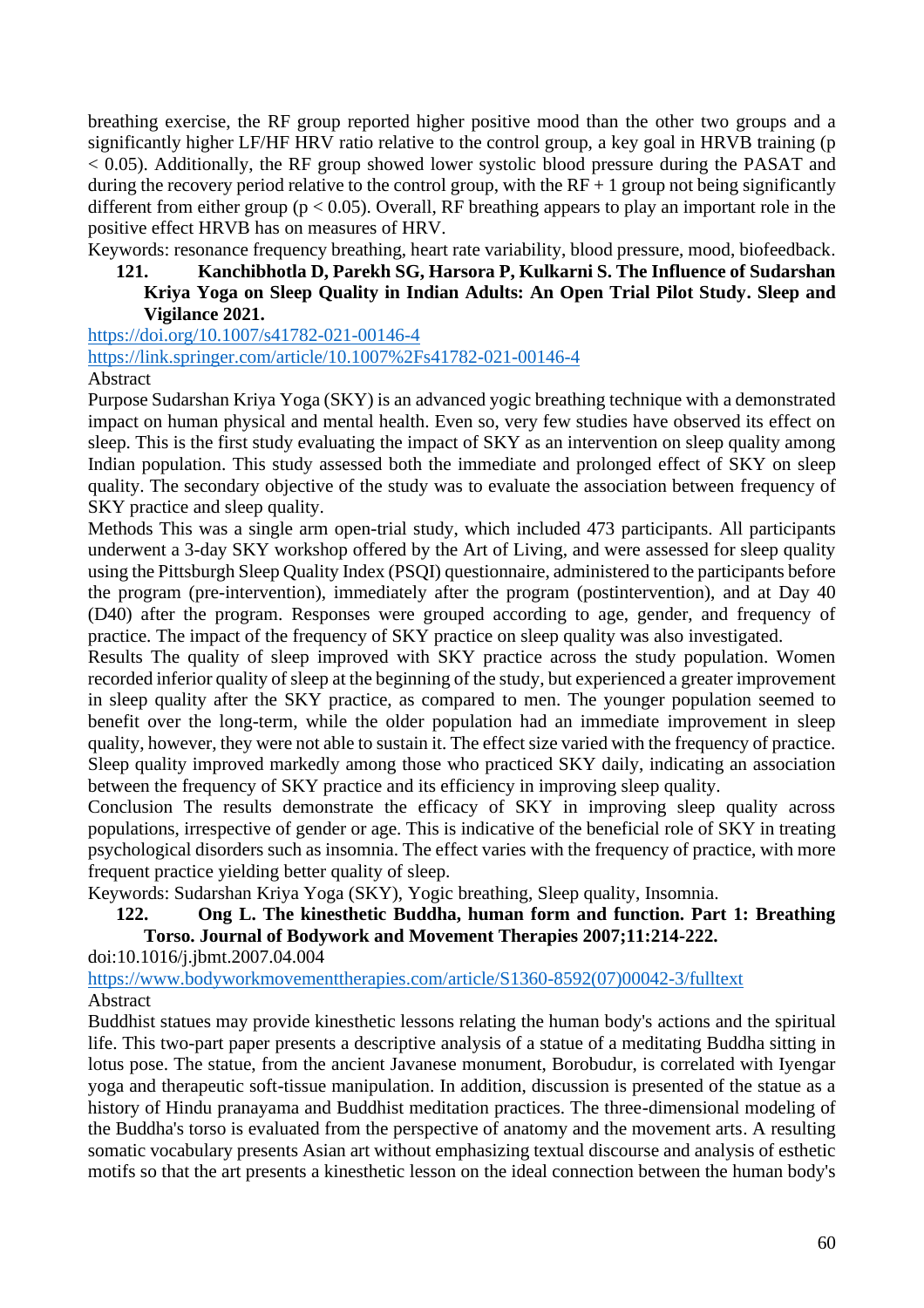actions and the spiritual life. Central to this paper is the presumption that sculpture depicts the kinesthetics of breathing but must be carefully teased apart from historical anachronism.

Keywords: Borobudur, Buddha, Diaphragm, Kinesthetic, Lotus pose, Meditation, Piriformis, Psoas, Respiratory kinetics.

**123. Ong L. The kinesthetic Buddha, human form and function. Part 2: The preparation for lotus. Journal of Bodywork and Movement Therapies 2007;11:340-51.**

doi:10.1016/j.jbmt.2007.04.002

[https://www.bodyworkmovementtherapies.com/article/S1360-8592\(07\)00044-7/fulltext](https://www.bodyworkmovementtherapies.com/article/S1360-8592(07)00044-7/fulltext) Abstract

Buddhist statues may provide kinesthetic lessons relating the human body's actions and the spiritual life. This two-part paper presents a descriptive analysis of a statue of a meditating Buddha sitting in lotus pose. The statue, from the ancient Javanese monument, Borobudur, is correlated with Iyengar yoga and therapeutic soft-tissue manipulation. In addition, discussion is presented of the statue as a history of Hindu pranayama and Buddhist meditation practices. The three-dimensional modeling of the Buddha's torso is evaluated from the perspective of anatomy and the movement arts. A resulting somatic vocabulary presents Asian art without emphasizing textual discourse and analysis of esthetic motifs so that the art presents a kinesthetic lesson on the ideal connection between the human body's actions and the spiritual life. Central to this paper is the presumption that sculpture depicts the kinesthetics of breathing but must be carefully teased apart from historical anachronism.

A practical description is offered of a series of yogic poses, preparatory to adopting the lotus pose, based on the concepts elaborated on in part 1.

Keywords: Borobudur, Buddha, Ideokinesis, Iyengar yoga, Kinesthetic, Lotus pose, Meditation, Piriformis, Psoas.

#### **124. Zou Y, Li P, Hofmann SG, Liu X. The Mediating Role of Non-reactivity to Mindfulness Training and Cognitive Flexibility: A Randomized Controlled Trial. Front. Psychol. 2020;11:1053.**

doi: 10.3389/fpsyg.2020.01053

## <https://www.frontiersin.org/articles/10.3389/fpsyg.2020.01053/full>

Mindfulness training has been shown to have a beneficial effect on cognitive flexibility. However, little is known about the mediators that produce this effect. Cross-sectional studies show that there might be a link between Non-judgment, Non-reactivity and cognitive flexibility. Longitudinal studies examining whether Non-judgment or Nonreactivity mediate the effectiveness of mindfulness training on improving cognitive flexibility are lacking. The present study aims to test the effect of mindfulness training on increasing cognitive flexibility and to test whether this effect is mediated by Nonjudgment or Non-reactivity. We conducted a single-blind randomized controlled trial in 54 nonclinical highstress participants between October 2018 and January 2019. Participants were randomly assigned to a Mindfulness Based Stress Reduction (MBSR) group or a waitlist control group. The experimenters were blind to the group assignment of participants. The MBSR group received 8-weekly sessions (2.5-h per week) and a one-day retreat (6-h), and was required to accomplish a 45-min daily formal practice during the intervention. The waitlist control group did not receive any intervention during the waiting period and received a 2-day (6-h per day) mindfulness training after the post-intervention. The primary outcome was self-report cognitive flexibility and perceived stress administered before and after MBSR. The secondary outcome was self-report mindfulness skills (including Non-reactivity and Non-judgment) measured at pre-treatment, Week 3, Week 6, and post-intervention. For cognitive flexibility, mixed model repeated-measure ANOVA results showed that there were significant main effects of Time, Group and a significant interaction of Time by Group. Follow-up ANOVA indicated that the MBSR group was associated with greater improvements in cognitive flexibility than the waitlist. Path analysis results showed that the effect of the treatment on cognitive flexibility at posttreatment was fully mediated by Non-reactivity at Week 6. The mediation effects of Non-reactivity at Week 3, and Non-judgment at Week 3 and Week 6 were not significant. Our findings support the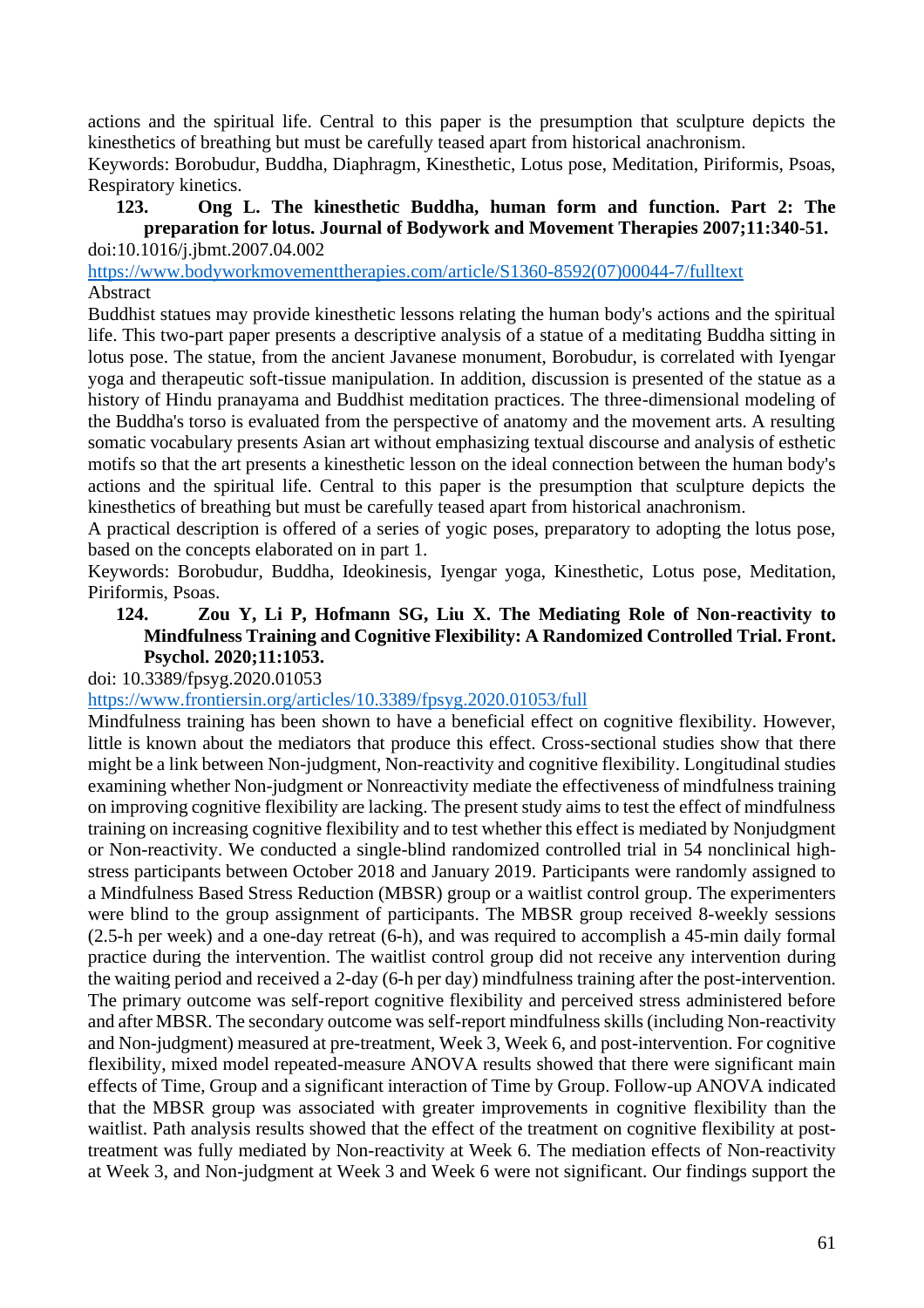efficacy of MBSR on improving cognitive flexibility. Non-reactivity is an important element of the effectiveness of MBSR training on cognitive flexibility.

Keywords: Mindfulness Based Stress Reduction, cognitive flexibility, non-reactivity, mediation, mechanism.

## **125. Mole TB, et al. The MindfulBreather: Motion Guided Mindfulness. Front. Hum. Neurosci. 2017;11:613.**

doi:10.3389/fnhum.2017.00613

<https://www.frontiersin.org/articles/10.3389/fnhum.2017.00613/full>

## Abstract

For millennia, humans have focused their attention on the breath to develop mindfulness, but finding a scientific way to harness mindful breathing has proven elusive. Existing attempts to objectively measure and feedback on mindfulness have relied on specialist external hardware including electroencephalograms or respirometers that have been impractical for the majority of people learning to meditate. Consequently, training in the key skill of breath-awareness has lacked practical objective measures and guidance to enhance training. Here, we provide a brief technology report on an invention,

The MindfulBreatherr that addresses these issues. The technology is available to download embedded in a smartphone app that targets, measures and feedbacks on mindfulness of breathing in realtime to enhance training. The current article outlines only the technological concept with future studies quantifying efficacy, validity and reliability to be reported elsewhere.

The MindfulBreather works by generating Motion Guided Mindfulness through interacting gyroscopic and touchscreen sensors in a three phase process: Mindfulness Induction (Phase I) gives standardized instruction to users to place their smartphone on their abdomen, breathe mindfully and to tap only at the peak of their inhalation. The smartphone's gyroscope detects periodic tilts during breathing to generate sinusoidal waveforms. Waveform-tap patterns are analyzed to determine whether the user is mindfully tapping only at the correct phase of the breathing cycle, indicating psychobiological synchronization. Mindfulness Maintenance (Phase II) provides reinforcing pleasant feedback sounds each time a breath is mindfully tapped at the right time, and the App records a mindful breath. Lastly, data-driven Insights are fed back to the user (Phase III), including the number of mindful breaths tapped and breathing rate reductions associated with parasympathetic engagement during meditation. The new MGM technology is then evaluated and contrasted with traditional mindfulness approaches and a novel Psychobiological Synchronization Model is proposed.

In summary, unlike existing technology, the MindfulBreather requires no external hardware and repurposes regular smartphones to deliver app-embedded Motion-Guided Mindfulness. Technological applications include reducing mindwandering and down-regulation of the brain's default mode through enhanced mindful awareness.

By objectively harnessing breath awareness, The MindfulBreather aims to realize the ancient human endeavor of mindfulness for the 21st century.

Keywords: meditation, mindfulness training, default mode, realtime, MindfulBreather, motion guided mindfulness, psychobiological synchronization model, mindfulness assessment.

## **126. Pisanski A, Pagliardini S. The parafacial respiratory group and the control of active expiration. Respiratory Physiology & Neurobiology 2019;265:153-160.**

<https://doi.org/10.1016/j.resp.2018.06.010>

<https://www.sciencedirect.com/science/article/pii/S1569904818301009>

## Abstract

Breathing at rest is typically characterized by three phases: active inspiration, post-inspiration (or stage 1 expiration), and passive expiration (or stage 2 expiration). Breathing during periods of increased respiratory demand, on the other hand, engages active expiration through recruitment of abdominal muscles in order to increase ventilation. It is currently hypothesized that different phases of the respiratory rhythm are driven by three coupled oscillators: the preBötzinger Complex, driving inspiration, the parafacial respiratory group (pFRG), driving active expiration and the post-inspiratory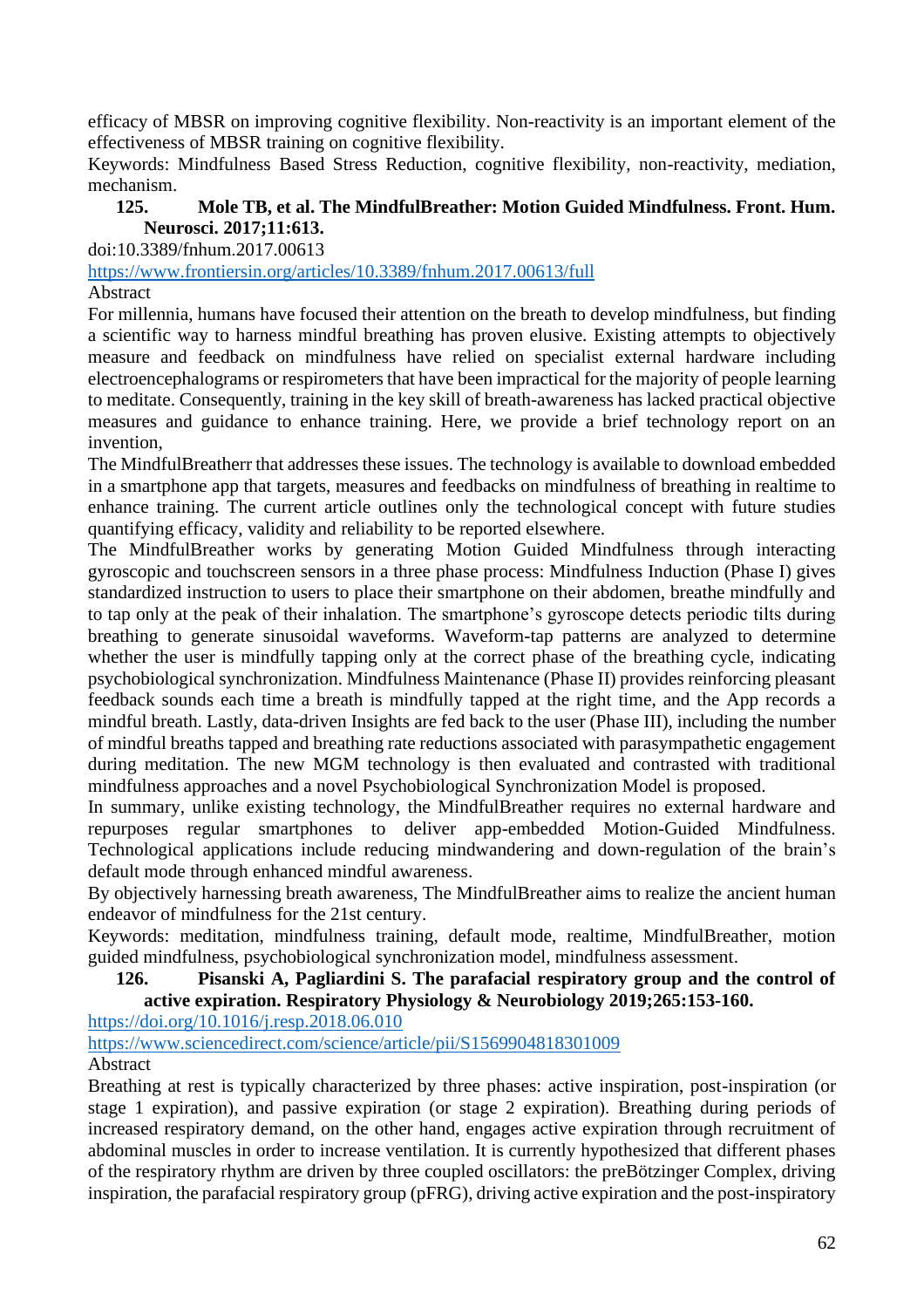Complex, driving post-inspiration. In this paper we review advances in the understanding of the pFRG and its role in the generation of active expiration across different developmental stages and vigilance states. Recent experiments suggest that the abdominal recruitment varies across development depending on the vigilance state, possibly following the maturation of the network responsible for the generation of active expiration and neuromodulatory systems that influence its activity. The activity of the pFRG is tonically inhibited by GABAergic inputs and strongly recruited by cholinergic systems.

However, the sources of these modulatory inputs and the physiological conditions under which these mechanisms are used to recruit active expiration and increase ventilation need further investigation. Some evidence suggests that active expiration during hypercapnia is evoked through disinhibition, while during hypoxia it is elicited through activation of catecholaminergic C1 neurons. Finally, a discussion of experiments indicating that the pFRG is anatomically and functionally distinct from the adjacent and partially overlapping chemosensitive neurons of the retrotrapezoid nucleus is also presented.

Keywords: Parafacial respiratory group (pFRG), Active expiration, Expiratory abdominal muscles, Sleep, Brainstem development.

## **127. Russo MA, Santarelli DM, O'Rourke D. The physiological effects of slow breathing in the healthy human. Breathe 2017;13:298-309.**

<http://doi.org/10.1183/20734735.009817>

<https://breathe.ersjournals.com/content/13/4/298>

Abstract

Slow breathing practices have been adopted in the modern world across the globe due to their claimed health benefits. This has piqued the interest of researchers and clinicians who have initiated investigations into the physiological (and psychological) effects of slow breathing techniques and attempted to uncover the underlying mechanisms.

The aim of this article is to provide a comprehensive overview of normal respiratory physiology and the documented physiological effects of slow breathing techniques according to research in healthy humans.

The review focuses on the physiological implications to the respiratory, cardiovascular, cardiorespiratory and autonomic nervous systems, with particular focus on diaphragm activity, ventilation efficiency, haemodynamics, heart rate variability, cardiorespiratory coupling, respiratory sinus arrhythmia and sympathovagal balance.

The review ends with a brief discussion of the potential clinical implications of slow breathing techniques. This is a topic that warrants further research, understanding and discussion.

## **128. Payne P, Crane-Godreau MA. The preparatory set: a novel approach to understanding stress, trauma, and the bodymind therapies. Front. Hum. Neurosci. 2015;9:178.**

doi:10.3389/fnhum.2015.00178

<https://www.frontiersin.org/articles/10.3389/fnhum.2015.00178/full>

Abstract

Basic to all motile life is a differential approach/avoid response to perceived features of environment. The stages of response are initial reflexive noticing and orienting to the stimulus, preparation, and execution of response. Preparation involves a coordination of many aspects of the organism: muscle tone, posture, breathing, autonomic functions, motivational/emotional state, attentional orientation, and expectations. The organism organizes itself in relation to the challenge. We propose to call this the "preparatory set" (PS). We suggest that the concept of the PS can offer a more nuanced and flexible perspective on the stress response than do current theories. We also hypothesize that the mechanisms of body-mind therapeutic and educational systems (BTES) can be understood through the PS framework. We suggest that the BTES, including meditative movement, meditation, somatic education, and the body-oriented psychotherapies, are approaches that use interventions on the PS to remedy stress and trauma. We discuss how the PS can be adaptive or maladaptive, how BTES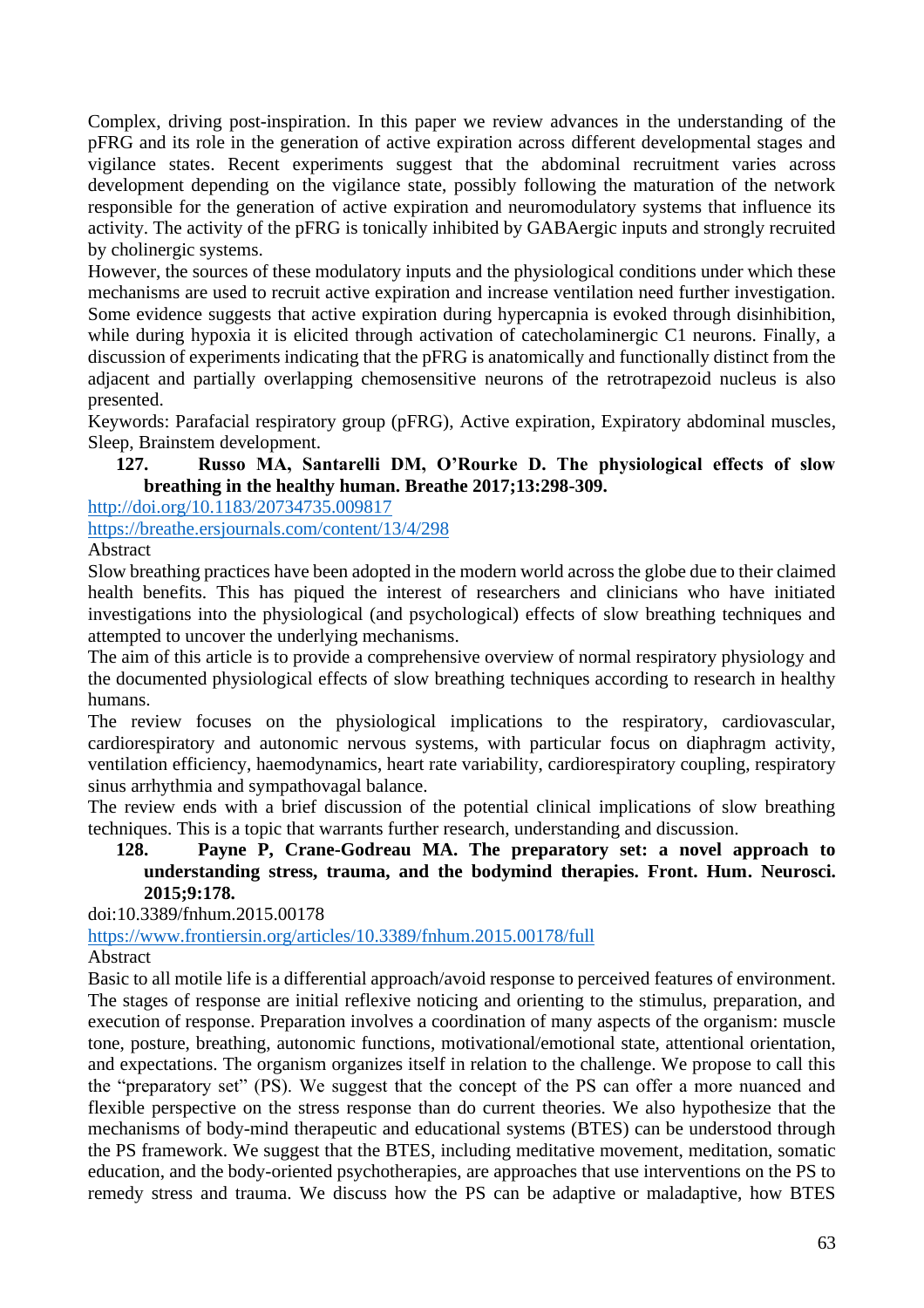interventions may restore adaptive PS, and how these concepts offer a broader and more flexible view of the phenomena of stress and trauma. We offer supportive evidence for our hypotheses, and suggest directions for future research. We believe that the PS framework will point to ways of improving the management of stress and trauma, and that it will suggest directions of research into the mechanisms of action of BTES.

Keywords: somatic experiencing, preparatory set, body-oriented psychotherapy, stress, mindbody, trauma, post-traumatic stress disorder, meditative movement.

#### **129. Molle L, Benoit CE. The Respiratory Modulation of Memory. The Journal of Neuroscience 2019;39(30):5836-5838.**

<https://doi.org/10.1523/JNEUROSCI.0224-19.2019> <https://www.jneurosci.org/content/39/30/5836>

## **130. Duffin J. The role of the central chemoreceptors: A modeling perspective. Respiratory Physiology & Neurobiology 2010;173:230-243.**

doi:10.1016/j.resp.2010.03.010

<https://www.sciencedirect.com/science/article/pii/S1569904810000728> Abstract

After introducing the respiratory control system, a previously developed model of the respiratory chemoreflexes, based on rebreathing test data, is briefly described. This model is used to gain insights into the respiratory chemoreflex characteristics of a selection of individuals, and so discover the role of their central chemoreceptors. The chemoreflex model characteristics for each individual were estimated by adjusting the model parameters so that its predictions fit their rebreathing test results. To gain a steady state description of the control of breathing at rest the chemoreflex model is combined with a model of the cerebrovascular reactivity and converted from PCO2 to [H+] chemoreceptor inputs. This description is used to illustrate how acid–base and cerebrovascular reactivity factors affect the environment of the central chemoreceptors and determine their role in breathing control. Finally, a dynamic model incorporating the chemoreflex model, acid–base and cerebrovascular reactivity is used to show the role of the central chemoreceptors in stabilizing breathing during sleep at altitude.

Keywords: Respiration, Chemoreflexes, Modeling.

#### **131. Collinge W, Yarnold PR. Transformational Breath Work in Medical Illness. Clinical Application and Evidence of Immunoenhancement. Subtle Energies & Energy Medicine 2001;12(2):139-156.**

<https://journals.sfu.ca/seemj/index.php/seemj/article/view/326>

## Abstract

The term "transformational breath work" commonly refers ro techniques which use the breath for inducing altered states of consciousness to promote healing on any level. This paper describes common elements of transformational breath work and rationale for its use in medical illness. It then describes the use of one form, Evocative Breath Therapy ™ within a group mind/body medicine program. The technique employs an hour-long, four-stage process of focused awareness on the breath accompanied by guided imagery and evocative music. It is designed to induce an altered state of consciousness that promotes expanded self-awareness, selfacceptance, self-compassion, a sense of inner peace, and release of emotional and physical tension. A pilot study was conducted ro determine the impact of EBTTM on one indicator of immune function, salivary immunoglobulin A (S-IgA). A heterogeneous sample of forty-five adults (21 cancer patients, 22 healthy others, 2 with other illnesses) contributed saliva samples before and immediately after the experience. A 46.3% increase in S-IgA was found ( $p = 0.0123$ , paired differences t-tesr). There were no significant differences between cancer patients and others. Effect strength was moderate, .278. Leave-one-out analysis found the effect strength to decrease only marginally, suggesting the results are likely generalizeable to independent random samples. Issues in the use of transformational breath work in clinical programs and implications for further research are discussed.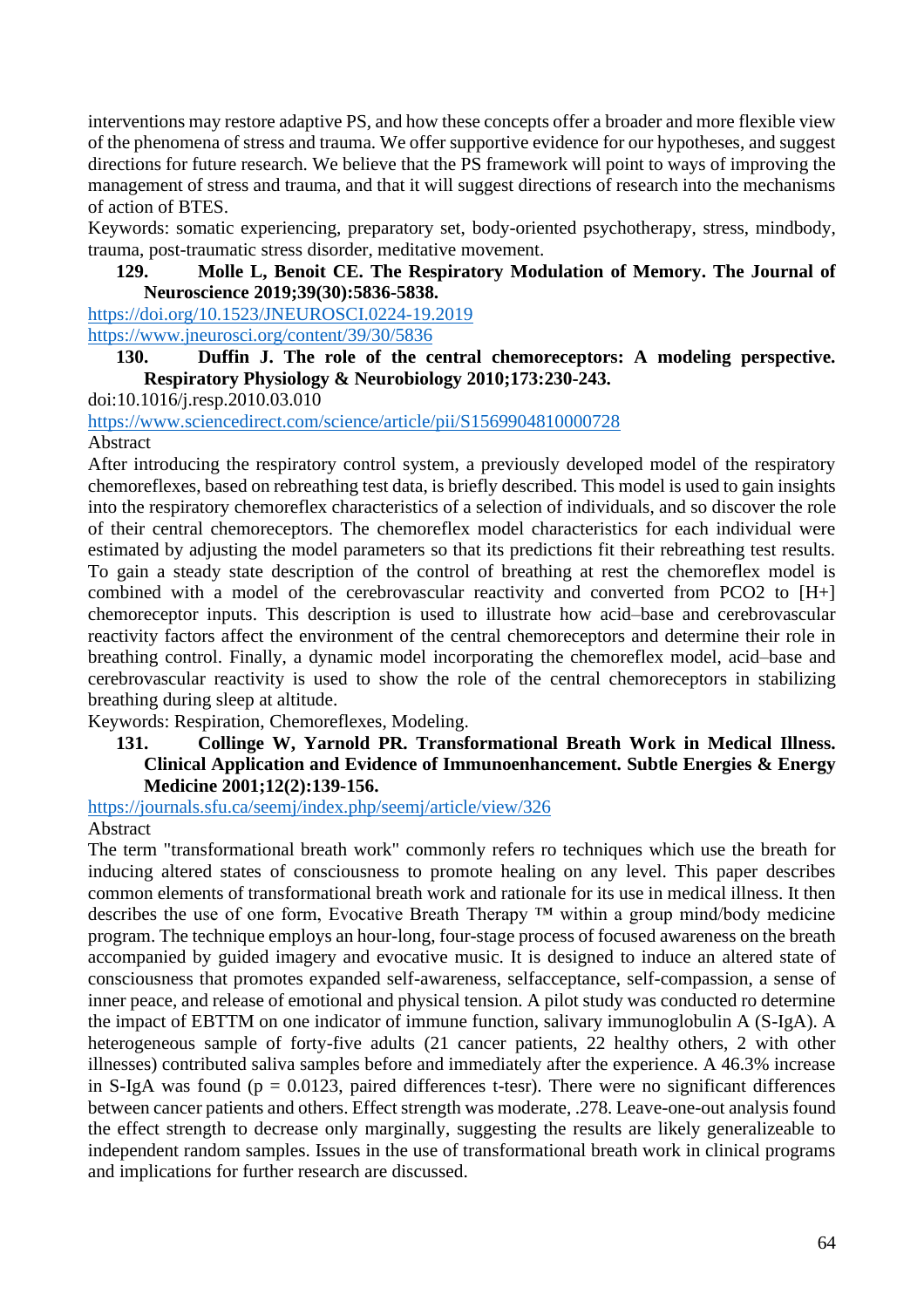Keywords: Breath therapy, breath work, immunoenhancement, salivary IgA, energy medicine, mind/body medicine, behavioral medicine, guided imagery.

## **132. Jinhai Lin, et al. Understanding the Benefits of Standing and Sitting Baduanjin Based on Cardiopulmonary Exercise Testing: An Observational Study. The Journal of Alternative and Complementary Medicine 2021;27(8):649-656.**

doi:10.1089/acm.2020.0458

<https://www.liebertpub.com/doi/full/10.1089/acm.2020.0458>

## Abstract

Objectives: Although Baduanjin (a traditional Chinese physical activity) has been reported to promote general health, the optimal exercise intensity and kinematic characteristics of this intervention remain poorly understood. This investigation aimed to quantify and compare the exercise intensities of traditional standing Baduanjin (TB) and sitting Baduanjin (SB) using cardiopulmonary exercise testing, to further clarify the sources of the previously observed benefits of this modality. Study design: Observational study.

Interventions: Healthy individuals were recruited to perform TB, SB, and cycling (in order) until they reached their ventilatory threshold. Intensity-relevant parameters based on type of exercise and specific time points (exercise start and the end of the 2nd, 4th, 6th, and 8th set of motion) were compared between TB and SB with ventilatory threshold as control.

Results: Forty individuals (18 male and 22 female) completed the trial. Significant differences in peak oxygen uptake, metabolic equivalent of task, and Borg scale existed among the three exercise types, indicating a decreasing overall exercise intensity in the order of ventilatory threshold, TB, and SB. All parameters except the respiratory exchange ratio fluctuated significantly across the time points.

Conclusions: Both TB and SB resulted in a significantly lower exercise intensity when compared with the ventilatory threshold established through cycling exercise. The benefits of Baduanjin might be explained partly by its appropriate exercise intensity and intermittent intensity pattern. Baduanjin might be a potential alternative to existing schemes for exercise rehabilitation.

Keywords: Baduanjin, exercise test, cardiopulmonary exercise testing, ventilatory threshold, exercise intensity.

## **133. Feldman JL, Del Negro CA, Gray PA. Understanding the Rhythm of Breathing: So Near, Yet So Far. Annu. Rev. Physiol. 2013;75:423-52.**

10.1146/annurev-physiol-040510-130049

<https://www.annualreviews.org/doi/10.1146/annurev-physiol-040510-130049>

Abstract

Breathing is an essential behavior that presents a unique opportunity to understand how the nervous system functions normally, how it balances inherent robustness with a highly regulated lability, how it adapts to both rapidly and slowly changing conditions, and how particular dysfunctions result in disease. We focus on recent advancements related to two essential sites for respiratory rhythmogenesis: (a) the preBotzinger Complex (preB otC) as the site for the generation of inspiratory rhythm and (b) the retrotrapezoid nucleus/parafacial respiratory group (RTN/pFRG) as the site for the generation of active expiration.

Keywords: preBotzinger Complex, retrotrapezoid nucleus, parafacial respiratory group, central pattern generation, brain stem.

**134. Block RA, Arnott DP, Quigley B, Lynch WC. Unilateral Nostril Breathing Influences Lateralized Cognitive Performance. Brain and Cognition 1989;9(2):181-190.**

doi:10.1016/0278-2626(89)90028-6

<https://www.sciencedirect.com/science/article/pii/0278262689900286>

## Abstract

Relative nostril efficiency (nasal cycle) is related to hemispheric EEG differences and performance on cognitive tasks. We investigated how unilateral forced nostril breathing influences spatial and verbal performance. Right-handed males and females performed both tasks under either left-nostril, right-nostril, or free-breathing conditions. Unilateral breathing affects performance differently in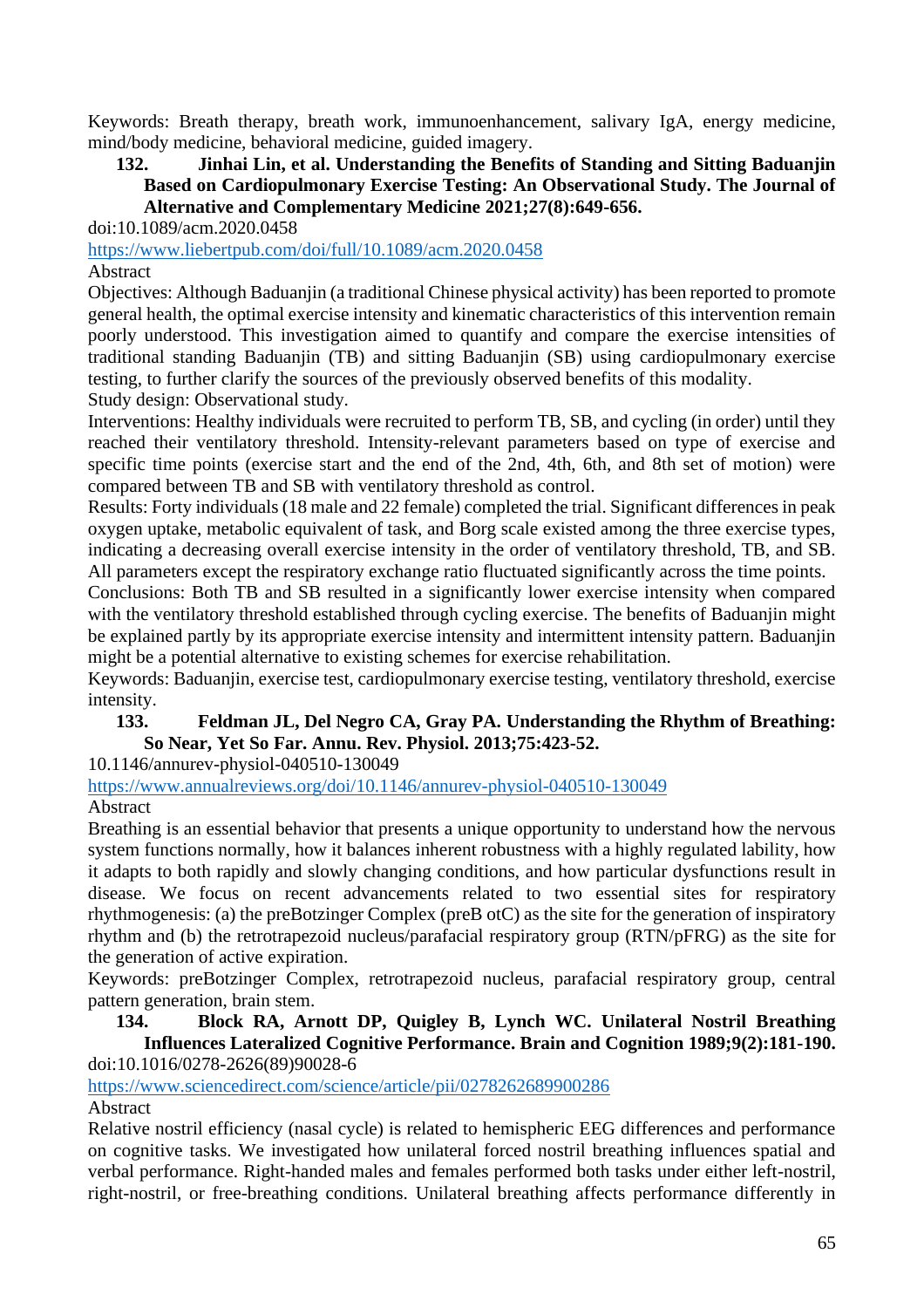males and females. It influences male performance ipsilaterally on both tasks: Their spatial performance is better during right-nostril breathing, and their verbal performance is better during leftnostril breathing. Unilateral breathing influences female performance contralaterally, but only on the spatial task: Their spatial performance is better during left-nostril breathing. These differences within and between sexes may exist because unilateral nostril breathing differentially activates the two hemispheres and thereby facilitates performance, or because attempts of the brain to control the nasal cycle unilaterally interfere with performance.

## **135. Telles S, Joshi M, Somvanshi P. Yoga breathing through a particular nostril is associated with contralateral event-related potential changes. Int J Yoga. 2012;5(2):102- 107.**

doi:10.4103/0973-6131.98220

[https://www.ijoy.org.in/temp/IntJYoga52102-5368352\\_145443.pdf](https://www.ijoy.org.in/temp/IntJYoga52102-5368352_145443.pdf)

Abstract

Background: In earlier studies uninostril yoga breathing was shown to influence the activity of the cerebral hemispheres differently, based on (i) auditory evoked potentials recorded from bilateral scalp sites, and (ii) performance in hemisphere-specific tasks. But change in P300 (event-related potential generated when subjects attend to and discriminate between stimuli) from bilateral scalp sites when subjects were practicing uni‐ and alternate‐nostril breathing are yet to be explored.

Aim: The present study was designed to determine whether or not immediately after uninostril or alternate nostril yoga breathing there would be a change in the ability to pay attention to a given stimulus.

Materials and Methods: Twenty‐nine healthy male volunteers, with ages between 20 and 45 years were randomly allocated to five sessions, viz., (i) right-, (ii) left-, (iii) alternate-nostril yoga breathing, (iv) breath awareness and (v) no intervention, each for 45 min on separate days. The P300 event related potential was recorded using an auditory oddball paradigm from sites on the left (C3) and right (C4), referenced to linked earlobes, before and after each session.

Results: Post-hoc analysis with Bonferroni adjustment showed that the P300 peak latency was significantly lower at C3 compared to that at C4, following right nostril yoga breathing (P<0.05).

Conclusion: These results suggest that right nostril yoga breathing facilitates the activity of contralateral (left) hemisphere, in the performance of the P300 task.

Key words: Contralateral changes, P300, uni‐nostril yoga breathing.

#### **136. Narayan S et al. Yoga-Based Breathing Techniques for Health Care Workers During COVID-19 Pandemic: Interests, Feasibility, and Acceptance. The Journal of Alternative and Complementary Medicine Volume 2021;27(8):706-709.**

doi:10.1089/acm.2020.0536

<https://www.liebertpub.com/doi/10.1089/acm.2020.0536>

## Abstract

Objectives: The authors explored the feasibility of virtual yoga-based breathwork and meditation among health care workers (HCW) during the COVID-19 pandemic.

Methods: Consented employees of a large cancer center accessed a video of breathwork called "Simha Kriya'' to be practiced for 4 weeks.

Results: of 217 participants who expressed interest within 2 weeks, 90 were recruited to the study in 1 month and 100 in 2 months. Of 69 participants who provided data between weeks 1 and 4, 77% perceived the intervention as useful.

Conclusions: Yoga-based breathing practices were feasible and acceptable among HCW in the setting of a pandemic.

Keywords: yoga, COVID-19, health care workers, pranayama, breathwork, mind–body practices.

**137. Twal et al. Yogic breathing when compared to attention control reduces the levels of pro-inflammatory biomarkers in saliva: a pilot randomized controlled trial. BMC Complementary and Alternative Medicine 2016;16:294.**

doi:10.1186/s12906-016-1286-7